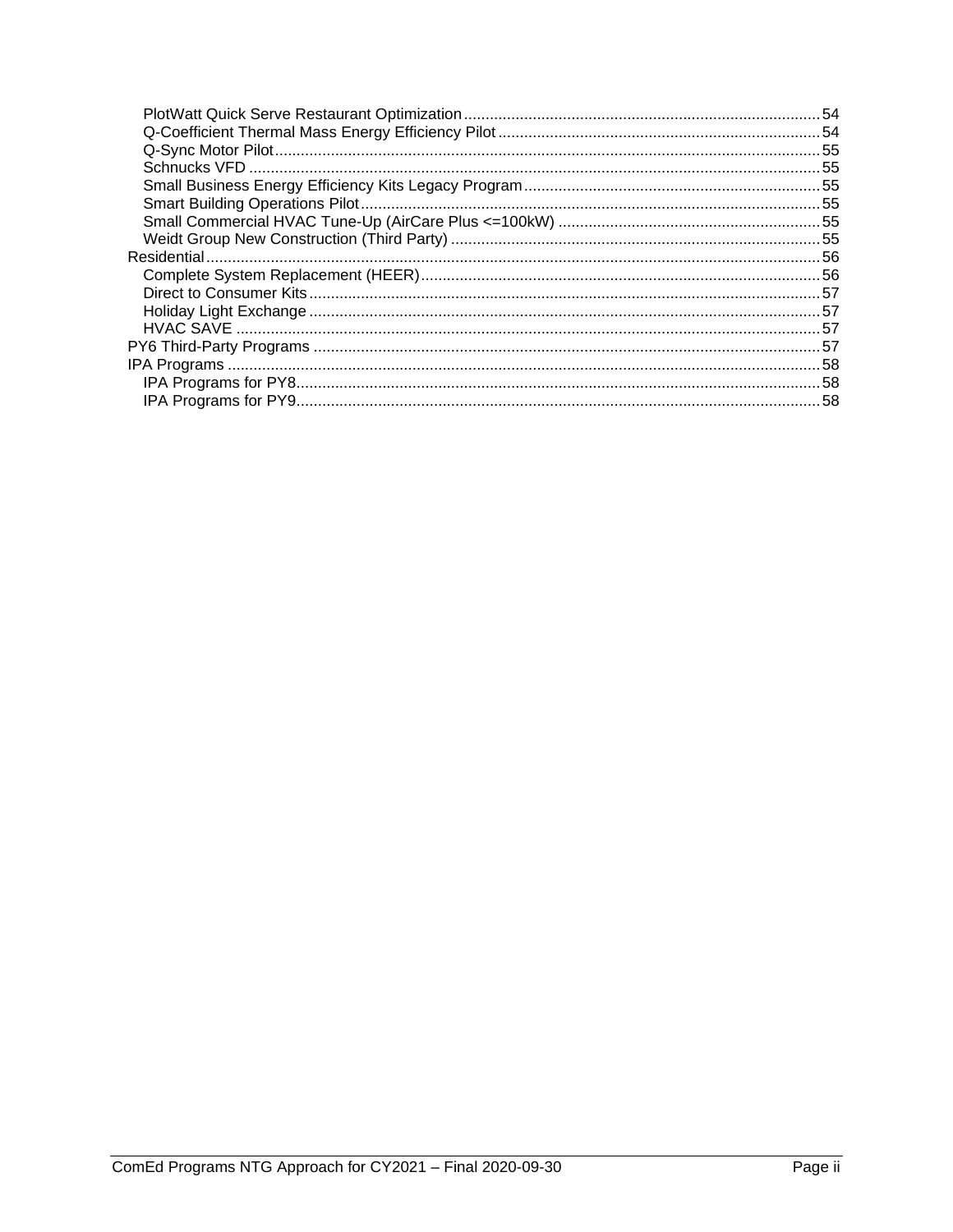# <span id="page-2-0"></span>Business Programs

<span id="page-2-1"></span>

|              | <b>Agricultural Program</b>                                         |
|--------------|---------------------------------------------------------------------|
| CY2020   NTG |                                                                     |
|              | Lighting Measures: 0.83, based on Standard PY9 Research             |
|              | Non-Lighting Measures: 0.78, based on Standard PY9 Research         |
|              | Custom Measures: 0.70 kWh, 0.63 kW, based on Custom CY2018 Research |
| CY2021       | NTG: 0.80                                                           |
|              | NTG Source: Guidehouse secondary research                           |

<span id="page-2-2"></span>

|                  | <b>BILD and MidStream Incentives</b>                                                          |  |  |  |  |  |  |
|------------------|-----------------------------------------------------------------------------------------------|--|--|--|--|--|--|
| EPY1             | N/A No Program                                                                                |  |  |  |  |  |  |
| EPY <sub>2</sub> | N/A No Program                                                                                |  |  |  |  |  |  |
| EPY3             | N/A Pilot Program - no data collection                                                        |  |  |  |  |  |  |
| EPY4             | Retroactive application of NTG of 0.63                                                        |  |  |  |  |  |  |
|                  | Free-Ridership 39%                                                                            |  |  |  |  |  |  |
|                  | Spillover 2%                                                                                  |  |  |  |  |  |  |
|                  | Method: Customer self-report. 51 surveys completed from a population of about 5,000           |  |  |  |  |  |  |
|                  | (contact information available for only a small subset of participants).                      |  |  |  |  |  |  |
|                  | 11 Trade ally surveys also conducted resulting in a NTG of 0.56 but this result was not       |  |  |  |  |  |  |
|                  | factored in to the customer free ridership calculation.                                       |  |  |  |  |  |  |
| EPY <sub>5</sub> | <b>SAG Consensus:</b>                                                                         |  |  |  |  |  |  |
|                  | $\bullet$ 0.74                                                                                |  |  |  |  |  |  |
| EPY <sub>6</sub> | <b>SAG Consensus:</b>                                                                         |  |  |  |  |  |  |
|                  | $\bullet$ 0.63                                                                                |  |  |  |  |  |  |
| EPY7             | NTG CFL: 0.64 (EPY4 and EPY5 weighted average. EPY5 CFL NTG is 0.66)                          |  |  |  |  |  |  |
|                  | NTG LED/HID: 0.70                                                                             |  |  |  |  |  |  |
|                  | NTG Linear FL: 0.56                                                                           |  |  |  |  |  |  |
|                  | NTG Other: 0.67                                                                               |  |  |  |  |  |  |
|                  |                                                                                               |  |  |  |  |  |  |
|                  | Free Ridership: CFLs 0.41; LEDs 0.38; Linear Fluorescents 0.47; other 0.40.                   |  |  |  |  |  |  |
|                  | Participant Spillover: CFLs 0.07; LEDs 0.08; Linear Fluorescents 0.03; Other 0.07             |  |  |  |  |  |  |
|                  |                                                                                               |  |  |  |  |  |  |
|                  | Nonparticipant Spillover: Negligible.                                                         |  |  |  |  |  |  |
|                  | There are very few (perhaps as few as 1 or 2) midstream lighting programs offered around      |  |  |  |  |  |  |
|                  | the country and the others are very small and new, have not yet been evaluated, and thus      |  |  |  |  |  |  |
|                  | provide no research on nonparticipant spillover. Given how this program is administered it is |  |  |  |  |  |  |
|                  | likely that nonparticipant spillover would be very small.                                     |  |  |  |  |  |  |
|                  |                                                                                               |  |  |  |  |  |  |
|                  | Source: PY5 participant and distributor self-report surveys.                                  |  |  |  |  |  |  |
|                  | Notes: In PY5, Midstream Incentive Lighting was renamed BILD.                                 |  |  |  |  |  |  |
| EPY8             | Recommendation (based upon PY6 research):<br><b>NTG CFL: 0.68</b>                             |  |  |  |  |  |  |
|                  | NTG LED/HID: 0.77                                                                             |  |  |  |  |  |  |
|                  | NTG Linear FL: 0.61                                                                           |  |  |  |  |  |  |
|                  | NTG Other: 0.68                                                                               |  |  |  |  |  |  |
|                  |                                                                                               |  |  |  |  |  |  |
|                  | <b>Research NTG ratios calculated from PY6 participants:</b>                                  |  |  |  |  |  |  |
|                  | PY6 NTG CFL: 0.68                                                                             |  |  |  |  |  |  |
|                  | Free Ridership CFL: 0.39                                                                      |  |  |  |  |  |  |
|                  | Spillover CFL: 0.07                                                                           |  |  |  |  |  |  |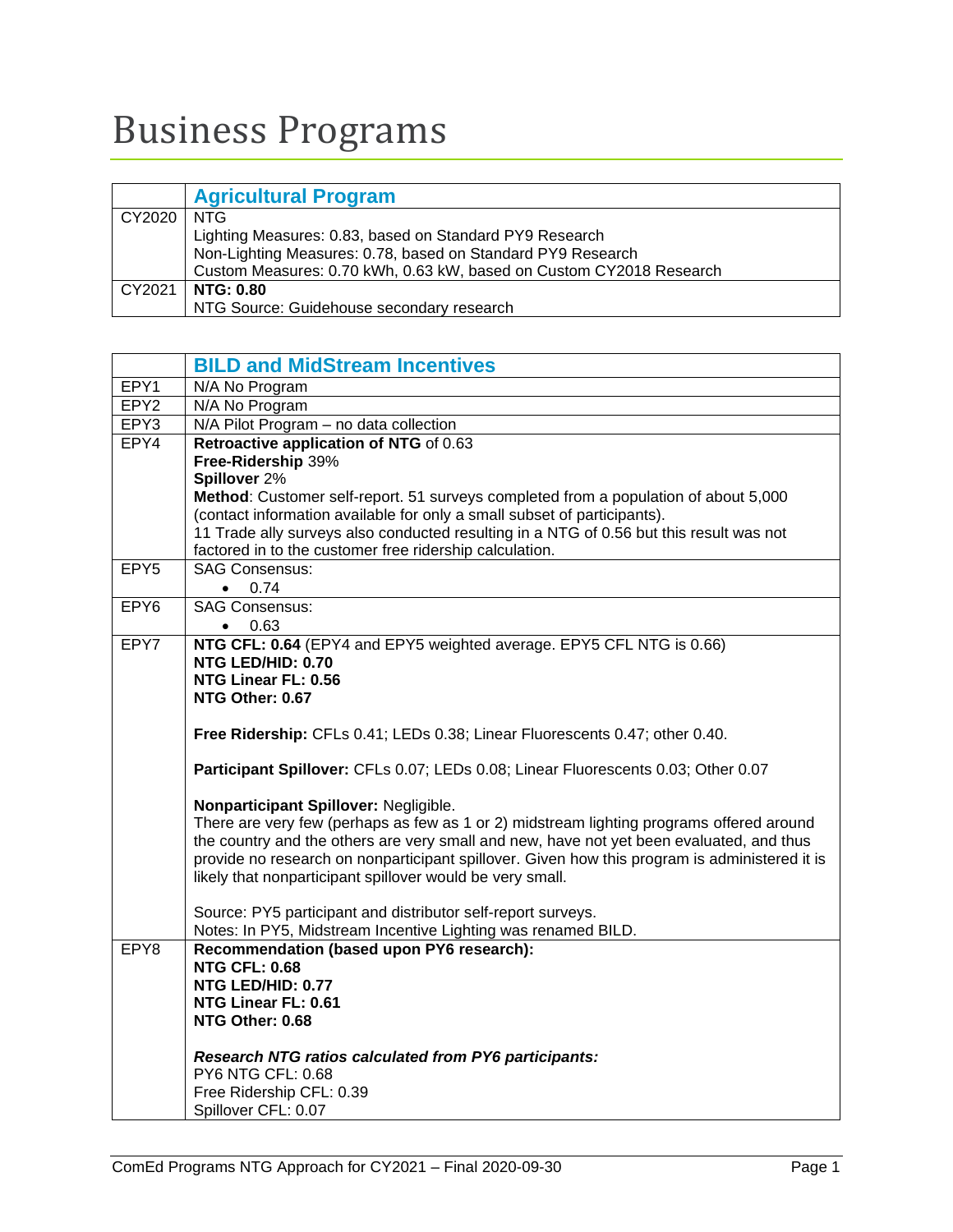|        | <b>BILD and MidStream Incentives</b>                                                                                                                                                                                                                                                                                                    |  |  |  |  |  |
|--------|-----------------------------------------------------------------------------------------------------------------------------------------------------------------------------------------------------------------------------------------------------------------------------------------------------------------------------------------|--|--|--|--|--|
|        | PY6 NTG LED/HID: 0.77<br>Free Ridership: 0.30<br>Spillover LED/HID: 0.07                                                                                                                                                                                                                                                                |  |  |  |  |  |
|        | PY6 NTG Linear FL: 0.61<br>Free Ridership: 0.45<br>Spillover Linear FL: 0.07                                                                                                                                                                                                                                                            |  |  |  |  |  |
|        | PY6 NTG Other: 0.67<br>Free Ridership: 0.40<br>Spillover: 0.07                                                                                                                                                                                                                                                                          |  |  |  |  |  |
|        | In PY6, two primary methods were used to estimate the NTGR:<br>1. Customer self-report approach based on the end-user telephone surveys of 282<br>participants and in-depth interviews with 9 BILD end-user participants.<br>2. Supplier self-reports based on in-depth interviews with program lighting distributors.                  |  |  |  |  |  |
| EPY9   | <b>NTG CFL: 0.64</b><br>Spillover, CFL: 0.10<br>Free-Ridership, CFL: 0.46                                                                                                                                                                                                                                                               |  |  |  |  |  |
|        | <b>NTG LED: 0.78</b><br>Spillover, LED: 0.10<br>Free-Ridership, LED: 0.32                                                                                                                                                                                                                                                               |  |  |  |  |  |
|        | NTG Linear FL: 0.75<br>Spillover, Linear FL: 0.10<br>Free-Ridership, Linear FL: 0.35                                                                                                                                                                                                                                                    |  |  |  |  |  |
|        | NTG Other: 0.78<br>Spillover, Other: 0.10<br>Free-Ridership, Other: 0.32                                                                                                                                                                                                                                                                |  |  |  |  |  |
|        | <b>NTG Research Sources:</b><br>PY7 Research - Free-Ridership and Spillover: Customer self-report research via telephone<br>and web surveys, plus web surveys sent to all participating distributors.<br>Note: Recommended values are PY7 Researched values (not three year averages).                                                  |  |  |  |  |  |
| CY2018 | <b>NTG LED Lamps and Fixtures: 0.78</b><br>Spillover, LED Lamps and Fixtures: 0.10<br>Free-Ridership, LED Lamps and Fixtures: 0.32                                                                                                                                                                                                      |  |  |  |  |  |
|        | NTG Linear FL: 0.75<br>Spillover, Linear FL: 0.10<br>Free-Ridership, Linear FL: 0.35                                                                                                                                                                                                                                                    |  |  |  |  |  |
|        | LED Exit Signs, Linear LED, Battery Chargers, and all "Other": NTG of the default<br>value of 0.80 until research can be done.                                                                                                                                                                                                          |  |  |  |  |  |
|        | <b>NTG Research Sources:</b><br>For LED Lamps and Fixtures and for Linear FL: PY7 Research - Free-Ridership and<br>Spillover: Customer self-report research via telephone and web surveys, plus web surveys<br>sent to all participating distributors. Note: Recommended values are PY7 Researched<br>values (not three year averages). |  |  |  |  |  |
| CY2019 | <b>NTG LED Lamps and Fixtures: 0.83</b><br>Spillover, LED Lamps and Fixtures: 0.14                                                                                                                                                                                                                                                      |  |  |  |  |  |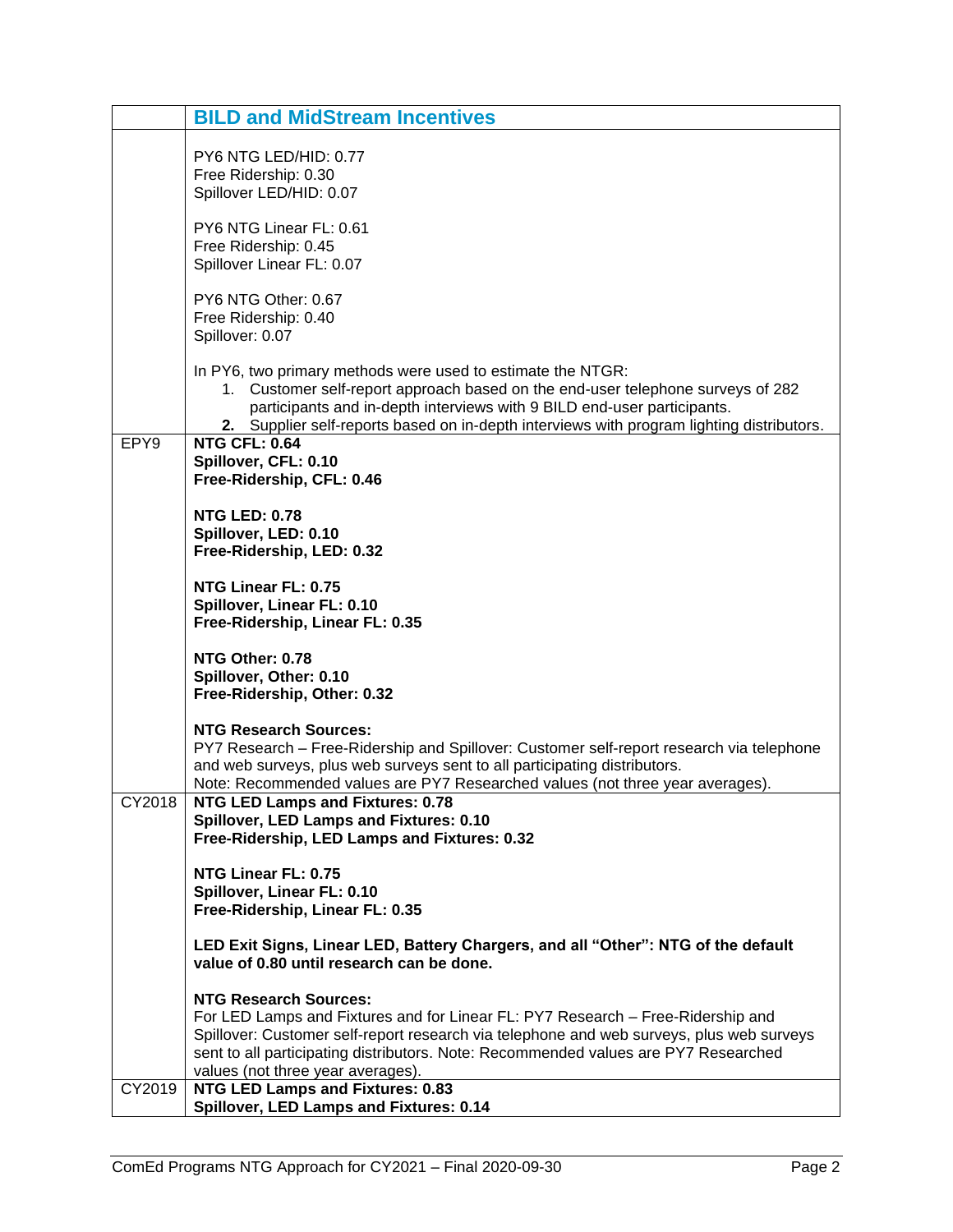|        | <b>BILD and MidStream Incentives</b>                                                                                                                                                                                                     |  |  |  |  |  |  |
|--------|------------------------------------------------------------------------------------------------------------------------------------------------------------------------------------------------------------------------------------------|--|--|--|--|--|--|
|        | Free-Ridership, LED Lamps and Fixtures: 0.31                                                                                                                                                                                             |  |  |  |  |  |  |
|        | NTG Linear FL: 0.67<br>Spillover, Linear FL: 0.14<br>Free-Ridership, Linear FL: 0.47                                                                                                                                                     |  |  |  |  |  |  |
|        | LED Exit Signs, Linear LED, Battery Chargers, and all "Other": NTG of the default<br>value of 0.80 until research can be done.                                                                                                           |  |  |  |  |  |  |
|        | <b>NTG Research Sources:</b><br>For LED Lamps and Fixtures and for Linear FL (Free-Ridership and Spillover): Customer<br>self-report research via telephone and web surveys, plus web surveys sent to all<br>participating distributors. |  |  |  |  |  |  |
| CY2020 | <b>NTG LED Lamps and Fixtures: 0.83</b><br>Spillover, LED Lamps and Fixtures: 0.14<br>Free-Ridership, LED Lamps and Fixtures: 0.31                                                                                                       |  |  |  |  |  |  |
|        | NTG Linear FL: 0.67<br>Spillover, Linear FL: 0.14<br>Free-Ridership, Linear FL: 0.47                                                                                                                                                     |  |  |  |  |  |  |
|        | LED Exit Signs, Linear LED, Battery Chargers, and all "Other": NTG of the default<br>value of 0.80 until research can be done.                                                                                                           |  |  |  |  |  |  |
|        | <b>NTG Research Sources:</b><br>For LED Lamps and Fixtures and for Linear FL (Free-Ridership and Spillover): Customer<br>self-report research via telephone and web surveys, plus web surveys sent to all<br>participating distributors. |  |  |  |  |  |  |
| CY2021 | NTG LED Screw-In: 0.72<br>Participant Spillover, LED Screw-In: 0.10<br>Non-Participant Spillover, LED Screw-In: 0.05<br>Free-Ridership, LED Screw-In: 0.43                                                                               |  |  |  |  |  |  |
|        | NTG Linear FL: 0.67<br>Participant Spillover, Linear FL: 0.10<br>Non-Participant Spillover, Linear FL: 0.05<br>Free-Ridership, Linear FL: 0.48                                                                                           |  |  |  |  |  |  |
|        | NTG Linear LED: 0.76<br>Participant Spillover, Linear LED: 0.10<br>Non-Participant Spillover, Linear LED: 0.05<br>Free-Ridership, Linear LED: 0.39                                                                                       |  |  |  |  |  |  |
|        | LED Exit Signs, LED Fixtures, Battery Chargers: NTG of the default value of 0.80 until<br>research can be done.                                                                                                                          |  |  |  |  |  |  |
|        | <b>NTG Research Sources:</b><br>For LED Screw-In, Linear FL, and Linear LEDs (Free-Ridership and Spillover):<br>CY2018/2019 customer self-report research via web surveys. Non-Participant Spillover is<br>from 9/18/2020 SAG Consensus. |  |  |  |  |  |  |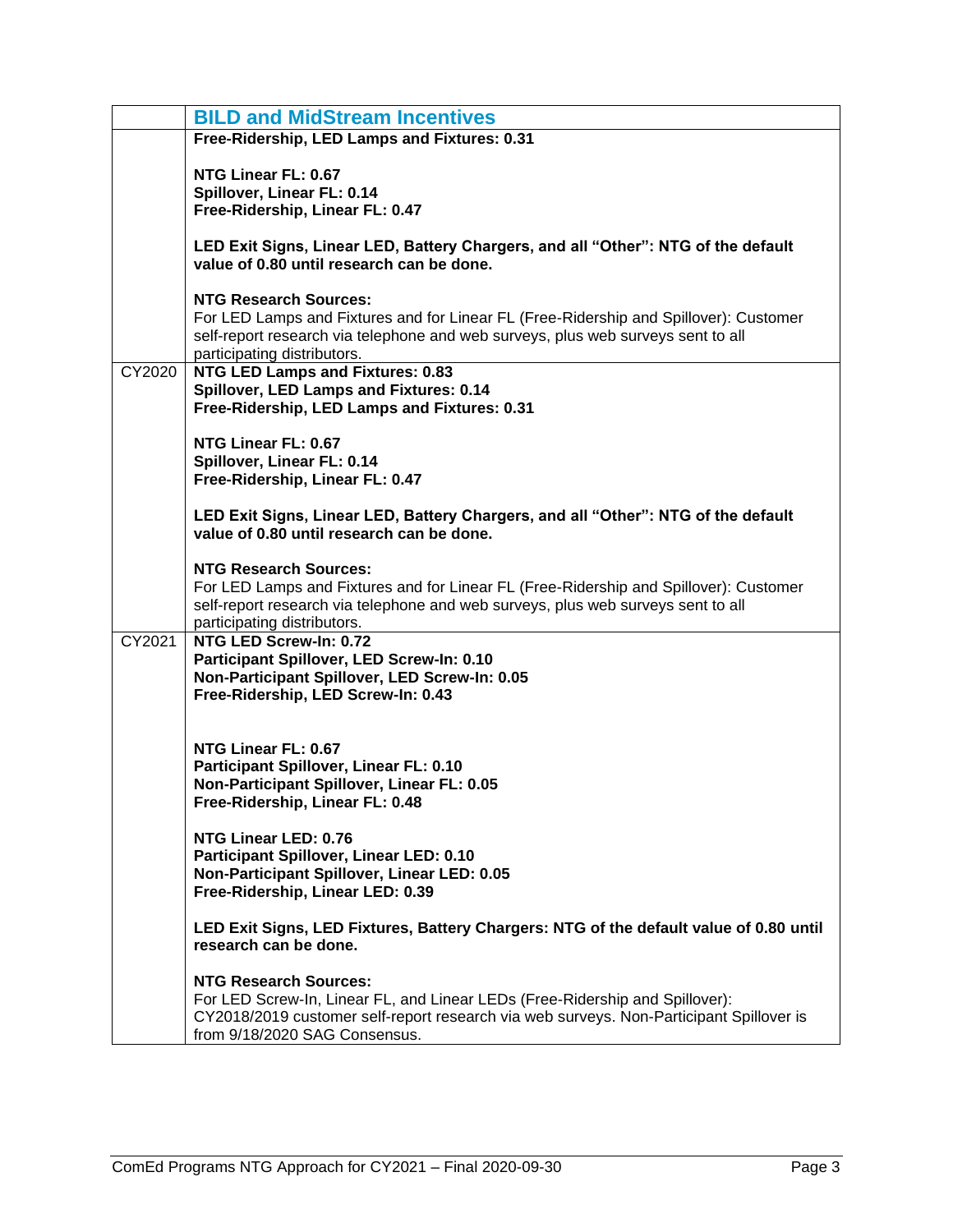<span id="page-5-0"></span>

|                  | <b>Business Custom Incentive</b>                                                                          |  |  |  |  |  |  |
|------------------|-----------------------------------------------------------------------------------------------------------|--|--|--|--|--|--|
| EPY1             | <b>NTG 0.72</b>                                                                                           |  |  |  |  |  |  |
|                  | Free-Ridership 28%                                                                                        |  |  |  |  |  |  |
|                  | Spillover 0%                                                                                              |  |  |  |  |  |  |
|                  | Method: Customer self-reports. 24 surveys completed from a population of 88.                              |  |  |  |  |  |  |
| EPY <sub>2</sub> | <b>NTG 0.76</b>                                                                                           |  |  |  |  |  |  |
|                  | Free-Ridership 24%                                                                                        |  |  |  |  |  |  |
|                  | Spillover 0%                                                                                              |  |  |  |  |  |  |
|                  | Method: Customer self-reports. 20 surveys completed from a population of 345.                             |  |  |  |  |  |  |
| EPY3             | NTG 0.56 for kWh and 0.46 for kW                                                                          |  |  |  |  |  |  |
|                  | Free-Ridership 44%                                                                                        |  |  |  |  |  |  |
|                  | Spillover 0%                                                                                              |  |  |  |  |  |  |
| EPY4             | Method: Customer self-reports. 67 surveys completed from a population of 887.<br>Deemed using PY2 = 0.76  |  |  |  |  |  |  |
|                  | PY4 Research NTG 0.61 for kWh and 0.64 for kW                                                             |  |  |  |  |  |  |
|                  | Free-Ridership 39%                                                                                        |  |  |  |  |  |  |
|                  | Spillover 0%                                                                                              |  |  |  |  |  |  |
|                  | Method: Customer self-reports. 63 surveys completed from a population of 367.                             |  |  |  |  |  |  |
| EPY5             | <b>SAG Consensus:</b>                                                                                     |  |  |  |  |  |  |
|                  | 0.56<br>$\bullet$                                                                                         |  |  |  |  |  |  |
| EPY <sub>6</sub> | <b>SAG Consensus:</b>                                                                                     |  |  |  |  |  |  |
|                  | 0.61 kWh (deemed by SAG for PY6)                                                                          |  |  |  |  |  |  |
|                  | 0.64 kW (deemed by SAG for PY6)                                                                           |  |  |  |  |  |  |
|                  | Values for kWh and kW are derived from PY4 evaluation research results and are based on                   |  |  |  |  |  |  |
|                  | the SAG-approved values.                                                                                  |  |  |  |  |  |  |
| EPY7             | <b>Custom NTG: 0.64</b>                                                                                   |  |  |  |  |  |  |
|                  | Free-Ridership: 0.36                                                                                      |  |  |  |  |  |  |
|                  | <b>Participants Spillover: Negligible</b>                                                                 |  |  |  |  |  |  |
|                  | <b>Nonparticipants Spillover: Negligible</b>                                                              |  |  |  |  |  |  |
|                  | Data Centers NTG: 0.48                                                                                    |  |  |  |  |  |  |
|                  | Free-Ridership 0.52                                                                                       |  |  |  |  |  |  |
|                  | <b>Participants Spillover: Negligible</b>                                                                 |  |  |  |  |  |  |
|                  | <b>Nonparticipants Spillover: Negligible</b>                                                              |  |  |  |  |  |  |
|                  |                                                                                                           |  |  |  |  |  |  |
|                  | Source: Participant self-report telephone survey. The spillover effects were examined in this             |  |  |  |  |  |  |
|                  | evaluation and their magnitude was found to be quite small as discussed below in the                      |  |  |  |  |  |  |
|                  | spillover section. Therefore, a quantification of spillover was not included in the calculation of        |  |  |  |  |  |  |
|                  | NTGR for EPY5.                                                                                            |  |  |  |  |  |  |
|                  | Notes: In PY5, Data Centers was combined with Custom, while in PY6, Data Centers was                      |  |  |  |  |  |  |
|                  | managed separately from with Custom.                                                                      |  |  |  |  |  |  |
|                  |                                                                                                           |  |  |  |  |  |  |
| EPY8             | Interviews were completed with 5 of 11 Data Center projects.<br>Recommendation (based upon PY6 research): |  |  |  |  |  |  |
|                  | <b>Custom NTG: 0.67</b>                                                                                   |  |  |  |  |  |  |
|                  | <b>Custom Free Ridership: 0.33</b>                                                                        |  |  |  |  |  |  |
|                  | <b>Custom Spillover: 0.005</b>                                                                            |  |  |  |  |  |  |
|                  |                                                                                                           |  |  |  |  |  |  |
|                  | Custom: The above values are from the PY6 research results. NTG research methods in                       |  |  |  |  |  |  |
|                  | PY6 consisted of participant and trade allies survey data collection and analysis (n=32).                 |  |  |  |  |  |  |
|                  | NTG research methods in PY6 combined participant and service provider survey results.                     |  |  |  |  |  |  |
|                  |                                                                                                           |  |  |  |  |  |  |
|                  | The existence of participant spillover was examined in PY6 but no significant spillover                   |  |  |  |  |  |  |
|                  | activity was reported by participants, and, therefore, quantification was not warranted.                  |  |  |  |  |  |  |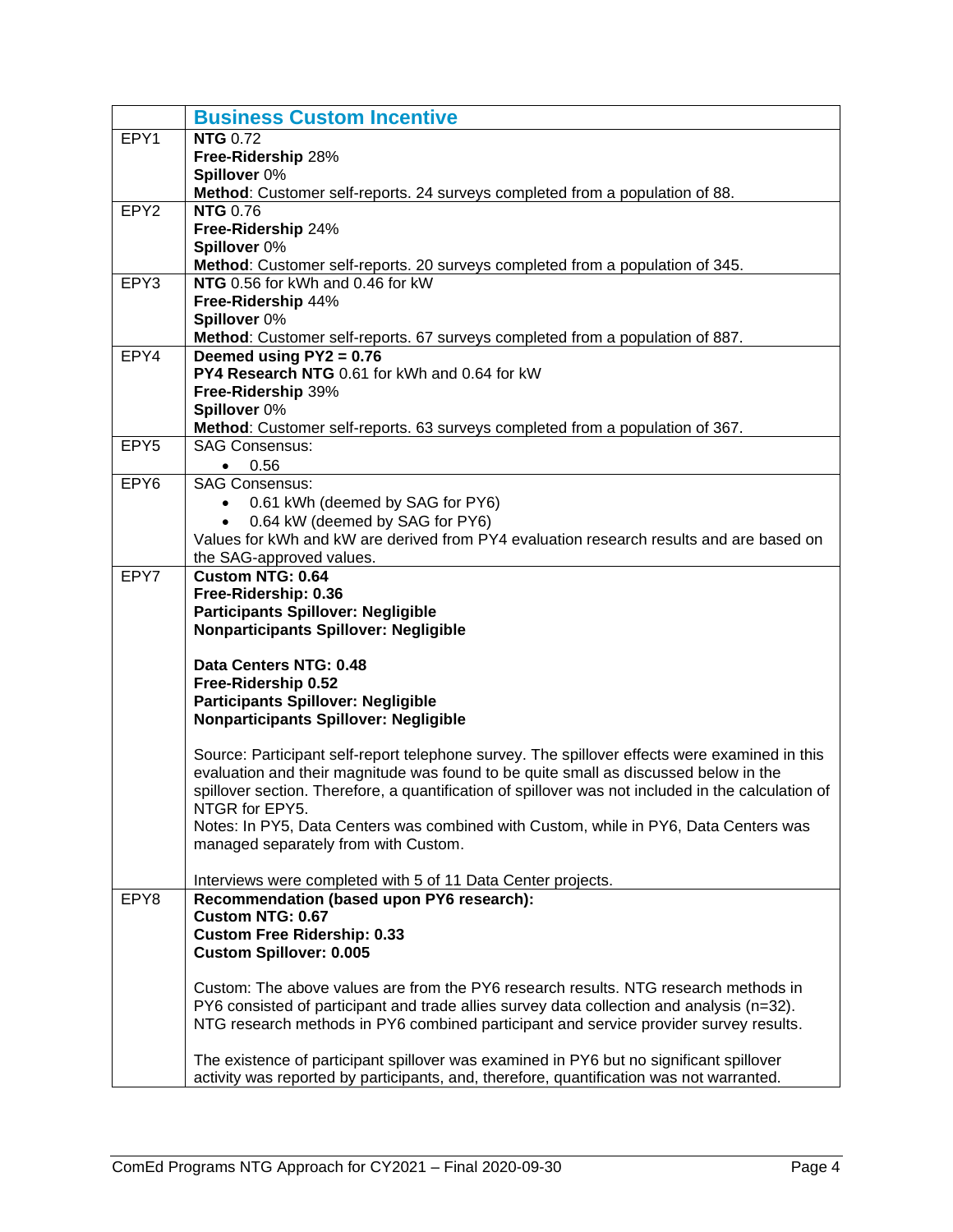|        | <b>Business Custom Incentive</b>                                                                          |
|--------|-----------------------------------------------------------------------------------------------------------|
| EPY9   | <b>Custom NTG: 0.58</b>                                                                                   |
|        | <b>Custom Free Ridership: 0.42</b>                                                                        |
|        | <b>Custom Spillover: Negligible</b>                                                                       |
|        |                                                                                                           |
|        | <b>NTG Research Source:</b>                                                                               |
|        | Free-Ridership: PY7 Participant and vendor research                                                       |
|        | Spillover: PY7 Participant self-report data                                                               |
| CY2018 | <b>Custom NTG kWh: 0.58</b>                                                                               |
|        | Custom NTG kW: 0.70                                                                                       |
|        | <b>Custom Free Ridership kWh: 0.42</b>                                                                    |
|        | <b>Custom Free Ridership kW: 0.30</b>                                                                     |
|        | <b>Custom Spillover: Negligible</b>                                                                       |
|        | <b>NTG Research Source:</b>                                                                               |
|        | Free-Ridership: PY7 Participant and vendor research                                                       |
|        | Spillover: PY7 Participant self-report data                                                               |
|        |                                                                                                           |
|        | The evaluation team performed telephone surveys in PY8, but the analysis will be performed                |
|        | and combined with PY9 findings.                                                                           |
| CY2019 | <b>Custom NTG kWh: 0.56</b>                                                                               |
|        | <b>Custom NTG kW: 0.58</b>                                                                                |
|        | <b>Custom Free Ridership kWh: 0.44</b>                                                                    |
|        | <b>Custom Free Ridership kW: 0.42</b>                                                                     |
|        | <b>Custom Spillover: Negligible</b>                                                                       |
|        |                                                                                                           |
|        | <b>NTG Research Source:</b>                                                                               |
|        | Free-Ridership: PY8 and PY9 Participating customer surveys                                                |
|        | Spillover: PY8 and PY9 Participating customer surveys                                                     |
|        | The evaluation team performed telephone surveys in PY8, but deferred analysis until PY9.                  |
|        | The recommended values are based on the combined PY8/9 results.                                           |
| CY2020 | <b>Custom NTG, Private Sector kWh: 0.70</b>                                                               |
|        | Custom NTG, Private Sector kW: 0.63                                                                       |
|        | <b>Custom NTG, Public Sector kWh: 0.70</b>                                                                |
|        | Custom NTG, Public Sector kW: 0.63                                                                        |
|        | Custom NTG, Public Sector-DCEO kWh: 0.24                                                                  |
|        | Custom NTG, Public Sector-DCEO kW: 0.23                                                                   |
|        |                                                                                                           |
|        | Custom Free Ridership, Private Sector kWh: 0.30                                                           |
|        | Custom Free Ridership, Private Sector kW: 0.37                                                            |
|        | Custom Free Ridership, Public Sector kWh: 0.30                                                            |
|        | Custom Free Ridership, Public Sector kW: 0.37                                                             |
|        | Custom Free Ridership, Public Sector-DCEO kWh: 0.76<br>Custom Free Ridership, Public Sector-DCEO kW: 0.77 |
|        |                                                                                                           |
|        | <b>Custom Spillover: Negligible</b>                                                                       |
|        |                                                                                                           |
|        | <b>NTG Research Source:</b><br>Free-Ridership: CY2018 Participating customer surveys                      |
|        | Spillover: CY2018 Participating customer surveys                                                          |
|        | *Participating public sector projects surveyed were exclusively legacy DCEO, due to this, the             |
|        | private sector values are recommended for future public sector projects.                                  |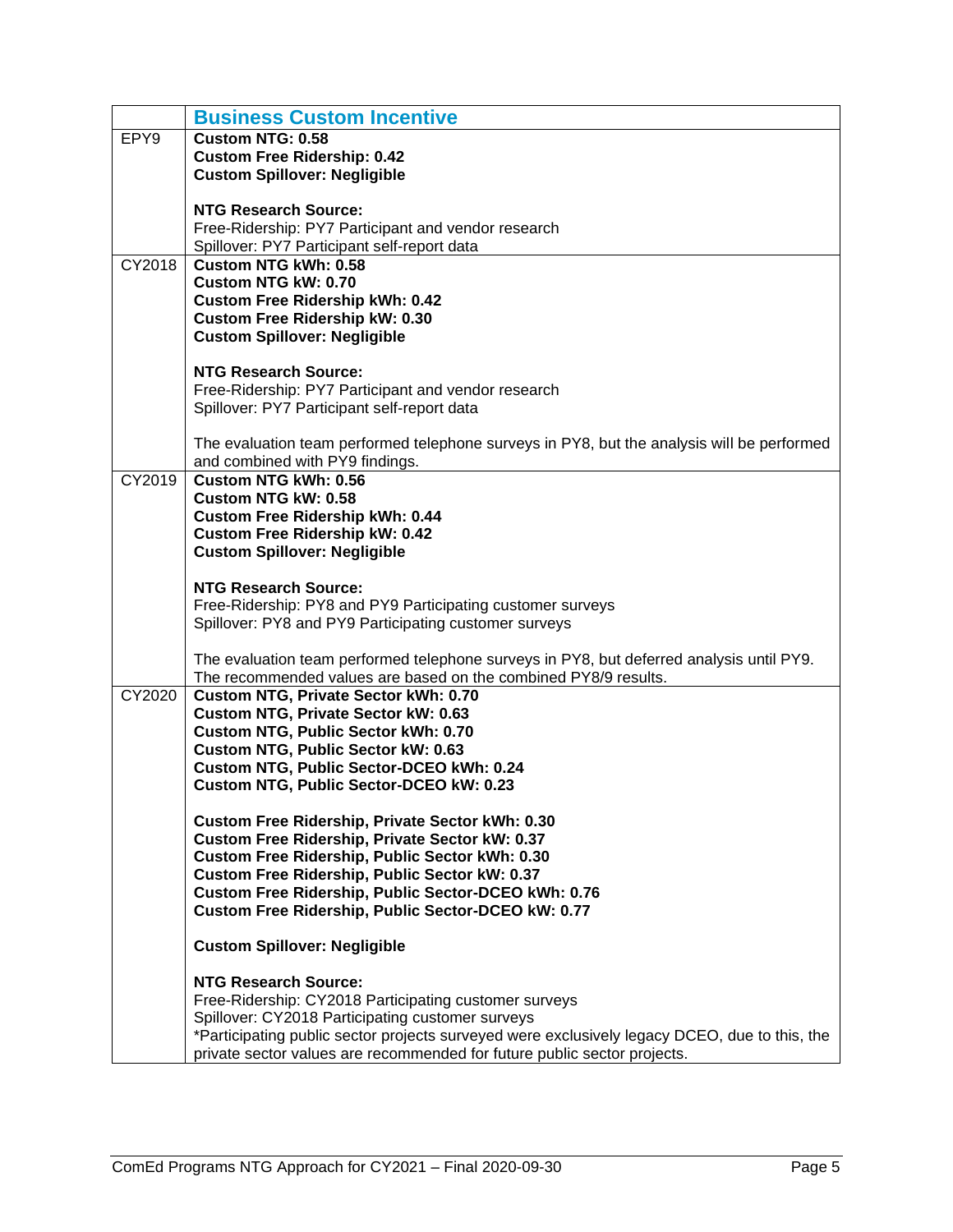|        | <b>Business Custom Incentive</b>                                                                        |  |  |  |  |  |  |
|--------|---------------------------------------------------------------------------------------------------------|--|--|--|--|--|--|
| CY2021 | Custom NTG, All but Street Lights, Data Centers: 0.51                                                   |  |  |  |  |  |  |
|        | <b>Custom NTG, LED Street Lights: 0.81</b>                                                              |  |  |  |  |  |  |
|        | <b>Custom NTG, Data Centers, Co-location New Construction: 0.43</b>                                     |  |  |  |  |  |  |
|        | Custom NTG, Data Centers, Other projects: 0.72                                                          |  |  |  |  |  |  |
|        | Custom Free Ridership, Data Center Co-Location: New Construction: 0.57<br><b>Custom Spillover: 0.00</b> |  |  |  |  |  |  |
|        | <b>NTG Research Source:</b>                                                                             |  |  |  |  |  |  |
|        | Values based on 2018 and 2019 Guidehouse participant research results.                                  |  |  |  |  |  |  |
|        | Street Lights NTG from the Municipal street lights in the LED Street Lights program.                    |  |  |  |  |  |  |

<span id="page-7-0"></span>

|                  | <b>Business New Construction Service</b>                                                                                                            |  |  |  |  |  |  |
|------------------|-----------------------------------------------------------------------------------------------------------------------------------------------------|--|--|--|--|--|--|
| EPY1             | NTG was not evaluated for EPY1 because program began in EPY2.                                                                                       |  |  |  |  |  |  |
| EPY <sub>2</sub> | <b>NTG 0.59</b>                                                                                                                                     |  |  |  |  |  |  |
|                  | Free-Ridership 41%                                                                                                                                  |  |  |  |  |  |  |
|                  | Spillover 0%                                                                                                                                        |  |  |  |  |  |  |
|                  | Method: Customer self-report. 14 projects were assessed from a population of 16.                                                                    |  |  |  |  |  |  |
|                  | Enhanced method. NTG scores were adjusted for standard design national retail stores.                                                               |  |  |  |  |  |  |
| EPY3             | NTG 0.65 (0.69 for Systems Track and 0.54 for Comprehensive Track)                                                                                  |  |  |  |  |  |  |
|                  | Free-Ridership 35%                                                                                                                                  |  |  |  |  |  |  |
|                  | Spillover 0%                                                                                                                                        |  |  |  |  |  |  |
|                  | Method: Customer self-report. 13 interviews with individuals representing 15 projects out of                                                        |  |  |  |  |  |  |
|                  | population of 37 projects.                                                                                                                          |  |  |  |  |  |  |
| EPY4             | Enhanced method. NTG scores were adjusted for standard design national retail stores.<br>Compressive Track - Retroactive application of NTG of 0.54 |  |  |  |  |  |  |
|                  | Systems Track used PY2 value of 0.59                                                                                                                |  |  |  |  |  |  |
|                  |                                                                                                                                                     |  |  |  |  |  |  |
|                  | NTG 0.57 (based on weighted avg. of 0.59 for Systems Track and 0.54 for Comprehensive                                                               |  |  |  |  |  |  |
|                  | Track)                                                                                                                                              |  |  |  |  |  |  |
|                  | EPY4 Research Comprehensive Track 0.54                                                                                                              |  |  |  |  |  |  |
|                  | EPY4 Research Systems Track 0.59                                                                                                                    |  |  |  |  |  |  |
|                  | Free-Ridership 43%                                                                                                                                  |  |  |  |  |  |  |
|                  | Spillover 0%                                                                                                                                        |  |  |  |  |  |  |
|                  | Method: EPY3 deemed value for Systems Track projects. Customer self-report for                                                                      |  |  |  |  |  |  |
|                  | Comprehensive Track projects. Interviews with individuals representing 5 of 6                                                                       |  |  |  |  |  |  |
|                  | Comprehensive Track projects.                                                                                                                       |  |  |  |  |  |  |
|                  | Enhanced method. NTG scores were adjusted for standard design national retail stores and                                                            |  |  |  |  |  |  |
|                  | LEED projects.                                                                                                                                      |  |  |  |  |  |  |
| EPY5             | <b>SAG Consensus:</b>                                                                                                                               |  |  |  |  |  |  |
|                  | 0.65<br>$\bullet$                                                                                                                                   |  |  |  |  |  |  |
| EPY <sub>6</sub> | <b>SAG Consensus:</b>                                                                                                                               |  |  |  |  |  |  |
|                  | 0.52<br>$\bullet$                                                                                                                                   |  |  |  |  |  |  |
| EPY7             | Full Program NTG: 0.59                                                                                                                              |  |  |  |  |  |  |
|                  | <b>Comprehensive NTG: 0.59</b>                                                                                                                      |  |  |  |  |  |  |
|                  | <b>Systems Projects NTG: 0.64</b>                                                                                                                   |  |  |  |  |  |  |
|                  |                                                                                                                                                     |  |  |  |  |  |  |
|                  | Free-Ridership 0.43                                                                                                                                 |  |  |  |  |  |  |
|                  | Spillover (all types) 0.05                                                                                                                          |  |  |  |  |  |  |
|                  | Source.                                                                                                                                             |  |  |  |  |  |  |
|                  | The NTG from estimate is from the EM&V EPY4 participant survey.                                                                                     |  |  |  |  |  |  |
|                  |                                                                                                                                                     |  |  |  |  |  |  |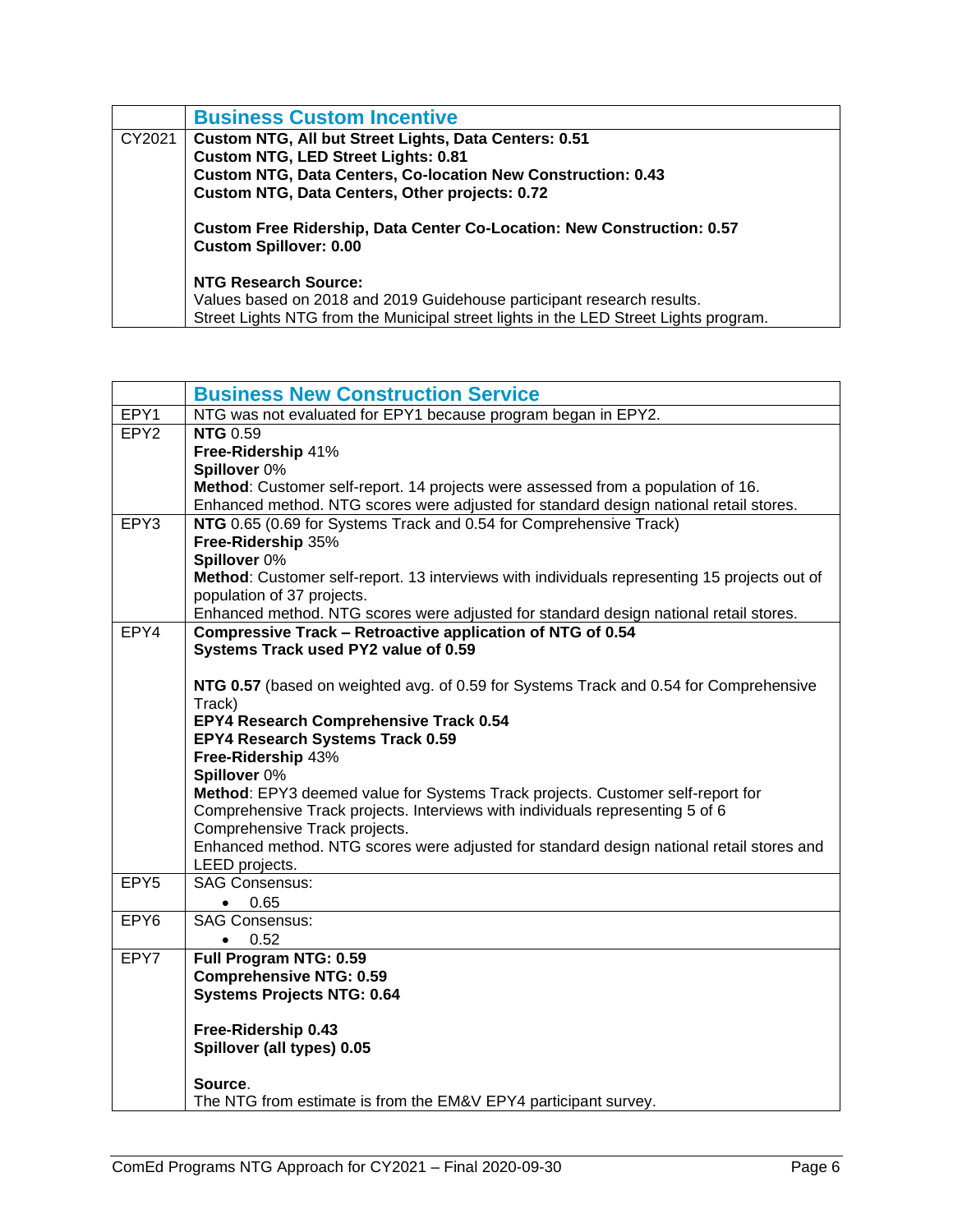|        | <b>Business New Construction Service</b>                                                                                                                                                  |  |  |  |  |  |  |
|--------|-------------------------------------------------------------------------------------------------------------------------------------------------------------------------------------------|--|--|--|--|--|--|
|        | Spillover is an EM&V estimate based on our literature review. In 50 participant interviews                                                                                                |  |  |  |  |  |  |
|        | from EPY2-4 we found 2 spillover projects. Some of those interviews were early in the<br>program's life when spillover is less likely. We also looked at existing literature on past      |  |  |  |  |  |  |
|        | studies and a wide range of spillover values. For example, in September of 2012, National                                                                                                 |  |  |  |  |  |  |
|        | Grid Rhode Island published a study: "2011 Commercial and Industrial Programs Free-                                                                                                       |  |  |  |  |  |  |
|        | Ridership and Spillover Study." For commercial new construction, they found 78%                                                                                                           |  |  |  |  |  |  |
|        | participant spillover and 0% non-participant spillover. Southern California Gas recently did a                                                                                            |  |  |  |  |  |  |
|        | study to estimate spillover for its 2013 and 2014 Savings By Design program by looking at                                                                                                 |  |  |  |  |  |  |
|        | past studies. They only found a couple of older California studies relevant to commercial                                                                                                 |  |  |  |  |  |  |
|        | new construction. The 2003 BEA reported 11% participant spillover and 1% non-participant<br>spillover. A 2002 study by the same evaluator showed 13% participant spillover and 5% non-    |  |  |  |  |  |  |
|        | participant spillover. Finally, they also looked at the NYSERDA New Construction Program                                                                                                  |  |  |  |  |  |  |
|        | Impact Evaluation Report from 2007-2008, which found participant spillover of 20% and non-                                                                                                |  |  |  |  |  |  |
|        | participant spillover of 61%. This study has been questioned and we understand that                                                                                                       |  |  |  |  |  |  |
|        | NYSERDA is reevaluating its validity.                                                                                                                                                     |  |  |  |  |  |  |
|        | Our conclusion is that, given the ComEd program design and implementation approach, it is                                                                                                 |  |  |  |  |  |  |
|        | reasonable to expect that a meaningful amount of spillover is being created and should be                                                                                                 |  |  |  |  |  |  |
|        | credited to the program. Given the range of spillover amounts we found in our literature                                                                                                  |  |  |  |  |  |  |
|        | review, we believe a spillover amount of 5% is probably a realistic and probably conservative                                                                                             |  |  |  |  |  |  |
|        | estimate. That spillover is probably occurring through the action of architects, engineers, and<br>builders who have had exposure to the program and, to a lesser degree, building owners |  |  |  |  |  |  |
|        | who had a building go through the program. Given that mix, we have not tried to differentiate                                                                                             |  |  |  |  |  |  |
|        | between participant and nonparticipant spillover.                                                                                                                                         |  |  |  |  |  |  |
| EPY8   | Recommendation (based upon PY6 research):                                                                                                                                                 |  |  |  |  |  |  |
|        | Full Program NTG: 0.80 - Preliminary, updated number to be provided later                                                                                                                 |  |  |  |  |  |  |
|        |                                                                                                                                                                                           |  |  |  |  |  |  |
|        | Free-Ridership: 0.20                                                                                                                                                                      |  |  |  |  |  |  |
|        | Spillover: 0.00                                                                                                                                                                           |  |  |  |  |  |  |
|        |                                                                                                                                                                                           |  |  |  |  |  |  |
|        | The researched NTGRs are being developed using a "real-time" approach where the                                                                                                           |  |  |  |  |  |  |
|        | evaluation team conducts interviews with program participants both after each project<br>passes the reservation phase, and again after it passes the verification phase.                  |  |  |  |  |  |  |
| EPY9   | Full Program NTG: 0.77                                                                                                                                                                    |  |  |  |  |  |  |
|        | Free-Ridership: 0.23                                                                                                                                                                      |  |  |  |  |  |  |
|        | Spillover: 0.00                                                                                                                                                                           |  |  |  |  |  |  |
|        | NTG Research Source:                                                                                                                                                                      |  |  |  |  |  |  |
|        | Free-Ridership: Participant and service provider self-report through real time EMV                                                                                                        |  |  |  |  |  |  |
|        | Spillover: NTG real time research methods in EPY6 combine participant and service                                                                                                         |  |  |  |  |  |  |
|        | provider survey results.                                                                                                                                                                  |  |  |  |  |  |  |
| CY2018 | Full Program NTG: 0.60                                                                                                                                                                    |  |  |  |  |  |  |
|        | Free-Ridership: 0.40<br>Spillover: 0.00                                                                                                                                                   |  |  |  |  |  |  |
|        |                                                                                                                                                                                           |  |  |  |  |  |  |
|        | <b>NTG Research Source:</b>                                                                                                                                                               |  |  |  |  |  |  |
|        | Free-Ridership: PY8 Participant and service provider self-report through real time EMV<br>Spillover: NTG real time research methods in EPY6 combine participant and service               |  |  |  |  |  |  |
|        | provider survey results.                                                                                                                                                                  |  |  |  |  |  |  |
| CY2019 | Full Program NTG: 0.68                                                                                                                                                                    |  |  |  |  |  |  |
|        | Free-Ridership: NA                                                                                                                                                                        |  |  |  |  |  |  |
|        | <b>Spillover: NA</b>                                                                                                                                                                      |  |  |  |  |  |  |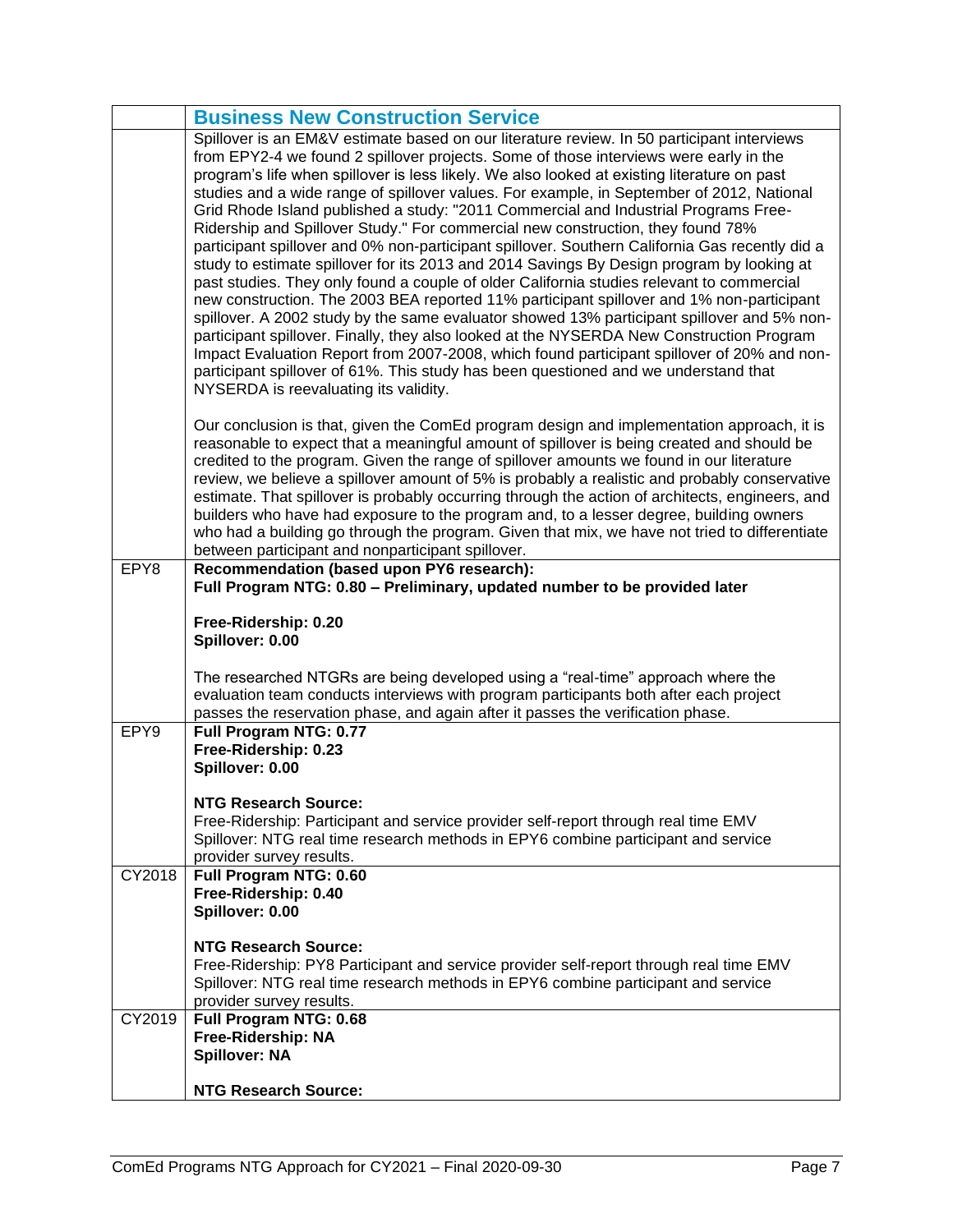| <b>Business New Construction Service</b> |                                                                         |                     |                                                                                   |                                     |                 |  |
|------------------------------------------|-------------------------------------------------------------------------|---------------------|-----------------------------------------------------------------------------------|-------------------------------------|-----------------|--|
|                                          |                                                                         |                     | <b>Year of Research</b>                                                           | <b>Electric</b>                     |                 |  |
|                                          |                                                                         |                     | EPY6/GPY3                                                                         | 0.80                                |                 |  |
|                                          |                                                                         |                     | EPY7/GPY4                                                                         | 0.77                                |                 |  |
|                                          |                                                                         |                     | EPY8/GPY5                                                                         | 0.60                                |                 |  |
|                                          |                                                                         |                     | EPY9/GPY6                                                                         | 0.54                                |                 |  |
|                                          |                                                                         |                     | 4-Year Average                                                                    | 0.68                                |                 |  |
|                                          |                                                                         |                     |                                                                                   |                                     |                 |  |
| CY2020                                   | Full Program NTG: 0.59<br>Free-Ridership: NA<br><b>Spillover: NA</b>    |                     | Average of four most recent years of NTG research, as per SAG consensus           |                                     |                 |  |
|                                          | <b>NTG Research Source:</b>                                             |                     |                                                                                   |                                     |                 |  |
|                                          |                                                                         |                     | <b>Year of Research</b>                                                           | <b>Electric</b>                     |                 |  |
|                                          |                                                                         |                     | PY7                                                                               | 0.77                                |                 |  |
|                                          |                                                                         |                     | PY8                                                                               | 0.60                                |                 |  |
|                                          |                                                                         |                     | PY <sub>9</sub>                                                                   | 0.54                                |                 |  |
|                                          |                                                                         |                     | CY2018                                                                            | 0.45                                |                 |  |
|                                          |                                                                         |                     | <b>Recommended Value</b><br>(4-Year Average)                                      | 0.59                                |                 |  |
|                                          |                                                                         |                     | Source: Navigant team analysis                                                    |                                     |                 |  |
|                                          |                                                                         |                     |                                                                                   |                                     |                 |  |
|                                          | customer survey, as per SAG consensus                                   |                     | Average of four most recent years of NTG research including CY 2018 participating |                                     |                 |  |
| CY2021                                   | Full Program NTG: 0.53<br>Free-Ridership: 0.49<br><b>Spillover: NA</b>  |                     |                                                                                   |                                     |                 |  |
|                                          | <b>NTG Research Source:</b>                                             |                     |                                                                                   |                                     |                 |  |
|                                          |                                                                         | <b>Program Year</b> |                                                                                   | <b>Researched Value / SAG Value</b> | <b>Electric</b> |  |
|                                          | PY8 (GPY5)                                                              |                     |                                                                                   |                                     | 0.60 / 0.80     |  |
|                                          |                                                                         | PY9 (GPY6)          |                                                                                   |                                     | 0.54 / 0.77     |  |
|                                          |                                                                         | CY2018              |                                                                                   |                                     | 0.45 / 0.60     |  |
|                                          |                                                                         | CY2019              |                                                                                   |                                     | 0.51 / 0.68     |  |
|                                          |                                                                         | CY2020              |                                                                                   |                                     | NA / 0.59       |  |
|                                          | <b>Recommended Value for</b><br>CY2021                                  |                     |                                                                                   |                                     | NA / 0.53       |  |
|                                          | (4-Year Average)                                                        |                     |                                                                                   |                                     |                 |  |
|                                          | Source: Guidehouse team analysis                                        |                     |                                                                                   |                                     |                 |  |
|                                          | Average of four most recent years of NTG research, as per SAG consensus |                     |                                                                                   |                                     |                 |  |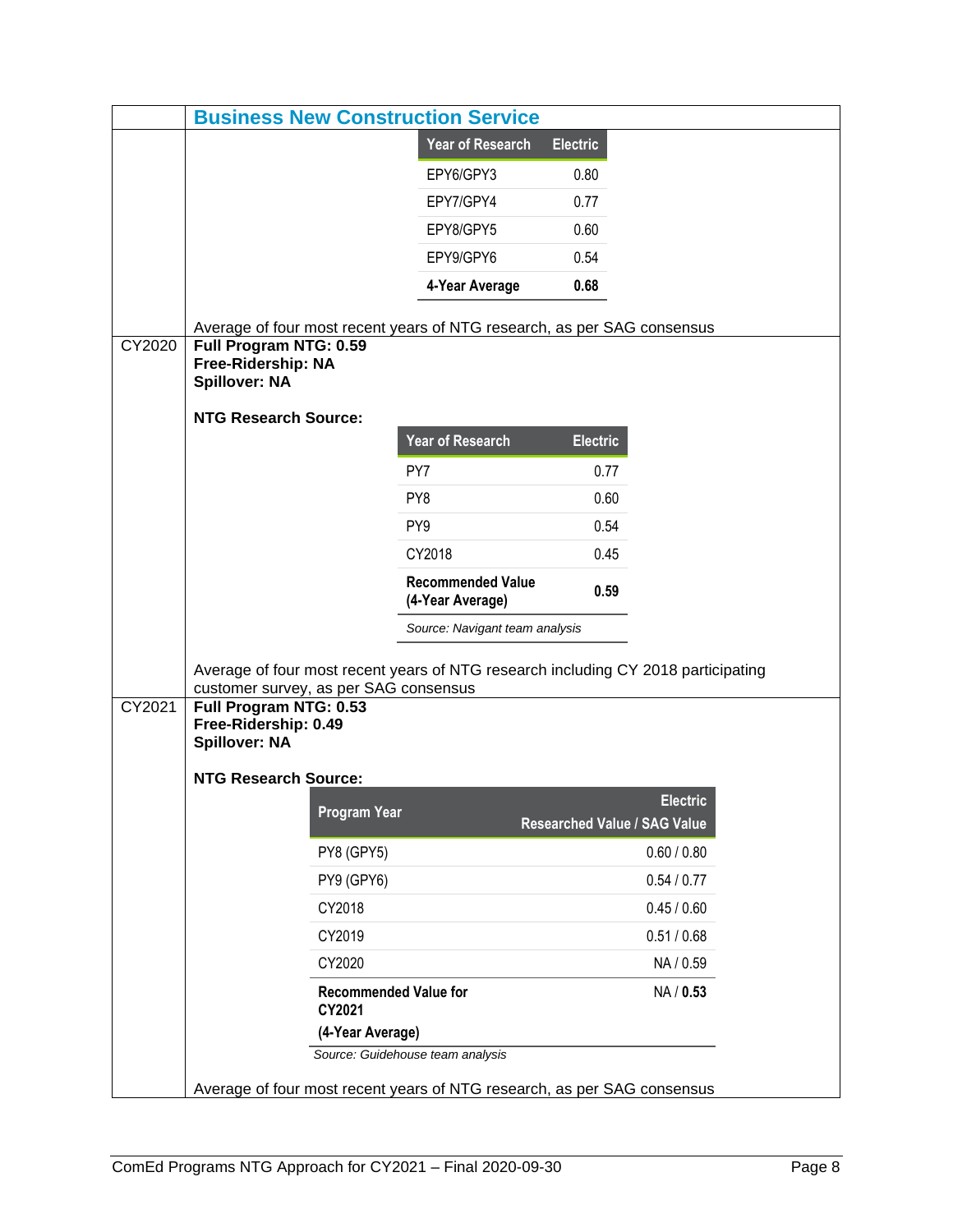<span id="page-10-0"></span>

|                  | <b>Business Standard Incentive</b>                                                                                                                                            |
|------------------|-------------------------------------------------------------------------------------------------------------------------------------------------------------------------------|
| EPY1             | <b>NTG 0.67</b>                                                                                                                                                               |
|                  | Free-Ridership 33%                                                                                                                                                            |
|                  | Participant Spillover 0% (qualitative evidence observed, not quantified)                                                                                                      |
|                  | Method: Customer self-report. 95 interviews completed covering 101 projects from a                                                                                            |
|                  | population of 455 projects.                                                                                                                                                   |
| EPY <sub>2</sub> | <b>NTG 0.74</b>                                                                                                                                                               |
|                  | Free-Ridership 27%                                                                                                                                                            |
|                  | <b>Participant Spillover 1%</b>                                                                                                                                               |
|                  | Method: Customer self-report. 90 interviews completed covering 114 projects from a                                                                                            |
|                  | population of 1,739 projects.                                                                                                                                                 |
|                  | Enhanced method. Ten trade allies called for 11 participants and their responses factored in                                                                                  |
|                  | to the customer free ridership calculation.                                                                                                                                   |
| EPY3             | <b>NTG 0.72</b>                                                                                                                                                               |
|                  | Free-Ridership 28%                                                                                                                                                            |
|                  | Participant Spillover 0% (qualitative evidence observed, not quantified)                                                                                                      |
|                  | Method: Customer self-report. 108 interviews completed covering 292 projects from a                                                                                           |
|                  | population of 3,794 projects.                                                                                                                                                 |
|                  | Enhanced method. Two trade allies and three account managers were called for five<br>participants and their responses factored in to the customer free ridership calculation. |
| EPY4             | Deemed using PY2 values.                                                                                                                                                      |
|                  | PY4 Research NTG 0.70                                                                                                                                                         |
|                  | Free-Ridership 31%                                                                                                                                                            |
|                  | <b>Participant Spillover 1%</b>                                                                                                                                               |
|                  | Method: Customer self-report. 110 interviews completed covering 166 projects from a                                                                                           |
|                  | population of 4,603 projects.                                                                                                                                                 |
|                  | Enhanced method. Two trade allies called for two participants and their responses factored                                                                                    |
|                  | in to the customer free ridership calculation.                                                                                                                                |
|                  | NTGR (Free-Ridership only): All lighting =0.70 (90/±5%); Lighting, no T12s reported in base                                                                                   |
|                  | case 0.66 (90/ $\pm$ 9%); Lighting, T12s reported in base case 0.80 (90/ $\pm$ 14%) Non-Lighting =                                                                            |
|                  | $0.63$ (90/ $\pm$ 16%).                                                                                                                                                       |
| EPY5             | <b>SAG Consensus:</b>                                                                                                                                                         |
|                  | Lighting: 0.74<br>$\bullet$                                                                                                                                                   |
|                  | Non-Lighting: 0.62                                                                                                                                                            |
| EPY6             | <b>SAG Consensus:</b>                                                                                                                                                         |
|                  | Lighting: 0.70                                                                                                                                                                |
|                  | Non-Lighting: 0.63                                                                                                                                                            |
| EPY7             | Lighting                                                                                                                                                                      |
|                  | <b>NTG: 0.81</b>                                                                                                                                                              |
|                  | Free Ridership: Measured and equal to 0.26                                                                                                                                    |
|                  | Justification: EPY5 ComEd Standard Program research, 63 participants                                                                                                          |
|                  |                                                                                                                                                                               |
|                  | Total Recommended Spillover = $0.07$                                                                                                                                          |
|                  |                                                                                                                                                                               |
|                  | Participant and Non-Participant Spillover Identified by Participating Standard Program Trade                                                                                  |
|                  | Allies: Measured and equal to 0.05                                                                                                                                            |
|                  | Justification: EPY5 ComEd Standard Program research, participating trade ally sample 55                                                                                       |
|                  |                                                                                                                                                                               |
|                  | Participant and Non-Participant Spillover Identified by Non-Participating Standard Program                                                                                    |
|                  | Trade Allies: Not measured for ComEd; a value of 0.02 is recommended                                                                                                          |
|                  | Justification: Based on GPY2 results from Nicor Gas (0.02), and Peoples Gas and North                                                                                         |
|                  | Shore Gas (0.02).                                                                                                                                                             |
|                  |                                                                                                                                                                               |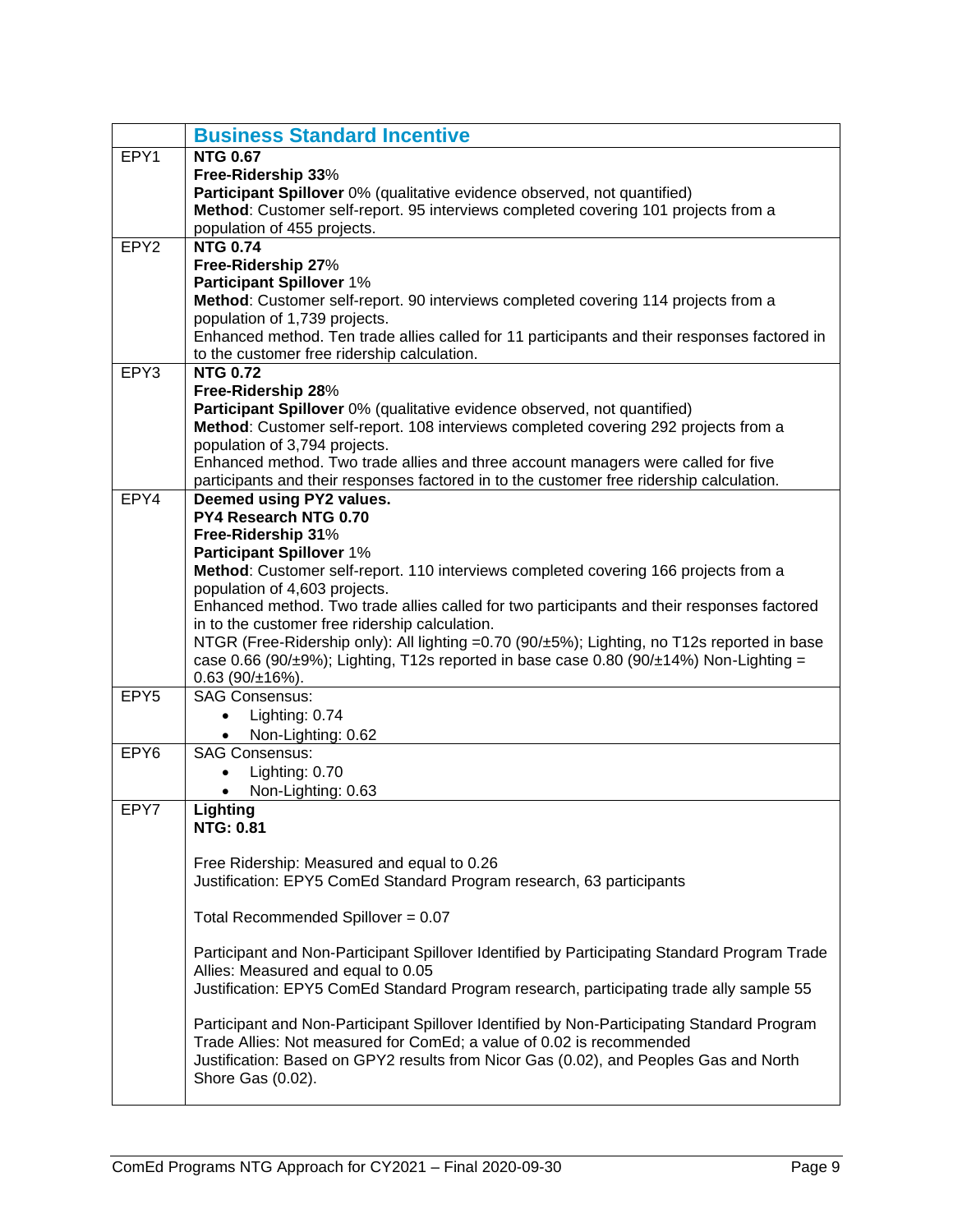|        | <b>Business Standard Incentive</b>                                                                                             |
|--------|--------------------------------------------------------------------------------------------------------------------------------|
|        | <b>Non-Lighting</b>                                                                                                            |
|        | <b>NTG: 0.77</b>                                                                                                               |
|        |                                                                                                                                |
|        | Free Ridership: Measured and equal to 0.31<br>Justification: EPY5 ComEd Standard Program research, 64 participants             |
|        |                                                                                                                                |
|        | Total Recommended Spillover = $0.08$                                                                                           |
|        | Participant and Non-Participant Spillover Identified by Participating Standard Program Trade                                   |
|        | Allies: Measured and equal to 0.06                                                                                             |
|        | Justification: EPY5 ComEd Standard Program research, participating trade ally sample 10.                                       |
|        | Participant and Non-Participant Spillover Identified by Non-Participating Standard Program                                     |
|        | Trade Allies: Not measured for ComEd; a value of 0.02 is recommended                                                           |
|        | Justification: Based on GPY2 results from Nicor Gas (0.02), and Peoples Gas and North                                          |
|        | Shore Gas (0.02).                                                                                                              |
| EPY8   | Recommendation (based upon PY6 research):                                                                                      |
|        | NTG Lighting: 0.74                                                                                                             |
|        | NTG Non-Lighting: 0.63                                                                                                         |
|        | Free-Ridership, Lighting: 0.27                                                                                                 |
|        | Free-Ridership, Non-Lighting: 0.38                                                                                             |
|        | SO: 0.01                                                                                                                       |
|        | Free Ridership was estimated in PY6 as 0.27 for lighting                                                                       |
|        | Free Ridership = $0.38$ for non-lighting                                                                                       |
|        | Both based on customer self-report data collected through phone interviews (n=59).                                             |
|        |                                                                                                                                |
|        | In PY6, trade allies and business customers were interviewed in a separate study to                                            |
|        | estimate spillover broadly across the C&I market.                                                                              |
|        |                                                                                                                                |
| EPY9   | The results of the cross-cutting C&I spillover study will be reported separately.<br>Recommendation (based upon PY7 research): |
|        | NTG Lighting: 0.70                                                                                                             |
|        | NTG Non-Lighting: 0.69                                                                                                         |
|        | Free-Ridership, Lighting: 0.31                                                                                                 |
|        | Free-Ridership, Non-Lighting: 0.32                                                                                             |
|        | Spillover, Lighting: 0.01                                                                                                      |
|        | Spillover, Non-Lighting: 0.01                                                                                                  |
|        |                                                                                                                                |
|        | NTG Research Source:                                                                                                           |
|        | FR = PY7 Participant Customers and Trade Allies<br>$SO = PY6 C&NTG$ study                                                      |
| CY2018 | Recommendation (based upon PY7 and PY8 research):                                                                              |
|        | NTG Lighting: 0.71                                                                                                             |
|        | NTG Non-Lighting: 0.70                                                                                                         |
|        | Free-Ridership, Lighting: 0.31                                                                                                 |
|        | Free-Ridership, Non-Lighting: 0.32                                                                                             |
|        | Spillover, Lighting: 0.02                                                                                                      |
|        | Spillover, Non-Lighting: 0.02                                                                                                  |
|        |                                                                                                                                |
|        | NTG Research Source:<br>FR = PY7 Participant Customers and Trade Allies                                                        |
|        | SO = PY8 TA and Contractor Self-Report                                                                                         |
| CY2019 | Recommendation (based upon PY9 research):                                                                                      |
|        | NTG Lighting: 0.83                                                                                                             |
|        |                                                                                                                                |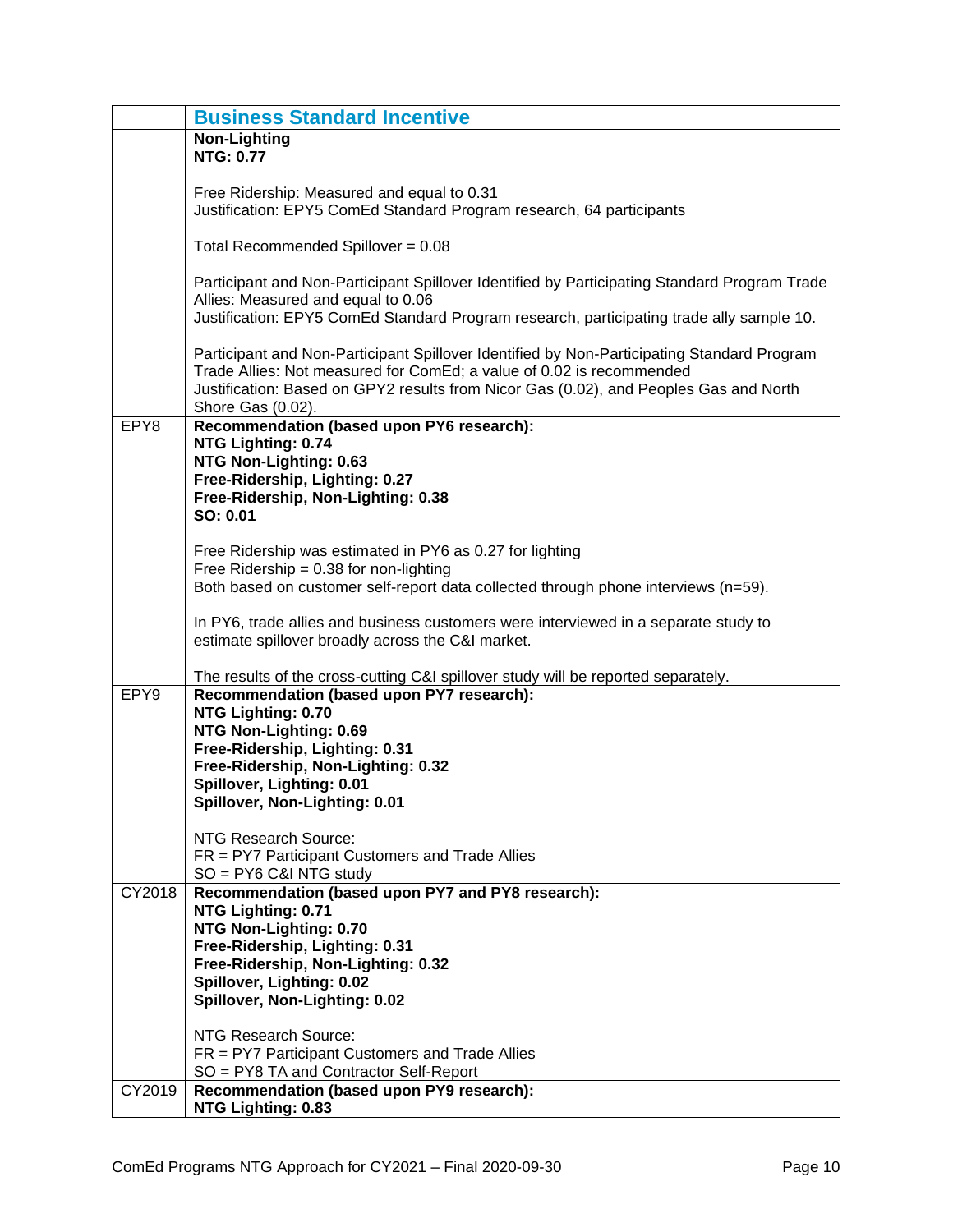|        | <b>Business Standard Incentive</b>                                                       |
|--------|------------------------------------------------------------------------------------------|
|        | NTG Non-Lighting: 0.78                                                                   |
|        | Free-Ridership, Lighting: 0.19                                                           |
|        | Free-Ridership, Non-Lighting: 0.24                                                       |
|        | Spillover, Lighting: 0.02<br>Spillover, Non-Lighting: 0.02                               |
|        |                                                                                          |
|        | NTG Research Source:                                                                     |
|        | FR = PY9 Participating Customer Surveys                                                  |
|        | SO = PY9 Participating Customer Surveys                                                  |
| CY2020 | Recommendation (based upon PY9 research):                                                |
|        | NTG Lighting: 0.83                                                                       |
|        | NTG Non-Lighting: 0.78                                                                   |
|        | Free-Ridership, Lighting: 0.19                                                           |
|        | Free-Ridership, Non-Lighting: 0.24                                                       |
|        | Spillover, Lighting: 0.02                                                                |
|        | Spillover, Non-Lighting: 0.02                                                            |
|        | <b>NTG Research Source:</b>                                                              |
|        | FR = PY9 Participating Customer Surveys                                                  |
|        | SO = PY9 Participating Customer Surveys                                                  |
| CY2021 | <b>Recommendation:</b>                                                                   |
|        | NTG Lighting: 0.80                                                                       |
|        | NTG Non-Lighting: 0.70                                                                   |
|        | <b>NTG Thermostats: 0.86</b>                                                             |
|        | Free-Ridership, Lighting: 0.22                                                           |
|        | Free-Ridership, Non-Lighting: 0.32                                                       |
|        | Participant Spillover, Lighting: < 0.01                                                  |
|        | Participant Spillover, Non-Lighting: < 0.01                                              |
|        | Nonparticipant Spillover, Lighting: 0.02<br>Nonparticipant Spillover, Non-Lighting: 0.02 |
|        |                                                                                          |
|        | Thermostat TRM savings is between net and gross so thermostat NTG defined as:            |
|        | 1 – (free ridership * 0.5) + nonparticipant spillover                                    |
|        | (Using the non-lighting free ridership)                                                  |
|        | <b>NTG Research Source:</b>                                                              |
|        | FR = CY2019 Participating Customer Surveys                                               |
|        | Participant SO = CY2019 Participating Customer Surveys                                   |
|        | Nonparticipant spillover: PY8 TA and Contractor Self-Report                              |
|        |                                                                                          |

<span id="page-12-0"></span>

|        | <b>Grocery</b>               |
|--------|------------------------------|
| CY2020 | NTG: 0.97                    |
|        | Based upon ComEd SBES CY2019 |
| CY2021 | Unchanged from CY2020        |
|        | NTG: 0.97                    |
|        | Based upon ComEd SBES CY2019 |

<span id="page-12-1"></span>

|      | Industrial Systems Optimization |
|------|---------------------------------|
|      | Compressed Air in EPY4          |
| EPY1 | Program did not exist           |
| EPY2 | Program did not exist           |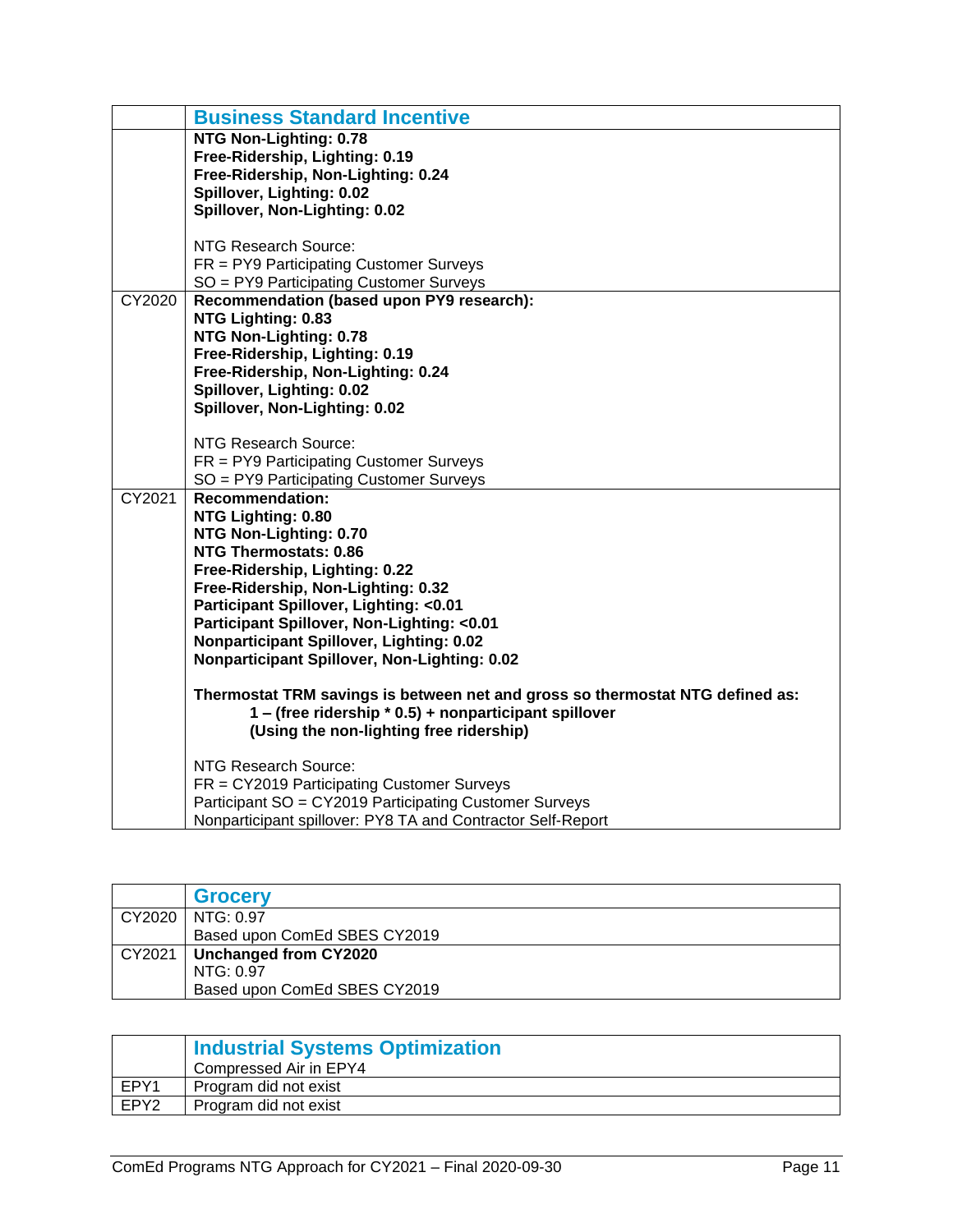|                  | <b>Industrial Systems Optimization</b>                                                               |
|------------------|------------------------------------------------------------------------------------------------------|
|                  | Compressed Air in EPY4                                                                               |
| EPY3             | Program did not exist                                                                                |
| EPY4             | Retroactive application of NTG of 0.67 for kWh and 0.72 for kW (EPY4 Compressed Air)                 |
|                  | Free-Ridership 33% kWh and 0.28 kW                                                                   |
|                  | Spillover 0%                                                                                         |
|                  | Method: Customer self-report. 7 surveys completed from a population of 9.                            |
| EPY <sub>5</sub> | <b>SAG Consensus:</b>                                                                                |
|                  | 0.67<br>$\bullet$<br><b>SAG Consensus:</b>                                                           |
| EPY <sub>6</sub> | 0.67                                                                                                 |
| EPY7             | $\bullet$<br><b>NTG: 0.68</b>                                                                        |
|                  | Free-Ridership: 0.33                                                                                 |
|                  | <b>Participant Spillover: 0.01</b>                                                                   |
|                  | <b>Nonparticipant Spillover: Negligible</b>                                                          |
|                  | Free Ridership and participant spillover was measured in a participant survey on 35 projects.        |
|                  | Interviews were completed with 5 of 11 Data Center projects.                                         |
| EPY8             | Recommendation (based upon PY6 research):                                                            |
|                  | NTG, kWh: 0.74                                                                                       |
|                  | Free Ridership, kWh: 0.26                                                                            |
|                  | Spillover, kWh: Negligible                                                                           |
|                  | NTG, kW: 0.83                                                                                        |
|                  | Free Ridership, kW: 0.17                                                                             |
|                  | Spillover, kW: Negligible                                                                            |
|                  | NTG research methods in PY6 consisted of participant and technical service provider survey           |
|                  | data collection and analysis (n=17).                                                                 |
|                  | The net program impacts were quantified solely on the estimated level of Free-Ridership.             |
|                  | Information regarding participant spillover was also collected, but ultimately did not support a     |
|                  | finding of any spillover.                                                                            |
| EPY9             | <b>Industrial Systems NTG: 0.80</b><br><b>Industrial Systems Free Ridership: 0.20</b>                |
|                  | <b>Industrial Systems Spillover: Negligible</b>                                                      |
|                  |                                                                                                      |
|                  | <b>NTG Research Source:</b>                                                                          |
|                  | Free-Ridership: PY7 Participant and vendor self-report data                                          |
|                  | Spillover: PY7 Participant and vendor self-report data                                               |
| CY2018           | <b>Industrial Systems NTG kWh: 0.80</b>                                                              |
|                  | <b>Industrial Systems NTG kW: 0.81</b>                                                               |
|                  | <b>Industrial Systems Free Ridership kWh: 0.20</b>                                                   |
|                  | <b>Industrial Systems Free Ridership kW: 0.19</b><br><b>Industrial Systems Spillover: Negligible</b> |
|                  |                                                                                                      |
|                  | <b>NTG Research Source:</b>                                                                          |
|                  | Free-Ridership: PY7 Participant and vendor self-report data                                          |
|                  | Spillover: PY7 Participant and vendor self-report data                                               |
|                  |                                                                                                      |
|                  | The evaluation team performed telephone surveys in PY8, but the analysis will be performed           |
|                  | and combined with PY9 findings.                                                                      |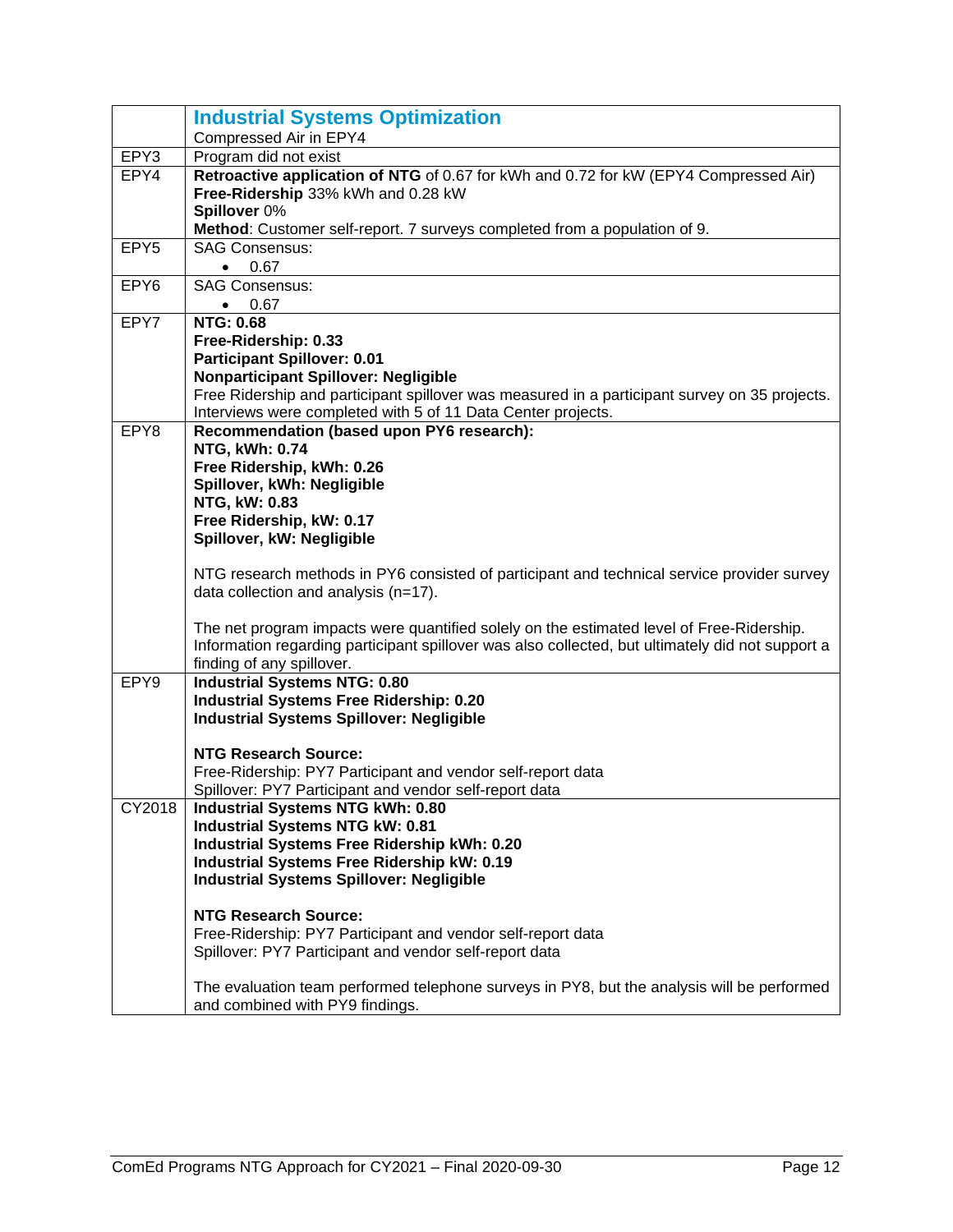|        | <b>Industrial Systems Optimization</b><br>Compressed Air in EPY4                                                                                                                                                                                                                |
|--------|---------------------------------------------------------------------------------------------------------------------------------------------------------------------------------------------------------------------------------------------------------------------------------|
| CY2019 | <b>Industrial Systems NTG kWh: 0.77</b><br><b>Industrial Systems NTG kW: 0.78</b><br>Industrial Systems Free Ridership kWh: 0.23<br><b>Industrial Systems Free Ridership kW: 0.22</b><br><b>Industrial Systems Spillover: Negligible</b>                                        |
|        | <b>NTG Research Source:</b><br>Free-Ridership: PY8 and PY9 Participating customer surveys<br>Spillover: PY8 and PY9 Participating customer surveys                                                                                                                              |
|        | The evaluation team performed telephone surveys in PY8, but deferred analysis until PY9.<br>The recommended values are based on the combined PY8/9 results.                                                                                                                     |
| CY2020 | Industrial Systems NTG kWh: 0.77<br><b>Industrial Systems NTG kW: 0.78</b><br>Industrial Systems Free Ridership kWh: 0.23<br><b>Industrial Systems Free Ridership kW: 0.22</b><br><b>Industrial Systems Spillover: Negligible</b>                                               |
|        | <b>NTG Research Source:</b><br>Free-Ridership: PY8 and PY9 Participating customer surveys<br>Spillover: PY8 and PY9 Participating customer surveys                                                                                                                              |
| CY2021 | <b>Unchanged from CY2020</b><br><b>Industrial Systems NTG kWh: 0.77</b><br><b>Industrial Systems NTG kW: 0.78</b><br><b>Industrial Systems Free Ridership kWh: 0.23</b><br><b>Industrial Systems Free Ridership kW: 0.22</b><br><b>Industrial Systems Spillover: Negligible</b> |
|        | <b>NTG Research Source:</b><br>Free-Ridership: PY8 and PY9 Participating customer surveys<br>Spillover: PY8 and PY9 Participating customer surveys                                                                                                                              |

<span id="page-14-0"></span>

|        | <b>LED Street Lighting</b>                                                                         |
|--------|----------------------------------------------------------------------------------------------------|
| CY2018 | NTG: 1.0                                                                                           |
| CY2019 | NTG: 1.0, Will conduct primary NTG research in CY2018 on municipally-owned lights                  |
| CY2020 | NTG Municipality-Owned: 0.81<br>FR Municipality-Owned: 0.19<br>PSO Municipality-Owned: Not studied |
|        | NTG ComEd-Owned Poles: 1.0                                                                         |
|        |                                                                                                    |
|        | Sources:                                                                                           |
|        | FR based on CY2018 EM&V Research. ComEd-Owned Poles based on SAG approved<br>value for CY2018.     |
| CY2021 | Unchanged from CY2020                                                                              |
|        | NTG Municipality-Owned: 0.81                                                                       |
|        | FR Municipality-Owned: 0.19                                                                        |
|        | PSO Municipality-Owned: Not studied                                                                |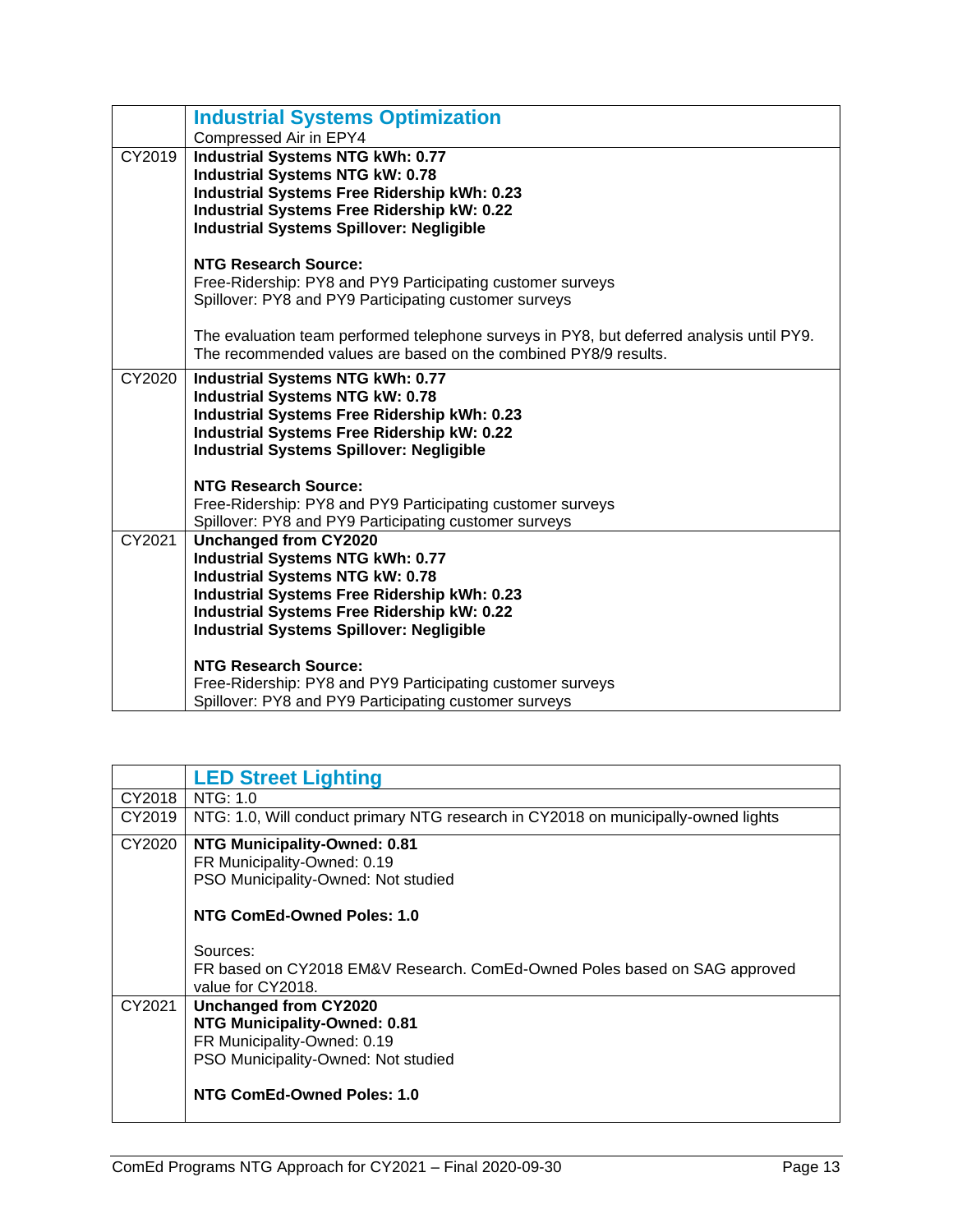| <b>LED Street Lighting</b>                                                                                 |
|------------------------------------------------------------------------------------------------------------|
| Sources:<br>FR based on CY2018 EM&V Research. ComEd-Owned Poles based on SAG approved<br>value for CY2018. |

<span id="page-15-0"></span>

|        | <b>Nonprofit Organizations</b>                                                |
|--------|-------------------------------------------------------------------------------|
| CY2020 | NTG: 0.97                                                                     |
|        | Based upon ComEd SBES CY2019                                                  |
| CY2021 | <b>Unchanged from CY2020</b>                                                  |
|        | NTG: 0.97                                                                     |
|        |                                                                               |
|        | New for CY2021                                                                |
|        | NTG Thermostats: 1.0                                                          |
|        | Thermostat TRM savings is between net and gross so thermostat NTG defined as: |
|        | 1 - (free ridership * 0.5) + nonparticipant spillover                         |
|        |                                                                               |
|        | Based upon ComEd SBES CY2019                                                  |

<span id="page-15-1"></span>

|        | <b>Facility Assessments</b>                                            |
|--------|------------------------------------------------------------------------|
|        | Formerly known as Operational Savings or Operational Efficiency (OEP). |
| CY2018 | NTG: 0.91                                                              |
|        | Similar to RCx.                                                        |
| CY2019 | NTG: 0.94                                                              |
|        | Free-Ridership: 0.06                                                   |
|        | Spillover: 0.00                                                        |
|        |                                                                        |
|        | Source: RCx PY9 Research                                               |
| CY2020 | <b>Unchanged from CY2019</b>                                           |
|        | <b>NTG: 0.94</b>                                                       |
|        | Free-Ridership: 0.06                                                   |
|        | Spillover: 0.00                                                        |
|        |                                                                        |
|        | Source: RCx PY9 Research                                               |
| CY2021 | <b>Unchanged from CY2020</b>                                           |
|        | <b>NTG: 0.94</b>                                                       |
|        | Free-Ridership: 0.06                                                   |
|        | Spillover: 0.00                                                        |
|        |                                                                        |
|        | Source: RCx PY9 Research                                               |

<span id="page-15-2"></span>

|        | <b>Public Buildings in Distressed Communities</b>                             |
|--------|-------------------------------------------------------------------------------|
| CY2020 | NTG: 0.97                                                                     |
|        | Based upon ComEd SBES CY2019                                                  |
| CY2021 | Unchanged from CY2020                                                         |
|        | NTG: 0.97                                                                     |
|        |                                                                               |
|        | New for CY2021                                                                |
|        | NTG Thermostats: 1.0                                                          |
|        | Thermostat TRM savings is between net and gross so thermostat NTG defined as: |
|        | 1 - (free ridership * 0.5) + nonparticipant spillover                         |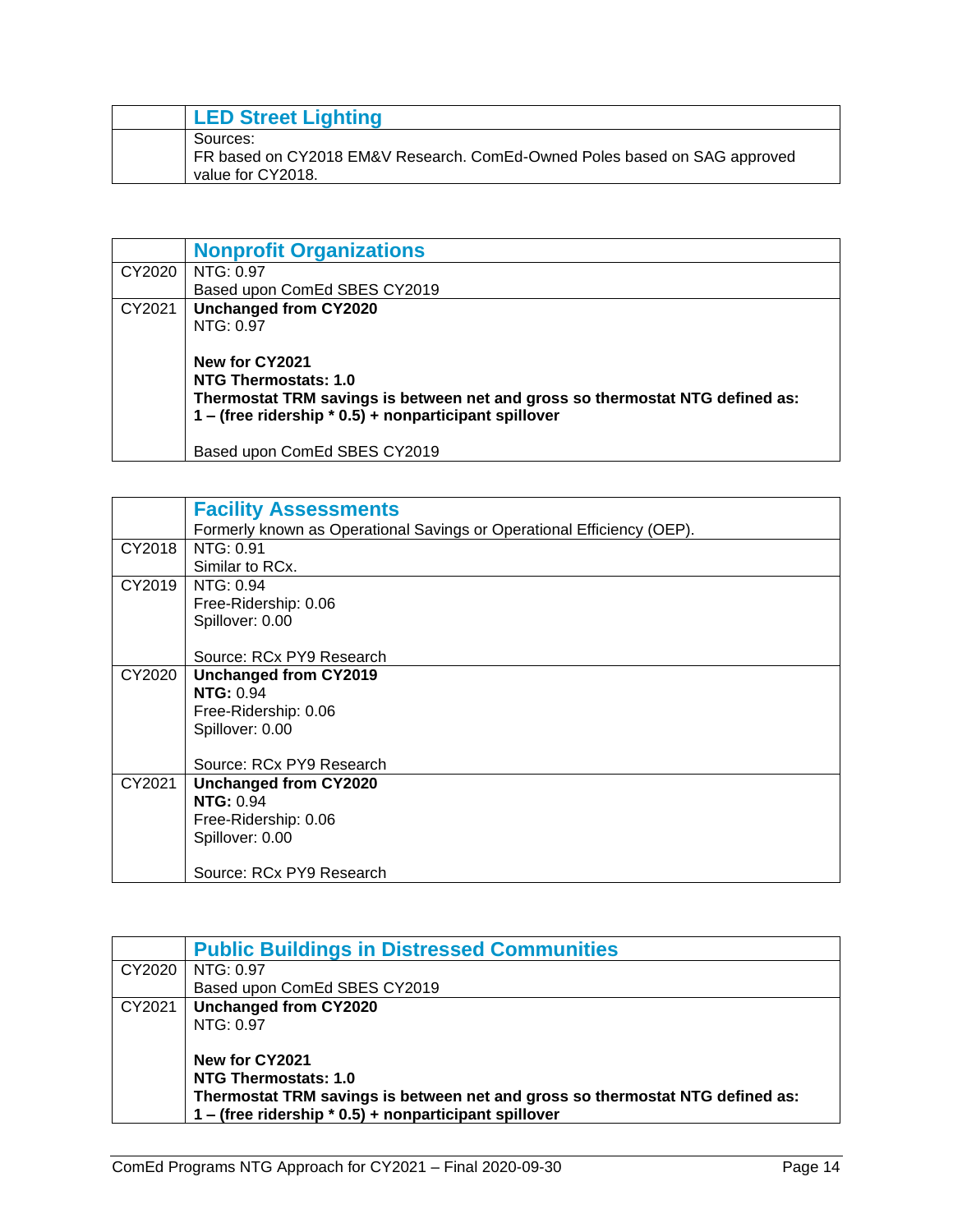### **Public Buildings in Distressed Communities**

<span id="page-16-0"></span>Based upon ComEd SBES CY2019

|        | <b>Public Housing Authority</b> |
|--------|---------------------------------|
|        | CY2019   NTG: 1.0               |
| CY2020 | NTG: 1.0                        |
| CY2021 | NTG: 1.0                        |

<span id="page-16-1"></span>

|                  | <b>Retro-Commissioning</b>                                                                       |
|------------------|--------------------------------------------------------------------------------------------------|
| EPY1             | $NTG$ 0.8                                                                                        |
|                  | Free-Ridership 0%                                                                                |
|                  | Spillover 0%                                                                                     |
|                  | Method: Program ex ante assumption.                                                              |
|                  | Customer self-report. Two completed surveys from a population of four participants               |
|                  | bracketed the assumed NTG. Basic method.                                                         |
| EPY <sub>2</sub> | <b>NTG 0.916</b>                                                                                 |
|                  | Free-Ridership 8.4%                                                                              |
|                  | Spillover 0%                                                                                     |
|                  | Method: Customer self-report. Five surveys completed from an attempted census of a               |
|                  | population of thirteen. Basic method.                                                            |
| EPY3             | <b>NTG 0.71</b>                                                                                  |
|                  | Free-Ridership 28.7%                                                                             |
|                  | Spillover 0%                                                                                     |
|                  | Method: Customer self-report. Eight surveys completed from an attempted census of a              |
|                  | population of 34 participants. Basic method.                                                     |
| EPY4             | Deemed NTG of 0.916 from EPY2                                                                    |
|                  | <b>Research NTG 1.04</b>                                                                         |
|                  | Free-Ridership 0.097                                                                             |
|                  | Spillover 0.136<br>Method: Program ex ante assumption and stipulated for EPY4. NTG based on EPY2 |
|                  | research. EPY3 research rejected due to small ratio of completed surveys.                        |
| EPY5             | <b>SAG Consensus:</b>                                                                            |
|                  | 0.71<br>$\bullet$                                                                                |
| EPY6             | <b>SAG Consensus:</b>                                                                            |
|                  | • $1.04$                                                                                         |
| EPY7             | <b>NTG: 1.04</b>                                                                                 |
|                  | There was no new NTG research in EPY5. The most recent NTG research is from PY4.                 |
|                  | Free-Ridership: 0.10. The PY4 Free-Ridership ratio is an equally weighted average of             |
|                  | savings-weighted participant and service provider Free-Ridership scores.                         |
|                  |                                                                                                  |
|                  | Participant spillover: 0.14. Source: Participant and trade ally surveys.                         |
|                  | (Includes spillover from trade allies that account for 94% of program participation)             |
|                  |                                                                                                  |
|                  | Nonparticipant spillover: Negligible. There is no evidence of non-participant spillover.         |
|                  | Service providers are dropped from the program if they are not generating projects. If they      |
|                  | are not generating projects in the program, they are probably not generating them outside        |
|                  | the program.                                                                                     |
| EPY8             | Recommendation (based upon PY6 research):                                                        |
|                  | NTG: 0.95 (electric)                                                                             |
|                  | Free Ridership: 0.09 (electric)                                                                  |
|                  | Spillover: 0.04 (electric)                                                                       |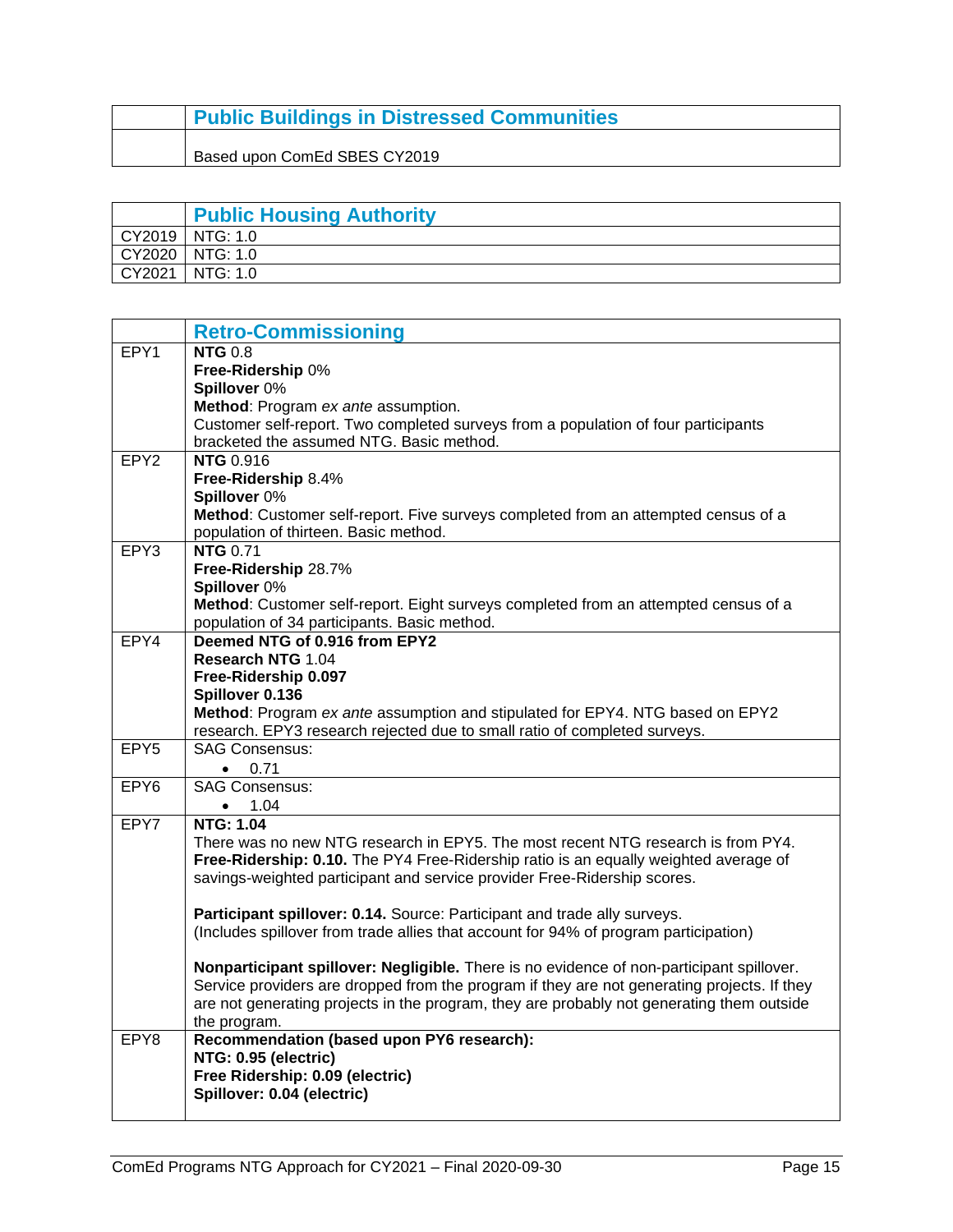|                  | <b>Retro-Commissioning</b>                                                                                                              |
|------------------|-----------------------------------------------------------------------------------------------------------------------------------------|
|                  | Spillover and Free-Ridership were calculated from self-report interviews with participants                                              |
|                  | and service providers (n=18). The final EPY6 Free-Ridership ratio is an equally weighted                                                |
|                  | average of savings-weighted participant and RSP Free-Ridership. Interviewed service                                                     |
|                  | providers account for 92% of electric savings.                                                                                          |
|                  | NTG research was not conducted for the gas companies.                                                                                   |
| EPY <sub>9</sub> | NTG: 0.95 (electric)                                                                                                                    |
|                  | Free Ridership: 0.09 (electric)                                                                                                         |
|                  | Spillover: 0.04 (electric)                                                                                                              |
|                  |                                                                                                                                         |
|                  | <b>NTG Source:</b>                                                                                                                      |
|                  | Free-Ridership and Spillover: PY6 NTG Research                                                                                          |
| CY2018           | NTG: 0.95 (electric)                                                                                                                    |
|                  | Free Ridership: 0.09 (electric)                                                                                                         |
|                  | Spillover: 0.04 (electric)                                                                                                              |
|                  |                                                                                                                                         |
|                  | <b>NTG Source:</b>                                                                                                                      |
|                  | Free-Ridership and Spillover: PY6 NTG Research<br>Due to limited sample size of PY8 NTG research, EPY8 results will be included in EPY9 |
|                  | research and analysis.                                                                                                                  |
| CY2019           | NTG: 0.94 (electric)                                                                                                                    |
|                  | Free Ridership: 0.06 (electric)                                                                                                         |
|                  | Spillover: 0.00                                                                                                                         |
|                  |                                                                                                                                         |
|                  | <b>NTG Source:</b>                                                                                                                      |
|                  | Free-Ridership and Spillover: PY9 participating customer surveys and PY9 service provider                                               |
|                  | surveys                                                                                                                                 |
|                  | Note: Applies to all program paths.                                                                                                     |
| CY2020           | NTG: 0.94 (electric)                                                                                                                    |
|                  | Free Ridership: 0.06 (electric)                                                                                                         |
|                  | Spillover: 0.00                                                                                                                         |
|                  | <b>NTG Source:</b>                                                                                                                      |
|                  | Free-Ridership and Spillover: PY9 participating customer surveys and PY9 service provider                                               |
|                  | surveys                                                                                                                                 |
|                  | Note: Applies to all program paths.                                                                                                     |
| CY2021           | <b>Unchanged from CY2020</b>                                                                                                            |
|                  | NTG: 0.94 (electric)                                                                                                                    |
|                  | Free Ridership: 0.06 (electric)                                                                                                         |
|                  | Spillover: 0.00                                                                                                                         |
|                  |                                                                                                                                         |
|                  | <b>NTG Source:</b>                                                                                                                      |
|                  | Free-Ridership and Spillover: PY9 participating customer surveys and PY9 service provider                                               |
|                  | surveys                                                                                                                                 |
|                  | Note: Applies to all program paths.                                                                                                     |

<span id="page-17-0"></span>

|        | <b>Retro-Commissioning: Energy Advisor Monitoring-based</b>                     |
|--------|---------------------------------------------------------------------------------|
|        | <b>Commissioning</b>                                                            |
|        | (VCx, PowerTakeoff)                                                             |
| EPY9   | NTG: 1.00                                                                       |
|        | Based upon ComEd program detail outlining behavioral program and assumes impact |
|        | analysis is based on regression analysis.                                       |
| CY2018 | NTG: NA                                                                         |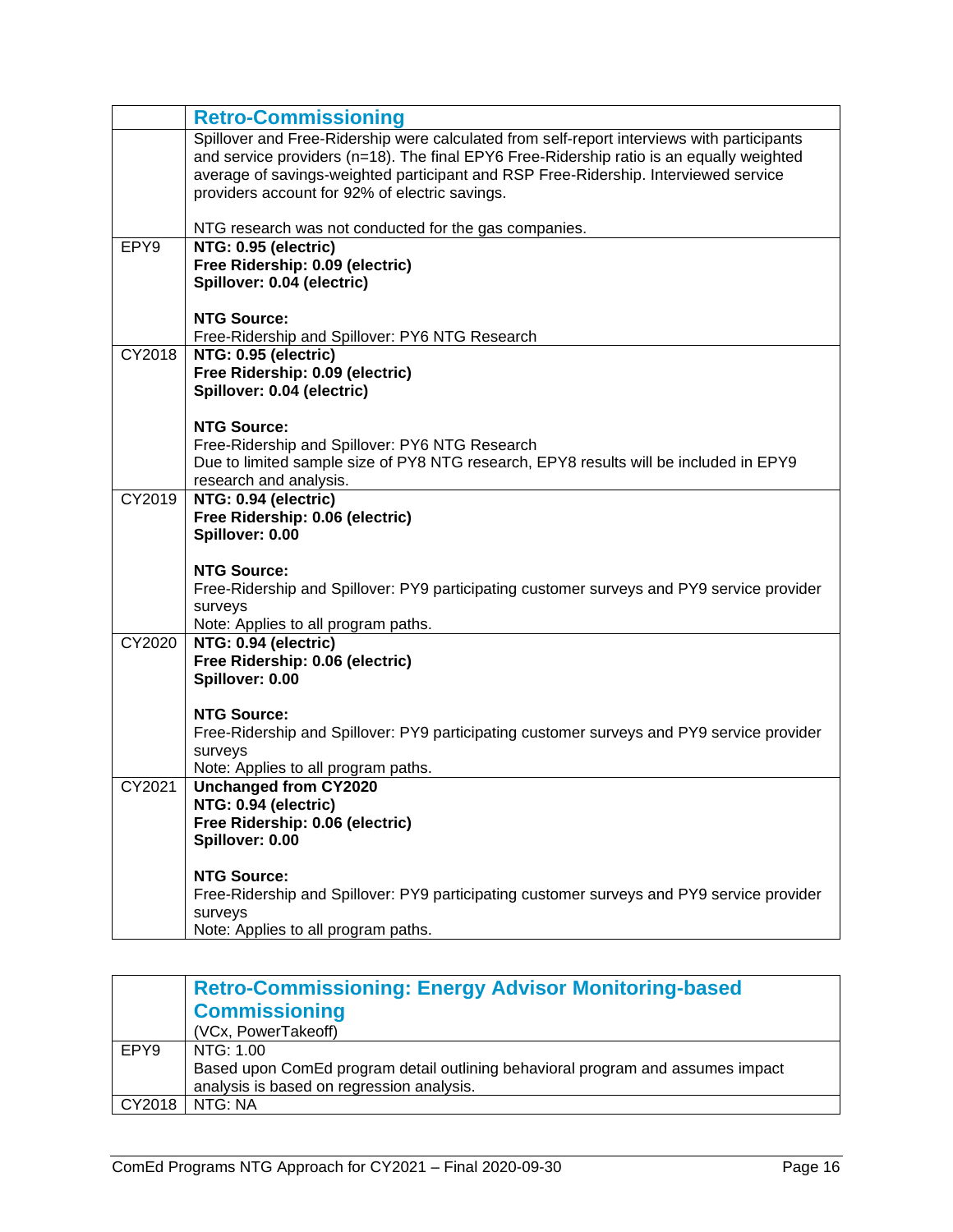|        | <b>Retro-Commissioning: Energy Advisor Monitoring-based</b>                               |
|--------|-------------------------------------------------------------------------------------------|
|        | <b>Commissioning</b>                                                                      |
|        | (VCx, PowerTakeoff)                                                                       |
|        | Based upon ComEd program detail outlining behavioral program and assumes impact           |
|        | analysis is based on regression analysis.                                                 |
| CY2019 | <b>NTG: 1.00</b>                                                                          |
|        |                                                                                           |
|        | <b>NTG Source:</b>                                                                        |
|        | NTG SAG Consensus which acknowledges that the program is similar to RCx except that       |
|        | participants are customers who have consistently demonstrated having taken no EE actions. |
| CY2020 | <b>Unchanged from CY2019</b>                                                              |
|        | <b>NTG: 1.00</b>                                                                          |
|        |                                                                                           |
|        | NTG Source:,                                                                              |
|        | NTG SAG Consensus which acknowledges that the program is similar to RCx except that       |
|        | participants are customers who have consistently demonstrated having taken no EE actions. |
| CY2021 | <b>Unchanged from CY2020</b>                                                              |
|        | <b>NTG: 1.00</b>                                                                          |
|        |                                                                                           |
|        | <b>NTG Source:</b>                                                                        |
|        | NTG SAG Consensus which acknowledges that the program is similar to RCx except that       |
|        | participants are customers who have consistently demonstrated having taken no EE actions. |

<span id="page-18-0"></span>

| <b>Small Business</b>                                                                                                   |
|-------------------------------------------------------------------------------------------------------------------------|
| Previously known as Small Business Energy Savings                                                                       |
| No Program                                                                                                              |
| No Program                                                                                                              |
| No Program                                                                                                              |
| Retroactive application of NTG of 0.95                                                                                  |
| Free-Ridership 5%                                                                                                       |
| Spillover 0%                                                                                                            |
| Method: Customer self-report. 84 NTG surveys completed from a population of 181. Basic                                  |
| method of NTG analysis was used. No spillover was found. Customer participant self-                                     |
| reported Free-Ridership was 17 percent for ComEd. Individual trade ally responses to Free-                              |
| Ridership questions were weighted by their respective fuel-specific program savings                                     |
| contributions and combined for a fuel-specific overall Free-Ridership rate. This approach                               |
| resulted in an evaluation estimate of 5 percent Free-Ridership for electric measures and was                            |
| used to calculate the NTG of 0.95 for this ComEd program.                                                               |
| SAG Consensus: 0.90                                                                                                     |
| SAG Consensus: 0.95                                                                                                     |
| <b>NTG: 0.95</b>                                                                                                        |
| No new NTG research in PY5.                                                                                             |
| Free Ridership: 5%. Customer self-report survey.                                                                        |
| Participant Spillover: 0% Customer and trade ally self-report survey.<br>Nonparticipant Spillover: 0% Trade ally survey |
| Three small participant spillover projects were included in the ComEd NTGR, but the impact                              |
| (about 0.003 added) was not significant at the two-digit level. Trade allies provided                                   |
| anecdotal evidence of non-participant spillover for electric measures, but they did not                                 |
| provide enough information to quantify it.                                                                              |
| Recommendation (based on average of PY7 Participant Survey & PY4 TA Interviews):                                        |
| <b>NTG: 0.91</b>                                                                                                        |
| Free-Ridership: 0.11                                                                                                    |
| (based upon average of PY7 Participant Survey of FR 0.16 and PY4 TA Interviews FR 0.05)                                 |
| Participant Spillover: 0.02 (based upon PY7 SO research)                                                                |
|                                                                                                                         |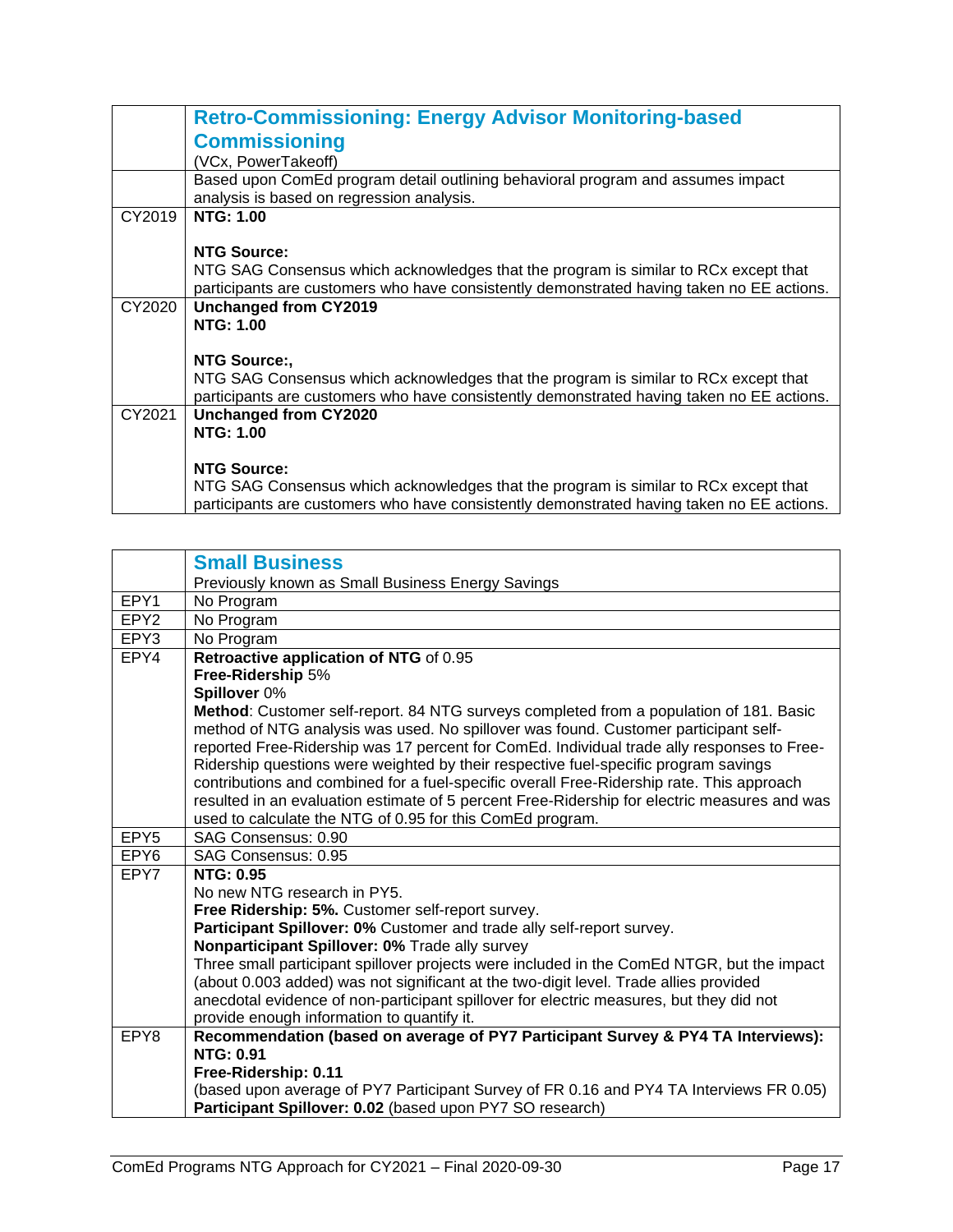|        | <b>Small Business</b>                                                                               |
|--------|-----------------------------------------------------------------------------------------------------|
|        | Previously known as Small Business Energy Savings                                                   |
|        | Nonparticipant spillover: 0.0                                                                       |
| EPY9   | <b>NTG: 0.89</b><br>Free-Ridership: 0.11                                                            |
|        | Participant Spillover: 0.02 (based on PY7 SO Research)                                              |
|        | Nonparticipant spillover: 0.0                                                                       |
|        |                                                                                                     |
|        | <b>NTG Research Source:</b>                                                                         |
|        | PY 7 Research – Free-Ridership and Spillover: Participant and TA self-report, real-time             |
|        | approach<br>Free-Ridership: 0.11 - (based upon average of PY7 Participant Survey of FR 0.16 and PY4 |
|        | TA Interviews FR 0.05)                                                                              |
|        | Participant Spillover: 0.02 (based upon PY7 SO research)                                            |
|        | Nonparticipant spillover: 0.0                                                                       |
| CY2018 | <b>NTG: 0.91</b><br>Free-Ridership: 0.11                                                            |
|        | Participant Spillover: 0.02 (based on PY7 SO Research)                                              |
|        | Nonparticipant spillover: 0.0                                                                       |
|        |                                                                                                     |
|        | <b>NTG Research Source:</b>                                                                         |
|        | PY 7 Research – Free-Ridership and Spillover: Participant and TA self-report, real-time<br>approach |
|        | Free-Ridership: 0.11 – (based upon average of PY7 Participant Survey of FR 0.16 and PY4             |
|        | TA Interviews FR 0.05)                                                                              |
|        | Participant Spillover: 0.02 (based upon PY7 SO research)                                            |
| CY2019 | Nonparticipant spillover: 0.0<br><b>NTG: 0.92</b>                                                   |
|        | Free-Ridership: 0.10 - (based upon 46/54 participant/TA weighting from TRM v7 method                |
|        | applied to PY7 research)                                                                            |
|        | Participant Spillover: 0.02 (based on PY7 SO Research)                                              |
|        | Nonparticipant spillover: 0.0                                                                       |
|        | NTG Research Source: Participant and TA self-report (real time) - FR & SO are based                 |
|        | upon PY7 Participant Surveys and updated TA interviews (PY8)                                        |
| CY2020 | <b>NTG: 0.97</b>                                                                                    |
|        | Free-Ridership: 0.077                                                                               |
|        | <b>Participant Spillover: 0.005</b><br>Nonparticipant spillover: 0.04                               |
|        |                                                                                                     |
|        | NTG Research Source: Participant self-report free ridership and spillover surveys.                  |
| CY2021 | <b>Unchanged from CY2020</b>                                                                        |
|        | <b>NTG: 0.97</b><br>Free-Ridership: 0.077                                                           |
|        | <b>Participant Spillover: 0.005</b>                                                                 |
|        | Nonparticipant spillover: 0.04                                                                      |
|        |                                                                                                     |
|        | New for CY2021<br><b>NTG Thermostats: 1.0</b>                                                       |
|        | Thermostat TRM savings is between net and gross so thermostat NTG defined as:                       |
|        | 1 – (free ridership * 0.5) + nonparticipant spillover                                               |
|        |                                                                                                     |
|        | NTG Research Source: Participant self-report free ridership and spillover surveys.                  |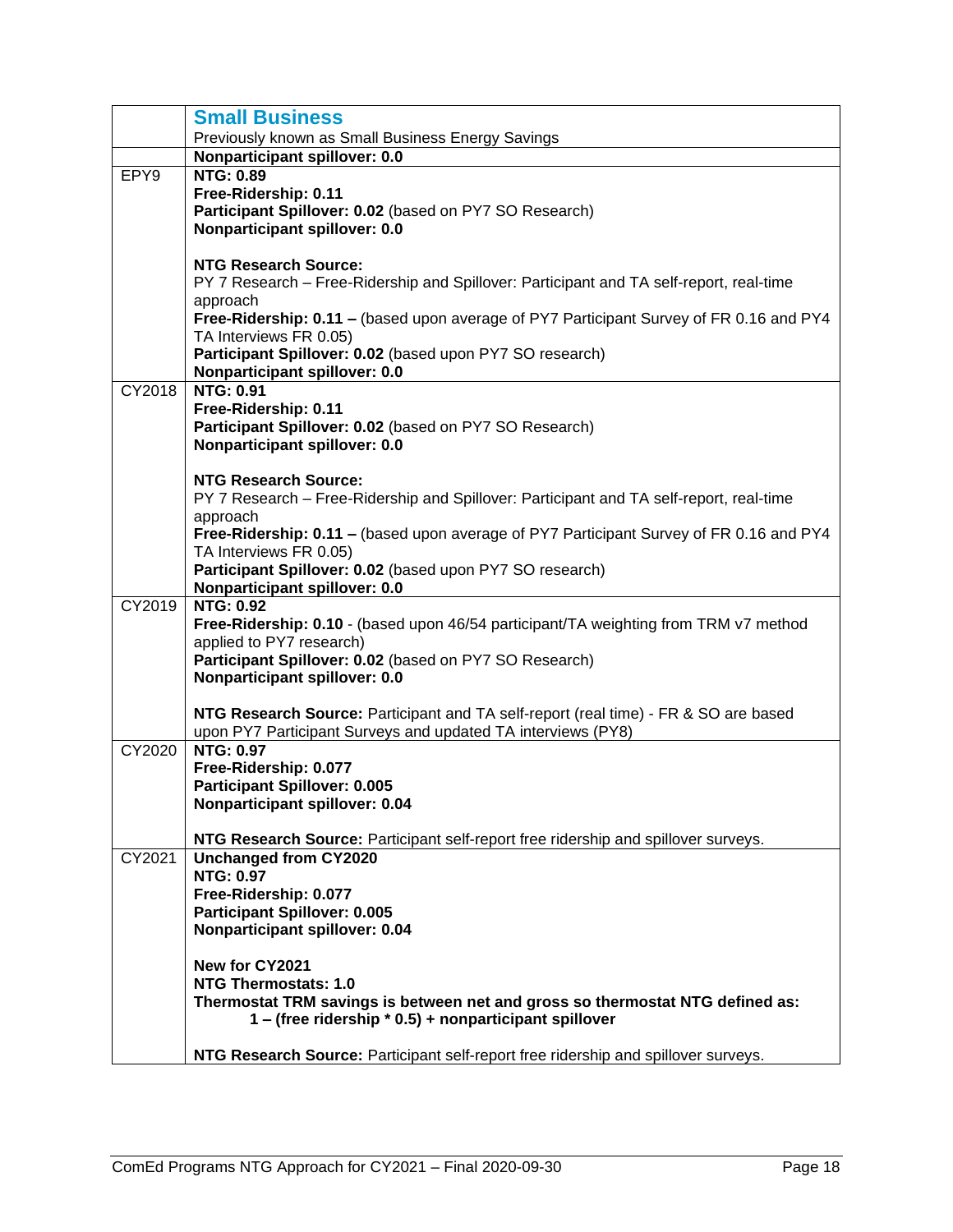<span id="page-20-0"></span>

|        | <b>Small Business Kits</b>   |
|--------|------------------------------|
|        | <b>Third Party</b>           |
|        | CY2020   NTG: 0.97           |
|        | Based upon ComEd SBES CY2019 |
| CY2021 | Unchanged from CY2020        |
|        | NTG: 0.97                    |
|        | Based upon ComEd SBES CY2019 |

<span id="page-20-1"></span>

|        | <b>Strategic Energy Management (SEM)</b>                                                                                                                                                                                     |
|--------|------------------------------------------------------------------------------------------------------------------------------------------------------------------------------------------------------------------------------|
| EPY9   | NTG: $1.0$                                                                                                                                                                                                                   |
|        | EM&V impact analysis (regression) will create net savings, not adjusted gross therefore<br>EM&V does not calculate a NTG ratio that could be applied prospectively.                                                          |
| CY2018 | <b>NTG: 0.95</b><br>Free Ridership: 0.09<br>Spillover: 0.04                                                                                                                                                                  |
|        | <b>NTG Source:</b>                                                                                                                                                                                                           |
|        | Free-Ridership and Spillover: PY6 RCx NTG Research                                                                                                                                                                           |
|        | Determined to be more similar to RCx, with project-based impact analysis, than to a program<br>amenable to regression analysis.                                                                                              |
| CY2019 | <b>NTG: 1.0</b>                                                                                                                                                                                                              |
|        | <b>NTG Source:</b>                                                                                                                                                                                                           |
|        | No program-specific research available yet. The program approach is substantially more                                                                                                                                       |
|        | hands-on and long lasting and internal-capability building than RCx, which implies a higher<br>NTG ratio than RCx (which is 0.94).                                                                                           |
| CY2020 | <b>NTG: 1.0</b>                                                                                                                                                                                                              |
|        |                                                                                                                                                                                                                              |
|        | <b>NTG Source:</b>                                                                                                                                                                                                           |
|        | No program-specific research available yet. The program approach is substantially more<br>hands-on and long lasting and internal-capability building than RCx, which implies a higher<br>NTG ratio than RCx (which is 0.94). |
| CY2021 | Unchanged from CY2020                                                                                                                                                                                                        |
|        | <b>NTG: 1.0</b>                                                                                                                                                                                                              |
|        | <b>NTG Source:</b>                                                                                                                                                                                                           |
|        | No program-specific research available yet. The program approach is substantially more<br>hands-on and long lasting and internal-capability building than RCx, which implies a higher<br>NTG ratio than RCx (which is 0.94). |

<span id="page-20-2"></span>

|        | <b>Telecommunication Optimization</b>        |
|--------|----------------------------------------------|
| CY2020 | NTG Co-Location: New Construction, kWh: 0.44 |
|        | NTG Co-Location: New Construction, kW: 0.34  |
|        | NTG Co-Location: Retrofit kWh: 0.78          |
|        | NTG Co-Location: Retrofit kW: 0.82           |
|        | NTG Non-Co-Location kWh: 0.67                |
|        | NTG Non-Co-Location kW: 0.67                 |
|        | NTG Source: ComEd Data Centers CY2019        |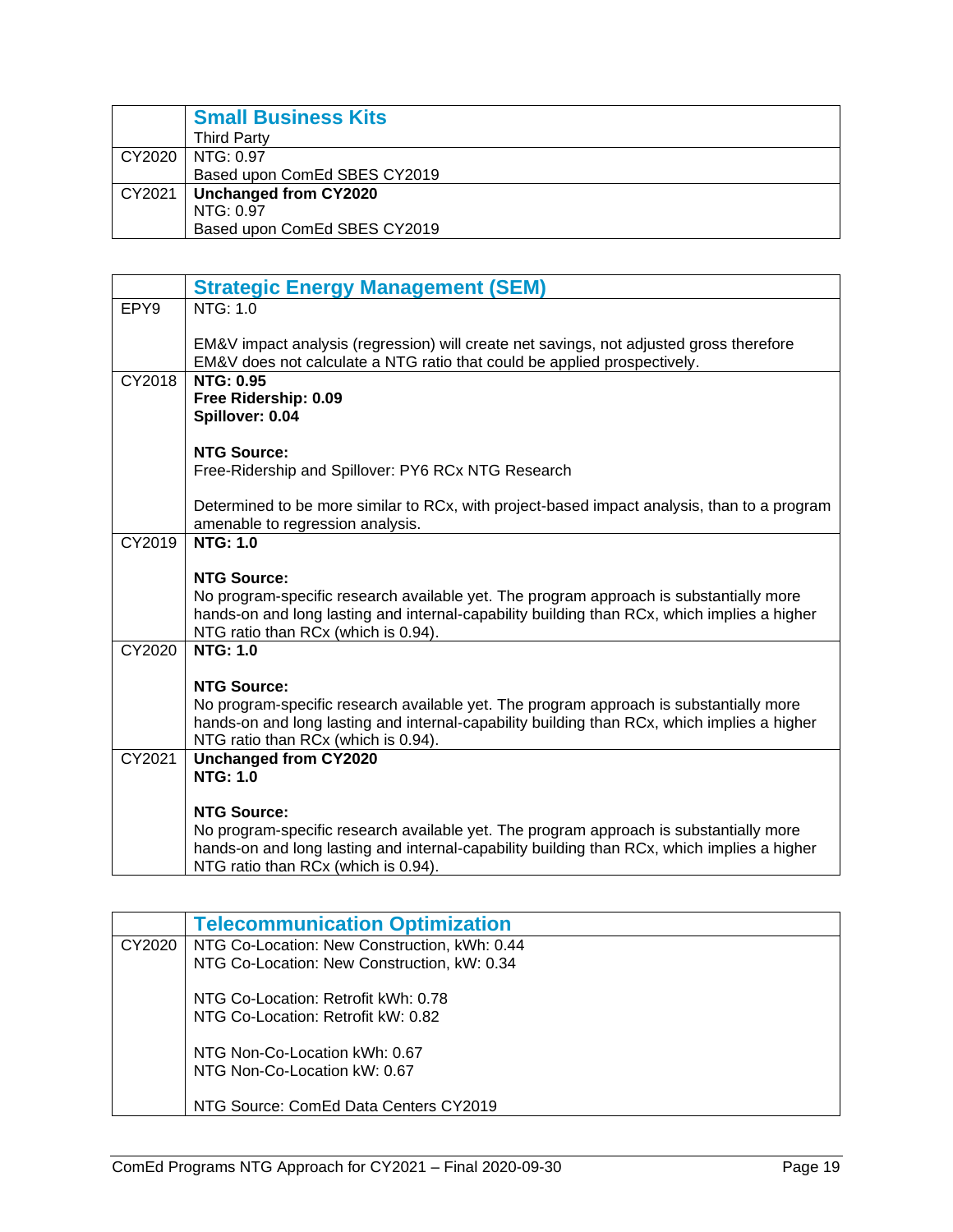|        | <b>Telecommunication Optimization</b>                                                                                            |
|--------|----------------------------------------------------------------------------------------------------------------------------------|
|        | NTG Lighting Measures: 0.83, based on Standard PY9 research<br>NTG Other Standard Measures: 0.78, based on Standard PY9 research |
| CY2021 | <b>NTG: 0.80</b>                                                                                                                 |
|        | <b>Thermostat NTG: 0.90</b>                                                                                                      |
|        | NTG Source: TRM Default                                                                                                          |

<span id="page-21-0"></span>

|        | <b>Voltage Optimization</b> |
|--------|-----------------------------|
| CY2019 | I NTG: NA                   |
| CY2020 | NTG: NA                     |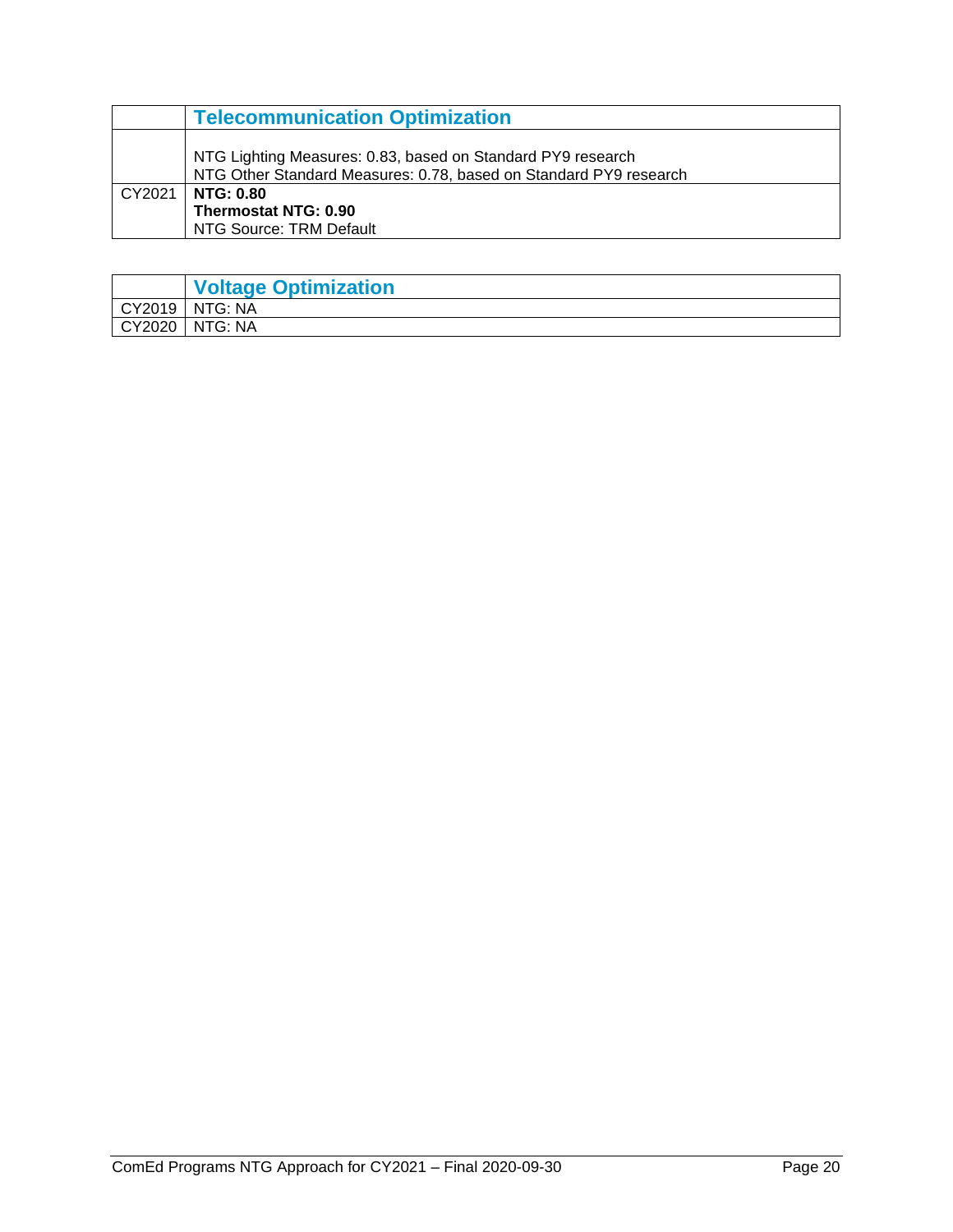## <span id="page-22-0"></span>Residential Programs

<span id="page-22-1"></span>

|                  | <b>Elementary Energy Education</b>                                                                                                                                                                                                                                                                                                                                                                                                                                                                                                    |                                                                              |                                                                              |                                                                              |                                                                                         |                                                                                         |                                                                                          |  |  |  |
|------------------|---------------------------------------------------------------------------------------------------------------------------------------------------------------------------------------------------------------------------------------------------------------------------------------------------------------------------------------------------------------------------------------------------------------------------------------------------------------------------------------------------------------------------------------|------------------------------------------------------------------------------|------------------------------------------------------------------------------|------------------------------------------------------------------------------|-----------------------------------------------------------------------------------------|-----------------------------------------------------------------------------------------|------------------------------------------------------------------------------------------|--|--|--|
| EPY4             | <b>Measure</b>                                                                                                                                                                                                                                                                                                                                                                                                                                                                                                                        | <b>Research</b><br><b>Findings</b><br><b>Nicor Gas-</b><br>only<br><b>FR</b> | <b>Research</b><br><b>Findings</b><br><b>Nicor Gas-</b><br>only<br><b>SO</b> | <b>Research</b><br><b>Findings</b><br><b>Nicor</b><br>Gas-only<br><b>NTG</b> | <b>Research</b><br><b>Findings</b><br><b>Nicor</b><br>Gas-<br><b>ComEd</b><br><b>FR</b> | <b>Research</b><br><b>Findings</b><br><b>Nicor</b><br>Gas-<br><b>ComEd</b><br><b>SO</b> | <b>Research</b><br><b>Findings</b><br><b>Nicor</b><br>Gas-<br><b>ComEd</b><br><b>NTG</b> |  |  |  |
|                  | Showerheads                                                                                                                                                                                                                                                                                                                                                                                                                                                                                                                           | 39%                                                                          | 7%                                                                           | 68%                                                                          | 22%                                                                                     | 19%                                                                                     | 96%                                                                                      |  |  |  |
|                  | <b>Kitchen Aerators</b>                                                                                                                                                                                                                                                                                                                                                                                                                                                                                                               | 33%                                                                          | 2%                                                                           | 69%                                                                          | 18%                                                                                     | 14%                                                                                     | 97%                                                                                      |  |  |  |
|                  | <b>Bathroom Aerators</b>                                                                                                                                                                                                                                                                                                                                                                                                                                                                                                              | 35%                                                                          | 7%                                                                           | 71%                                                                          | 22%                                                                                     | 9%                                                                                      | 87%                                                                                      |  |  |  |
|                  | <b>CFLs</b>                                                                                                                                                                                                                                                                                                                                                                                                                                                                                                                           | <b>NA</b>                                                                    | <b>NA</b>                                                                    | <b>NA</b>                                                                    | 53%                                                                                     | 31%                                                                                     | 78%                                                                                      |  |  |  |
|                  | <b>Retroactive application of NTG</b> of $0.68 - 0.96$ (varies by measure and participant group)<br>Free-Ridership 18-53%<br>Spillover 7-19%<br>Method: Customer self-report, 223 surveys completed from a population of 9,972.                                                                                                                                                                                                                                                                                                       |                                                                              |                                                                              |                                                                              |                                                                                         |                                                                                         |                                                                                          |  |  |  |
| EPY <sub>5</sub> | <b>SAG Consensus</b><br>0.76<br>$\bullet$                                                                                                                                                                                                                                                                                                                                                                                                                                                                                             |                                                                              |                                                                              |                                                                              |                                                                                         |                                                                                         |                                                                                          |  |  |  |
| EPY <sub>6</sub> | <b>SAG Consensus</b><br>0.76<br>$\bullet$                                                                                                                                                                                                                                                                                                                                                                                                                                                                                             |                                                                              |                                                                              |                                                                              |                                                                                         |                                                                                         |                                                                                          |  |  |  |
| EPY7             | <b>NTG: 0.76</b><br>Free-Ridership: See EPY4 table<br>Participant spillover: see EPY4 table<br>Nonparticipant spillover: negligible<br>Source: EPY4 participant survey. No new evaluation research in EPY5.<br>No material changes to market or program.                                                                                                                                                                                                                                                                              |                                                                              |                                                                              |                                                                              |                                                                                         |                                                                                         |                                                                                          |  |  |  |
| EPY8             | Recommendation (Avg.: NIPSCO, Nicor Rider 29 and PG/NSG GPY1 EEE program<br>values):<br><b>CFL NTG: 0.83</b><br><b>Showerheads NTG: 1.05</b><br><b>Aerators NTG: 1.04</b>                                                                                                                                                                                                                                                                                                                                                             |                                                                              |                                                                              |                                                                              |                                                                                         |                                                                                         |                                                                                          |  |  |  |
| EPY9             | Based upon averaging NIPSCO, Nicor Rider 29, and Nicor Gas GPY1<br><b>Recommendation - SAG Consensus:</b><br><b>CFL NTG: 1.0</b><br><b>Showerheads NTG: 1.0</b><br><b>Aerators NTG: 1.0</b><br><b>NTG Source:</b><br>NTG values of 1.0 based upon SAG consensus<br><b>Researched Values:</b><br>PY7 Research of participants and program managers and implementers:<br>Values are the average of NIPSCO, Nicor Rider 29 and PG/NSG GPY1 EEE program<br>values:<br><b>CFL NTG: 0.67</b><br>Showerheads NTG: 0.82<br>Aerators NTG: 0.92 |                                                                              |                                                                              |                                                                              |                                                                                         |                                                                                         |                                                                                          |  |  |  |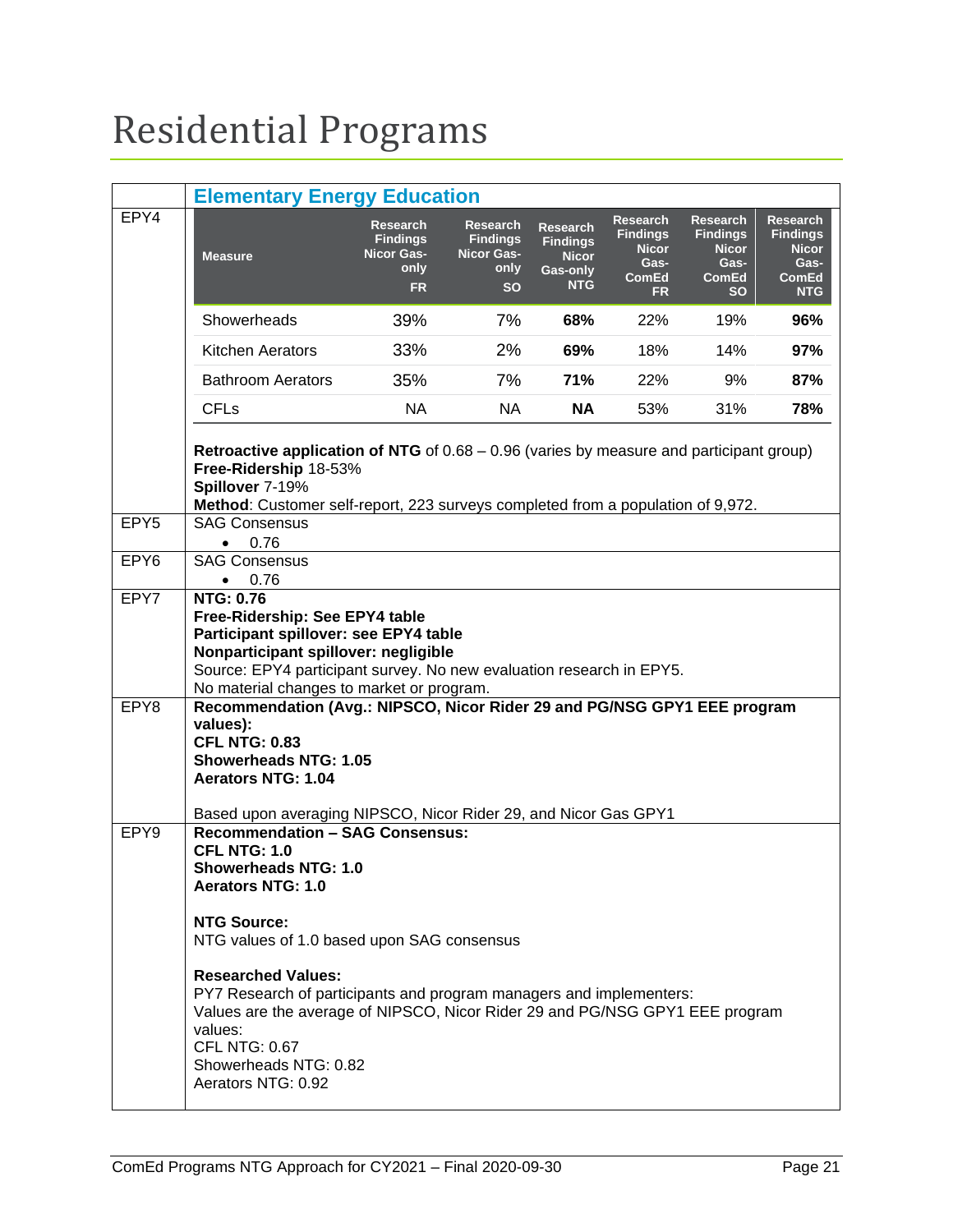|        | <b>Elementary Energy Education</b>                                                          |
|--------|---------------------------------------------------------------------------------------------|
|        | <b>CFL FR: 0.51</b>                                                                         |
|        | Showerheads FR: 0.29                                                                        |
|        | Aerators FR: 0.20                                                                           |
|        | CFL SO: 0.18                                                                                |
|        | Showerheads SO: 0.11                                                                        |
|        | Aerators SO: 0.12                                                                           |
| CY2018 | <b>Recommendation:</b>                                                                      |
|        | LED bulbs NTG: 1.0                                                                          |
|        | <b>Showerheads NTG: 1.0</b>                                                                 |
|        | <b>Aerators NTG: 1.0</b>                                                                    |
|        | <b>Water Heater Setback NTG: 1.0</b><br><b>Shower Timer NTG: 1.0</b>                        |
|        |                                                                                             |
|        | <b>NTG Source:</b>                                                                          |
|        | NTG values of 1.0 based upon PY7 SAG consensus                                              |
| CY2019 | <b>Recommendation:</b>                                                                      |
|        | LED bulbs NTG: 0.84                                                                         |
|        | <b>Showerheads NTG: 1.0</b>                                                                 |
|        | <b>Aerators NTG: 1.0</b>                                                                    |
|        | <b>Water Heater Setback NTG: 1.0</b><br><b>Shower Timer NTG: 1.0</b>                        |
|        |                                                                                             |
|        | LED bulbs FR: 0.20                                                                          |
|        | LED bulbs SO: 0.04                                                                          |
|        |                                                                                             |
|        | <b>NTG Source:</b>                                                                          |
|        | LED: Based on HEA PY9 and PY8 participant customer research.                                |
| CY2020 | All Others: NTG values of 1.0 based upon PY7 SAG consensus.<br><b>Unchanged from CY2019</b> |
|        | <b>Recommendation:</b>                                                                      |
|        | LED bulbs NTG: 0.84                                                                         |
|        | <b>Showerheads NTG: 1.0</b>                                                                 |
|        | <b>Aerators NTG: 1.0</b>                                                                    |
|        | <b>Water Heater Setback NTG: 1.0</b>                                                        |
|        | <b>Shower Timer NTG: 1.0</b>                                                                |
|        |                                                                                             |
|        | LED bulbs FR: 0.20<br>LED bulbs SO: 0.04                                                    |
|        |                                                                                             |
|        | <b>NTG Source:</b>                                                                          |
|        | LED: Based on HEA PY9 and PY8 participant customer research.                                |
|        | All Others: NTG values of 1.0 based upon PY7 SAG consensus.                                 |
| CY2021 | <b>Unchanged from CY2020</b>                                                                |
|        | <b>LED bulbs NTG: 0.84</b><br><b>Showerheads NTG: 1.0</b>                                   |
|        | <b>Aerators NTG: 1.0</b>                                                                    |
|        | <b>Water Heater Setback NTG: 1.0</b>                                                        |
|        | <b>Shower Timer NTG: 1.0</b>                                                                |
|        |                                                                                             |
|        | LED bulbs FR: 0.20                                                                          |
|        | LED bulbs SO: 0.04                                                                          |
|        | <b>NTG Source:</b>                                                                          |
|        | LED: Based on HEA PY9 and PY8 participant customer research.                                |
|        |                                                                                             |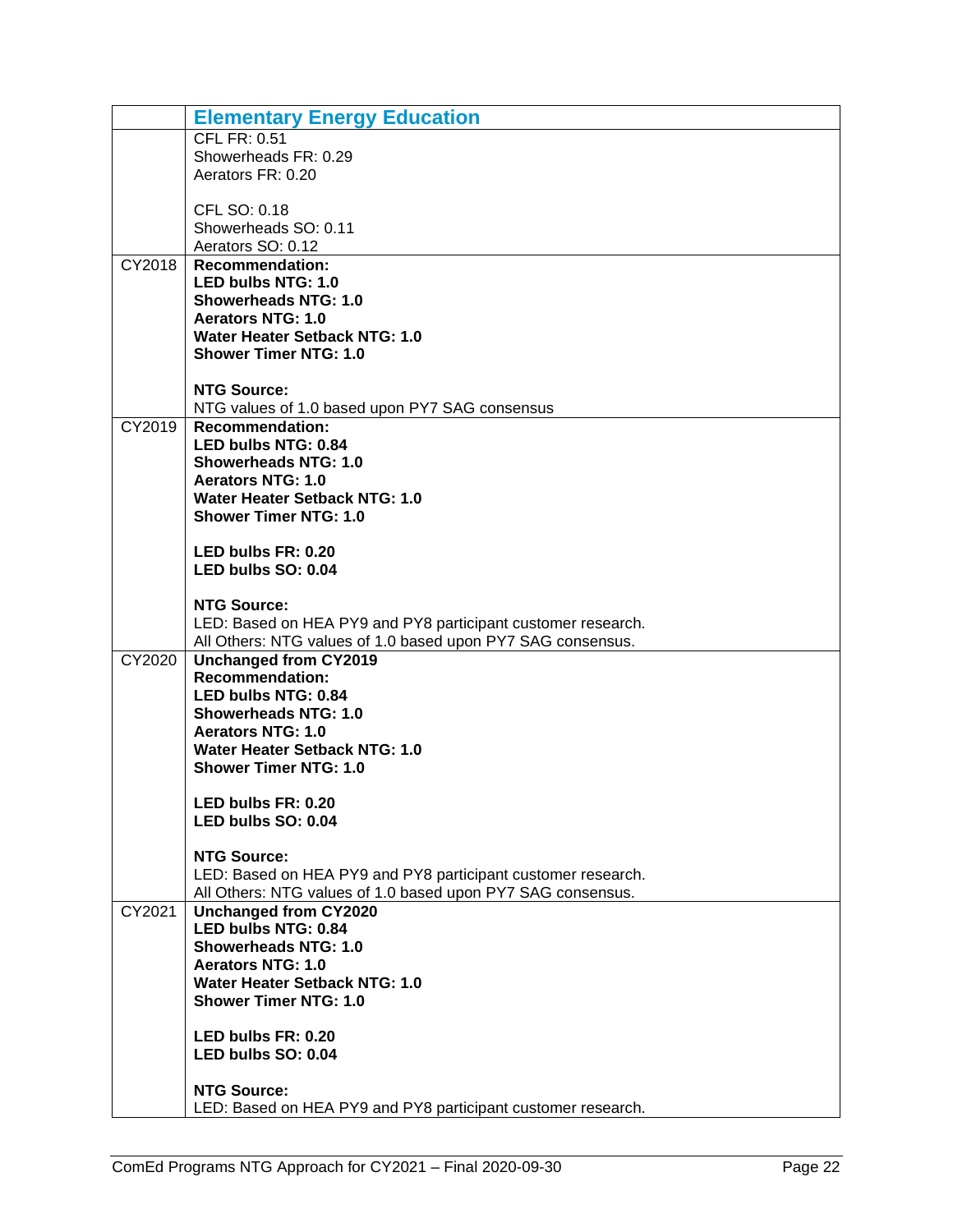| <b>Elementary Energy Education</b>                          |
|-------------------------------------------------------------|
| All Others: NTG values of 1.0 based upon PY7 SAG consensus. |

<span id="page-24-0"></span>

|        | <b>Energy Star Rebate (Appliances)</b>                                                                                                       |
|--------|----------------------------------------------------------------------------------------------------------------------------------------------|
| EPY8   | Clothes Washer = 0.68 based upon ComEd PY5 Evaluation Report                                                                                 |
|        | Refrigerator = 0.86 based upon MA 2012 Home Energy Services Evaluation                                                                       |
|        | Air Purifier = 0.78 based upon Ameren IL Residential EE Products PY5                                                                         |
|        | Learning Thermostats = 0.90 Navigant researched value for Residential Programs                                                               |
|        | Freezers = 0.86 based upon MA 2012 Home Energy Services Evaluation for refrigerators.                                                        |
|        | Heat Pump Water Heater = 0.86 based upon Ameren IL Res EE Products PY5                                                                       |
|        | Clothes Dryer = 0.68 based upon ComEd Clothes Washer PY5 Evaluation Report                                                                   |
| EPY9   | Clothes Washer = 0.68 - based upon ComEd PY5 Evaluation Report                                                                               |
|        | Refrigerator = 0.86 - based upon MA 2012 Home Energy Services Evaluation                                                                     |
|        | Air Purifier = 0.78 - based upon Ameren IL Residential EE Products PY5                                                                       |
|        | Learning Thermostats = 0.90 - Navigant researched value for Residential Programs                                                             |
|        | Freezers = 0.86 - based upon MA 2012 Home Energy Services Evaluation for refrigerators.                                                      |
|        | Heat Pump Water Heater = 0.86 - based upon Ameren IL Res EE Products PY5                                                                     |
|        | Clothes Dryer = 0.68 - based upon ComEd Clothes Washer PY5 Evaluation Report                                                                 |
|        | <b>Dehumidifier = 0.78</b> – based upon Ameren PY4 researched value of 0.78                                                                  |
|        | Advanced Power Strips = 0.86 - Ameren primary research in PY4                                                                                |
|        | <b>Dishwasher = 0.92</b> – based upon recent CO study; will be provided to SAG once it is public                                             |
|        | <b>Pool Pump = 1.00</b> – based upon recent CO study; will be provided to SAG once it is public                                              |
|        | Bathroom Exhaust Fan = 0.80 - default value (secondary research didn't support a<br>recommendation)                                          |
|        | Water Cooler = 0.80 - default value (secondary research didn't support a recommendation)                                                     |
|        | <b>Window AC = 0.80</b> – default value (secondary research didn't support a recommendation)                                                 |
|        |                                                                                                                                              |
|        | NTG Source:                                                                                                                                  |
|        | Based upon EPY8 Recommendations for existing measures and secondary research for                                                             |
|        | new measures.                                                                                                                                |
| CY2018 | Clothes Washer = $0.58$                                                                                                                      |
|        | Refrigerator = $0.57$                                                                                                                        |
|        | Air Purifier = 0.74                                                                                                                          |
|        | $Freezers = 0.54$                                                                                                                            |
|        | Heat Pump Water Heater = 0.74                                                                                                                |
|        | Clothes Dryer = 0.62                                                                                                                         |
|        | Bathroom Exhaust Fan = 0.66                                                                                                                  |
|        | Water Cooler = $0.83$                                                                                                                        |
|        | Window $AC = 0.63$                                                                                                                           |
|        |                                                                                                                                              |
|        | <b>Dehumidifier = 0.78</b> – based upon Ameren PY4 researched value of 0.78<br>Advanced Power Strips = 0.86 - Ameren primary research in PY4 |
|        | Dishwasher = $0.80$ – default value                                                                                                          |
|        | <b>Pool Pump = <math>0.80</math></b> - default value                                                                                         |
|        | Learning Thermostats = NA. The savings value in the IL TRM is based on regression                                                            |
|        | analysis on consumption data and thus is a net savings number.                                                                               |
|        |                                                                                                                                              |
|        | NTG Source:                                                                                                                                  |
|        | Based upon EPY8 participant self-report survey unless noted otherwise.                                                                       |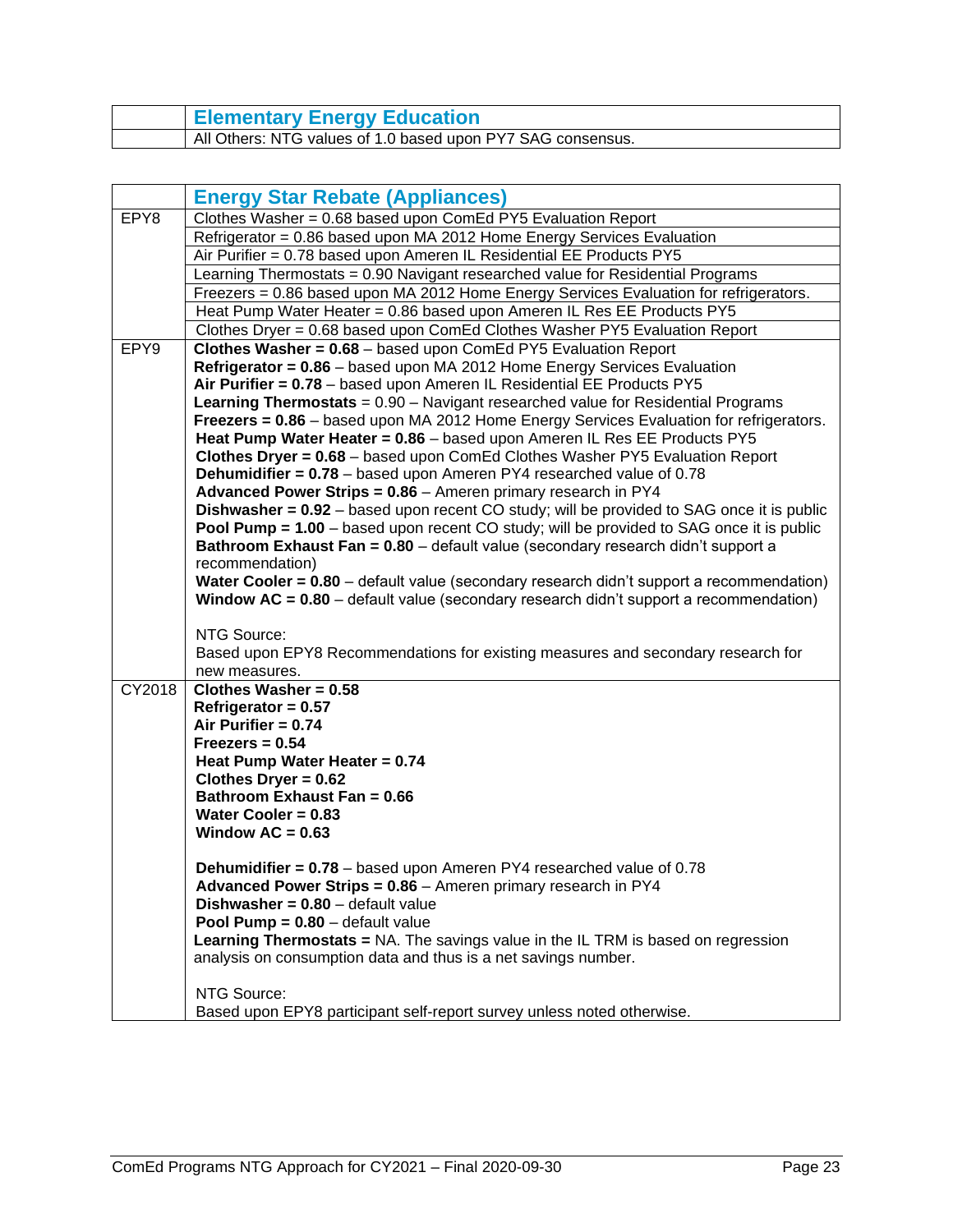|        | <b>Energy Star Rebate (Appliances)</b>                                                                                                            |
|--------|---------------------------------------------------------------------------------------------------------------------------------------------------|
| CY2019 | <b>NTG Clothes Washer: 0.62</b>                                                                                                                   |
|        | NTG Refrigerator: 0.61                                                                                                                            |
|        | NTG Air Purifier: 0.78                                                                                                                            |
|        | NTG Freezers: 0.58                                                                                                                                |
|        | NTG Heat Pump Water Heater: 0.78                                                                                                                  |
|        | NTG Clothes Dryer: 0.66<br>NTG Bathroom Exhaust Fan: 0.70                                                                                         |
|        | NTG Water Cooler: 0.87                                                                                                                            |
|        | NTG Window AC: 0.67                                                                                                                               |
|        |                                                                                                                                                   |
|        | <b>Dehumidifier = 0.78</b> – based upon Ameren PY4 researched value of $0.78$                                                                     |
|        | Advanced Power Strips = 0.86 - Ameren primary research in PY4                                                                                     |
|        | <b>Dishwasher = <math>0.80</math></b> – default value                                                                                             |
|        | <b>Pool Pump = <math>0.80</math></b> – default value<br>Advanced Thermostats = NA. The savings value in the IL TRM is based on regression         |
|        | analysis on consumption data and thus is a net savings number.                                                                                    |
|        |                                                                                                                                                   |
|        | FR Clothes Washer: 0.42                                                                                                                           |
|        | FR Refrigerator: 0.43                                                                                                                             |
|        | FR Air Purifier: 0.26                                                                                                                             |
|        | FR Freezers: 0.46                                                                                                                                 |
|        | FR Heat Pump Water Heater: 0.26<br>FR Clothes Dryer: 0.38                                                                                         |
|        | FR Bathroom exhaust fan: 0.34                                                                                                                     |
|        | FR Water cooler: 0.17                                                                                                                             |
|        | FR Window AC: 0.37                                                                                                                                |
|        |                                                                                                                                                   |
|        | SO: 0.04 (clothes washer, refrigerator, air purifier, freezers, heat pump water heater, clothes                                                   |
|        | dryer, bathroom exhaust fan, water cooler, window AC)                                                                                             |
|        | NTG Source:                                                                                                                                       |
|        | SO based upon EPY8 participant self-report survey; FR based upon EPY8 unless noted                                                                |
|        | otherwise.                                                                                                                                        |
| CY2020 | NTG Clothes Washer: 0.63                                                                                                                          |
|        | NTG Refrigerator: 0.65                                                                                                                            |
|        | NTG Air Purifier: 0.79<br>NTG Freezers: 0.63                                                                                                      |
|        | NTG Clothes Dryer: 0.67                                                                                                                           |
|        | NTG Bathroom Exhaust Fan: 0.66                                                                                                                    |
|        | NTG Water Cooler: 0.67                                                                                                                            |
|        | NTG Window AC: 0.72                                                                                                                               |
|        |                                                                                                                                                   |
|        | NTG Dehumidifier = $0.67$ – based upon Ameren PY4 researched value of 0.78<br>NTG Advanced Power Strips = $0.76$ – Ameren primary research in PY4 |
|        | NTG Pool Pump = 0.80 - TRM default value                                                                                                          |
|        | Advanced Thermostats = NA. TRM v7 yields net savings and does not require NTG                                                                     |
|        | adjustment.                                                                                                                                       |
|        |                                                                                                                                                   |
|        | FR Clothes Washer: 0.41                                                                                                                           |
|        | FR Refrigerator: 0.39<br>FR Air Purifier: 0.25                                                                                                    |
|        | FR Freezers: 0.41                                                                                                                                 |
|        | FR Clothes Dryer: 0.37                                                                                                                            |
|        | FR Dehumidifier: 0.37                                                                                                                             |
|        | FR Bathroom exhaust fan: 0.38                                                                                                                     |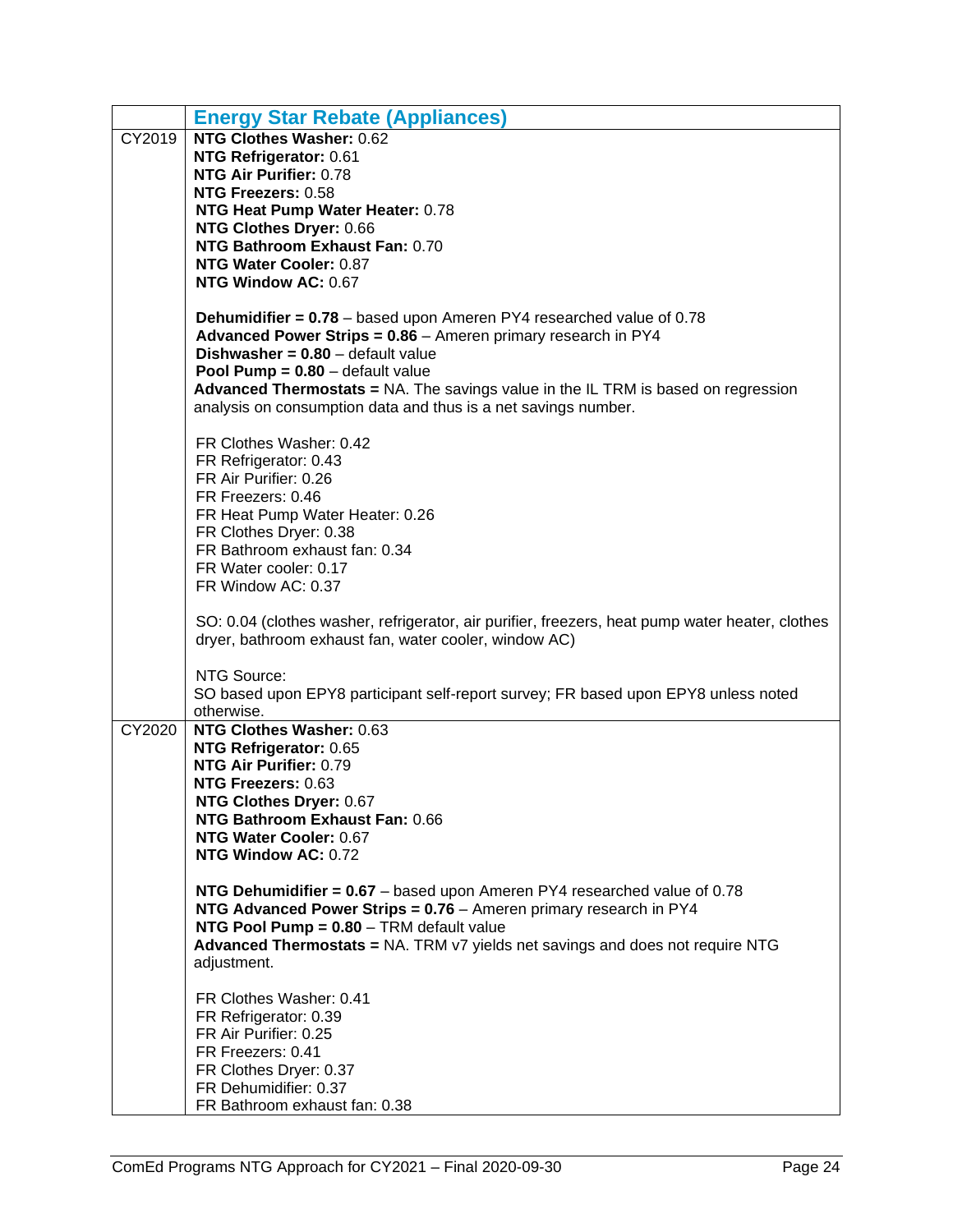|        | <b>Energy Star Rebate (Appliances)</b>                                                                                                                                                                                                                                                                                                                                                              |  |  |  |  |  |  |
|--------|-----------------------------------------------------------------------------------------------------------------------------------------------------------------------------------------------------------------------------------------------------------------------------------------------------------------------------------------------------------------------------------------------------|--|--|--|--|--|--|
|        | FR Water cooler: 0.37                                                                                                                                                                                                                                                                                                                                                                               |  |  |  |  |  |  |
|        | FR Window AC: 0.32                                                                                                                                                                                                                                                                                                                                                                                  |  |  |  |  |  |  |
|        | FR Advanced Power Strip: 0.28                                                                                                                                                                                                                                                                                                                                                                       |  |  |  |  |  |  |
|        | SO: 0.04 (clothes washer, refrigerator, air purifier, freezers, heat pump water heater, clothes<br>dryer, bathroom exhaust fan, water cooler, window AC)                                                                                                                                                                                                                                            |  |  |  |  |  |  |
|        |                                                                                                                                                                                                                                                                                                                                                                                                     |  |  |  |  |  |  |
|        | NTG Source:                                                                                                                                                                                                                                                                                                                                                                                         |  |  |  |  |  |  |
|        | FR based on CY2018 participating customers survey, unless otherwise noted<br>SO based upon EPY8 participant self-report survey                                                                                                                                                                                                                                                                      |  |  |  |  |  |  |
| CY2021 |                                                                                                                                                                                                                                                                                                                                                                                                     |  |  |  |  |  |  |
|        | NTG Advanced Thermostat - cooling: 0.80<br>NTG Advanced Thermostat - heating: 0.90                                                                                                                                                                                                                                                                                                                  |  |  |  |  |  |  |
|        |                                                                                                                                                                                                                                                                                                                                                                                                     |  |  |  |  |  |  |
|        | Unchanged from CY2020:                                                                                                                                                                                                                                                                                                                                                                              |  |  |  |  |  |  |
|        | NTG Clothes Washer: 0.63                                                                                                                                                                                                                                                                                                                                                                            |  |  |  |  |  |  |
|        | NTG Refrigerator: 0.65<br>NTG Air Purifier: 0.79                                                                                                                                                                                                                                                                                                                                                    |  |  |  |  |  |  |
|        | NTG Freezers: 0.63                                                                                                                                                                                                                                                                                                                                                                                  |  |  |  |  |  |  |
|        | NTG Clothes Dryer: 0.67                                                                                                                                                                                                                                                                                                                                                                             |  |  |  |  |  |  |
|        | NTG Bathroom Exhaust Fan: 0.66                                                                                                                                                                                                                                                                                                                                                                      |  |  |  |  |  |  |
|        | NTG Water Cooler: 0.67                                                                                                                                                                                                                                                                                                                                                                              |  |  |  |  |  |  |
|        | NTG Window AC: 0.72                                                                                                                                                                                                                                                                                                                                                                                 |  |  |  |  |  |  |
|        | NTG Dehumidifier = $0.67$ – based upon Ameren PY4 researched value of 0.78<br>NTG Advanced Power Strips = 0.76 - Ameren primary research in PY4<br>NTG Pool Pump = 0.80 - TRM default value<br>NTG Thermostat - Cooling: Policy Manual default<br>NTG Thermostat – Heating: SAG decision. TRM savings are between net and gross<br>therefore NTG should be between the default value (0.8) and 1.0. |  |  |  |  |  |  |
|        | FR Clothes Washer: 0.41<br>FR Refrigerator: 0.39<br>FR Air Purifier: 0.25<br>FR Freezers: 0.41<br>FR Clothes Dryer: 0.37<br>FR Dehumidifier: 0.37<br>FR Bathroom exhaust fan: 0.38<br>FR Water cooler: 0.37<br>FR Window AC: 0.32<br>FR Advanced Power Strip: 0.28                                                                                                                                  |  |  |  |  |  |  |
|        | SO: 0.04 (clothes washer, refrigerator, air purifier, freezers, heat pump water heater, clothes<br>dryer, bathroom exhaust fan, water cooler, window AC)                                                                                                                                                                                                                                            |  |  |  |  |  |  |
|        | NTG Source:<br>FR based on CY2018 participating customers survey, unless otherwise noted<br>SO based upon EPY8 participant self-report survey                                                                                                                                                                                                                                                       |  |  |  |  |  |  |

<span id="page-26-0"></span>

|      | <b>Fridge Freezer Recycling Rewards</b>                                             |
|------|-------------------------------------------------------------------------------------|
| EPY1 | NTG 0.70 for refrigerators, 0.83 for freezers, 1.0 for Room AC units                |
|      | <b>Free-Ridership</b> 30% for refrigerators, 17% for freezers, 0% for Room AC units |
|      | <b>Spillover</b> 0% for all measure types                                           |
|      |                                                                                     |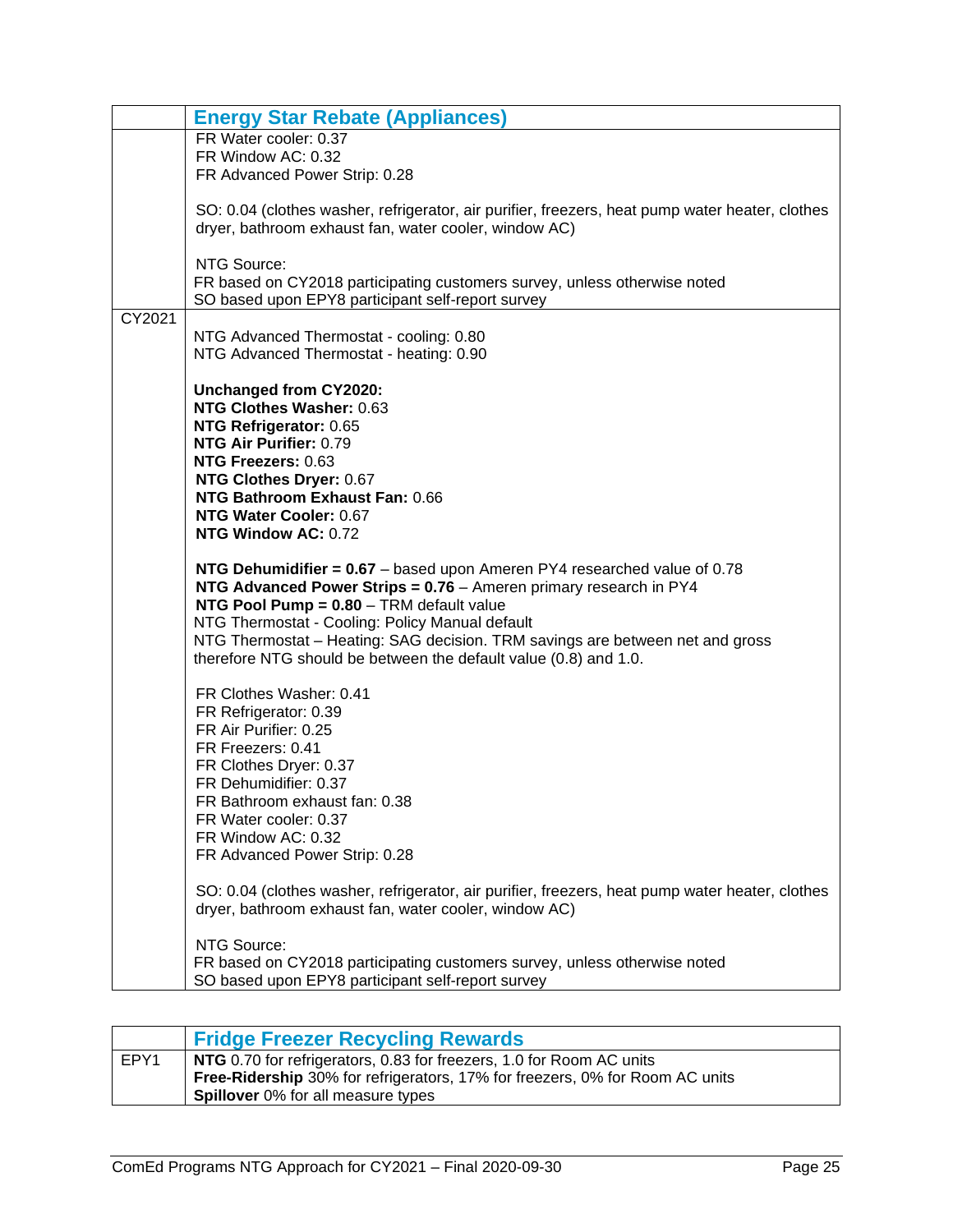|                  | <b>Fridge Freezer Recycling Rewards</b>                                                                                               |  |  |  |  |  |  |
|------------------|---------------------------------------------------------------------------------------------------------------------------------------|--|--|--|--|--|--|
|                  | Method: Customer self-report. 100 surveys completed (70 refrigerator respondents, 30                                                  |  |  |  |  |  |  |
|                  | freezers), from attempted calls with 498 respondents                                                                                  |  |  |  |  |  |  |
| EPY <sub>2</sub> | NTG 0.73 for refrigerators, 0.82 for freezers, 0.72 for Room AC units                                                                 |  |  |  |  |  |  |
|                  | Free-Ridership 27% for refrigerators, 18% for freezers, 28% for Room AC units                                                         |  |  |  |  |  |  |
|                  | Spillover 0% for all measure types                                                                                                    |  |  |  |  |  |  |
|                  | Method: Customer self-report. 152 surveys completed - 114 Refrigerator, 38 Freezer, 30                                                |  |  |  |  |  |  |
| EPY3             | Room AC Recyclers, from attempted calls with 744 respondents<br>NTG 0.67 for refrigerators, 0.75 for freezers, 0.70 for Room AC units |  |  |  |  |  |  |
|                  | Free-Ridership 33% for refrigerators, 25% for freezers, 30% for Room AC units                                                         |  |  |  |  |  |  |
|                  | Spillover 0% for all measure types                                                                                                    |  |  |  |  |  |  |
|                  | Method: Customer self-report. 202 surveys completed - 151 Refrig., 51 Freezer, 30 Room                                                |  |  |  |  |  |  |
|                  | AC Recyclers, from attempted calls with 1,369 respondents                                                                             |  |  |  |  |  |  |
| EPY4             | Deemed using PY2 values NTG 0.73 for refrigerators, 0.77 for freezers, and 0.58 for Room                                              |  |  |  |  |  |  |
|                  | AC units                                                                                                                              |  |  |  |  |  |  |
|                  | EPY4 Research NTG of 0.77 for refrigerators and freezers, 0.58 for Room AC.                                                           |  |  |  |  |  |  |
|                  | Free-Ridership 27% for refrigerators, 23% for freezers, 42% for Room AC units                                                         |  |  |  |  |  |  |
|                  | Spillover 0% for all measure types                                                                                                    |  |  |  |  |  |  |
|                  | Method: Customer and participating retailer self-reports. Weighted average from combining                                             |  |  |  |  |  |  |
|                  | results from both sources. 200 surveys completed with participating customers -150 Refrig.,                                           |  |  |  |  |  |  |
| EPY <sub>5</sub> | 50 Freezer, 19 Room AC Recyclers, from attempted calls with 2,225 respondents<br><b>SAG Consensus:</b>                                |  |  |  |  |  |  |
|                  | Refrigerators: 0.67                                                                                                                   |  |  |  |  |  |  |
|                  | Freezers: 0.75<br>$\bullet$                                                                                                           |  |  |  |  |  |  |
|                  | Room AC: 0.70                                                                                                                         |  |  |  |  |  |  |
| EPY <sub>6</sub> | <b>SAG Consensus:</b>                                                                                                                 |  |  |  |  |  |  |
|                  | Refrigerators: 0.73<br>٠                                                                                                              |  |  |  |  |  |  |
|                  | Freezers: 0.82<br>$\bullet$                                                                                                           |  |  |  |  |  |  |
|                  | Room AC: 0.72<br>$\bullet$                                                                                                            |  |  |  |  |  |  |
| EPY7             | NTG:                                                                                                                                  |  |  |  |  |  |  |
|                  | <b>Unit Type</b><br><b>Non-Retailer</b><br><b>Retailer</b>                                                                            |  |  |  |  |  |  |
|                  |                                                                                                                                       |  |  |  |  |  |  |
|                  | Refrigerator<br>79%<br>17%                                                                                                            |  |  |  |  |  |  |
|                  | 59%<br>21%<br>Freezer                                                                                                                 |  |  |  |  |  |  |
|                  | Room ACs<br>50%                                                                                                                       |  |  |  |  |  |  |
|                  |                                                                                                                                       |  |  |  |  |  |  |
|                  | Source: EPY5 participant surveys, participating retailer surveys, nonparticipating retailer                                           |  |  |  |  |  |  |
|                  | surveys                                                                                                                               |  |  |  |  |  |  |
|                  |                                                                                                                                       |  |  |  |  |  |  |
|                  | <b>Participant Spillover: Negligible</b>                                                                                              |  |  |  |  |  |  |
|                  | Nonparticipant spillover: Negligible<br>No spillover primary research done in EPY5. A literature review of other research does not    |  |  |  |  |  |  |
|                  | support meaningful spillover.                                                                                                         |  |  |  |  |  |  |
|                  | Note: ODC-Ameren accepted the ComEd values.                                                                                           |  |  |  |  |  |  |
| EPY8             | Recommendation (based upon PY6 research):                                                                                             |  |  |  |  |  |  |
|                  | NTG Fridge, Retailer: 0.29 without Vendor #1                                                                                          |  |  |  |  |  |  |
|                  | NTG Fridge, Non-Retailer: 0.77                                                                                                        |  |  |  |  |  |  |
|                  | NTG Fridge, Weighted Average Retailer and Non Retailer: 0.53                                                                          |  |  |  |  |  |  |
|                  |                                                                                                                                       |  |  |  |  |  |  |
|                  | NTG Freezer, Retailer: 0.30 NTG without Vendor #1                                                                                     |  |  |  |  |  |  |
|                  | NTG Freezer, Non-Retailer: 0.58<br>NTG Freezer, Weighted Average Retailer and Non Retailer: 0.57                                      |  |  |  |  |  |  |
|                  | NTG Room ACs: 0.50                                                                                                                    |  |  |  |  |  |  |
|                  | NTG Room AC, Non-Retailer: 0.50                                                                                                       |  |  |  |  |  |  |
|                  |                                                                                                                                       |  |  |  |  |  |  |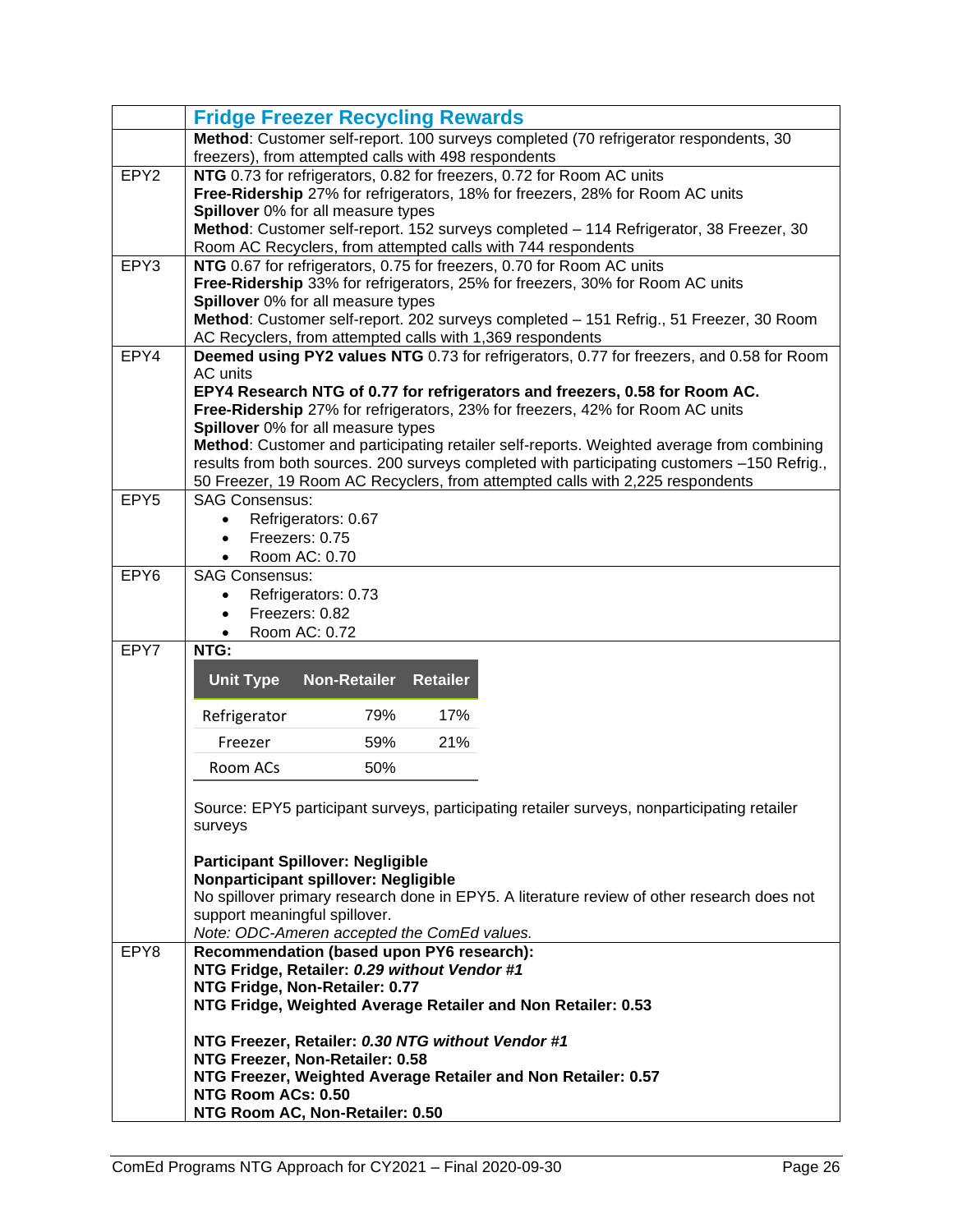|        | <b>Fridge Freezer Recycling Rewards</b>                                                                                                                                                                                                                                                                                           |
|--------|-----------------------------------------------------------------------------------------------------------------------------------------------------------------------------------------------------------------------------------------------------------------------------------------------------------------------------------|
|        | FR Fridge, Retailer: 0.71<br>FR Fridge, Non-Retailer: 0.23<br>FR Fridge, Weighted Average: 0.47<br>FR Freezer, Retailer: 0.70<br>FR Freezer, Non-Retailer: 0.58<br>FR Freezer, Weighted Average: 0.43                                                                                                                             |
|        | Based upon PY6 Participant and Retailer Surveys. PY6 data sources include telephone<br>surveys with participating customers, telephone surveys with nonparticipating customers, in-<br>depth interviews with participating retailers and telephone surveys with non-participating<br>retailers associated with unit replacements. |
|        | Information regarding participant spillover was also collected, but ultimately did not support a<br>finding of any spillover.                                                                                                                                                                                                     |
| EPY9   | NTG Fridge Overall (including PIR): 0.51<br>NTG Fridge, Retailer (excluding Vendors #1): 0.22<br>NTG Fridge, Non-Retailer: 0.62<br>NTG Fridge, Weighted Average Retailer and Non Retailer: 0.54                                                                                                                                  |
|        | NTG Freezer Overall (including PIR): 0.58<br>NTG Freezer, Retailer (excluding Vendors #1): 0.25<br>NTG Freezer, Non-Retailer: 0.63<br>NTG Freezer, Weighted Average Retailer and Non Retailer: 0.60                                                                                                                              |
|        | NTG Room ACs: 0.50<br>NTG Room AC, Non-Retailer: 0.50                                                                                                                                                                                                                                                                             |
|        | FR Fridge, Retailer: 0.78<br>FR Fridge, Non-Retailer: 0.38<br>FR Fridge, Weighted Average: 0.46<br>FR Freezer, Retailer: 0.75<br>FR Freezer, Non-Retailer: 0.37<br>FR Freezer, Weighted Average: 0.40                                                                                                                             |
|        | SO is negligible for this program.<br>NTG Research Source: PY7 Retailer and participant surveys                                                                                                                                                                                                                                   |
| CY2018 | NTG Fridge Overall (including PIR): 0.51<br>NTG Fridge, Retailer (excluding Vendors #1): 0.22<br>NTG Fridge, Non-Retailer: 0.62                                                                                                                                                                                                  |
|        | NTG Freezer Overall (including PIR): 0.58<br>NTG Freezer, Retailer (excluding Vendors #1): 0.25<br>NTG Freezer, Non-Retailer: 0.63                                                                                                                                                                                               |
|        | NTG Room ACs: 0.50                                                                                                                                                                                                                                                                                                                |
|        | FR Fridge, Retailer: 0.78<br>FR Fridge, Non-Retailer: 0.38<br>FR Freezer, Retailer: 0.75<br>FR Freezer, Non-Retailer: 0.37                                                                                                                                                                                                        |
| CY2019 | SO is negligible for this program.<br>NTG Research Source: PY7 Retailer and participant surveys<br>NTG Fridge: 0.50                                                                                                                                                                                                               |
|        |                                                                                                                                                                                                                                                                                                                                   |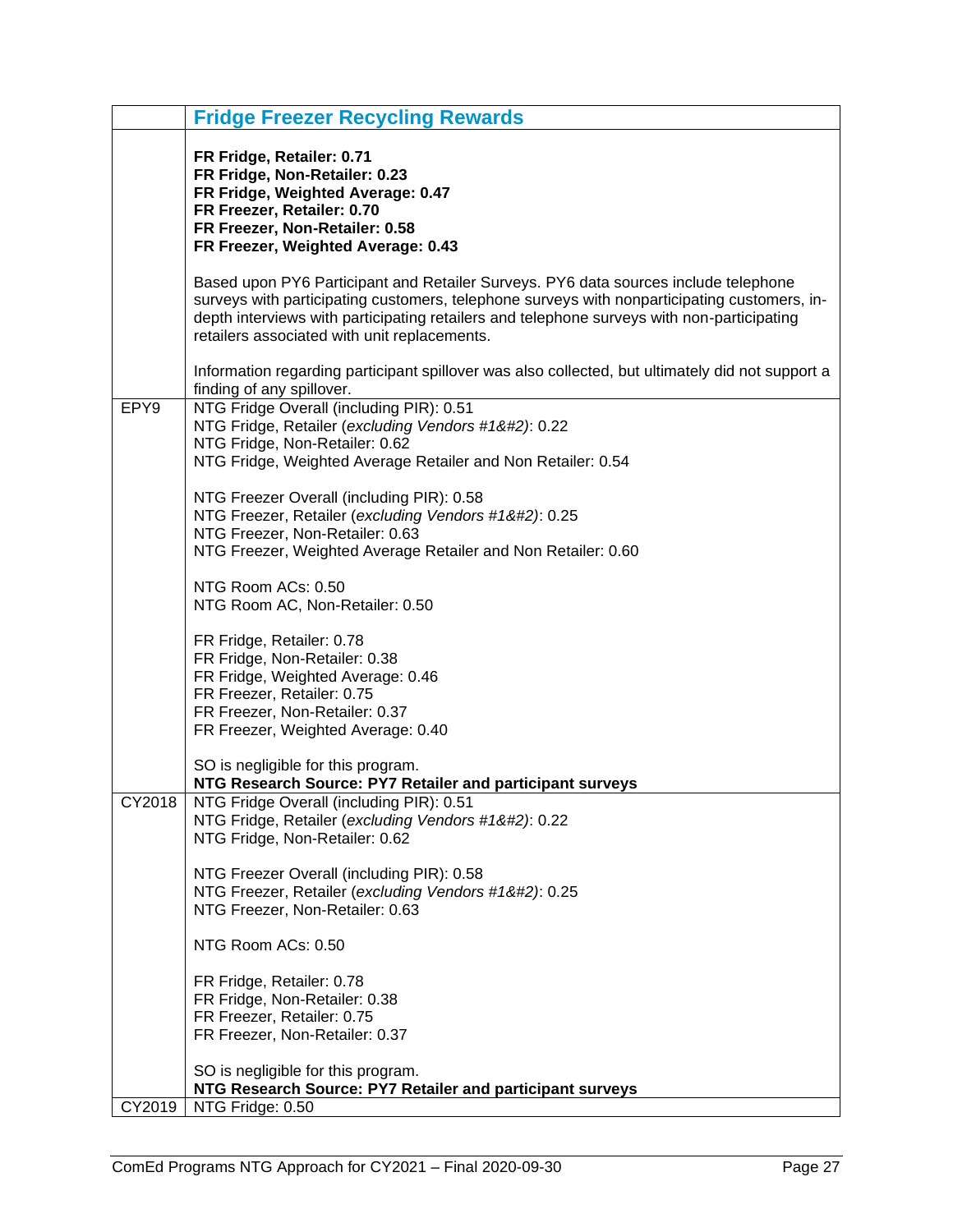|        | <b>Fridge Freezer Recycling Rewards</b>                                     |
|--------|-----------------------------------------------------------------------------|
|        | NTG Freezer: 048                                                            |
|        | NTG Room ACs: 0.50                                                          |
|        | FR Fridge: 0.50                                                             |
|        | FR Freezer: 0.52                                                            |
|        | FR Room ACs: 0.50                                                           |
|        |                                                                             |
|        | SO is negligible for this program.                                          |
|        | NTG Research Source: PY9 Retailer and participant surveys                   |
| CY2020 | <b>Unchanged from CY2019</b>                                                |
|        | NTG Fridge: 0.40                                                            |
|        | NTG Freezer: 0.52                                                           |
|        | NTG Room ACs: 0.50                                                          |
|        | FR Fridge: 0.60                                                             |
|        | FR Freezer: 0.48                                                            |
|        | FR Room ACs: 0.50                                                           |
|        |                                                                             |
|        | SO is negligible for this program.                                          |
|        | CY 2018 NTG Weighted average of Retailer & Non-Retailer participant surveys |
| CY2021 | NTG Fridge: 0.38                                                            |
|        | NTG Freezer: 0.41                                                           |
|        | NTG Room ACs: 0.50                                                          |
|        |                                                                             |
|        | FR Fridge: 0.62<br>FR Freezer: 0.59                                         |
|        |                                                                             |
|        | FR Room ACs: 0.50                                                           |
|        | $SO: 0.00$ .                                                                |
|        | NTG Research Source: Weighted average of CY2019 Retailer & Non-Retailer     |
|        | participant surveys                                                         |
|        |                                                                             |

<span id="page-29-0"></span>

|                  | <b>Home Energy Assessments (Single Family Retrofit)</b>                                  |                     |           |           |                                                                                         |  |  |  |  |
|------------------|------------------------------------------------------------------------------------------|---------------------|-----------|-----------|-----------------------------------------------------------------------------------------|--|--|--|--|
| EPY1             | <b>NTG 0.80</b>                                                                          |                     |           |           |                                                                                         |  |  |  |  |
|                  | Free-Ridership 0.20                                                                      |                     |           |           |                                                                                         |  |  |  |  |
|                  | <b>Spillover NA</b>                                                                      |                     |           |           |                                                                                         |  |  |  |  |
|                  | <b>Method:</b> ComEd Program Assumption. The EPY1 evaluation did not estimate the net to |                     |           |           |                                                                                         |  |  |  |  |
|                  |                                                                                          |                     |           |           | gross ratio. The value of 80% is drawn from the program plan presented in ComEd's 2008- |  |  |  |  |
|                  |                                                                                          |                     |           |           | 2010 Energy Efficiency and Demand Response Plan (November 15, 2007). Page D-2 of the    |  |  |  |  |
|                  |                                                                                          |                     |           |           | ComEd plan provides a footnote stating the net to gross ratio of 80% is drawn from the  |  |  |  |  |
|                  | California Energy Efficiency Policy Manual, version 2 (2003).                            |                     |           |           |                                                                                         |  |  |  |  |
| EPY <sub>2</sub> | <b>NTG 0.87</b>                                                                          |                     |           |           |                                                                                         |  |  |  |  |
|                  | Free-Ridership 26%                                                                       |                     |           |           |                                                                                         |  |  |  |  |
|                  | Spillover 3.5%                                                                           |                     |           |           |                                                                                         |  |  |  |  |
|                  |                                                                                          |                     |           |           | Method: Customer self-reports. 130 surveys completed from a population of 760.          |  |  |  |  |
|                  | <b>Measure</b>                                                                           | <b>NTG</b><br>Ratio | <b>FR</b> | <b>SO</b> |                                                                                         |  |  |  |  |
|                  | <b>CFL</b>                                                                               | 0.72                | 34%       | 6.4%      |                                                                                         |  |  |  |  |
|                  | <b>Kitchen Aerators</b>                                                                  | 0.97                | 3%        | 0.0%      |                                                                                         |  |  |  |  |
|                  | <b>Bathroom Aerators</b>                                                                 | 0.97                | 3%        | $0.0\%$   |                                                                                         |  |  |  |  |
|                  | Showerheads                                                                              | 0.93                | 8%        | 0.5%      |                                                                                         |  |  |  |  |
|                  | Pipe Insulation                                                                          | 1.02                | 7%        | $9.0\%$   |                                                                                         |  |  |  |  |
|                  | <b>Total Direct Install</b>                                                              | 0.87                | 26%       | 3.5%      |                                                                                         |  |  |  |  |
| EPY3             | <b>NTG 0.74</b>                                                                          |                     |           |           |                                                                                         |  |  |  |  |
|                  | Free-Ridership 27%                                                                       |                     |           |           |                                                                                         |  |  |  |  |
|                  | Spillover 4%                                                                             |                     |           |           |                                                                                         |  |  |  |  |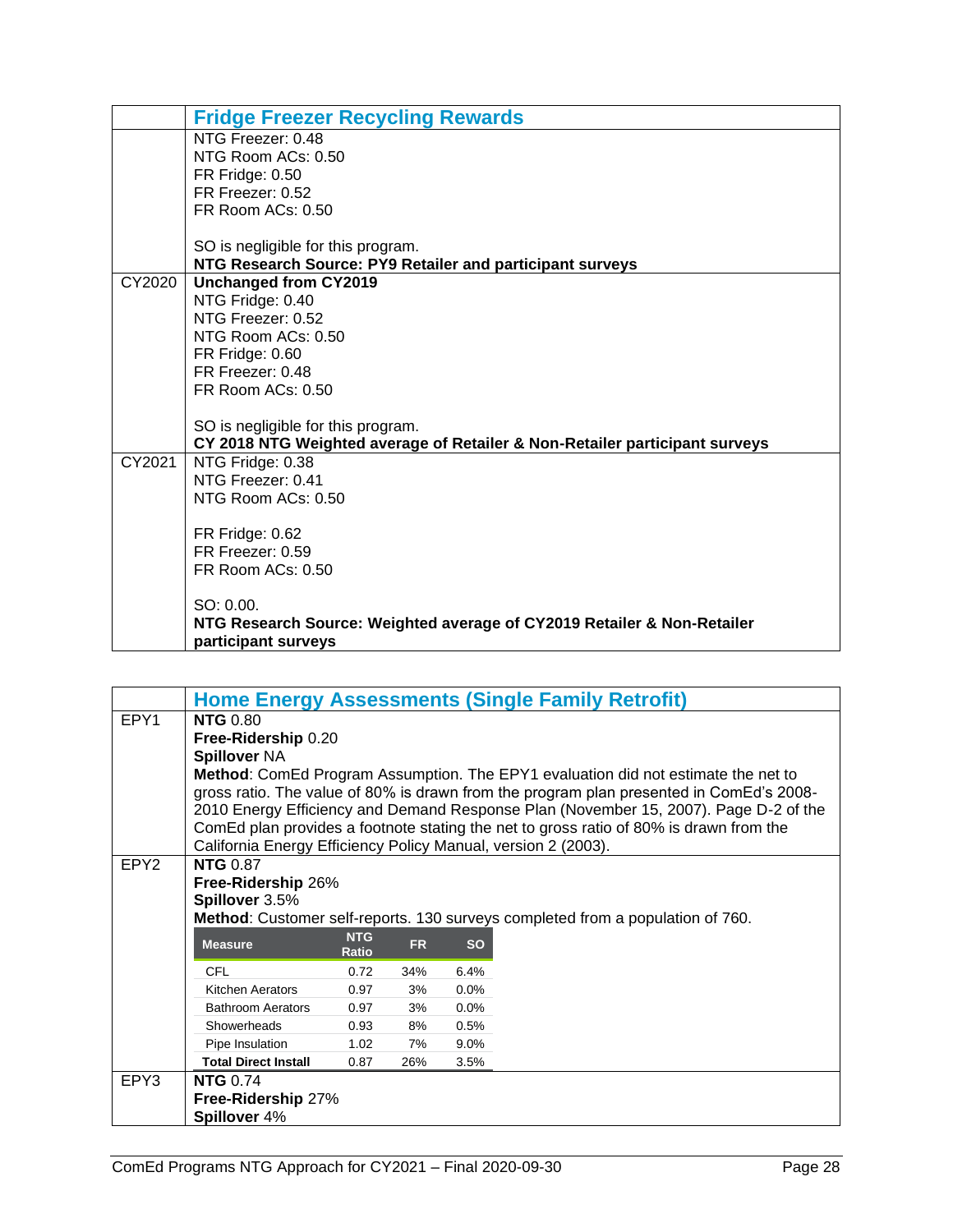|                          | <b>Home Energy Assessments (Single Family Retrofit)</b>                                       |                                                        |           |                                                                                        |      |      |                 |            |
|--------------------------|-----------------------------------------------------------------------------------------------|--------------------------------------------------------|-----------|----------------------------------------------------------------------------------------|------|------|-----------------|------------|
|                          | Method: Customer self-reports. 122 full participant (direct install and weatherization        |                                                        |           |                                                                                        |      |      |                 |            |
|                          | measures) and direct install-only participant surveys completed from a population of 413 full |                                                        |           |                                                                                        |      |      |                 |            |
|                          |                                                                                               | participants and 962 direct install-only participants. |           |                                                                                        |      |      |                 |            |
|                          | <b>Measure</b>                                                                                | <b>NTG</b>                                             | <b>FR</b> | <b>SO</b>                                                                              |      |      |                 |            |
|                          | <b>Compact Fluorescent</b><br><b>Bulbs</b>                                                    | 0.68                                                   | 34%       | 3%                                                                                     |      |      |                 |            |
|                          | Air Sealing                                                                                   | 0.99                                                   | 8%        |                                                                                        |      |      |                 |            |
|                          | Attic Insulation                                                                              | 0.98                                                   | 9%        |                                                                                        |      |      |                 |            |
|                          | <b>Floored Attic Insulation</b>                                                               | 0.98                                                   | 9%        |                                                                                        |      |      |                 |            |
|                          | <b>Exterior Wall Insulation</b>                                                               | 0.96                                                   | 11%       |                                                                                        |      |      |                 |            |
|                          | Sloped Insulation                                                                             | 0.96                                                   | 11%       |                                                                                        |      |      |                 |            |
|                          | Knee Wall Insulation                                                                          | 0.96                                                   | 11%       |                                                                                        |      |      |                 |            |
|                          | Crawl Space Insulation                                                                        | 0.96                                                   | 11%       | 7%                                                                                     |      |      |                 |            |
|                          | Duct Insulation                                                                               | 0.99                                                   | 8%        |                                                                                        |      |      |                 |            |
|                          | Rim Joist Insulation                                                                          | 0.96                                                   | 11%       |                                                                                        |      |      |                 |            |
|                          | Seal and Repair Ducts                                                                         | 0.93                                                   |           |                                                                                        |      |      |                 |            |
|                          | Overall                                                                                       | 0.74                                                   | 27%       | 4%                                                                                     |      |      |                 |            |
| EPY4                     | Retroactive application of NTG* 0.83 (Preliminary)                                            |                                                        |           |                                                                                        |      |      |                 |            |
|                          | Overall Free-Ridership* 18% (Preliminary)                                                     |                                                        |           |                                                                                        |      |      |                 |            |
|                          | <b>Overall Spillover* 1% (Preliminary)</b>                                                    |                                                        |           |                                                                                        |      |      |                 |            |
|                          | *A final draft of the report has not been submitted yet, thus these values may change.        |                                                        |           |                                                                                        |      |      |                 |            |
|                          | Method: Customer self-reports. 54 full-participant (direct Install and weatherization         |                                                        |           |                                                                                        |      |      |                 |            |
|                          | measures) surveys completed from a population of 1,081 audits and 320 full-participants.      |                                                        |           |                                                                                        |      |      |                 |            |
|                          |                                                                                               | <b>Measure</b>                                         |           |                                                                                        | NTG* |      | Free Ridership* | Spillover* |
|                          |                                                                                               |                                                        |           |                                                                                        |      |      |                 |            |
|                          |                                                                                               | 9 Watt CFL                                             |           |                                                                                        | 0.79 |      | 0.25            | 0.04       |
|                          |                                                                                               | 14 Watt CFL                                            |           |                                                                                        | 0.79 |      | 0.25            | 0.04       |
|                          |                                                                                               | 19 Watt CFL                                            |           |                                                                                        | 0.79 |      | 0.25            | 0.04       |
|                          |                                                                                               | 23 Watt CFL                                            |           |                                                                                        | 0.79 |      | 0.25            | 0.04       |
|                          |                                                                                               | 9 Watt Globe CFL                                       |           |                                                                                        | 0.79 |      | 0.25            | 0.04       |
|                          | <b>Direct-Install Measures</b>                                                                | Low Flow Shower Head                                   |           |                                                                                        | 0.93 |      | 0.07            | 0.00       |
|                          |                                                                                               | Kitchen Aerator                                        |           |                                                                                        | 1.00 |      | 0.01            | 0.01       |
|                          |                                                                                               | <b>Bathroom Aerator</b>                                |           |                                                                                        | 1.00 |      | 0.01            | 0.01       |
|                          |                                                                                               |                                                        |           | Hot Water Temperature Setback                                                          | 0.88 |      | 0.12            | 0.00       |
|                          |                                                                                               | Pipe Insulation                                        |           |                                                                                        | 0.89 |      | 0.18            | 0.07       |
|                          |                                                                                               | Programmable Thermostat                                |           |                                                                                        | 0.85 |      |                 |            |
|                          |                                                                                               |                                                        |           | Programmable Thermostat Education                                                      | 0.85 |      |                 |            |
|                          |                                                                                               | Attic Insulation                                       |           |                                                                                        | 0.75 |      | 0.27            | 0.02       |
|                          |                                                                                               | Wall Insulation                                        |           |                                                                                        | 0.78 |      | 0.22            | 0.00       |
|                          | <b>Retrofit Measures</b>                                                                      | Floor Insulation (Other)                               |           |                                                                                        | 0.76 |      | 0.24            | 0.00       |
|                          |                                                                                               | Duct Insulation & Sealing                              |           |                                                                                        | 0.80 |      |                 |            |
|                          |                                                                                               | Air Sealing                                            |           |                                                                                        | 0.84 |      | 0.16            | 0.00       |
|                          | <b>Overall Program</b>                                                                        |                                                        |           |                                                                                        | 0.83 |      | 0.18            | 0.01       |
|                          |                                                                                               |                                                        |           |                                                                                        |      |      |                 |            |
|                          |                                                                                               |                                                        |           | *A final draft of the report has not been submitted yet, thus these values may change. |      |      |                 |            |
| EPY <sub>5</sub><br>EPY6 | Sag Consensus:                                                                                |                                                        |           |                                                                                        |      | EPY5 | EPY6            |            |
|                          | Lighting                                                                                      |                                                        |           |                                                                                        |      | 0.89 | 0.79            |            |
|                          |                                                                                               |                                                        |           |                                                                                        |      | 0.94 | 0.75            |            |
|                          | Single Family with Gas Showerhead                                                             |                                                        |           |                                                                                        |      |      |                 |            |
|                          | Single Family with Gas_ Kitchen Aerator                                                       |                                                        |           |                                                                                        |      | 0.94 |                 |            |
|                          | Single Family with Gas _ Bath Aerator                                                         |                                                        |           |                                                                                        |      | 0.94 |                 |            |
|                          | Single Family with Gas _ Water Heater Temp Setback                                            |                                                        |           |                                                                                        |      | 0.94 |                 |            |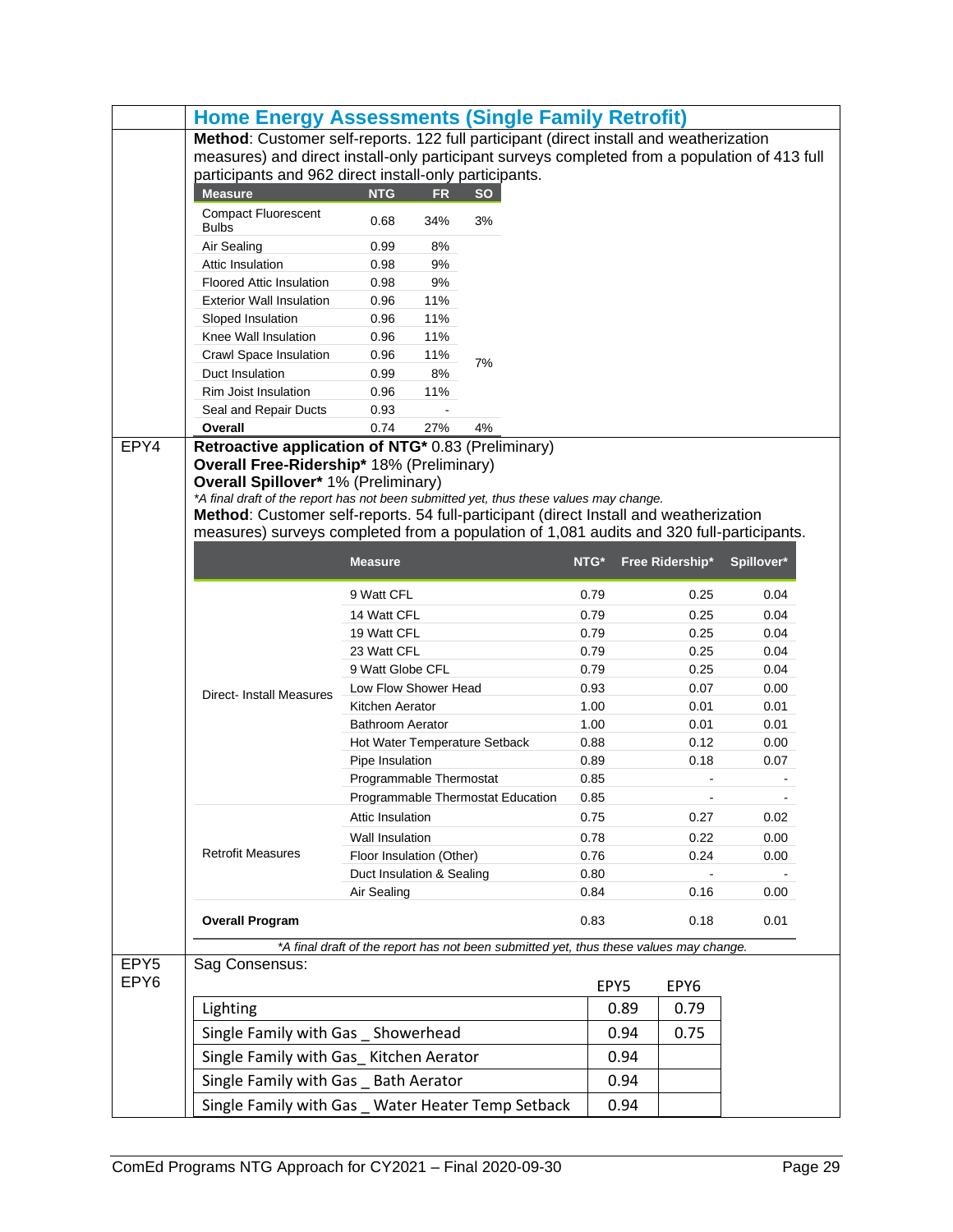|              | <b>Home Energy Assessments (Single Family Retrofit)</b>                                                                                                                                                                                                                                                                                                                                                                                                                                                                                                                                                                                                                                                                                                                                                                                                                                                                                                                                                                        |                   |                          |            |      |      |  |
|--------------|--------------------------------------------------------------------------------------------------------------------------------------------------------------------------------------------------------------------------------------------------------------------------------------------------------------------------------------------------------------------------------------------------------------------------------------------------------------------------------------------------------------------------------------------------------------------------------------------------------------------------------------------------------------------------------------------------------------------------------------------------------------------------------------------------------------------------------------------------------------------------------------------------------------------------------------------------------------------------------------------------------------------------------|-------------------|--------------------------|------------|------|------|--|
|              | Single Family with Gas _ Pipe Insulation                                                                                                                                                                                                                                                                                                                                                                                                                                                                                                                                                                                                                                                                                                                                                                                                                                                                                                                                                                                       |                   |                          |            | 0.94 |      |  |
|              | <b>Weatherization Measures</b>                                                                                                                                                                                                                                                                                                                                                                                                                                                                                                                                                                                                                                                                                                                                                                                                                                                                                                                                                                                                 |                   |                          |            | 0.80 | 0.80 |  |
|              | <b>Attic Insulation</b>                                                                                                                                                                                                                                                                                                                                                                                                                                                                                                                                                                                                                                                                                                                                                                                                                                                                                                                                                                                                        |                   |                          |            | 0.80 |      |  |
|              | <b>Wall Insulation</b>                                                                                                                                                                                                                                                                                                                                                                                                                                                                                                                                                                                                                                                                                                                                                                                                                                                                                                                                                                                                         |                   |                          |            | 0.80 |      |  |
|              | Floor Insulation (other)                                                                                                                                                                                                                                                                                                                                                                                                                                                                                                                                                                                                                                                                                                                                                                                                                                                                                                                                                                                                       |                   |                          |            | 0.80 |      |  |
|              | <b>Duct Sealing</b>                                                                                                                                                                                                                                                                                                                                                                                                                                                                                                                                                                                                                                                                                                                                                                                                                                                                                                                                                                                                            |                   |                          |            | 0.80 |      |  |
|              | <b>Air Sealing</b>                                                                                                                                                                                                                                                                                                                                                                                                                                                                                                                                                                                                                                                                                                                                                                                                                                                                                                                                                                                                             |                   |                          |            | 0.80 |      |  |
| EPY7         | <b>Direct Install NTG: 0.80</b><br><b>Weatherization NTG: 1.02</b><br>Source: Participant surveys in EPY4 and EPY5, Trade ally surveys in EPY5. For<br>Weatherization free ridership, trade ally value was weighted 75% and participants 25%.<br><b>Supporting Information</b>                                                                                                                                                                                                                                                                                                                                                                                                                                                                                                                                                                                                                                                                                                                                                 |                   |                          |            |      |      |  |
|              |                                                                                                                                                                                                                                                                                                                                                                                                                                                                                                                                                                                                                                                                                                                                                                                                                                                                                                                                                                                                                                | Free<br>Ridership | Participant<br>Spillover | <b>NTG</b> |      |      |  |
|              | <b>Direct Install</b>                                                                                                                                                                                                                                                                                                                                                                                                                                                                                                                                                                                                                                                                                                                                                                                                                                                                                                                                                                                                          | 0.23              | 0.03                     | 0.80       |      |      |  |
|              | Weatherization                                                                                                                                                                                                                                                                                                                                                                                                                                                                                                                                                                                                                                                                                                                                                                                                                                                                                                                                                                                                                 | 0.10              | 0.11                     | 1.02       |      |      |  |
|              | Program Wide                                                                                                                                                                                                                                                                                                                                                                                                                                                                                                                                                                                                                                                                                                                                                                                                                                                                                                                                                                                                                   | 0.20              | 0.05                     | 0.85       |      |      |  |
| EPY8<br>EPY9 | Recommendation (based upon PY7 NTG recommended values):<br>NTG CFL: 0.79 - (used in PY6 Report based upon PY4 research)<br>NTG Hot Water Measures with gas: 0.75 - (used in PY6 Report based upon PY4 research)<br>NTG Direct Install Measures: 0.80 - (from PY7 Recommendation based upon PY5 research)<br>NTG Weatherization Measures: 1.02 - (from PY7 Recommendation based upon PY5<br>research)<br>NTG Thermostat: 0.90 - (secondary 2010 MA and VT research)<br>FR CFL: NA<br>FR Hot Water: NA<br>FR Direct Install: 0.23<br>FR Weatherization: 0.10<br>FR Thermostat: NA MA/VT secondary research<br>SO CFL: na<br>SO Hot Water: NA<br>SO Direct Install: 0.03<br>SO Weatherization: 0.11<br>SO Thermostat: NA MA/VT secondary research<br>EPY6 research on thermostat NTG was based on secondary research. There was no EPY6<br>research for other measures, thus the evaluation team recommends using the EPY7 values<br>- see detail above for EPY7.<br>NTG CFL: 0.80 - (used in PY6 Report based upon PY4 research) |                   |                          |            |      |      |  |
|              | NTG Hot Water Measures with gas: 0.80 - (used in PY6 Report based upon PY4 research)<br>NTG Direct Install Measures: 0.80 - (from PY7 Recommendation based upon PY5 research)<br>NTG Weatherization Measures: 1.01 - (from PY7 Recommendation based upon PY5<br>research)<br>NTG Thermostat: 0.90 - (secondary 2010 MA and VT research)<br>FR CFL: NA<br>FR Hot Water: NA<br>FR Direct Install: 0.23                                                                                                                                                                                                                                                                                                                                                                                                                                                                                                                                                                                                                           |                   |                          |            |      |      |  |
|              | FR Weatherization: 0.10                                                                                                                                                                                                                                                                                                                                                                                                                                                                                                                                                                                                                                                                                                                                                                                                                                                                                                                                                                                                        |                   |                          |            |      |      |  |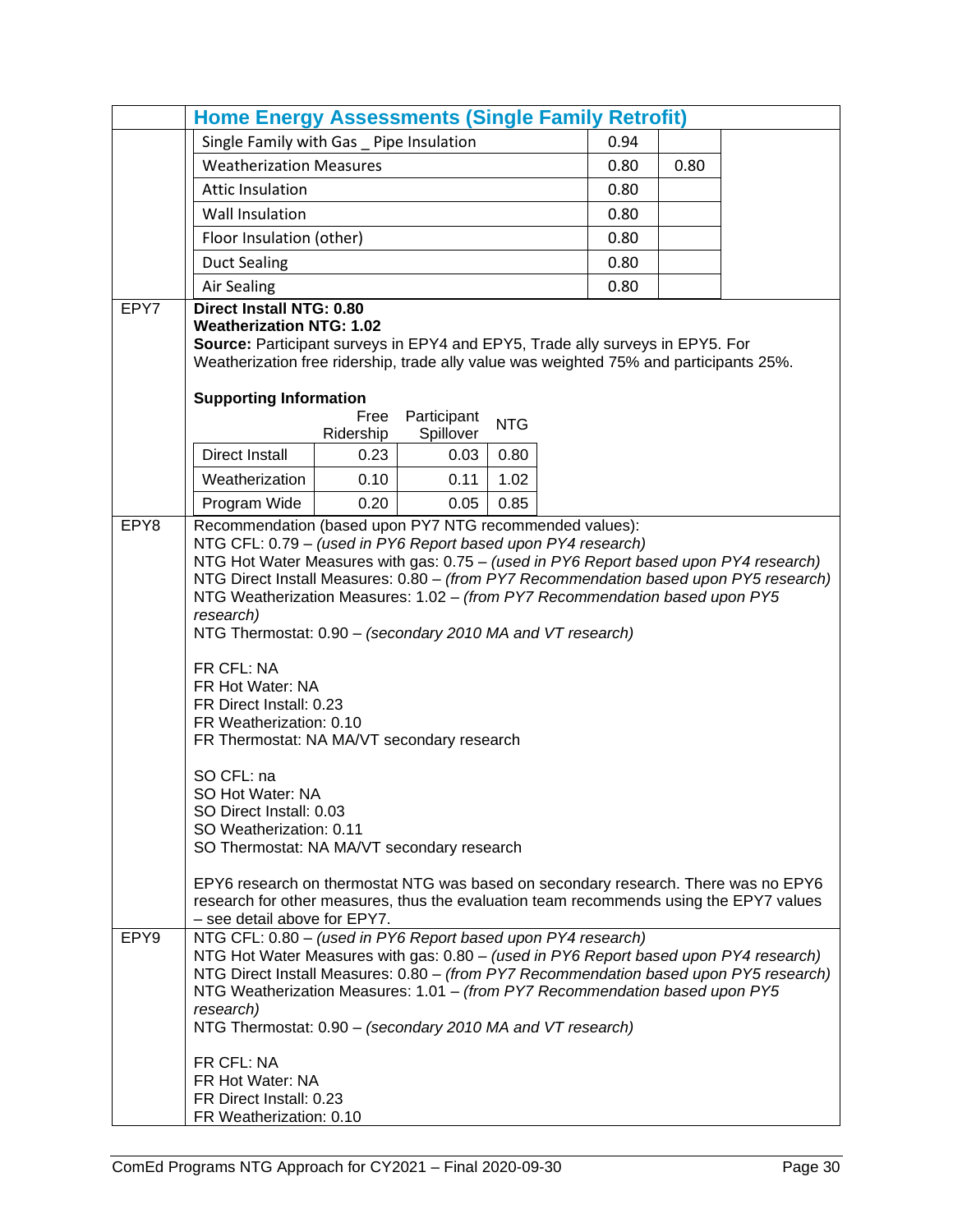|        | <b>Home Energy Assessments (Single Family Retrofit)</b>                                       |
|--------|-----------------------------------------------------------------------------------------------|
|        | FR Thermostat: NA                                                                             |
|        |                                                                                               |
|        | SO CFL: NA                                                                                    |
|        | SO Hot Water: NA                                                                              |
|        | SO Direct Install: 0.03                                                                       |
|        | SO Weatherization: 0.11                                                                       |
|        | SO Thermostat: NA                                                                             |
|        | NTG Source:                                                                                   |
|        | PY6 SAG consensus value (no new research)                                                     |
| CY2018 | NTG Lighting: 0.80 - (used in PY6 Report based upon PY4 research)                             |
|        | NTG Showerheads: 0.80 - (used in PY6 Report based upon PY4 research)                          |
|        | NTG Faucet Aerators: 1.03 - (TRM version 6.0 specifies that the free ridership for faucet     |
|        | aerators be set at zero when estimating gross savings using the TRM specified baseline        |
|        | average water flow rate.)                                                                     |
|        | NTG Other Direct Install Measures: 0.80 - (from PY7 Recommendation based upon PY5             |
|        | research)                                                                                     |
|        | NTG Programmable Thermostat and Programmable Thermostat Education: 0.90 -                     |
|        | (secondary 2010 MA and VT research)                                                           |
|        | NTG Advanced Power Strips: 0.95 - (based on MF Elevate and PY6 Desktop Power                  |
|        | Management)                                                                                   |
|        | NTG Advanced Thermostat: NA. The savings value in the IL TRM is based on regression           |
|        | analysis on consumption data and thus is a net savings number.                                |
|        |                                                                                               |
|        | FR Lighting: NA                                                                               |
|        | FR Showerheads: 0.23                                                                          |
|        | FR Kitchen and Bathroom Faucet Aerator: 0.00                                                  |
|        | FR Other Direct Install: 0.23                                                                 |
|        | FR Thermostat: 0.23                                                                           |
|        | FR Advanced Power Strips: NA                                                                  |
|        | SO Lighting: NA                                                                               |
|        | SO Showerheads: 0.03                                                                          |
|        | SO Kitchen and Bathroom Faucet Aerator: 0.03                                                  |
|        | SO Other Direct Install: 0.03                                                                 |
|        | SO Thermostat: 0.03                                                                           |
|        | SO Advanced Power Strips: NA                                                                  |
|        |                                                                                               |
|        | NTG Source:                                                                                   |
|        | For faucet aerators: TRM version 6.0 specifies that the free ridership for faucet aerators be |
|        | set at zero when estimating gross savings using the TRM specified baseline average water      |
|        | flow rate.                                                                                    |
|        | For other measures: PY6 SAG consensus value (no new research)                                 |
| CY2019 | NTG Pipe Insulation: 0.80 - (used in PY6 Report based upon PY4 research)                      |
|        | NTG Showerhead and Kitchen and Bathroom Faucet Aerator: 1.04                                  |
|        | NTG Other Direct Install Measures: 0.81 - (from PY7 Recommendation based upon PY5             |
|        | research)                                                                                     |
|        | NTG Programmable Thermostat and Programmable Thermostat Education: 0.90 -                     |
|        | (secondary 2010 MA and VT research)                                                           |
|        | NTG Advanced Power Strips: 0.85 - (based on PY9 participant survey for FR and PY8             |
|        | participant survey for SO)                                                                    |
|        | NTG Advanced Thermostat: NA. The savings value in the IL TRM is based on regression           |
|        | analysis on consumption data and thus is a net savings number.                                |
|        | NTG LEDs - Copay: 0.92                                                                        |
|        | NTG LEDs - Free: 0.84                                                                         |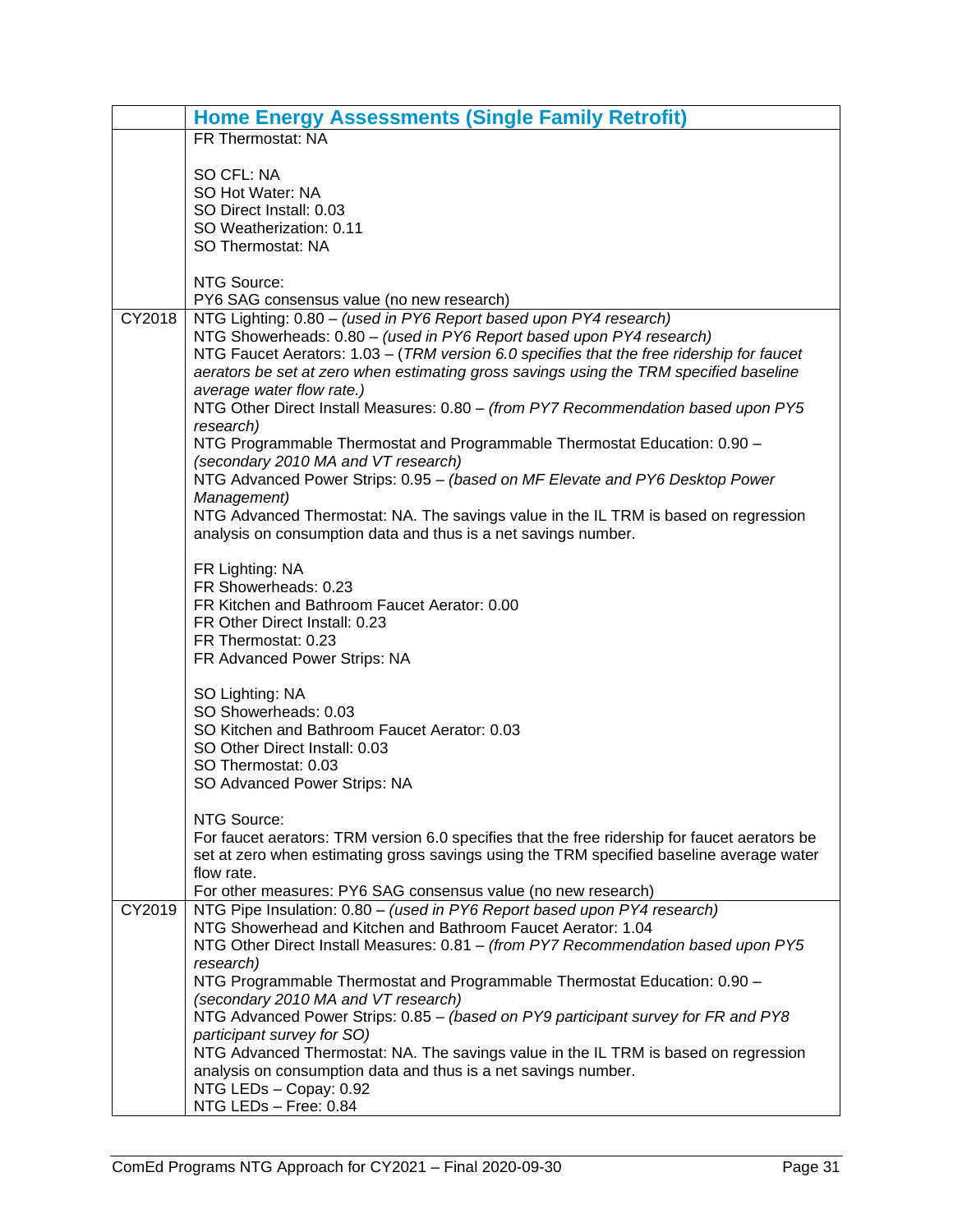|        | <b>Home Energy Assessments (Single Family Retrofit)</b>                                                                                                                                                                                                                                                                                                                                                                                                                                                                                                                                                                                                                                                                                                                                                                                                                                                                                                                                                                                                                                   |
|--------|-------------------------------------------------------------------------------------------------------------------------------------------------------------------------------------------------------------------------------------------------------------------------------------------------------------------------------------------------------------------------------------------------------------------------------------------------------------------------------------------------------------------------------------------------------------------------------------------------------------------------------------------------------------------------------------------------------------------------------------------------------------------------------------------------------------------------------------------------------------------------------------------------------------------------------------------------------------------------------------------------------------------------------------------------------------------------------------------|
|        | FR Showerhead and Kitchen and Bathroom Faucet Aerator: 0.00<br>FR Other Direct Install: 0.23<br>FR Thermostat: NA<br>FR Advanced Power Strips: 0.19<br>FR LEDs - Copay: 0.12<br>$FR$ LEDs $-$ Free: 0.20                                                                                                                                                                                                                                                                                                                                                                                                                                                                                                                                                                                                                                                                                                                                                                                                                                                                                  |
|        | SO Showerhead and Kitchen and Bathroom Faucet Aerator: 0.04<br>SO Other Direct Install: 0.04<br>SO Thermostat: NA<br>SO Advanced Power Strips: 0.04<br>SO LEDs - Copay: 0.04<br>SO LEDs - Free: 0.04                                                                                                                                                                                                                                                                                                                                                                                                                                                                                                                                                                                                                                                                                                                                                                                                                                                                                      |
|        | NTG Source:<br>Showerhead and Kitchen and Bathroom Faucet Aerator FR: TRM version 7.0 specifies that<br>the free ridership for faucet aerators and showerheads be set at zero when estimating gross<br>savings using the TRM specified baseline average water flow rate. LED and APS FR: PY9<br>participant survey<br>Thermostat: 2010 MA VT Evaluation Research<br>Other Direct Install FR: PY6 SAG consensus value (no new research)<br>SO: PY8 participant survey                                                                                                                                                                                                                                                                                                                                                                                                                                                                                                                                                                                                                      |
| CY2020 | NTG Pipe Insulation: 0.80 - (used in PY6 Report based upon PY4 research)<br>NTG Showerhead and Kitchen and Bathroom Faucet Aerator: 1.04<br>NTG Other Direct Install Measures: 0.81 - (from PY7 Recommendation based upon PY5<br>research)<br>NTG Programmable Thermostat and Programmable Thermostat Education: 0.90 -<br>(secondary 2010 MA and VT research)<br>NTG Advanced Power Strips: 0.85 - (based on PY9 participant survey for FR and PY8<br>participant survey for SO)<br>NTG Advanced Thermostat: NA. The savings value in the IL TRM is based on regression<br>analysis on consumption data and thus is a net savings number.<br>NTG LEDs - Copay: 0.92<br>NTG LEDs - Free: 0.84<br>FR Showerhead and Kitchen and Bathroom Faucet Aerator: 0.00<br>FR Other Direct Install: 0.23<br>FR Thermostat: NA<br>FR Advanced Power Strips: 0.19<br>FR LEDs - Copay: 0.12<br>$FR$ LEDs $-$ Free: 0.20<br>SO Showerhead and Kitchen and Bathroom Faucet Aerator: 0.04<br>SO Other Direct Install: 0.04<br>SO Thermostat: NA<br>SO Advanced Power Strips: 0.04<br>SO LEDs - Copay: 0.04 |
|        | SO LEDs - Free: 0.04<br>NTG Source:<br>Showerhead and Kitchen and Bathroom Faucet Aerator FR: TRM version 7.0 specifies that<br>the free ridership for faucet aerators and showerheads be set at zero when estimating gross                                                                                                                                                                                                                                                                                                                                                                                                                                                                                                                                                                                                                                                                                                                                                                                                                                                               |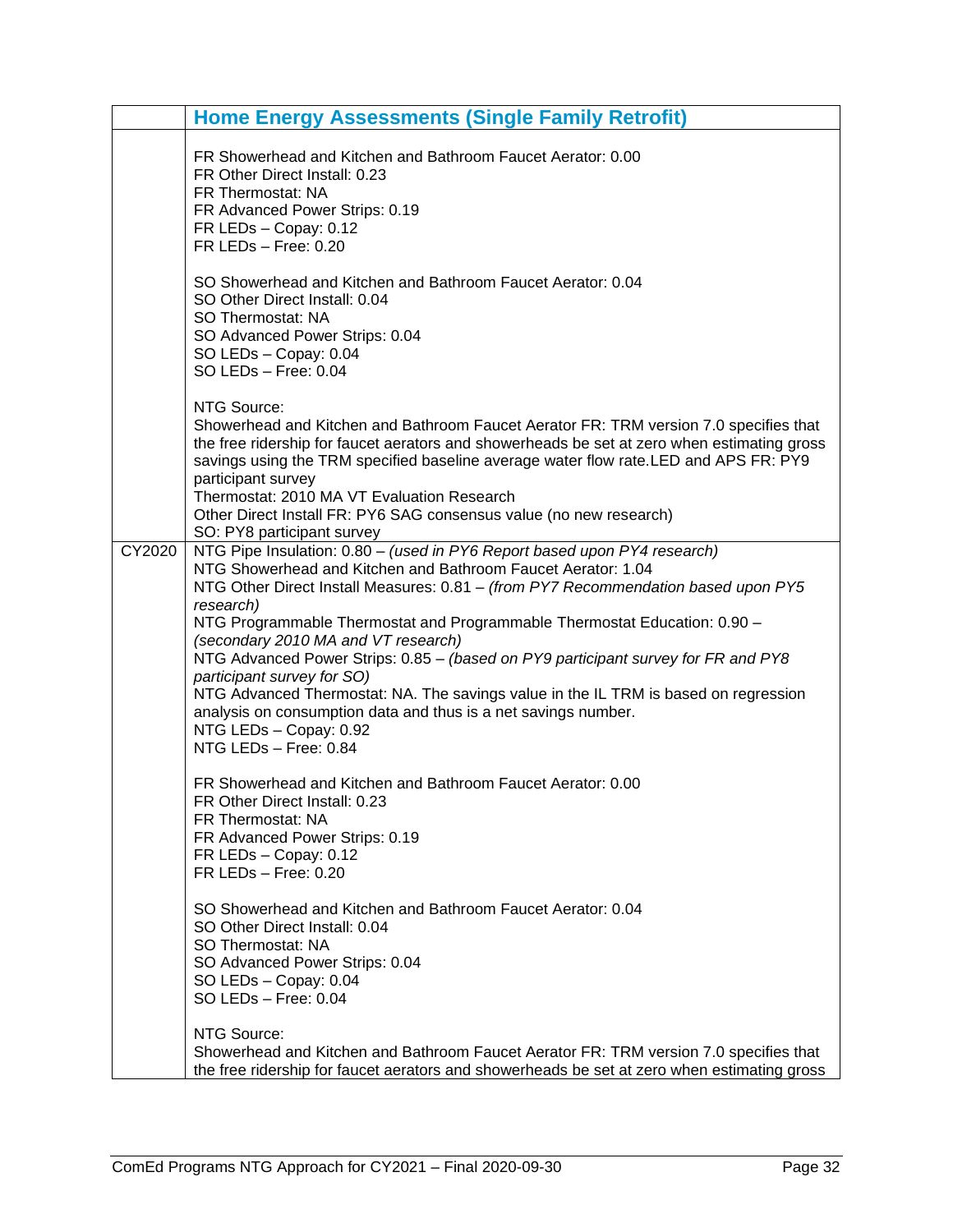|        | <b>Home Energy Assessments (Single Family Retrofit)</b>                                                                                                                              |
|--------|--------------------------------------------------------------------------------------------------------------------------------------------------------------------------------------|
|        | savings using the TRM specified baseline average water flow rate.LED and APS FR: PY9<br>participant survey                                                                           |
|        | Thermostat: 2010 MA VT Evaluation Research                                                                                                                                           |
|        | Other Direct Install FR: PY6 SAG consensus value (no new research)<br>SO: PY8 participant survey                                                                                     |
| CY2021 | All but advanced Thermostat Unchanged from CY2020                                                                                                                                    |
|        | NTG Pipe Insulation: 0.80 - (used in PY6 Report based upon PY4 research)                                                                                                             |
|        | NTG Showerhead and Kitchen and Bathroom Faucet Aerator: 1.04<br>NTG Other Direct Install Measures: 0.81 - (from PY7 Recommendation based upon PY5                                    |
|        | research)                                                                                                                                                                            |
|        | NTG Programmable Thermostat and Programmable Thermostat Education: 0.90 -<br>(secondary 2010 MA and VT research)                                                                     |
|        | NTG Advanced Power Strips: 0.85 - (based on PY9 participant survey for FR and PY8                                                                                                    |
|        | participant survey for SO)<br>NTG Advanced Thermostat - cooling: 0.80                                                                                                                |
|        | NTG Advanced Thermostat - heating: 0.90                                                                                                                                              |
|        | $\lambda$<br>NTG LEDs - Copay: 0.92                                                                                                                                                  |
|        | NTG LEDs - Free: 0.84                                                                                                                                                                |
|        | FR Showerhead and Kitchen and Bathroom Faucet Aerator: 0.00                                                                                                                          |
|        | FR Other Direct Install: 0.23                                                                                                                                                        |
|        | NTG Thermostat - Cooling: Policy Manual default<br>NTG Thermostat – Heating: SAG decision. TRM savings are between net and gross                                                     |
|        | therefore NTG should be between the default value (0.8) and 1.0.                                                                                                                     |
|        | FR Advanced Power Strips: 0.19                                                                                                                                                       |
|        | FR LEDs - Copay: 0.12                                                                                                                                                                |
|        | $FR$ LEDs $-$ Free: 0.20                                                                                                                                                             |
|        | SO Showerhead and Kitchen and Bathroom Faucet Aerator: 0.04                                                                                                                          |
|        | SO Other Direct Install: 0.04<br>SO Thermostat: See FR.                                                                                                                              |
|        | SO Advanced Power Strips: 0.04                                                                                                                                                       |
|        | SO LEDs - Copay: 0.04                                                                                                                                                                |
|        | SO LEDs $-$ Free: 0.04                                                                                                                                                               |
|        | NTG Source:                                                                                                                                                                          |
|        | Showerhead and Kitchen and Bathroom Faucet Aerator FR: TRM version 7.0 specifies that<br>the free ridership for faucet aerators and showerheads be set at zero when estimating gross |
|        | savings using the TRM specified baseline average water flow rate. LED and APS FR: PY9                                                                                                |
|        | participant survey<br>Other Direct Install FR: PY6 SAG consensus value (no new research)                                                                                             |
|        | SO: PY8 participant survey                                                                                                                                                           |
|        |                                                                                                                                                                                      |

<span id="page-34-0"></span>

|                  | <b>Multifamily Market Rate</b>                           |
|------------------|----------------------------------------------------------|
| EPY1             | <b>NTG</b> 0.80                                          |
|                  | Free-Ridership n/a                                       |
|                  | Spillover n/a                                            |
|                  | Method: ComEd planning documents. (No EMV NTG analysis). |
| EPY <sub>2</sub> | Program NTG 0.88                                         |
|                  | <b>Measure Specific:</b>                                 |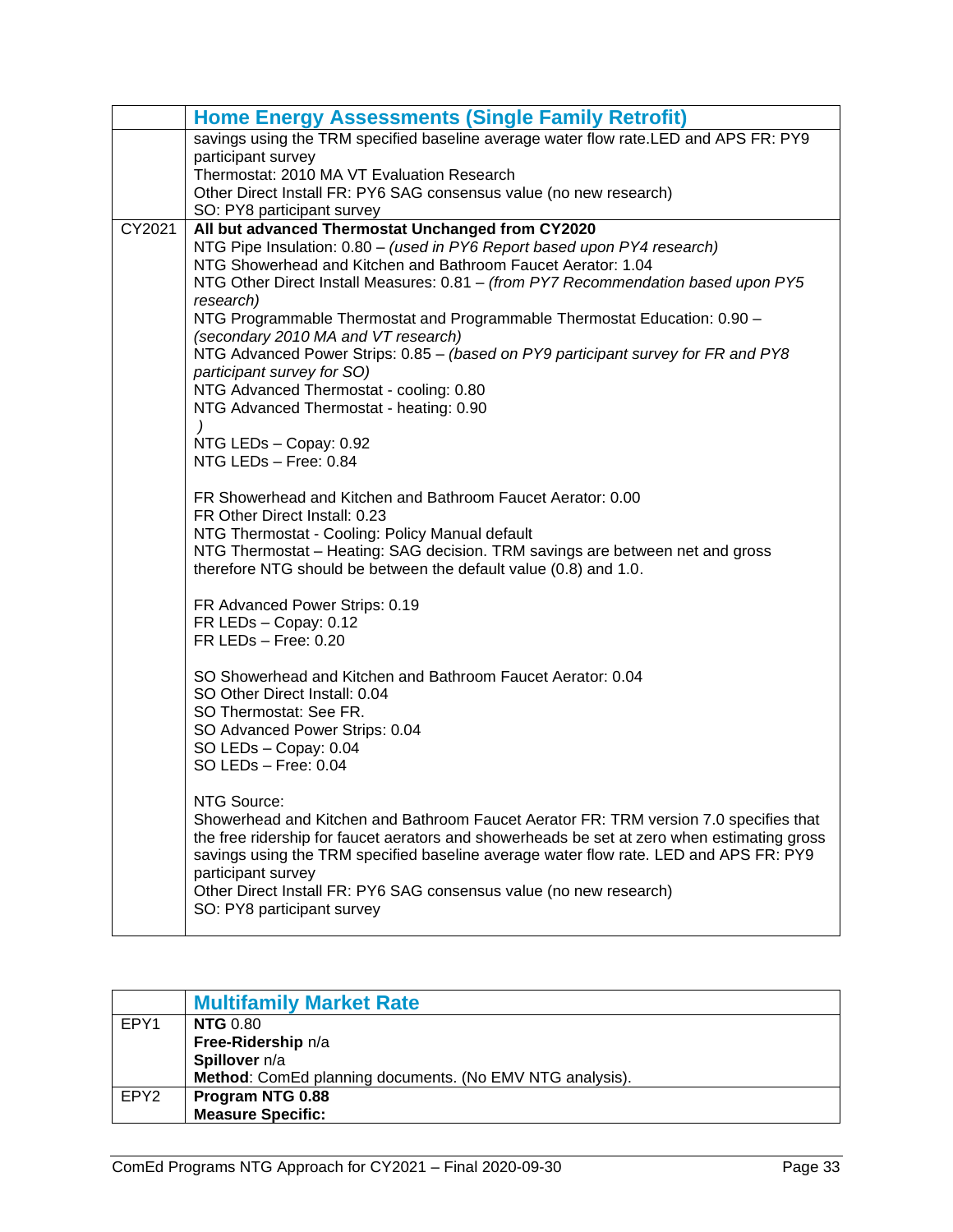|                  | <b>Multifamily Market Rate</b>                                                                                                                   |      |                                                                                              |
|------------------|--------------------------------------------------------------------------------------------------------------------------------------------------|------|----------------------------------------------------------------------------------------------|
|                  | CFLs NTG 0.81                                                                                                                                    |      |                                                                                              |
|                  | <b>CFLs Free Ridership 27%</b>                                                                                                                   |      |                                                                                              |
|                  | <b>CFLs Spillover 18%</b>                                                                                                                        |      |                                                                                              |
|                  | <b>Water Efficient Showerheads NTG 0.93</b>                                                                                                      |      |                                                                                              |
|                  | Water Efficient Showerheads Free Ridership 9%                                                                                                    |      |                                                                                              |
|                  | <b>Water Efficient Showerheads Spillover 2%</b>                                                                                                  |      |                                                                                              |
|                  | <b>Water Efficient Aerators NTG 0.94</b>                                                                                                         |      |                                                                                              |
|                  | <b>Water Efficient Aerators Free Ridership 6%</b>                                                                                                |      |                                                                                              |
|                  | <b>Water Efficient Aerators Spillover 0%</b>                                                                                                     |      |                                                                                              |
| EPY3             | Program NTG 0.90                                                                                                                                 |      | Method: Participant Self-Report. CATI telephone survey with 75 participating tenants (90/9). |
|                  | <b>Measure Specific:</b>                                                                                                                         |      |                                                                                              |
|                  | CFLs NTG 0.81                                                                                                                                    |      |                                                                                              |
|                  | <b>CFLs Free Ridership 20%</b>                                                                                                                   |      |                                                                                              |
|                  | <b>CFLs Spillover 1%</b>                                                                                                                         |      |                                                                                              |
|                  | <b>Water Efficient Showerheads NTG 0.93</b>                                                                                                      |      |                                                                                              |
|                  | Water Efficient Showerheads Free Ridership 7%                                                                                                    |      |                                                                                              |
|                  | Water Efficient Showerheads Spillover 0%                                                                                                         |      |                                                                                              |
|                  | <b>Water Efficient Aerators NTG 0.94</b>                                                                                                         |      |                                                                                              |
|                  | <b>Water Efficient Aerators Free Ridership 6%</b>                                                                                                |      |                                                                                              |
|                  | <b>Water Efficient Aerators Spillover 0%</b>                                                                                                     |      |                                                                                              |
|                  | Method: Participant self-report. CATI telephone survey with 140 participating tenants                                                            |      |                                                                                              |
|                  | (90/10).                                                                                                                                         |      |                                                                                              |
| EPY4             | <b>Deemed using EPY2 values:</b>                                                                                                                 |      |                                                                                              |
|                  | Program NTG 0.83                                                                                                                                 |      |                                                                                              |
|                  | <b>Measure Specific:</b>                                                                                                                         |      |                                                                                              |
|                  | CFLs NTG 0.81                                                                                                                                    |      |                                                                                              |
|                  | Water Efficiency Measures (Aerators + Showerheads) NTG 0.93<br>Verification Method: Applied EPY2 evaluation findings according to NTG Framework. |      |                                                                                              |
|                  | <b>EPY4 Research Findings:</b>                                                                                                                   |      |                                                                                              |
|                  | Program NTG 0.97                                                                                                                                 |      |                                                                                              |
|                  | CFLs NTG 0.98                                                                                                                                    |      |                                                                                              |
|                  | Water Efficiency Measures (Aerators + Showerheads) NTG 0.92                                                                                      |      |                                                                                              |
|                  | <b>Water Efficient Showerheads NTG 0.91</b>                                                                                                      |      |                                                                                              |
|                  | <b>Water Efficient Aerators NTG 0.93</b>                                                                                                         |      |                                                                                              |
|                  | Research Method: Participant self-report. CATI telephone survey with participating                                                               |      |                                                                                              |
|                  | decision-makers (37 property managers)                                                                                                           |      |                                                                                              |
| EPY <sub>5</sub> | SAG Consensus:                                                                                                                                   |      |                                                                                              |
|                  | Multi-Family - Lighting                                                                                                                          | 0.81 |                                                                                              |
|                  | Multi-Family - Water Measures                                                                                                                    | 0.93 |                                                                                              |
| EPY6             | <b>SAG Consensus:</b>                                                                                                                            |      |                                                                                              |
|                  | Multi-Family - CFLs                                                                                                                              | 0.98 |                                                                                              |
|                  | Multi-Family - Showerhead                                                                                                                        | 0.92 |                                                                                              |
|                  | Multi-Family - Common Areas                                                                                                                      | 0.80 |                                                                                              |
| EPY7             | <b>Evaluation used EPY4 research findings:</b>                                                                                                   |      |                                                                                              |
|                  | Program NTG 0.98                                                                                                                                 |      |                                                                                              |
|                  | CFLs NTG 0.98                                                                                                                                    |      |                                                                                              |
|                  | Water Efficient - Showerheads NTG 0.92                                                                                                           |      |                                                                                              |
|                  | Water Efficient - Bath Aerators NTG 0.94                                                                                                         |      |                                                                                              |
|                  | Water Efficient - Kitchen Aerators NTG 1.00                                                                                                      |      |                                                                                              |
|                  | Other measures: 0.95 (programmable thermostats and water temperature turndown)                                                                   |      |                                                                                              |
|                  |                                                                                                                                                  |      |                                                                                              |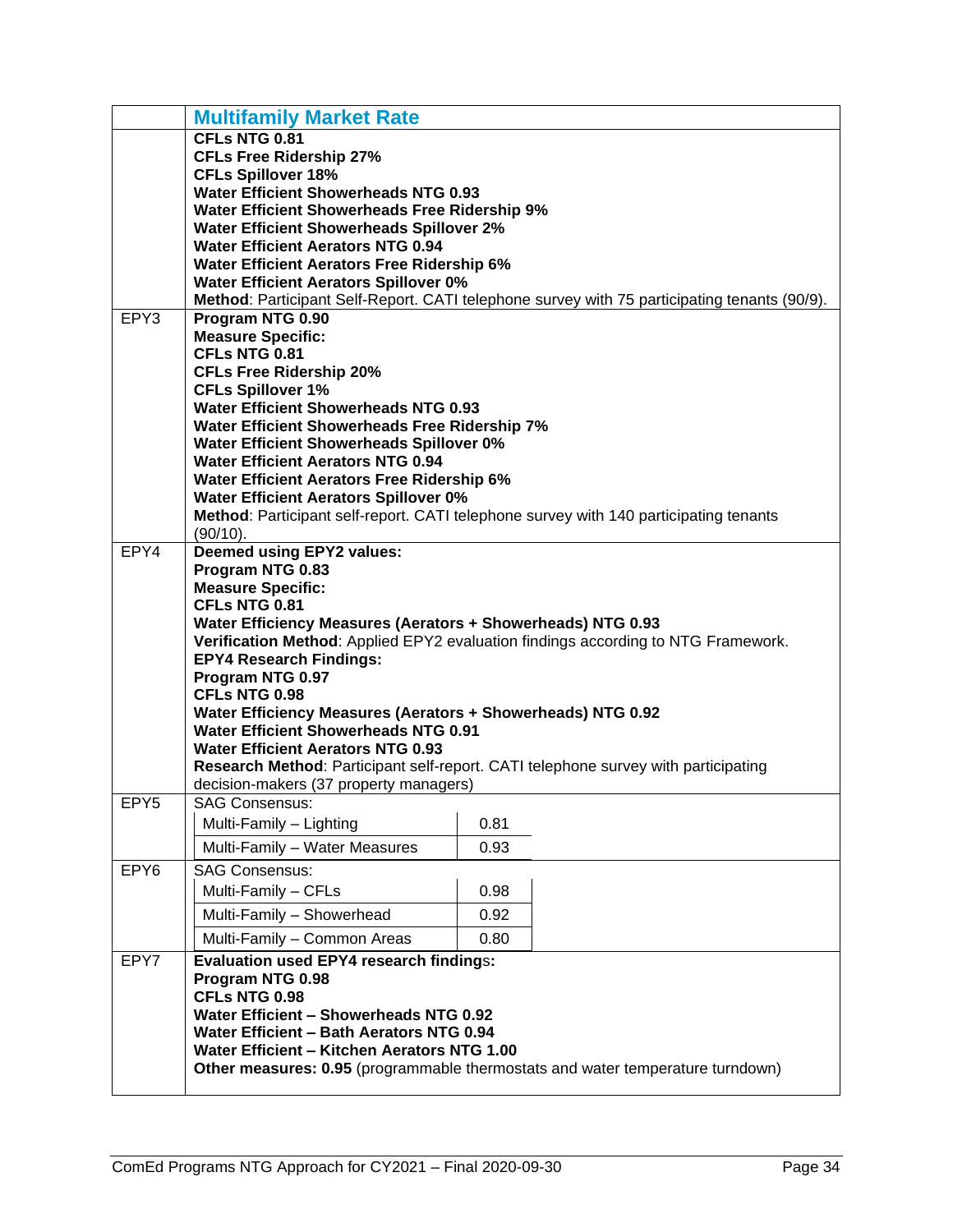|        | <b>Multifamily Market Rate</b>                                                                                                                                                       |
|--------|--------------------------------------------------------------------------------------------------------------------------------------------------------------------------------------|
|        | Participant spillover: Comprehensive spillover is in the estimated NTG. Other measures:                                                                                              |
|        | No participant spillover is likely for any measures given the program approach and program                                                                                           |
|        | theory.                                                                                                                                                                              |
|        | Nonparticipant spillover: No nonparticipant spillover is likely for any measures given the                                                                                           |
|        | program approach and program theory.                                                                                                                                                 |
|        |                                                                                                                                                                                      |
|        | Research Method: Participant self-report. CATI telephone survey with participating                                                                                                   |
|        | decision-makers (37 property managers).                                                                                                                                              |
|        |                                                                                                                                                                                      |
|        | For EPY7 comprehensive projects, Navigant recommends a NTGR of 0.95. These are new                                                                                                   |
|        | measures, and Navigant's research indicates that the target market for this program is                                                                                               |
|        | unlikely to install these measures without the existence of the program, similar to PY4                                                                                              |
|        | ComEd Small Business Energy Savings program evaluation research findings.                                                                                                            |
|        |                                                                                                                                                                                      |
|        | For EPY7 CFL direct install Free-Ridership, Navigant recommends the PY4 evaluation                                                                                                   |
|        | research finding NTGR of 0.98, based on survey self-report data from participating property<br>managers. Navigant recommends the PY4 values for each of the water efficient measures |
|        | (showerheads, bath aerators and kitchen aerators).                                                                                                                                   |
| EPY8   | Recommendation (based upon PY7 NTG recommended values):                                                                                                                              |
|        | NTG Direct Install CFLs and LED Lighting: 0.98                                                                                                                                       |
|        | NTG Hot Water Measures (showerhead, bath aerators, kitchen aerator): 0.92, 0.94 and                                                                                                  |
|        | 1.00                                                                                                                                                                                 |
|        | <b>NTG Unit Measures: 0.95</b>                                                                                                                                                       |
|        | NTG Common Areas Measures: 0.95                                                                                                                                                      |
|        | NTG Thermostat: 0.90                                                                                                                                                                 |
|        |                                                                                                                                                                                      |
|        | EPY6 research on thermostat NTG was based on secondary research. There was no EPY6                                                                                                   |
|        | research for other measures, thus the evaluation team recommends using the EPY7 values                                                                                               |
| EPY9   | - see detail above for EPY7.<br>NTG Direct Install CFLs: 0.98                                                                                                                        |
|        | NTG Hot Water Measures (showerhead, bath aerators, kitchen aerator): 0.92, 0.94 and 1.00                                                                                             |
|        | NTG Unit Measures: 0.95                                                                                                                                                              |
|        | NTG Common Areas Measures: 0.95                                                                                                                                                      |
|        | NTG Thermostat: 0.90                                                                                                                                                                 |
|        | FR DI CFL: 0.02                                                                                                                                                                      |
|        | FR Hot Water Measures: 0.08, 0.06 & 0.0, showerhead, bath & kitchen aerators,                                                                                                        |
|        | respectively                                                                                                                                                                         |
|        | FR Unit: 0.05                                                                                                                                                                        |
|        | FR Common Areas: 0.05                                                                                                                                                                |
|        | FR Thermostats (based upon evaluation secondary research)                                                                                                                            |
|        | SO Was not found in this program.                                                                                                                                                    |
|        |                                                                                                                                                                                      |
|        | NTG Source:                                                                                                                                                                          |
|        | PY7 SAG consensus values (no new research)                                                                                                                                           |
| CY2018 | NTG Direct Install CFLs: 0.98                                                                                                                                                        |
|        | NTG Hot Water Measures (showerhead, bath aerators, kitchen aerator): 0.92, 1.00 and 1.00<br>NTG Unit Measures: 0.95                                                                  |
|        | NTG Common Areas Measures: 0.95                                                                                                                                                      |
|        | NTG Thermostat: 0.90                                                                                                                                                                 |
|        | FR DI CFL: 0.02                                                                                                                                                                      |
|        | FR Hot Water Measures: 0.08, 0.00 & 0.0, showerhead, bath & kitchen aerators,                                                                                                        |
|        | respectively                                                                                                                                                                         |
|        | FR Unit: 0.05                                                                                                                                                                        |
|        | FR Common Areas: 0.05                                                                                                                                                                |
|        | FR Thermostats (based upon evaluation secondary research)                                                                                                                            |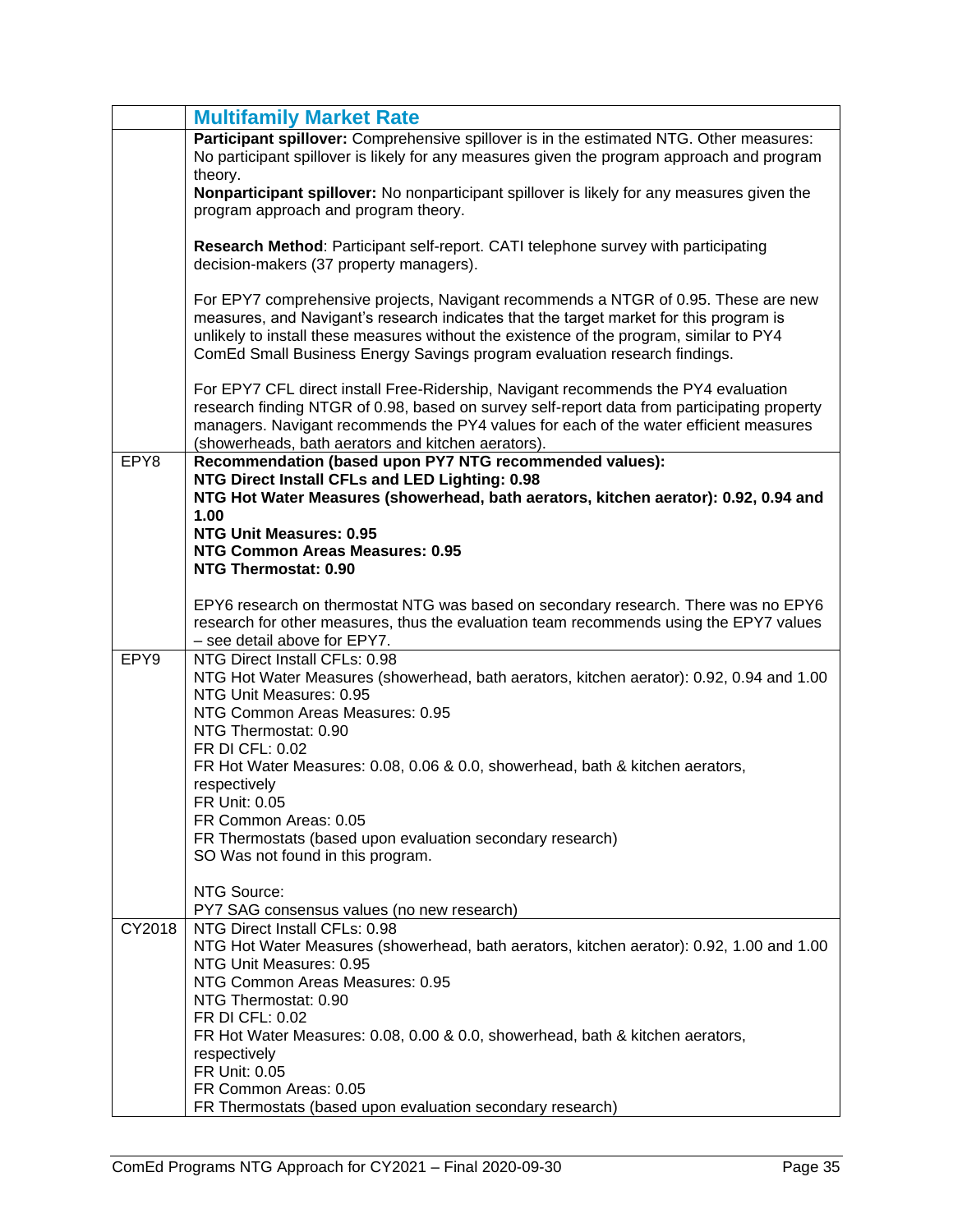|        | <b>Multifamily Market Rate</b>                                                                                                                                                                                                                                                                                                                                                                                                                                                                                                                                                                                   |
|--------|------------------------------------------------------------------------------------------------------------------------------------------------------------------------------------------------------------------------------------------------------------------------------------------------------------------------------------------------------------------------------------------------------------------------------------------------------------------------------------------------------------------------------------------------------------------------------------------------------------------|
|        | SO Was not found in this program.                                                                                                                                                                                                                                                                                                                                                                                                                                                                                                                                                                                |
|        | NTG Source:<br>For faucet aerators: TRM version 6.0 specifies that the free ridership for faucet aerators be<br>set at zero when estimating gross savings using the TRM specified baseline average water<br>flow rate. For all other measures: PY7 SAG consensus values (no new research)                                                                                                                                                                                                                                                                                                                        |
| CY2019 | NTG Direct Install CFLs: Not active CY2019<br>NTG Direct Install LED: 0.84<br>NTG Hot Water Measures (showerhead, bath aerators, kitchen aerator): 1.00<br>NTG Programmable and Reprogram Thermostat: 0.90<br>NTG Other Unit Measures: 0.95<br>NTG Common Areas: 0.95<br>FR Hot Water Measures: 0.0<br>FR Unit: 0.05<br>FR Common Areas: 0.05                                                                                                                                                                                                                                                                    |
|        | FR Thermostats (based upon evaluation secondary research)                                                                                                                                                                                                                                                                                                                                                                                                                                                                                                                                                        |
|        | SO was not found in this program.                                                                                                                                                                                                                                                                                                                                                                                                                                                                                                                                                                                |
|        | NTG Source:<br>For DI LED: HEA PY9 participating customer survey<br>For faucet aerators and showerheads: TRM version 7.0 specifies that the free ridership for<br>faucet aerators and showerheads be set at zero when estimating gross savings using the<br>TRM specified baseline average water flow rate.<br>For all other: PY7 SAG consensus values (no new research)                                                                                                                                                                                                                                         |
| CY2020 | NTG Direct Install CFLs: Not active CY2019                                                                                                                                                                                                                                                                                                                                                                                                                                                                                                                                                                       |
|        | NTG LED Linear (Common Area): 0.96<br>NTG LED Omnidirectional: 0.67<br>NTG LED Specialty: 0.82<br>NTG Controls (In Unit): 0.83<br>NTG Fluorescent Delamping (Common Area):0.83<br>NTG Hot Water Measures (showerhead, bath aerators, kitchen aerator): 1.03<br>NTG Programmable Thermostat (Direct Install): 0.86<br>NTG Programmable Thermostat (Comprehensive): 0.85<br>NTG Reprogram Thermostat: 0.86<br>NTG Advanced Power Strip (Tier 1): 0.94<br>NTG Advanced Power Strip (Tier 2): 0.83<br>NTG DWH Pipe Insulation: 0.83<br>NTG Other Measures, Direct Installed in Units: 0.83<br>NTG Common Areas: 0.83 |
|        | FR LED Linear (Common Area): 0.07<br>FR LED Omnidirectional: 0.36<br>FR LED Specialty: 0.21<br>FR Controls (In Unit): 0.20<br>FR Fluorescent Delamping (Common Area):0.20<br>FR Hot Water Measures (showerhead, bath aerators, kitchen aerator): 0<br>FR Programmable Thermostat (Direct Install): 0.17<br>FR Programmable Thermostat (Comprehensive): 0.18<br>FR Reprogram Thermostat: 0.17<br>FR Advanced Power Strip (Tier 1): 0.09<br>FR Advanced Power Strip (Tier 2): 0.20<br>FR DWH Pipe Insulation: 0.20                                                                                                 |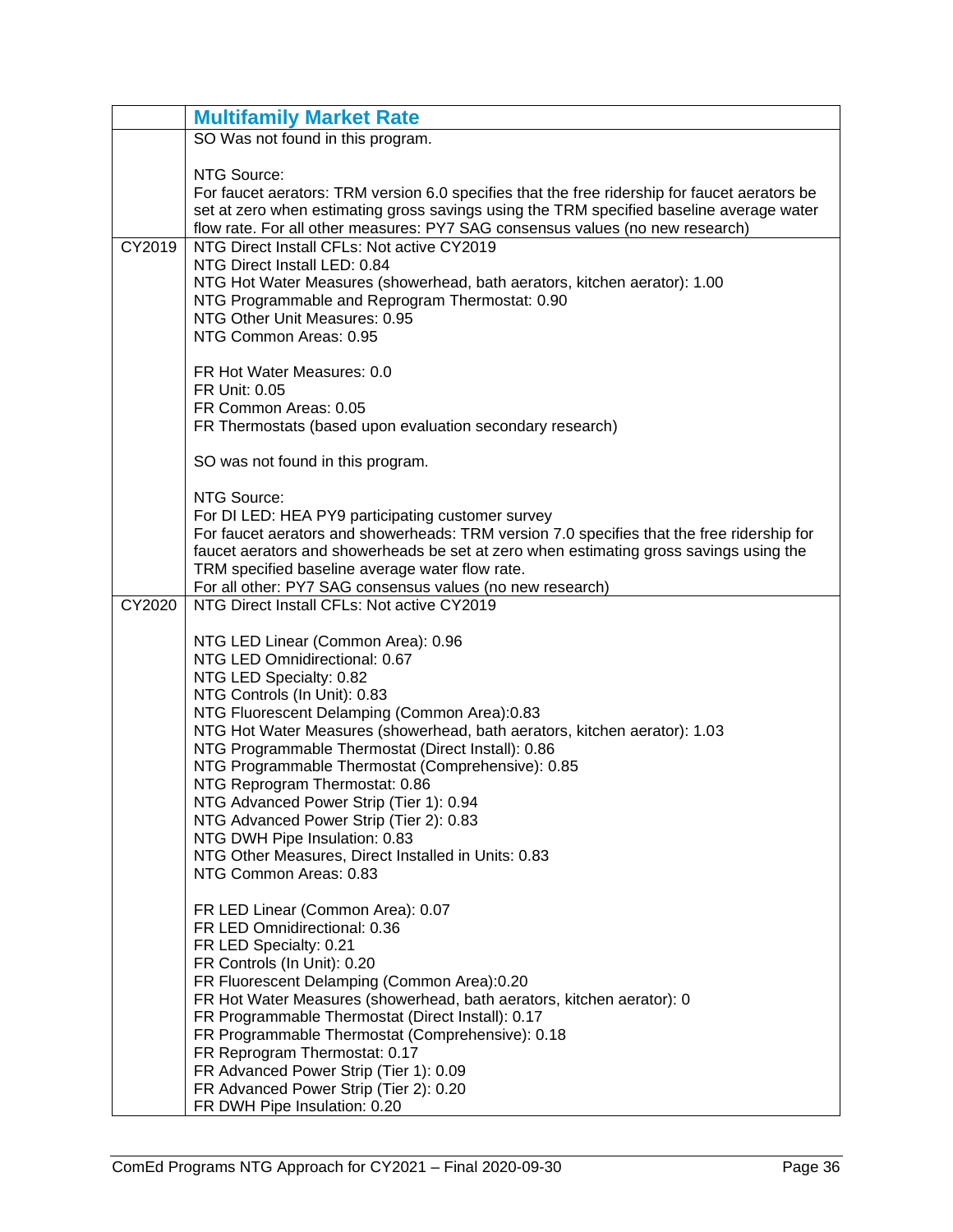|        | <b>Multifamily Market Rate</b>                                                                     |
|--------|----------------------------------------------------------------------------------------------------|
|        | FR Other Measures, Direct Installed in Units: 0.20                                                 |
|        | FR Common Areas: 0.20                                                                              |
|        |                                                                                                    |
|        | SO All Measures: 0.03                                                                              |
|        | NTG Source:                                                                                        |
|        | For LED FR: PY9 and CY2018 participating customer surveys                                          |
|        | For faucet aerators and showerheads FR: TRM version 7.0 specifies that the free ridership          |
|        | for faucet aerators and showerheads be set at zero when estimating gross savings using the         |
|        | TRM specified baseline average water flow rate.                                                    |
|        | For Programmable Thermostat FR: PY9 and CY2018 participating customer surveys                      |
|        | For all other: Savings weighted average of measures studied in PY9 and CY2018                      |
|        | participating customer surveys                                                                     |
|        |                                                                                                    |
| CY2021 | For All Measures SO: PY9 and CY2018 participating customer surveys<br><b>Unchanged from CY2020</b> |
|        |                                                                                                    |
|        | NTG Direct Install CFLs: Not active CY2019                                                         |
|        |                                                                                                    |
|        | NTG LED Linear (Common Area): 0.96                                                                 |
|        | NTG LED Omnidirectional: 0.67                                                                      |
|        | NTG LED Specialty: 0.82<br>NTG Controls (In Unit): 0.83                                            |
|        | NTG Fluorescent Delamping (Common Area):0.83                                                       |
|        | NTG Hot Water Measures (showerhead, bath aerators, kitchen aerator): 1.03                          |
|        | NTG Programmable Thermostat (Direct Install): 0.86                                                 |
|        | NTG Programmable Thermostat (Comprehensive): 0.85                                                  |
|        | NTG Reprogram Thermostat: 0.86                                                                     |
|        | NTG Advanced Power Strip (Tier 1): 0.94                                                            |
|        | NTG Advanced Power Strip (Tier 2): 0.83                                                            |
|        | NTG DWH Pipe Insulation: 0.83                                                                      |
|        | NTG Other Measures, Direct Installed in Units: 0.83                                                |
|        | NTG Common Areas: 0.83                                                                             |
|        | FR LED Linear (Common Area): 0.07                                                                  |
|        | FR LED Omnidirectional: 0.36                                                                       |
|        | FR LED Specialty: 0.21                                                                             |
|        | FR Controls (In Unit): 0.20                                                                        |
|        | FR Fluorescent Delamping (Common Area):0.20                                                        |
|        | FR Hot Water Measures (showerhead, bath aerators, kitchen aerator): 0                              |
|        | FR Programmable Thermostat (Direct Install): 0.17                                                  |
|        | FR Programmable Thermostat (Comprehensive): 0.18                                                   |
|        | FR Reprogram Thermostat: 0.17<br>FR Advanced Power Strip (Tier 1): 0.09                            |
|        | FR Advanced Power Strip (Tier 2): 0.20                                                             |
|        | FR DWH Pipe Insulation: 0.20                                                                       |
|        | FR Other Measures, Direct Installed in Units: 0.20                                                 |
|        | FR Common Areas: 0.20                                                                              |
|        | SO All Measures: 0.03                                                                              |
|        | NTG Source:                                                                                        |
|        | For LED FR: PY9 and CY2018 participating customer surveys                                          |
|        |                                                                                                    |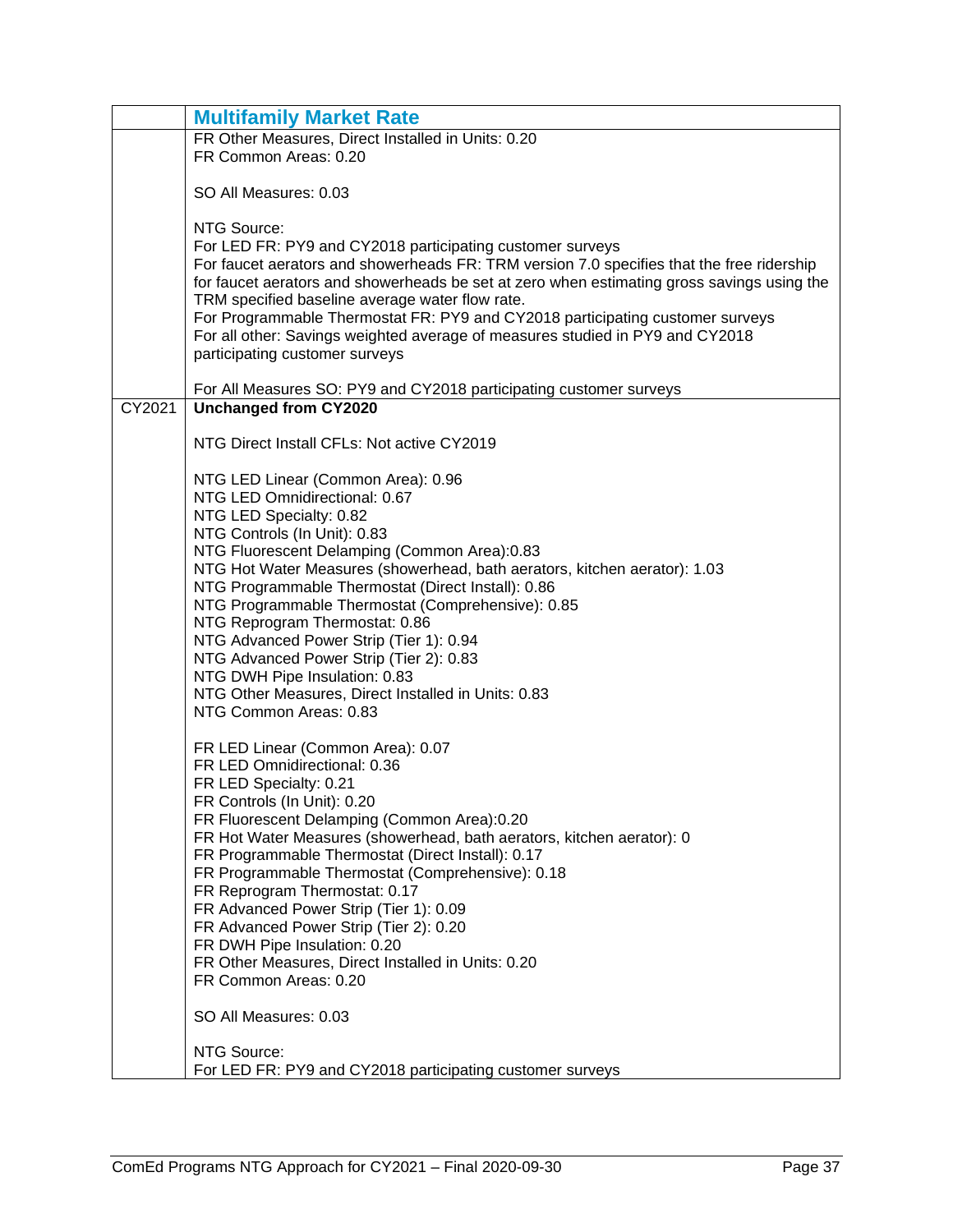| <b>Multifamily Market Rate</b>                                                                                                                                                                                                                                                                                                                                                                                                                 |
|------------------------------------------------------------------------------------------------------------------------------------------------------------------------------------------------------------------------------------------------------------------------------------------------------------------------------------------------------------------------------------------------------------------------------------------------|
| For faucet aerators and showerheads FR: TRM version 7.0 specifies that the free ridership<br>for faucet aerators and showerheads be set at zero when estimating gross savings using the<br>TRM specified baseline average water flow rate.<br>For Programmable Thermostat FR: PY9 and CY2018 participating customer surveys<br>For all other: Savings weighted average of measures studied in PY9 and CY2018<br>participating customer surveys |
| For All Measures SO: PY9 and CY2018 participating customer surveys                                                                                                                                                                                                                                                                                                                                                                             |

<span id="page-39-0"></span>

|                 | <b>NTC Middle School Take Home Kits</b>                       |
|-----------------|---------------------------------------------------------------|
| PY8             | CFL NTG: 0.83 Based upon EEE                                  |
|                 | Showerheads: 1.05                                             |
|                 | Aerators: 1.04                                                |
|                 | Power Strips: 0.95                                            |
|                 | Hot Water Temp Gauge: 0.93                                    |
|                 | Flow Rate Test Bags: 0.93                                     |
|                 |                                                               |
|                 | Based upon EEE                                                |
| PY <sub>9</sub> | $NTG = 1.0$ for all measures                                  |
|                 | <b>CFL</b>                                                    |
|                 | Showerheads                                                   |
|                 | Aerators                                                      |
|                 | <b>Power Strips</b>                                           |
|                 | Hot Water Temp Gauge Cards                                    |
|                 | <b>Flow Rate Test Bags</b>                                    |
|                 | Based on SAG consensus for EEE                                |
| CY2019          | LEDs NTG = $0.84$                                             |
|                 | For all other measures, $NTG = 1.0$ :                         |
|                 | Showerheads                                                   |
|                 | Aerators                                                      |
|                 | <b>Power Strips</b>                                           |
|                 | Flow Rate Test Bags                                           |
|                 |                                                               |
|                 | For LEDs, NTG based on HEA PY9 participating customer surveys |
|                 | For all other measures, NTG based on SAG consensus for EEE    |
| CY2020          | LEDs NTG = $0.84$                                             |
|                 | For all other measures, $NTG = 1.0$ :                         |
|                 | Showerheads                                                   |
|                 | Aerators                                                      |
|                 | <b>Power Strips</b>                                           |
|                 | <b>Flow Rate Test Bags</b>                                    |
|                 |                                                               |
|                 | For LEDs, NTG based on HEA PY9 participating customer surveys |
|                 | For all other measures, NTG based on SAG consensus for EEE    |
| CY2021          | <b>Unchanged from CY2020</b>                                  |
|                 | LEDs NTG $= 0.84$                                             |
|                 | For all other measures, $NTG = 1.0$ :                         |
|                 | Showerheads                                                   |
|                 | Aerators                                                      |
|                 | <b>Power Strips</b>                                           |
|                 | Flow Rate Test Bags                                           |
|                 |                                                               |
|                 | For LEDs, NTG based on HEA PY9 participating customer surveys |
|                 | For all other measures, NTG based on SAG consensus for EEE    |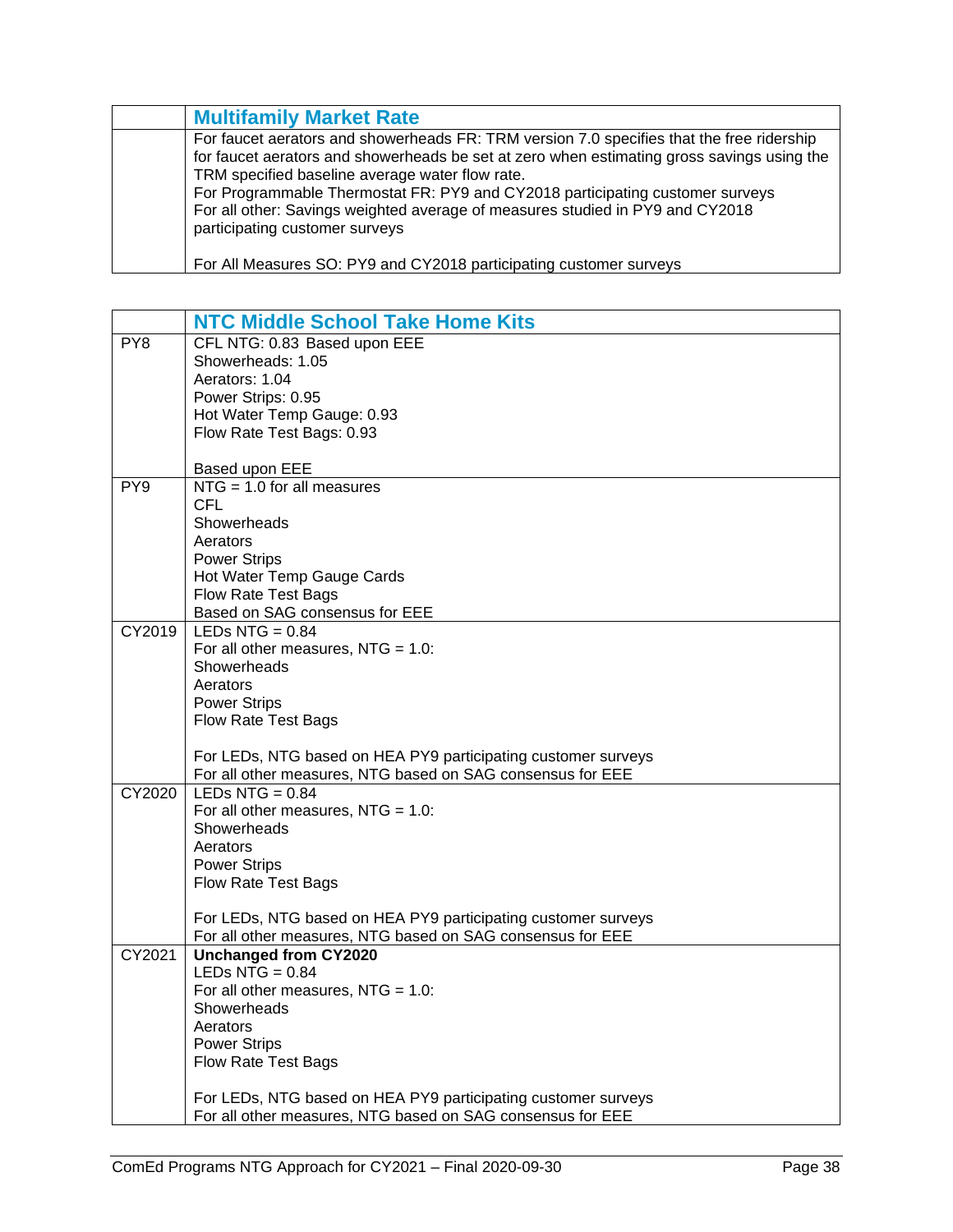<span id="page-40-0"></span>

|        | <b>Residential HVAC</b>                                                                                                                                                         |
|--------|---------------------------------------------------------------------------------------------------------------------------------------------------------------------------------|
|        | Formerly known as                                                                                                                                                               |
|        | <b>Heating, Cooling and Weatherization Rebates</b><br>and Heating and Cooling Rebates                                                                                           |
| CY2018 | <b>Heating and Cooling</b>                                                                                                                                                      |
|        | NTG Central AC: 0.69                                                                                                                                                            |
|        | Free-Ridership Central AC: 0.43                                                                                                                                                 |
|        | TA Spillover (Participant) Central AC: 0.12                                                                                                                                     |
|        | NTG Source for Central AC:                                                                                                                                                      |
|        | Free-Ridership: PY8 participant self-report survey                                                                                                                              |
|        | TA Spillover (Participant): PY7 SAG consensus value for CSR                                                                                                                     |
|        |                                                                                                                                                                                 |
|        | PY7 SAG consensus value for non-participant spillover for CSR is not applicable here                                                                                            |
|        | because those savings are likely now captured by the new stand-alone CAC program.                                                                                               |
|        | Navigant interviewed participating trade allies as part of the CSR evaluation and found the<br>non-participant spillover was from ComEd customers who needed and got a new high |
|        | efficiency CAC but did not need or get a new furnace, thus they did not do a "complete                                                                                          |
|        | system replacement" and were not eligible for the incentive. The trade allies reported a                                                                                        |
|        | substantial share of sales in high efficiency CAC that did not get an incentive because the                                                                                     |
|        | customer did not do a CSR. We counted that as spillover. Now, however, with the Heating,                                                                                        |
|        | Cooling, and Weatherization Program, ComEd customers can get an incentive when they                                                                                             |
|        | replace just the CAC, and thus the NPSO we found for the old CSR program is probably                                                                                            |
|        | being captured by the new program.                                                                                                                                              |
|        | NTG Advanced Thermostat: NA                                                                                                                                                     |
|        | The savings value in the IL TRM is based on regression analysis on consumption data and                                                                                         |
|        | thus is a net savings number.                                                                                                                                                   |
|        | NTG Air Source Heat Pump: 0.57, based upon 2013 Navigant research for Duke.                                                                                                     |
|        | NTG Ductless Mini-Split: 0.68, based upon average for 5 utilities cited in 2016 study for                                                                                       |
|        | Wisconsin Focus on Energy.                                                                                                                                                      |
|        | NTG ECM Furnace Motor - with Furnace Upgrade: 0.68, based upon GPY5 Navigant                                                                                                    |
|        | research for Nicor Gas                                                                                                                                                          |
|        | NTG ECM Furnace Motor - without Furnace Upgrade: 0.80, default value                                                                                                            |
|        | NTG Geothermal Heat Pump: 0.59, based upon 2013 Ameren IL Study, Res Home Rebate                                                                                                |
|        | Program<br>NTG Heat Pump Water Heater: 0.76, based upon 2013 Navigant research for Duke                                                                                         |
|        |                                                                                                                                                                                 |
|        | "2013 EM&V Report for the Home Energy Improvement Program" Duke Energy, July                                                                                                    |
|        | 2015. http://starw1.ncuc.net/NCUC/ViewFile.aspx?Id=b94770a2-2d4a-427d-9c50-                                                                                                     |
|        | <b>b09fd11096ed</b>                                                                                                                                                             |
|        | "Ductless Mini-Split Heat Pump Market Assessment and Savings Review Report" for                                                                                                 |
|        | Wisconsin Focus on Energy, December 30, 2016.                                                                                                                                   |
|        | https://focusonenergy.com/sites/default/files/research/Focus%20EERD%20DMSHP%2                                                                                                   |
|        | 0Final%20Report_30Dec2016.pdf                                                                                                                                                   |
|        |                                                                                                                                                                                 |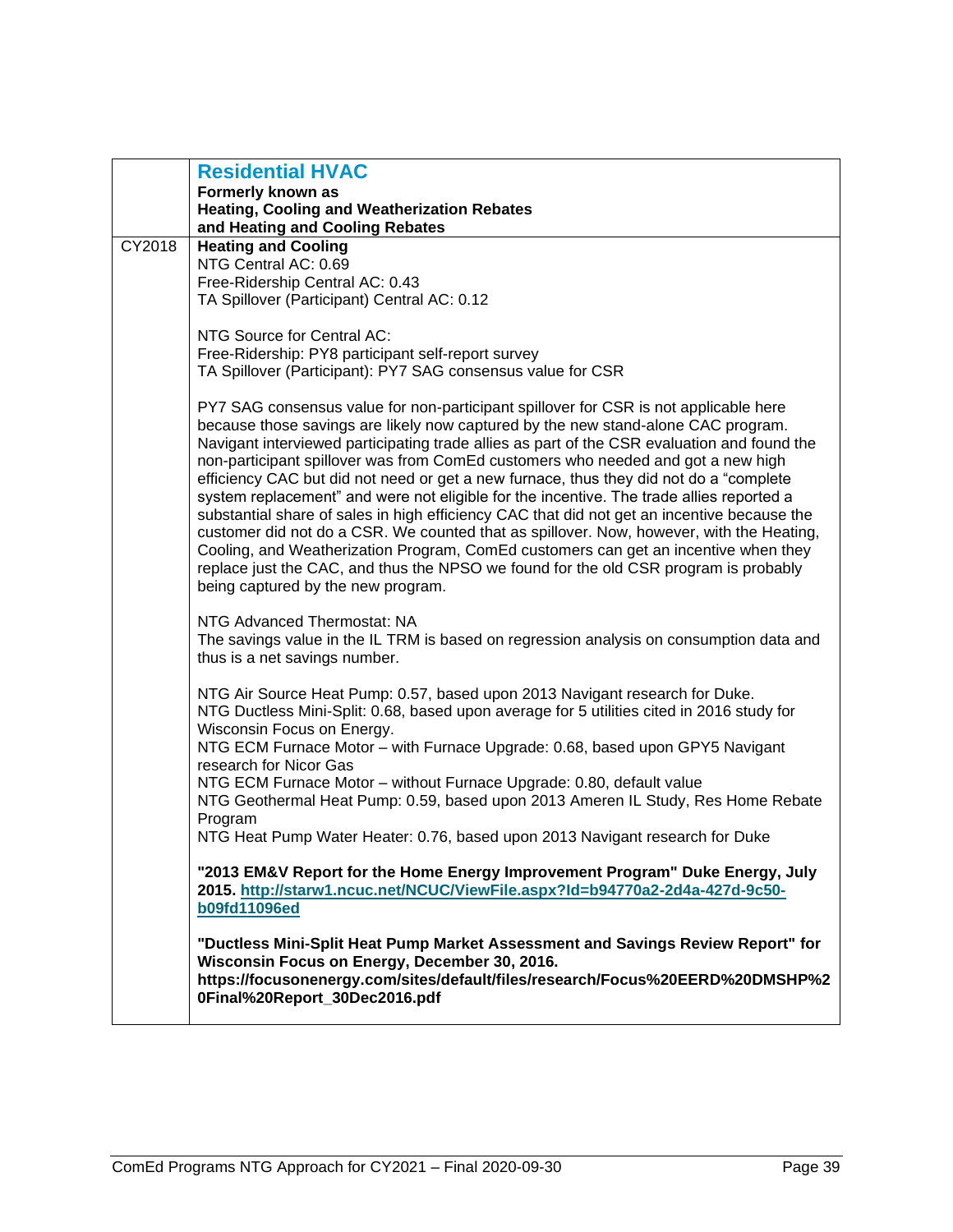|        | <b>Residential HVAC</b>                                                                                                                                         |
|--------|-----------------------------------------------------------------------------------------------------------------------------------------------------------------|
|        | Formerly known as                                                                                                                                               |
|        | <b>Heating, Cooling and Weatherization Rebates</b>                                                                                                              |
|        | and Heating and Cooling Rebates                                                                                                                                 |
|        | Weatherization                                                                                                                                                  |
|        | NTG: 1.01                                                                                                                                                       |
|        | Free-Ridership: 0.10                                                                                                                                            |
|        | Participant Spillover: 0.11                                                                                                                                     |
|        | NTG Source:                                                                                                                                                     |
|        | Free-Ridership: PY7 SAG consensus value for the Home Energy Assessments program,                                                                                |
|        | which was based on participant surveys in EPY4 and EPY5 and trade ally surveys in EPY5.                                                                         |
| CY2019 | <b>Heating and Cooling</b>                                                                                                                                      |
|        | NTG Central AC: 0.65                                                                                                                                            |
|        | Free-Ridership Central AC: 0.43                                                                                                                                 |
|        | Participant Spillover Central AC: 0.08                                                                                                                          |
|        |                                                                                                                                                                 |
|        | NTG Source for Central AC:                                                                                                                                      |
|        | Free-Ridership: PY8 participant self-report survey                                                                                                              |
|        | Spillover: PY8 participant self-report survey                                                                                                                   |
|        |                                                                                                                                                                 |
|        | NTG Advanced Thermostat: NA                                                                                                                                     |
|        | The savings value in the IL TRM is based on regression analysis on consumption data and                                                                         |
|        | thus is a net savings number.                                                                                                                                   |
|        |                                                                                                                                                                 |
|        | NTG Air Source Heat Pump: 0.57, based upon SAG consensus value.                                                                                                 |
|        |                                                                                                                                                                 |
|        | NTG Ductless Mini-Split: 0.68, based upon SAG consensus value.                                                                                                  |
|        | NTG ECM Furnace Motor - with Furnace Upgrade: 0.68, based upon SAG consensus                                                                                    |
|        | value.                                                                                                                                                          |
|        | NTG ECM Furnace Motor - without Furnace Upgrade: 0.80, based upon SAG consensus                                                                                 |
|        | value.                                                                                                                                                          |
|        | NTG Geothermal Heat Pump: 0.59, based upon SAG consensus value.                                                                                                 |
|        | NTG Heat Pump Water Heater: 0.76, based upon SAG consensus value.                                                                                               |
|        | "2013 EM&V Report for the Home Energy Improvement Program" for Duke Energy,<br>July 2015. http://starw1.ncuc.net/NCUC/ViewFile.aspx?Id=b94770a2-2d4a-427d-9c50- |
|        | <b>b09fd11096ed</b>                                                                                                                                             |
|        |                                                                                                                                                                 |
|        | "Ductless Mini-Split Heat Pump Market Assessment and Savings Review Report" for                                                                                 |
|        | Wisconsin Focus on Energy, December 30, 2016.                                                                                                                   |
|        | https://focusonenergy.com/sites/default/files/research/Focus%20EERD%20DMSHP%2                                                                                   |
|        | 0Final%20Report_30Dec2016.pdf                                                                                                                                   |
|        |                                                                                                                                                                 |
|        | Weatherization                                                                                                                                                  |
|        | NTG: 1.01                                                                                                                                                       |
|        | Free-Ridership: 0.10                                                                                                                                            |
|        | Participant Spillover: 0.11                                                                                                                                     |
|        | Attic insulation and Air Sealing Only NTG: N/A                                                                                                                  |
|        | NTG Source:                                                                                                                                                     |
|        | Free-Ridership: PY7 SAG consensus value for the Home Energy Assessments program,                                                                                |
|        | which was based on participant surveys in EPY4 and EPY5 and trade ally surveys in EPY5.                                                                         |
|        | Spillover: SAG consensus value                                                                                                                                  |
| CY2020 | <b>Heating and Cooling</b>                                                                                                                                      |
|        | NTG Central AC: 0.83                                                                                                                                            |
|        | NTG Ductless Mini-Split: 0.63                                                                                                                                   |
|        | NTG ECM Furnace Motor: 0.78                                                                                                                                     |
|        |                                                                                                                                                                 |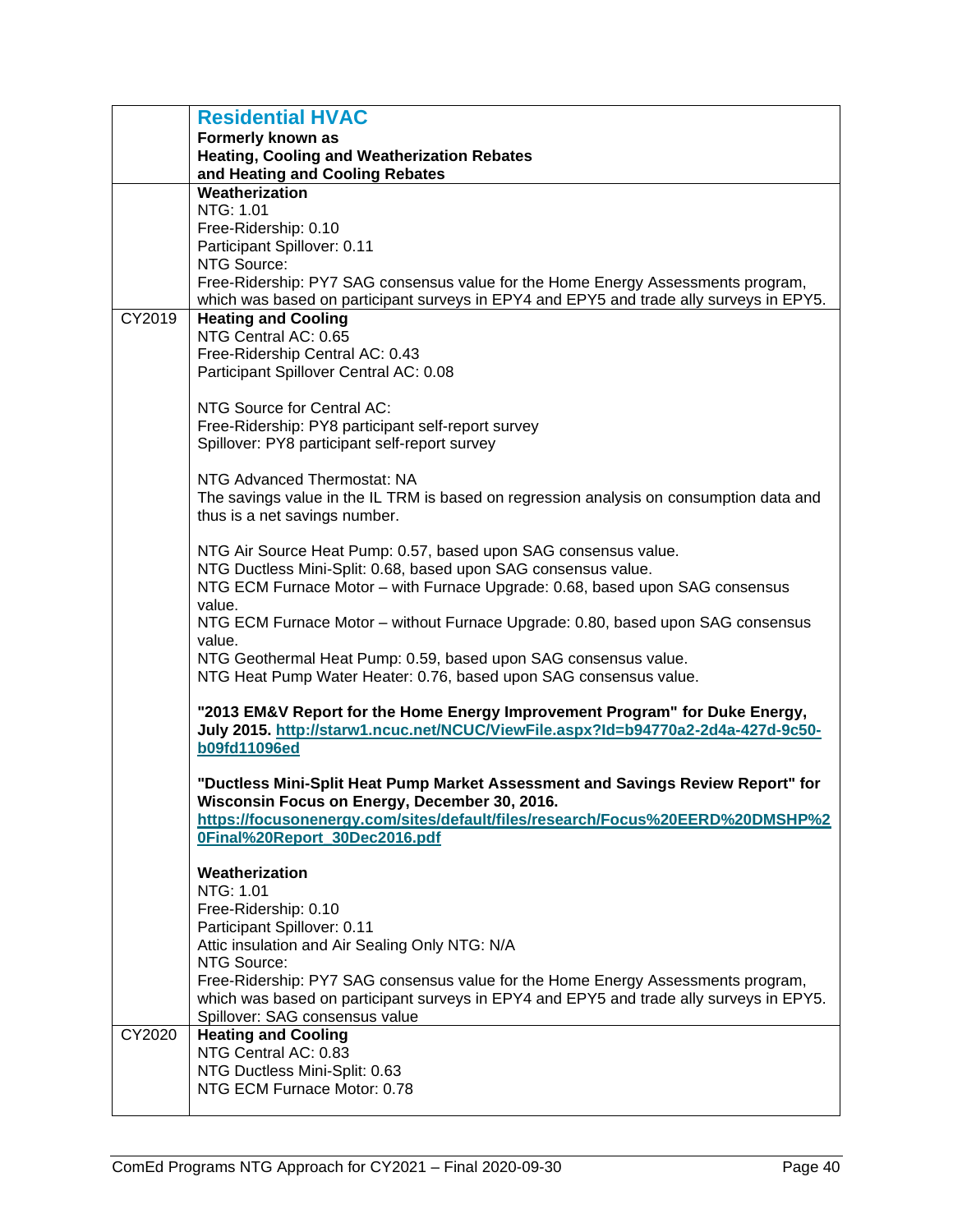|        | <b>Residential HVAC</b>                                                                 |
|--------|-----------------------------------------------------------------------------------------|
|        | Formerly known as                                                                       |
|        | <b>Heating, Cooling and Weatherization Rebates</b>                                      |
|        | and Heating and Cooling Rebates<br>FR Central AC: 0.25                                  |
|        | FR Ductless Mini-Split: 0.45                                                            |
|        | FR ECM Furnace Motor: 0.30                                                              |
|        |                                                                                         |
|        | SO Participant Central AC: 0.08                                                         |
|        | SO Ductless Mini-Split: 0.08                                                            |
|        | SO ECM Furnace Motor: 0.08                                                              |
|        | NTG Source for Central AC, Ductless Mini Split, and Furnace Motor                       |
|        | Free-Ridership: CY2018 participating customers survey                                   |
|        | Spillover: CY2018 participating customers survey                                        |
|        |                                                                                         |
|        | NTG Advanced Thermostat: NA                                                             |
|        | The savings value in the IL TRM is based on regression analysis on consumption data and |
|        | thus is a net savings number.                                                           |
|        | NTG Air Source Heat Pump: 0.57, based upon SAG consensus value.                         |
|        | NTG Geothermal Heat Pump: 0.59, based upon SAG consensus value.                         |
|        |                                                                                         |
|        | Weatherization                                                                          |
|        | NTG Attic Insulation + Air Sealing Only: NA                                             |
|        | NTG Air Sealing (without Attic Insulation): 0.78                                        |
|        | NTG Duct Sealing: 0.88                                                                  |
|        | FR Attic Insulation + Air Sealing Only: NA                                              |
|        | FR Air Sealing (without Attic Insulation): 0.24                                         |
|        | FR Duct Sealing: 0.14                                                                   |
|        |                                                                                         |
|        | SO Attic Insulation + Air Sealing Only: NA                                              |
|        | SO Air Sealing (without Attic Insulation): 0.02                                         |
|        | SO Duct Sealing: 0.02                                                                   |
|        | NTG Source for Attic Insulation and Duct Sealing: PY9 and CY2018 participating customer |
|        | surveys                                                                                 |
|        |                                                                                         |
|        | NTG Wall Insulation: 0.80                                                               |
|        | FR Wall Insulation: 0.22                                                                |
|        | SO Wall Insulation: 0.02                                                                |
|        | NTG Source for Wall Insulation: Savings-weighted average of PY9 and CY2018              |
|        | participating customer survey                                                           |
| CY2021 | NTG Midstream HVAC: 0.80                                                                |
|        | NTG CAC Tune-Up: 0.80                                                                   |
|        | NTG ASHP Tune-Up: 0.80                                                                  |
|        | NTG Source: IL TRM v8.0; Guidehouse secondary research which concluded that the TRM     |
|        | default was appropriate.                                                                |
|        | NTG Advanced Thermostat - cooling: 0.80                                                 |
|        | NTG Advanced Thermostat - heating: 0.90                                                 |
|        |                                                                                         |
|        | NTG Air Sealing (with attic insulation): 0.88                                           |
|        | NTG Attic Insulation (with air sealing): 0.89                                           |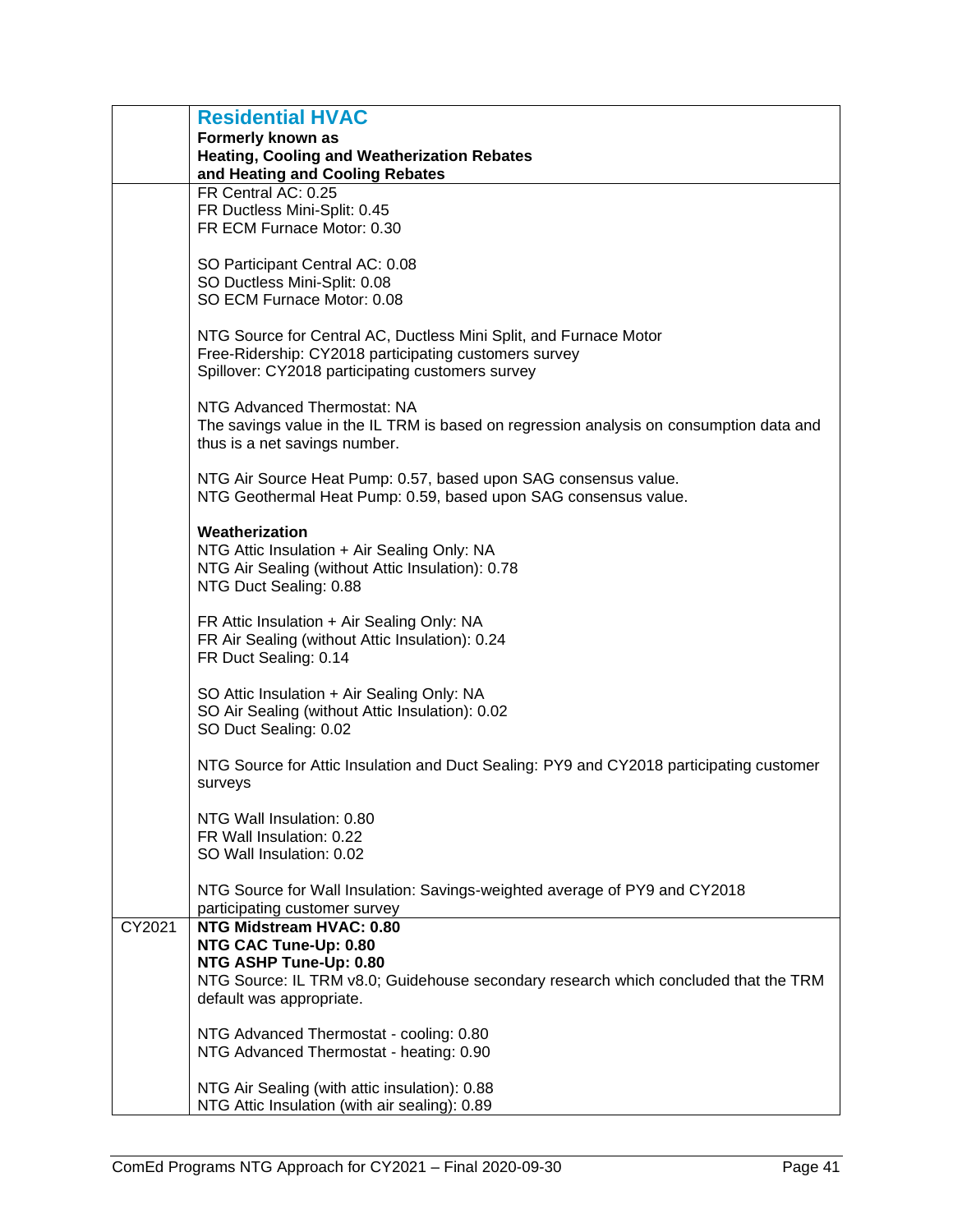| <b>Residential HVAC</b><br>Formerly known as<br>Heating, Cooling and Weatherization Rebates<br>and Heating and Cooling Rebates                                                                       |
|------------------------------------------------------------------------------------------------------------------------------------------------------------------------------------------------------|
| <b>Unchanged from CY2020</b><br><b>Heating and Cooling</b><br>NTG Central AC: 0.83<br>NTG Ductless Mini-Split: 0.63<br>NTG ECM Furnace Motor: 0.78                                                   |
| FR Central AC: 0.25<br>FR Ductless Mini-Split: 0.45<br>FR ECM Furnace Motor: 0.30                                                                                                                    |
| SO Participant Central AC: 0.08<br>SO Ductless Mini-Split: 0.08<br>SO ECM Furnace Motor: 0.08                                                                                                        |
| NTG Source for Central AC, Ductless Mini Split, and Furnace Motor<br>Free-Ridership: CY2018 participating customers survey<br>Spillover: CY2018 participating customers survey                       |
| NTG Thermostat - Cooling: Policy Manual default<br>NTG Thermostat – Heating: SAG decision. TRM savings are between net and gross<br>therefore NTG should be between the default value (0.8) and 1.0. |
| NTG Air Source Heat Pump: 0.57, based upon SAG consensus value.<br>NTG Geothermal Heat Pump: 0.59, based upon SAG consensus value.                                                                   |
| Weatherization<br>NTG Air Sealing (without Attic Insulation): 0.78<br>NTG Duct Sealing: 0.88                                                                                                         |
| FR Air Sealing (without Attic Insulation): 0.24<br>FR Duct Sealing: 0.14                                                                                                                             |
| SO Air Sealing (without Attic Insulation): 0.02<br>SO Duct Sealing: 0.02                                                                                                                             |
| NTG Source for Attic Insulation and Duct Sealing: PY9 and CY2018 participating customer<br>surveys<br>NTG Source for Air Sealing and Attic Insulation: PY2018 participating customer surveys         |
| NTG Wall Insulation: 0.80<br>FR Wall Insulation: 0.22<br>SO Wall Insulation: 0.02                                                                                                                    |
| NTG Source for Wall Insulation: Savings-weighted average of PY9 and CY2018<br>participating customer survey                                                                                          |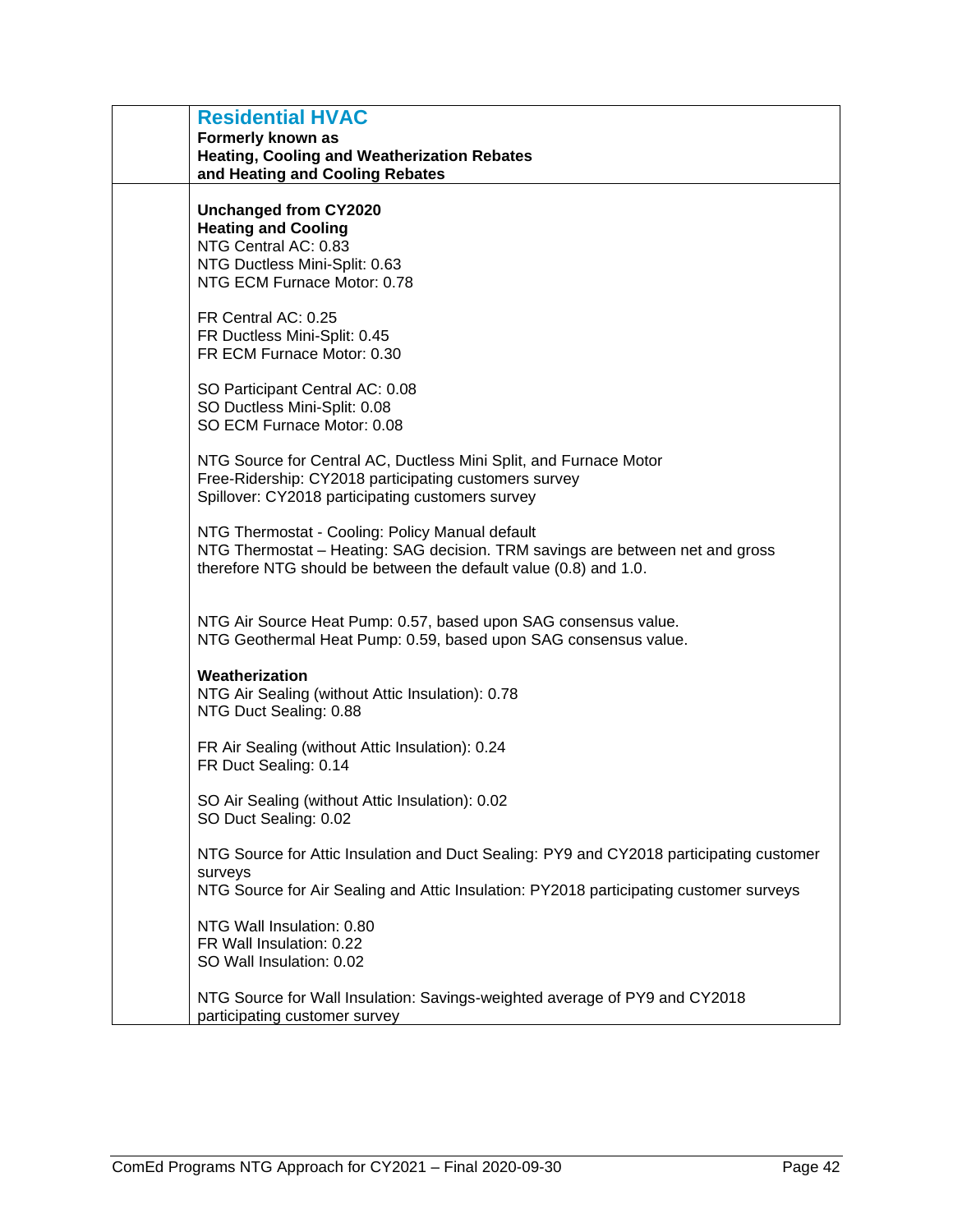<span id="page-44-0"></span>

|                  | <b>Residential Lighting - Smart Lighting Discounts</b>                                                                                                                      |
|------------------|-----------------------------------------------------------------------------------------------------------------------------------------------------------------------------|
| EPY1             | <b>NTG 0.69</b>                                                                                                                                                             |
|                  | Free-Ridership 38%                                                                                                                                                          |
|                  | Spillover 7%                                                                                                                                                                |
|                  | Method: Customer self-report. Based on phone surveys with 100 coupon participants and                                                                                       |
| EPY <sub>2</sub> | 56 identified participants identified in a general population survey.<br><b>NTG 0.58</b>                                                                                    |
|                  | Free-Ridership 48%                                                                                                                                                          |
|                  | Spillover 6%                                                                                                                                                                |
|                  | Method: Average of two customer self-report methods (based on general population survey                                                                                     |
|                  | [201 completes] and in-store intercept surveys [381 completes]). A supplier self-report                                                                                     |
|                  | method (22 surveys) and a revealed preference demand model method were also employed                                                                                        |
|                  | and resulted in lower NTGR estimates but were believed to be less accurate methods.                                                                                         |
| EPY3             | <b>NTG 0.71</b>                                                                                                                                                             |
|                  | Free-Ridership 31%                                                                                                                                                          |
|                  | Spillover 2%                                                                                                                                                                |
|                  | Method: A customer self-report method based on in-store intercept surveys [496<br>completes]. A supplier self-report method (13 surveys) and a multi-state regression model |
|                  | was also employed and resulted in lower NTGR estimates but were believed to be less                                                                                         |
|                  | accurate methods.                                                                                                                                                           |
| EPY4             | <b>Deemed using PY2 values</b>                                                                                                                                              |
|                  | EPY4 Research NTG 0.54 Total, 0.55 Standard, 0.44 Specialty, 0.54 Other - Fixture/LEDs                                                                                      |
|                  | Free-Ridership 47% Standard, 58% Specialty, 48% Other - Fixture/LEDs                                                                                                        |
|                  | Spillover 2%                                                                                                                                                                |
|                  | Method: Customer self-report method based on in-store intercept surveys (719 intercept                                                                                      |
|                  | surveys).                                                                                                                                                                   |
| PY <sub>5</sub>  | <b>SAG Consensus:</b>                                                                                                                                                       |
|                  | Standard CFL: 0.72<br>Specialty CFL: 0.80                                                                                                                                   |
|                  | CFL Fixtures: 0.79                                                                                                                                                          |
| EPY6             | <b>SAG Consensus:</b>                                                                                                                                                       |
|                  | Standard CFL: 0.54                                                                                                                                                          |
|                  | Specialty CFL: 0.80                                                                                                                                                         |
|                  | CFL Fixtures: 0.54                                                                                                                                                          |
| EPY7             | NTG (based upon 3 year weighted average):                                                                                                                                   |
|                  | <b>Standard CFL: 0.60</b>                                                                                                                                                   |
|                  | <b>Specialty CFL: 0.55</b>                                                                                                                                                  |
|                  | <b>CFL Fixtures: 0.75</b>                                                                                                                                                   |
|                  | LED Bulbs: 0.48<br><b>LED Fixtures: 0.54</b>                                                                                                                                |
|                  | <b>Coupon: 0.55</b>                                                                                                                                                         |
|                  |                                                                                                                                                                             |
|                  | Source: EPY5 in-store intercept surveys. 3 year average NTG for Standard and Specialty                                                                                      |
|                  | CFLs. EM&V estimate for CFL Fixtures, LED Bulbs, and LED Fixtures. Rationale: They are                                                                                      |
|                  | higher priced and less common products so the barrier to adoption is higher, meaning the                                                                                    |
|                  | incentive has relatively more impact on the purchase decision than for the more common                                                                                      |
|                  | standard and specialty CFLs.<br>Participant Spillover: 0.01 all bulb types. Source: EPY5 in-store intercept surveys.                                                        |
|                  | Nonparticipant Spillover: 0.003 all bulb types. Source: EPY5 in-store intercept surveys.                                                                                    |
|                  | 477 nonparticipants interviewed.                                                                                                                                            |
|                  |                                                                                                                                                                             |
|                  |                                                                                                                                                                             |
|                  |                                                                                                                                                                             |
|                  |                                                                                                                                                                             |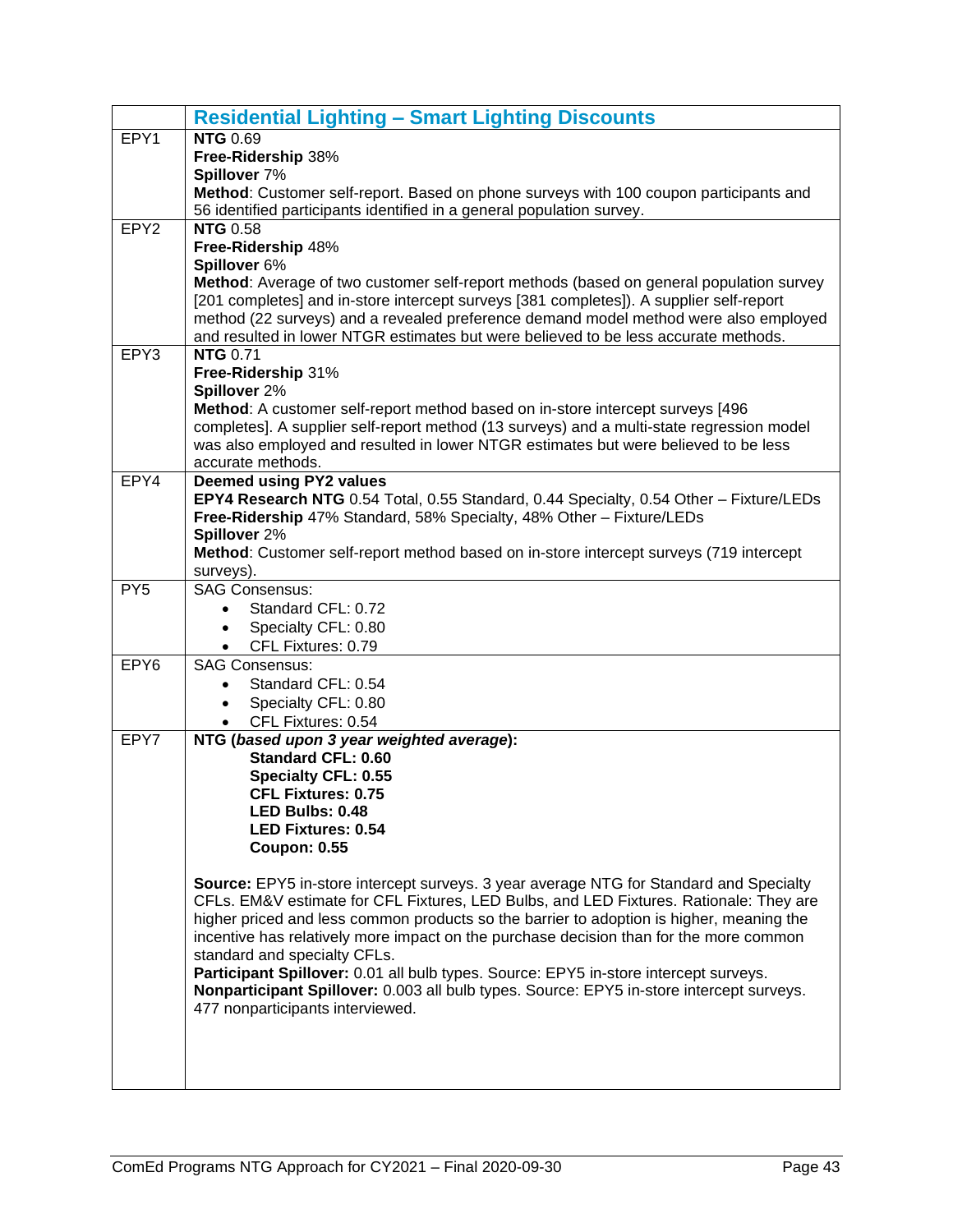|      | <b>Residential Lighting - Smart Lighting Discounts</b>                                                                                                                                                                                                                                                                                                                                                                                                                                                                                                                                                                     |                       |                      |             |                       |                 |
|------|----------------------------------------------------------------------------------------------------------------------------------------------------------------------------------------------------------------------------------------------------------------------------------------------------------------------------------------------------------------------------------------------------------------------------------------------------------------------------------------------------------------------------------------------------------------------------------------------------------------------------|-----------------------|----------------------|-------------|-----------------------|-----------------|
|      | Table E-1. 3-Year Average Standard and Specialty NTGR for ComEd                                                                                                                                                                                                                                                                                                                                                                                                                                                                                                                                                            |                       |                      |             |                       |                 |
|      | <b>Program Year</b>                                                                                                                                                                                                                                                                                                                                                                                                                                                                                                                                                                                                        |                       | <b>Standard CFLs</b> |             | <b>Specialty CFLs</b> |                 |
|      |                                                                                                                                                                                                                                                                                                                                                                                                                                                                                                                                                                                                                            |                       | <b>Bulbs</b>         | <b>NTGR</b> | <b>Bulbs</b>          | <b>NTGR</b>     |
|      | EPY3                                                                                                                                                                                                                                                                                                                                                                                                                                                                                                                                                                                                                       |                       | 9,893,196            | 71%         | 1,217,723             | 71%             |
|      | EPY4                                                                                                                                                                                                                                                                                                                                                                                                                                                                                                                                                                                                                       |                       | 11,419,752           | 55%         | 1,097,670             | 44%             |
|      | EPY <sub>5</sub>                                                                                                                                                                                                                                                                                                                                                                                                                                                                                                                                                                                                           |                       | 9,633,227            | 55%         | 1,197,896             | 48%             |
|      | 3-year Weighted Average for<br>EPY7                                                                                                                                                                                                                                                                                                                                                                                                                                                                                                                                                                                        |                       |                      | 60%         |                       | 55%             |
|      | Source: Navigant team analysis.                                                                                                                                                                                                                                                                                                                                                                                                                                                                                                                                                                                            |                       |                      |             |                       |                 |
|      | Table 11 - PY5 FR, Spillover and NTGR Estimates Compared to Prior Program Years<br>(From NTG Memo)                                                                                                                                                                                                                                                                                                                                                                                                                                                                                                                         |                       |                      |             |                       |                 |
|      | Net Impact<br><b>Parameters</b>                                                                                                                                                                                                                                                                                                                                                                                                                                                                                                                                                                                            | Population            | PY <sub>5</sub>      | PY4         | PY <sub>3</sub>       | PY <sub>2</sub> |
|      |                                                                                                                                                                                                                                                                                                                                                                                                                                                                                                                                                                                                                            | <b>Standard CFLs</b>  | 0.47                 | 0.47        | --                    |                 |
|      | Free-Ridership                                                                                                                                                                                                                                                                                                                                                                                                                                                                                                                                                                                                             | <b>Specialty CFLs</b> | 0.53                 | 0.58        |                       |                 |
|      |                                                                                                                                                                                                                                                                                                                                                                                                                                                                                                                                                                                                                            | All Program Bulbs     | 0.48                 | 0.48        | 0.31                  | 0.46            |
|      |                                                                                                                                                                                                                                                                                                                                                                                                                                                                                                                                                                                                                            | <b>Standard CFLs</b>  | 0.02                 | 0.02        |                       |                 |
|      | <b>Spillover</b>                                                                                                                                                                                                                                                                                                                                                                                                                                                                                                                                                                                                           | <b>Specialty CFLs</b> | 0.02                 | 0.02        |                       |                 |
|      |                                                                                                                                                                                                                                                                                                                                                                                                                                                                                                                                                                                                                            | All Program Bulbs     | 0.02                 | 0.02        | 0.02                  | 0.05            |
|      |                                                                                                                                                                                                                                                                                                                                                                                                                                                                                                                                                                                                                            | <b>Standard CFLs</b>  | 0.54                 | 0.55        |                       |                 |
|      | <b>NTGR</b>                                                                                                                                                                                                                                                                                                                                                                                                                                                                                                                                                                                                                | <b>Specialty CFLs</b> | 0.48                 | 0.44        |                       |                 |
|      |                                                                                                                                                                                                                                                                                                                                                                                                                                                                                                                                                                                                                            | All Program Bulbs     | 0.54                 | 0.54        | 0.71                  | 0.60            |
| EPY8 | Recommendation (based upon PY6 research):<br>NTG Standard CFL: 0.59<br><b>NTG Specialty CFL: 0.54</b><br><b>NTG CFL Fixtures: 0.56</b><br>NTG LED Bulbs: 0.73<br><b>NTG LED Fixtures: 0.73</b><br><b>NTG Coupon: As above</b><br><b>PY6 NTG Research:</b><br>NTG Standard CFL: 0.59<br>Free Ridership Standard CFL: 0.41<br>Spillover Standard CFL: 0.01<br>PY6 NTG Specialty CFL: 0.54<br>Free Ridership Specialty CFL: 0.47<br>Spillover Specialty CFL: 0.01<br>PY6 NTG CFL Fixtures: 0.54 (no research in PY6<br><b>CFL Fixtures FR: none</b><br>CFL Fixtures SO: none<br>PY6 NTG LED Bulbs: 0.73<br>FR LED Bulbs: 0.44 |                       |                      |             |                       |                 |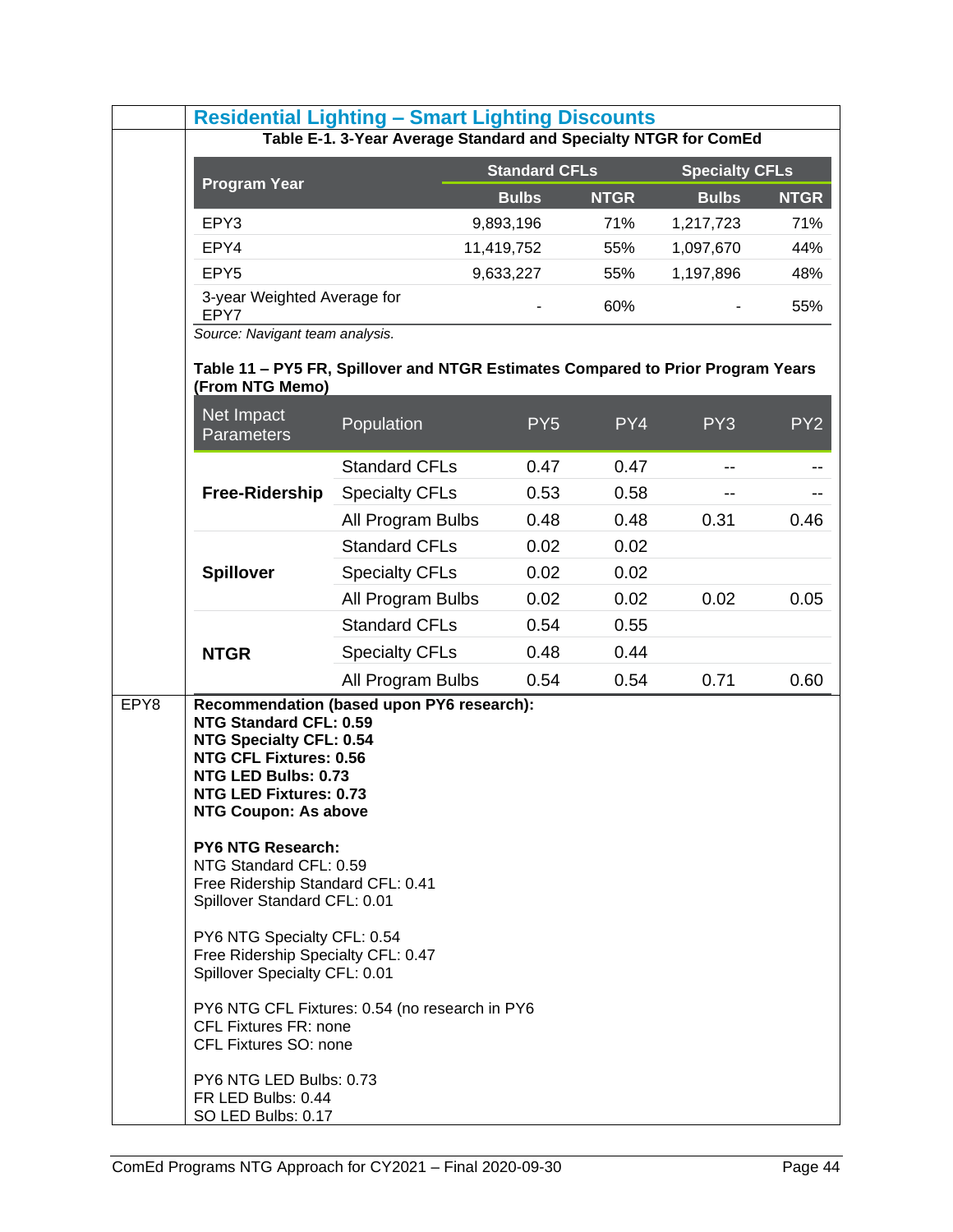|      | <b>Residential Lighting - Smart Lighting Discounts</b>                                                                                                                                                                                                                                                          |
|------|-----------------------------------------------------------------------------------------------------------------------------------------------------------------------------------------------------------------------------------------------------------------------------------------------------------------|
|      | PY6 NTG LED Fixtures: 0.73<br>FR LED Fixtures: 0.44<br>SO LED Fixtures: 0.17                                                                                                                                                                                                                                    |
| EPY9 | NTG Standard CFL: 0.57<br>NTG Specialty CFL: 0.43 (from previous research)<br>NTG CFL Fixtures: 0.56 (from previous research)<br>NTG LED Bulbs - Omnidirectional: 0.58<br>NTG LED Bulbs - Directional: 0.60<br>NTG LED Fixtures: 0.73 (from previous research)<br>NTG Coupon: As above (from previous research) |
|      | <b>PY8 NTG Research:</b><br>NTG Standard CFL: 0.57<br>Free Ridership Standard CFL: 0.45<br>Participant Spillover Standard CFL: 0.005<br>Nonparticipant Spillover Standard CFL: 0.008                                                                                                                            |
|      | PY6 NTG Specialty CFL: 0.43<br>Free Ridership Specialty CFL: 0.59<br>Spillover Specialty CFL: 0.02                                                                                                                                                                                                              |
|      | PY6 NTG CFL Fixtures: 0.56* (no research in PY7, PY8 SAG Consensus Value)<br><b>CFL Fixtures FR: none</b><br>CFL Fixtures SO: none                                                                                                                                                                              |
|      | PY8 NTG LED Bulbs - Omni-Directional: 0.58<br>FR LED Bulbs - Omni-Directional: 0.49<br>Participant spillover LED Bulbs - Omni-Directional: 0.009<br>Nonparticipant spillover LED Bulbs - Omni-Directional: 0.065                                                                                                |
|      | PY8 NTG LED Bulbs - Directional: 0.60<br>FR LED Bulbs - Directional: 0.42<br>Participant spillover LED Bulbs - Directional: 0.009<br>Nonparticipant spillover LED Bulbs - Directional: 0.014                                                                                                                    |
|      | PY6 NTG LED Fixtures: 0.73<br>FR LED Fixtures: 0.44<br>SO LED Fixtures: 0.17                                                                                                                                                                                                                                    |
|      | <b>NTG Research Source:</b><br>PY8 In-store intercept survey, results weighted on projected sales.<br>*Note: The CFL fixtures NTG ratio is from the PY8 SAG consensus value and is consistent<br>with Standard & Specialty CFLs, "fixtures" is discontinued in PY7                                              |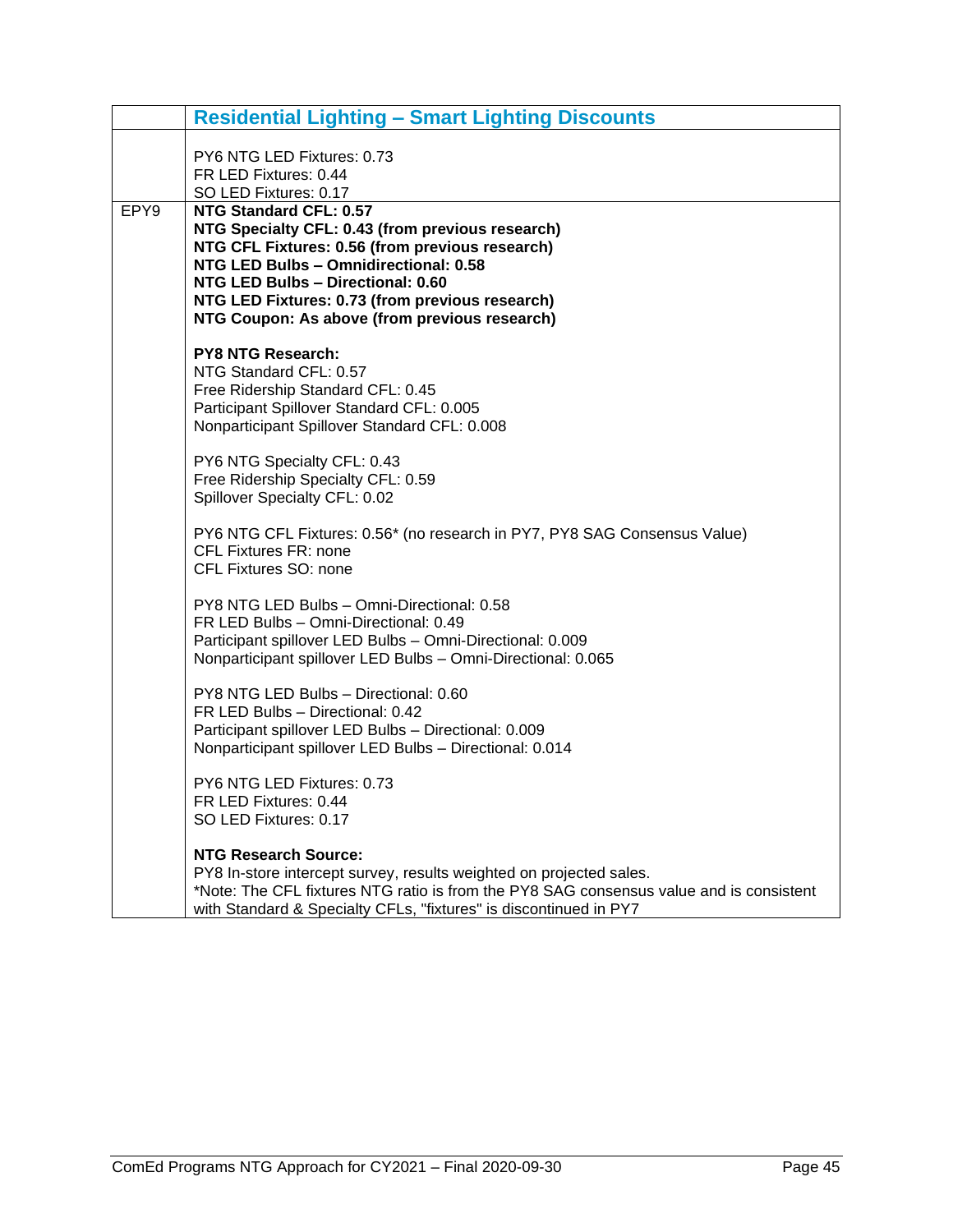|        | <b>Residential Lighting - Smart Lighting Discounts</b>                                                                    |
|--------|---------------------------------------------------------------------------------------------------------------------------|
| CY2018 | <b>NTG Standard CFL: 0.54</b>                                                                                             |
|        | <b>NTG Specialty CFL: 0.43</b><br><b>NTG CFL Fixtures: 0.56</b>                                                           |
|        | NTG LED Bulbs - Omnidirectional: 0.58                                                                                     |
|        | NTG LED Bulbs - Directional: 0.58                                                                                         |
|        | <b>NTG LED Fixtures: 0.73</b><br><b>NTG Coupon: As above</b>                                                              |
|        |                                                                                                                           |
|        | <b>PY8 NTG Research:</b><br>NTG Standard CFL: 0.54                                                                        |
|        | Free Ridership Standard CFL: 0.47                                                                                         |
|        | Participant Spillover Standard CFL: 0.004                                                                                 |
|        | Nonparticipant Spillover Standard CFL: 0.010                                                                              |
|        | PY6 NTG Specialty CFL: 0.43                                                                                               |
|        | Free Ridership Specialty CFL: 0.59                                                                                        |
|        | Spillover Specialty CFL: 0.02                                                                                             |
|        | PY6 NTG CFL Fixtures: 0.56* (no research in PY7, PY8 SAG Consensus Value)                                                 |
|        | <b>CFL Fixtures FR: none</b>                                                                                              |
|        | CFL Fixtures SO: none                                                                                                     |
|        | PY8 NTG LED Bulbs - Omni-Directional: 0.58                                                                                |
|        | FR LED Bulbs - Omni-Directional: 0.49                                                                                     |
|        | Participant spillover LED Bulbs - Omni-Directional: 0.009<br>Nonparticipant spillover LED Bulbs - Omni-Directional: 0.058 |
|        |                                                                                                                           |
|        | PY8 NTG LED Bulbs - Directional: 0.58                                                                                     |
|        | FR LED Bulbs - Directional: 0.45<br>Participant spillover LED Bulbs - Directional: 0.009                                  |
|        | Nonparticipant spillover LED Bulbs - Directional: 0.026                                                                   |
|        | PY6 NTG LED Fixtures: 0.73                                                                                                |
|        | FR LED Fixtures: 0.44                                                                                                     |
|        | SO LED Fixtures: 0.17                                                                                                     |
|        | <b>NTG Research Source:</b>                                                                                               |
|        | PY8 In-store intercept survey, results weighted on verified savings                                                       |
|        |                                                                                                                           |
| CY2019 | NTG Standard CFL: Not active CY2019<br>NTG Specialty CFL: Not active CY2019                                               |
|        | NTG CFL Fixtures: Not active CY2019                                                                                       |
|        | <b>NTG LED Fixtures: Not active CY2019</b>                                                                                |
|        | NTG Coupon: Not active CY2019<br>NTG LED Bulbs - Omnidirectional: 0.67                                                    |
|        | NTG LED Bulbs - Directional: 0.61                                                                                         |
|        | NTG LED Bulbs - Specialty: 0.53*                                                                                          |
|        | <b>PY9 NTG Research:</b>                                                                                                  |
|        | PY9 NTG LED Bulbs - Omni-Directional: 0.67                                                                                |
|        | FR LED Bulbs - Omni-Directional: 0.41<br>Participant spillover LED Bulbs - Omni-Directional: 0.02                         |
|        | Nonparticipant spillover LED Bulbs - Omni-Directional: 0.06                                                               |
|        |                                                                                                                           |
|        | PY9 NTG LED Bulbs - Directional: 0.61                                                                                     |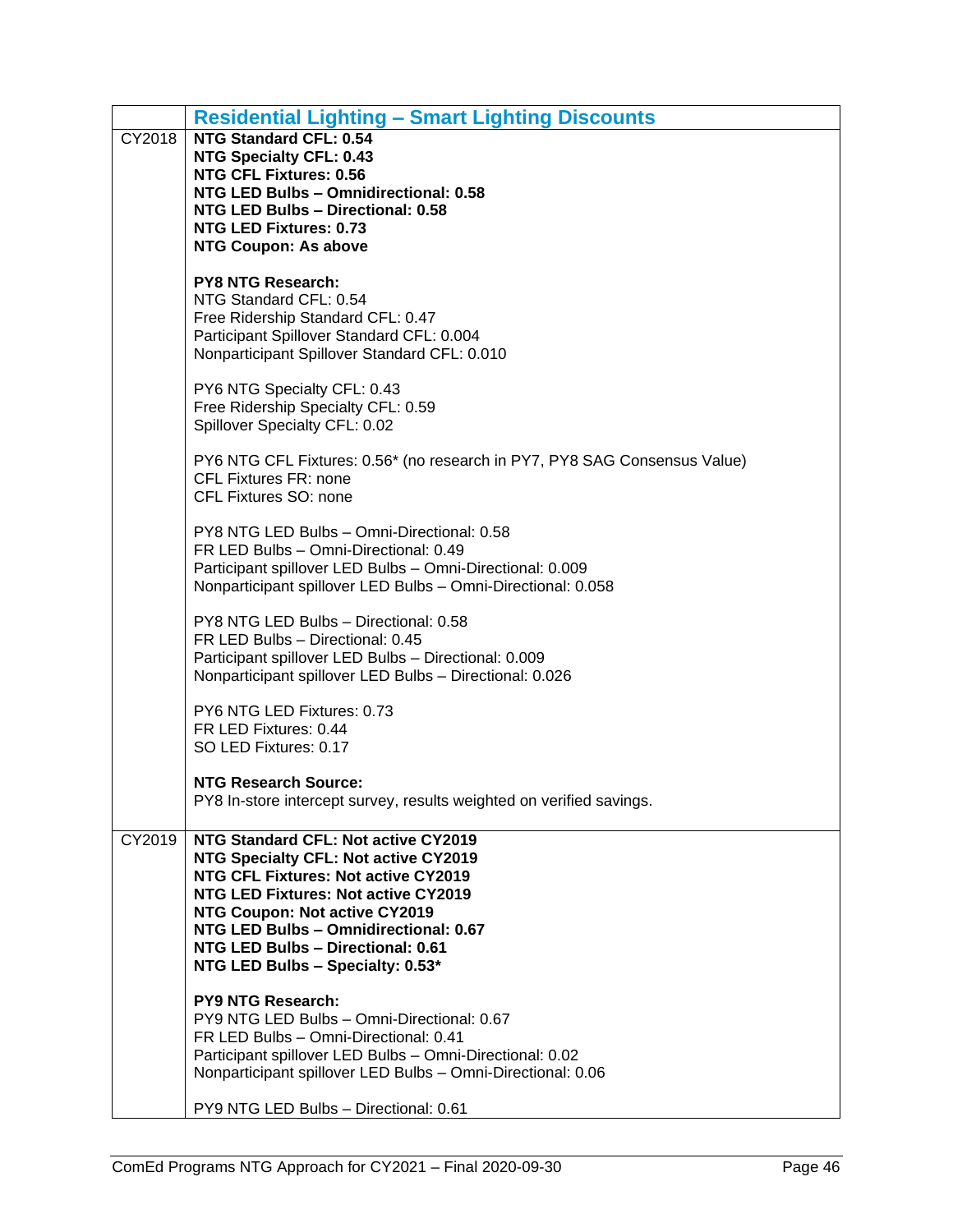|        | <b>Residential Lighting - Smart Lighting Discounts</b>                                                    |
|--------|-----------------------------------------------------------------------------------------------------------|
|        | FR LED Bulbs - Directional: 0.47                                                                          |
|        | Participant spillover LED Bulbs - Directional: 0.02                                                       |
|        | Nonparticipant spillover LED Bulbs - Directional: 0.06                                                    |
|        | PY9 NTG LED Bulbs - Specialty: 0.53                                                                       |
|        | FR LED Bulbs - Specialty: 0.55                                                                            |
|        | Participant spillover LED Bulbs - Specialty: 0.02                                                         |
|        | Nonparticipant spillover LED Bulbs - Specialty: 0.06                                                      |
|        |                                                                                                           |
|        |                                                                                                           |
|        | <b>NTG Research Source:</b>                                                                               |
|        | PY9 In-store intercept survey, results weighted on verified savings.                                      |
|        | $*$ = subject to revision as per TRM $v7$ and EISA.                                                       |
| CY2020 | NTG Standard CFL: Not active CY2019                                                                       |
|        | NTG Specialty CFL: Not active CY2019                                                                      |
|        | NTG CFL Fixtures: Not active CY2019                                                                       |
|        | NTG LED Fixtures: Not active CY2019                                                                       |
|        | NTG Coupon: Not active CY2019                                                                             |
|        | NTG LED Bulbs - Omnidirectional: 0.52                                                                     |
|        | NTG LED Bulbs - Directional: 0.52<br>NTG LED Bulbs - Specialty: 0.59                                      |
|        |                                                                                                           |
|        | CY2018 Research:                                                                                          |
|        | CY2018 NTG LED Bulbs - Omni-Directional: 0.52                                                             |
|        | FR LED Bulbs - Omni-Directional: 0.55                                                                     |
|        | Participant spillover LED Bulbs - Omni-Directional: 0.02                                                  |
|        | Nonparticipant spillover LED Bulbs - Omni-Directional: 0.05                                               |
|        | CY2018 NTG LED Bulbs - Directional: 0.52                                                                  |
|        | FR LED Bulbs - Directional: 0.55                                                                          |
|        | Participant spillover LED Bulbs - Directional: 0.02                                                       |
|        | Nonparticipant spillover LED Bulbs - Directional: 0.05                                                    |
|        |                                                                                                           |
|        | CY2018 NTG LED Bulbs - Specialty: 0.59                                                                    |
|        | FR LED Bulbs - Specialty: 0.48                                                                            |
|        | Participant spillover LED Bulbs - Specialty: 0.02<br>Nonparticipant spillover LED Bulbs - Specialty: 0.05 |
|        |                                                                                                           |
|        |                                                                                                           |
|        | <b>NTG Research Source:</b>                                                                               |
|        | CY2018 in-store intercepts. Note that the evaluation team developed a single estimate for                 |
|        | participant spillover and a single estimate for non-participant spillover across all LED types.           |
| CY2021 | <b>Unchanged from CY2020</b>                                                                              |
|        |                                                                                                           |
|        | NTG LED Bulbs - Omnidirectional: 0.52                                                                     |
|        | NTG LED Bulbs - Directional: 0.52                                                                         |
|        | NTG LED Bulbs - Specialty: 0.59                                                                           |
|        |                                                                                                           |
|        | CY2018 Research:                                                                                          |
|        | CY2018 NTG LED Bulbs - Omni-Directional: 0.52<br>FR LED Bulbs - Omni-Directional: 0.55                    |
|        | Participant spillover LED Bulbs - Omni-Directional: 0.02                                                  |
|        | Nonparticipant spillover LED Bulbs - Omni-Directional: 0.05                                               |
|        |                                                                                                           |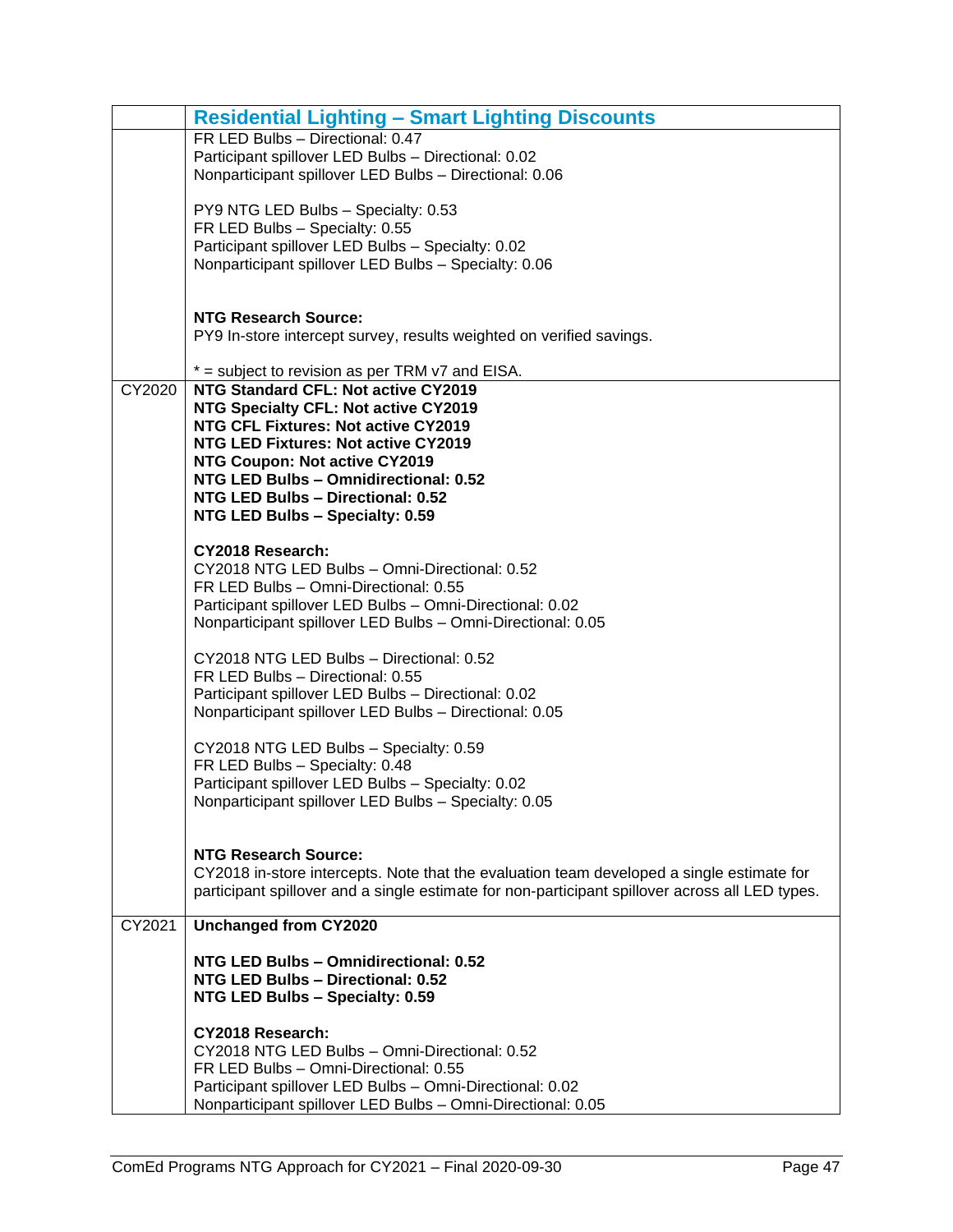| <b>Residential Lighting – Smart Lighting Discounts</b>                                                                                                                                                                     |
|----------------------------------------------------------------------------------------------------------------------------------------------------------------------------------------------------------------------------|
| CY2018 NTG LED Bulbs - Directional: 0.52<br>FR LED Bulbs - Directional: 0.55<br>Participant spillover LED Bulbs - Directional: 0.02<br>Nonparticipant spillover LED Bulbs - Directional: 0.05                              |
| CY2018 NTG LED Bulbs - Specialty: 0.59<br>FR LED Bulbs - Specialty: 0.48<br>Participant spillover LED Bulbs - Specialty: 0.02<br>Nonparticipant spillover LED Bulbs - Specialty: 0.05                                      |
| <b>NTG Research Source:</b><br>CY2018 in-store intercepts. Note that the evaluation team developed a single estimate for<br>participant spillover and a single estimate for non-participant spillover across all LED types |

<span id="page-49-0"></span>

|                  | <b>Residential New Construction</b>                                                        |
|------------------|--------------------------------------------------------------------------------------------|
| EPY1             | No Program                                                                                 |
| EPY <sub>2</sub> | No Program                                                                                 |
| EPY3             | No Program                                                                                 |
| EPY4             | NTG not evaluated. Program just launched. No impact evaluation. No kWh savings             |
| EPY <sub>5</sub> | SAG Consensus: Retrospective evaluation                                                    |
| EPY <sub>6</sub> | <b>SAG Consensus</b>                                                                       |
|                  | 0.80<br>$\bullet$                                                                          |
| EPY7             | <b>NTG: 0.80</b>                                                                           |
|                  | Free-Ridership 0.20                                                                        |
|                  | <b>Participants Spillover: negligible</b>                                                  |
|                  | Nonparticipants Spillover: negligible                                                      |
|                  |                                                                                            |
|                  | Source: Planning value used in each prior year. There are no evaluation NTG has been       |
|                  | conducted yet. The program is so young it is unlikely to be creating meaningful spillover. |
| EPY8             | Recommendation (Secondary research: National Grid, CPS Energy, CPUC and Market             |
|                  | Effects):<br><b>NTG: 1.0</b>                                                               |
|                  |                                                                                            |
|                  | Based upon secondary research including MA Res NC (NTG=1.18), National Grid RI             |
|                  | (NTG=1.0), CPS Energy Savers (NTG=1.0), CPUC (NTG=-0.80) and market effects IEPEC          |
|                  | paper.                                                                                     |
| EPY9             | NTG: 0.65                                                                                  |
|                  | Free-Ridership 0.39                                                                        |
|                  | Participant Spillover: 0.04                                                                |
|                  |                                                                                            |
|                  | <b>PY7 NTG Research Source:</b>                                                            |
|                  | Research of participants, builders and raters                                              |
| CY2018           | NTG: 0.65                                                                                  |
|                  | Free-Ridership 0.39                                                                        |
|                  |                                                                                            |
|                  | Participant Spillover: 0.04                                                                |
|                  |                                                                                            |
|                  | <b>PY7 NTG Research Source:</b>                                                            |
|                  | Research of participants, builders and raters                                              |
| CY2019           | NTG: 0.65                                                                                  |
|                  | Free-Ridership 0.39                                                                        |
|                  | Participant Spillover: 0.04                                                                |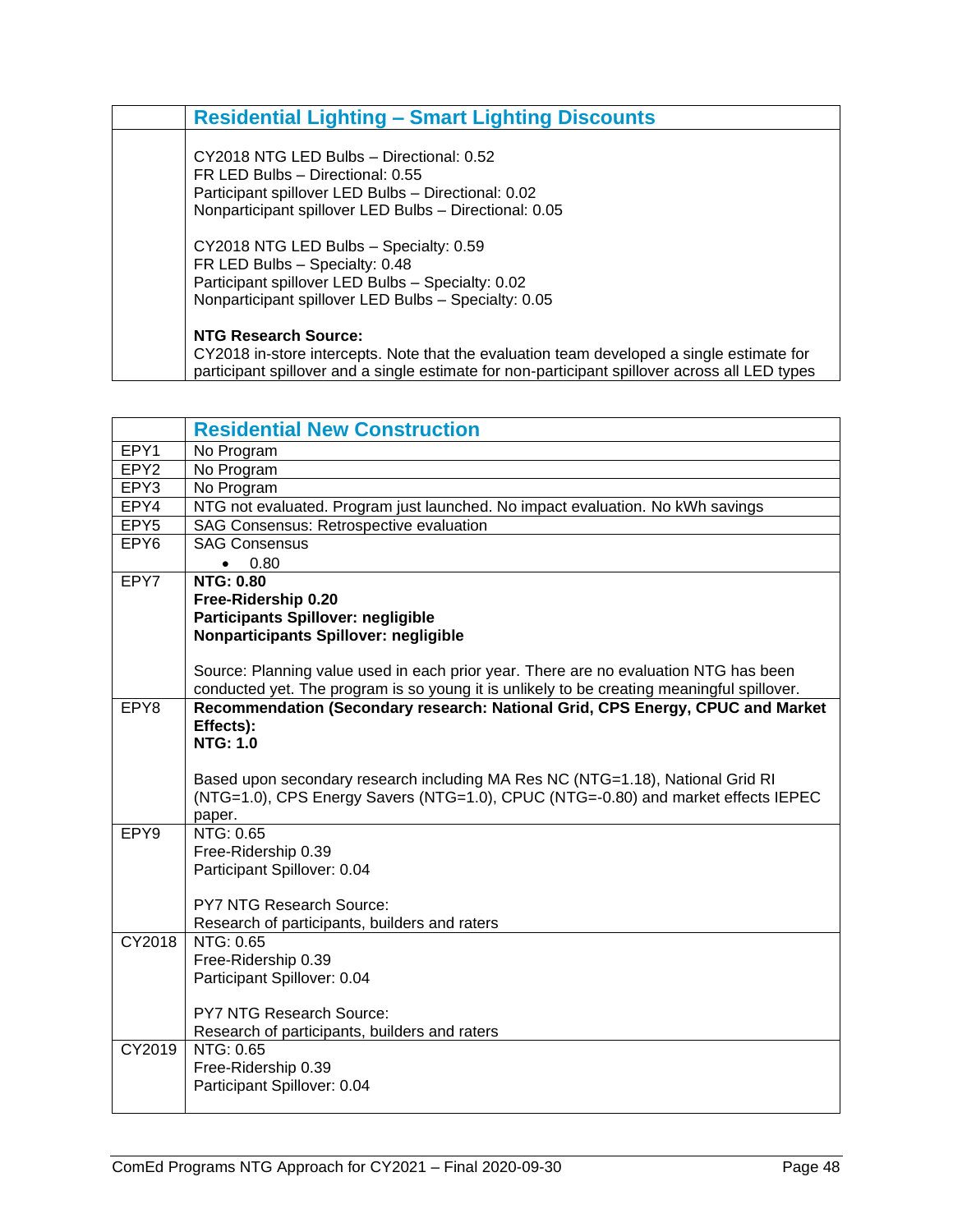|        | <b>Residential New Construction</b>           |
|--------|-----------------------------------------------|
|        | <b>PY7 NTG Research Source:</b>               |
|        | Research of participants, builders and raters |
| CY2020 | <b>Unchanged from CY2019</b>                  |
|        | NTG: 0.65                                     |
|        | Free-Ridership 0.39                           |
|        | Participant Spillover: 0.04                   |
|        |                                               |
|        | <b>PY7 NTG Research Source:</b>               |
|        | Research of participants, builders and raters |
| CY2021 | <b>Unchanged from CY2020</b>                  |
|        | NTG: 0.65                                     |
|        | Free-Ridership 0.39                           |
|        | Participant Spillover: 0.04                   |
|        |                                               |
|        | <b>PY7 NTG Research Source:</b>               |
|        | Research of participants, builders and raters |

<span id="page-50-0"></span>

|        | <b>School Kits, Elementary Education</b>                                                    |
|--------|---------------------------------------------------------------------------------------------|
|        | CY2020   NTG LED Bulb: 0.84, based upon Residential Lighting HEA PY9 participating customer |
|        | surveys                                                                                     |
|        | NTG, All Other Measures: 1.00 based upon ComEd EEE CY2019                                   |
| CY2021 | Unchanged from CY2020                                                                       |
|        | NTG LED Bulb: 0.84, based upon Residential Lighting HEA PY9 participating customer          |
|        | surveys                                                                                     |
|        | NTG, All Other Measures: 1.00 based upon ComEd EEE CY2019                                   |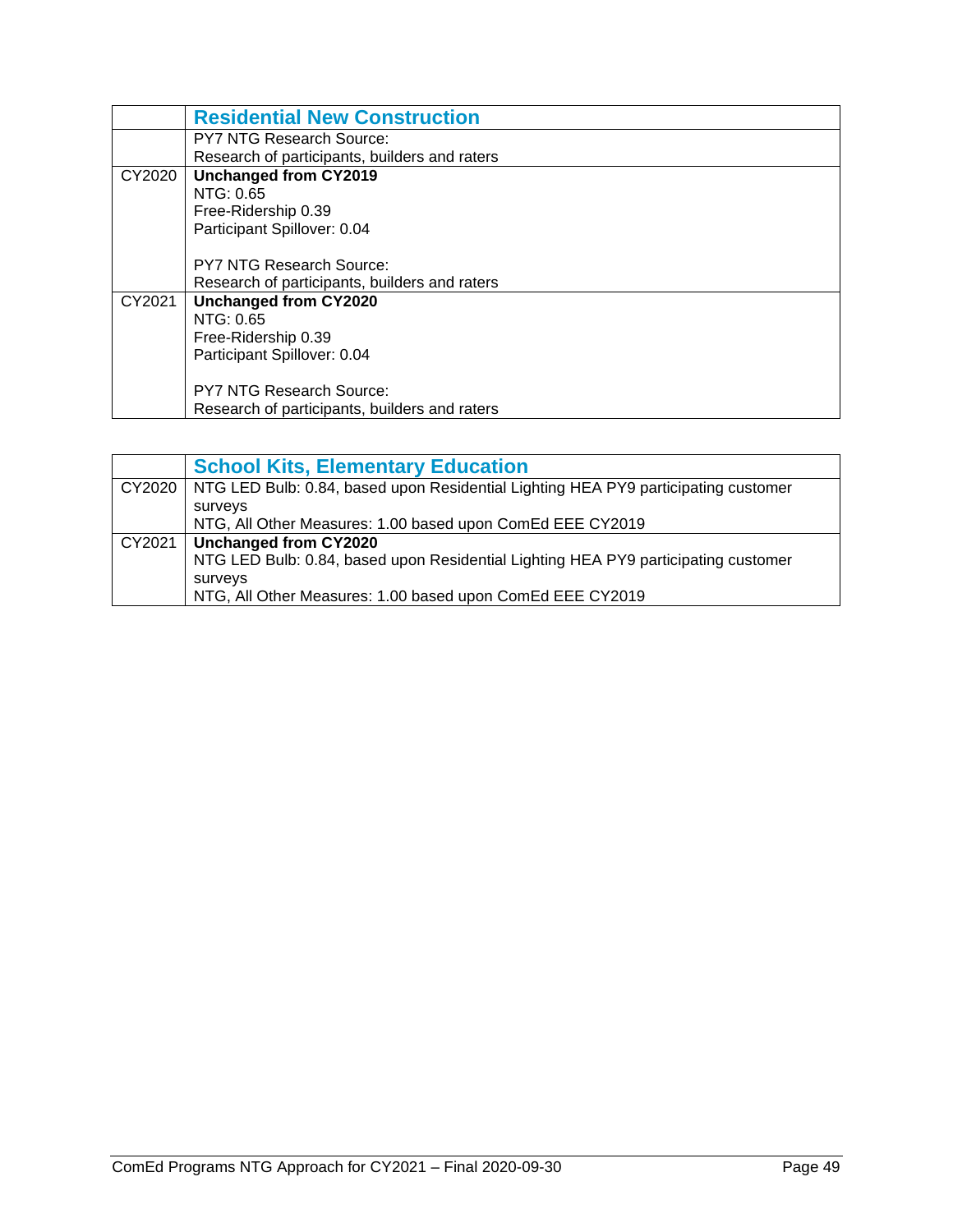### <span id="page-51-0"></span>Income Eligible Programs

<span id="page-51-1"></span>

|        | <b>Products Discount</b>                                                                                                     |
|--------|------------------------------------------------------------------------------------------------------------------------------|
| CY2020 | LED Bulb, LED Bulb- Directional, LED Fixture:                                                                                |
|        | Big Box, DIY, and Warehouse stores:                                                                                          |
|        | $NTG = 0.62$                                                                                                                 |
|        | $FR = 0.45$                                                                                                                  |
|        | Participant SO=0.02                                                                                                          |
|        | Nonparticipant SO=0.05                                                                                                       |
|        | All other stores: $NTG = 1.0$                                                                                                |
|        |                                                                                                                              |
|        | Source Big Box, DIY, and Warehouse stores:                                                                                   |
|        | CY2018 in-store intercept program at participating retailers with sufficient daily sales volume<br>(DIY and Bix Box stores). |
|        | Source all other stores: Draft Illinois Policy Manual statement on Income Eligible programs                                  |
|        |                                                                                                                              |
|        | $NTG=1.0$ for:                                                                                                               |
|        | <b>Advanced Power Strips</b>                                                                                                 |
|        | <b>Air Purifiers</b>                                                                                                         |
|        | Room Air Conditioners                                                                                                        |
|        | Source: Draft Illinois Policy Manual statement on Income Eligible programs                                                   |
| CY2021 | <b>Unchanged from CY2020</b>                                                                                                 |
|        | LED Bulb, LED Bulb- Directional, LED Fixture:                                                                                |
|        | Big Box, DIY, and Warehouse stores:                                                                                          |
|        | $NTG = 0.62$                                                                                                                 |
|        | $FR = 0.45$                                                                                                                  |
|        | Participant SO=0.02                                                                                                          |
|        | Nonparticipant SO=0.05                                                                                                       |
|        |                                                                                                                              |
|        | All other stores: $NTG = 1.0$                                                                                                |
|        | Source Big Box, DIY, and Warehouse stores:                                                                                   |
|        | CY2018 in-store intercept program at participating retailers with sufficient daily sales volume                              |
|        | (DIY and Bix Box stores).                                                                                                    |
|        | Source all other stores: Draft Illinois Policy Manual statement on Income Eligible programs                                  |
|        |                                                                                                                              |
|        | $NTG=1.0$ for:                                                                                                               |
|        | <b>Advanced Power Strips</b>                                                                                                 |
|        | <b>Air Purifiers</b>                                                                                                         |
|        | <b>Room Air Conditioners</b>                                                                                                 |
|        | Source: Draft Illinois Policy Manual statement on Income Eligible programs                                                   |

### <span id="page-51-2"></span>Regression Based EM&V Analysis

EM&V impact analysis (regression) will estimate net savings, not adjusted gross therefore EM&V does not calculate a NTG ratio that could be applied prospectively for the following programs:

- Home Energy Report (RCT regression evaluation)
- Seasonal Savings (RED regression evaluation)
- Connected Savings Wi-Fi Thermostat Optimization (Weatherbug)
- Smart Meter Connected Devices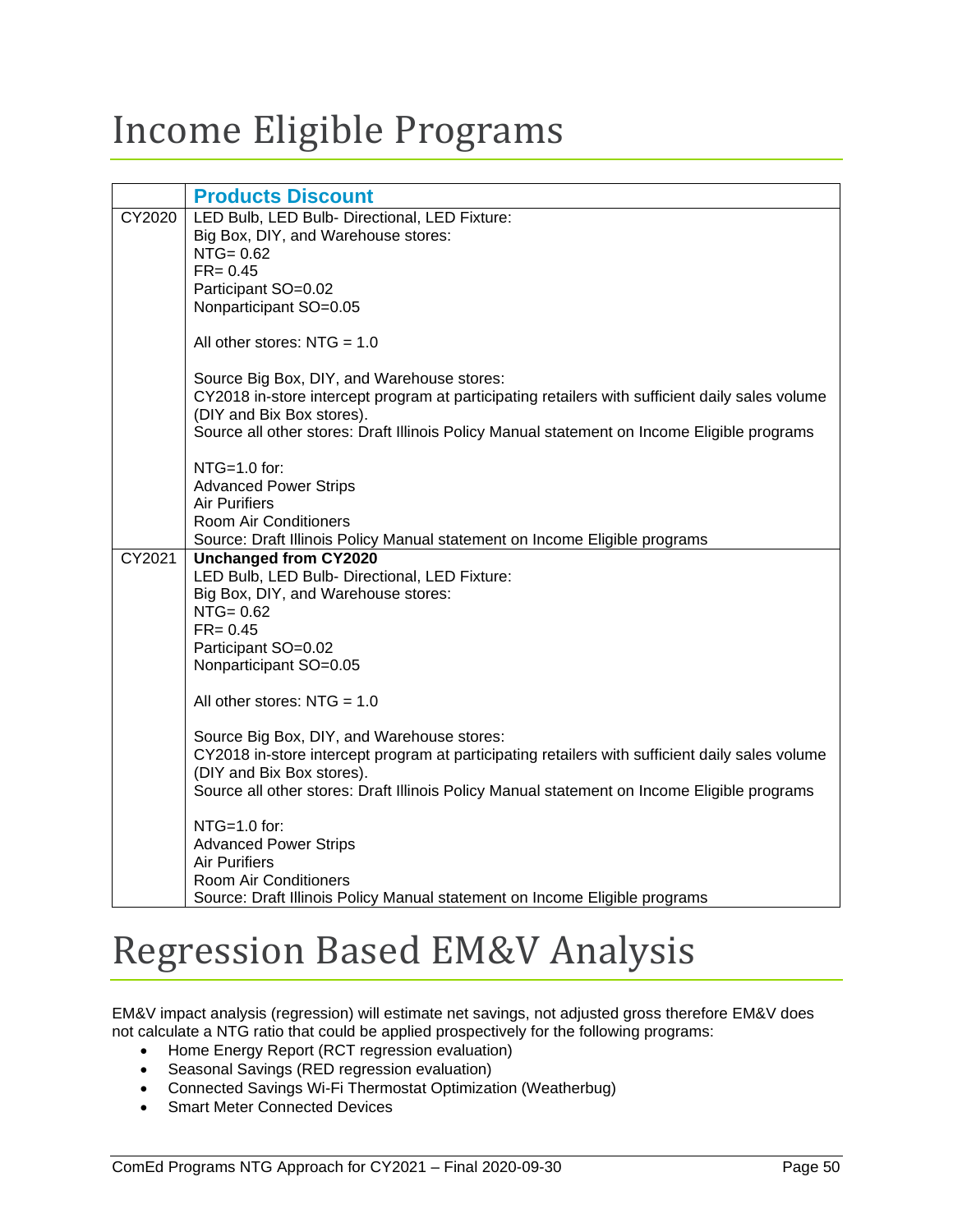<span id="page-52-0"></span>At the time of this writing, ComEd has several pilots in differing stages of development that may having savings in CY2021. When the evaluation team has sufficient detail on a pilot's design and implementation, the team will recommend a NTG value. The team will determine a pilot's NTG value either by conducting secondary research to produce a proxy NTG value from similar pilots or programs or by assign the default 0.8 NTG value. We will document this research and our recommendations in a memo and distribute it to ComEd and SAG for consideration.

<span id="page-52-1"></span>

| <b>Building Operator Certification</b> |
|----------------------------------------|
| CY2020   NTG: 0.8                      |
| <b>Based Upon TRM Default</b>          |
| CY2021   NTG: 0.8                      |
| <b>Based Upon TRM Default</b>          |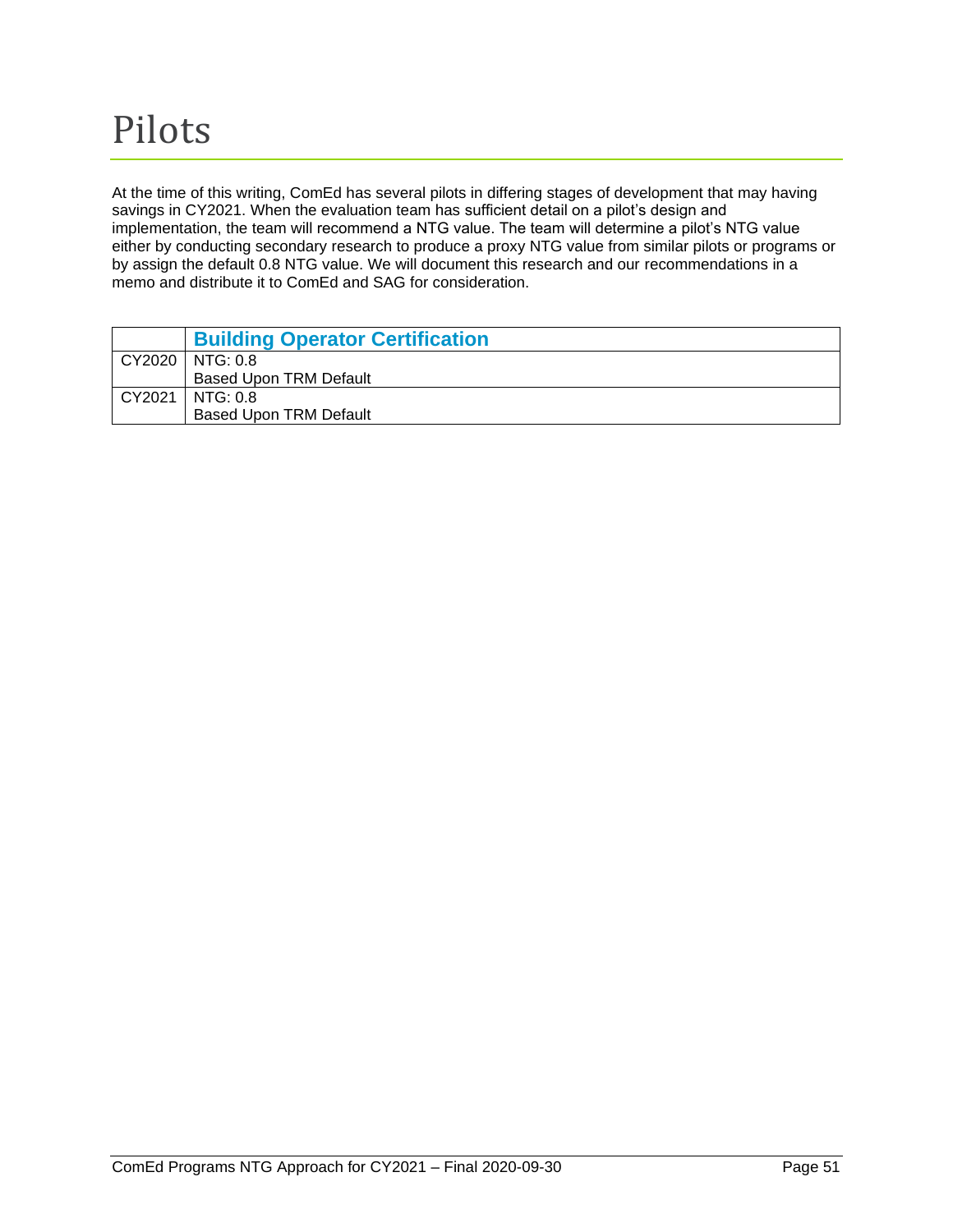## <span id="page-53-0"></span>Programs No Longer Active

#### <span id="page-53-1"></span>**BUSINESS**

<span id="page-53-2"></span>

| <b>Adsorbent Air Cleaner</b>                                   |
|----------------------------------------------------------------|
| CY2020   NTG: 1.0                                              |
| Based upon innovation equipment available only via ComEd Pilot |
|                                                                |
| <b>Advanced Power Strips for Commercial</b>                    |
| $\sim$ $\sim$ $\sim$ $\sim$ $\sim$ $\sim$ $\sim$ $\sim$        |

<span id="page-53-3"></span>CY2018 NTG: 0.90 Secondary research, assuming DI.

<span id="page-53-4"></span>

| <b>AirCare Plus (&gt;100kW)</b> |
|---------------------------------|
| CY2018   NTG: 0.90              |
| <b>PY7 Secondary Research</b>   |
| CY2019   NTG: 0.90              |
| PY7 Secondary Research          |
| CY2020   Unchanged from CY2019  |
| NTG: 0.90                       |
| <b>PY7 Secondary Research</b>   |

<span id="page-53-5"></span>

| <b>Alltemp Advanced Refrigerant Pilot</b>  |
|--------------------------------------------|
| $CY2018$   NTG: 0.89                       |
| Similar to SBES, high-end delivery system. |

<span id="page-53-6"></span>

|                  | <b>Business Energy Analyzer (Agentis Behavioral Program)</b>                            |
|------------------|-----------------------------------------------------------------------------------------|
| EPY8             | NTG: NA                                                                                 |
|                  | EM&V impact analysis (regression) will create net savings, not adjusted gross therefore |
|                  | EM&V does not calculate a NTG ratio that could be applied prospectively.                |
| EPY <sub>9</sub> | NTG: NA                                                                                 |
|                  | EM&V impact analysis (regression) will create net savings, not adjusted gross therefore |
|                  | EM&V does not calculate a NTG ratio that could be applied prospectively.                |
| CY2018           | NTG: NA                                                                                 |
|                  | EM&V impact analysis (regression) will create net savings, not adjusted gross therefore |
|                  | EM&V does not calculate a NTG ratio that could be applied prospectively.                |
| CY2019           | <b>NTG: 0.94</b>                                                                        |
|                  | Free Ridership: 0.06                                                                    |
|                  | Spillover: 0.00                                                                         |
|                  | <b>NTG Source:</b>                                                                      |
|                  | Free-Ridership and Spillover: RCx PY9 Research                                          |
|                  |                                                                                         |
|                  | The program is similar to RCx and the impact analysis will NOT produce net savings.     |
| CY2020           | <b>Unchanged from CY2019</b>                                                            |
|                  | <b>NTG: 0.94</b>                                                                        |
|                  | Free Ridership: 0.06                                                                    |
|                  | Spillover: 0.00                                                                         |
|                  |                                                                                         |
|                  | <b>NTG Source:</b>                                                                      |
|                  | Free-Ridership and Spillover: RCx PY9 Research                                          |
|                  |                                                                                         |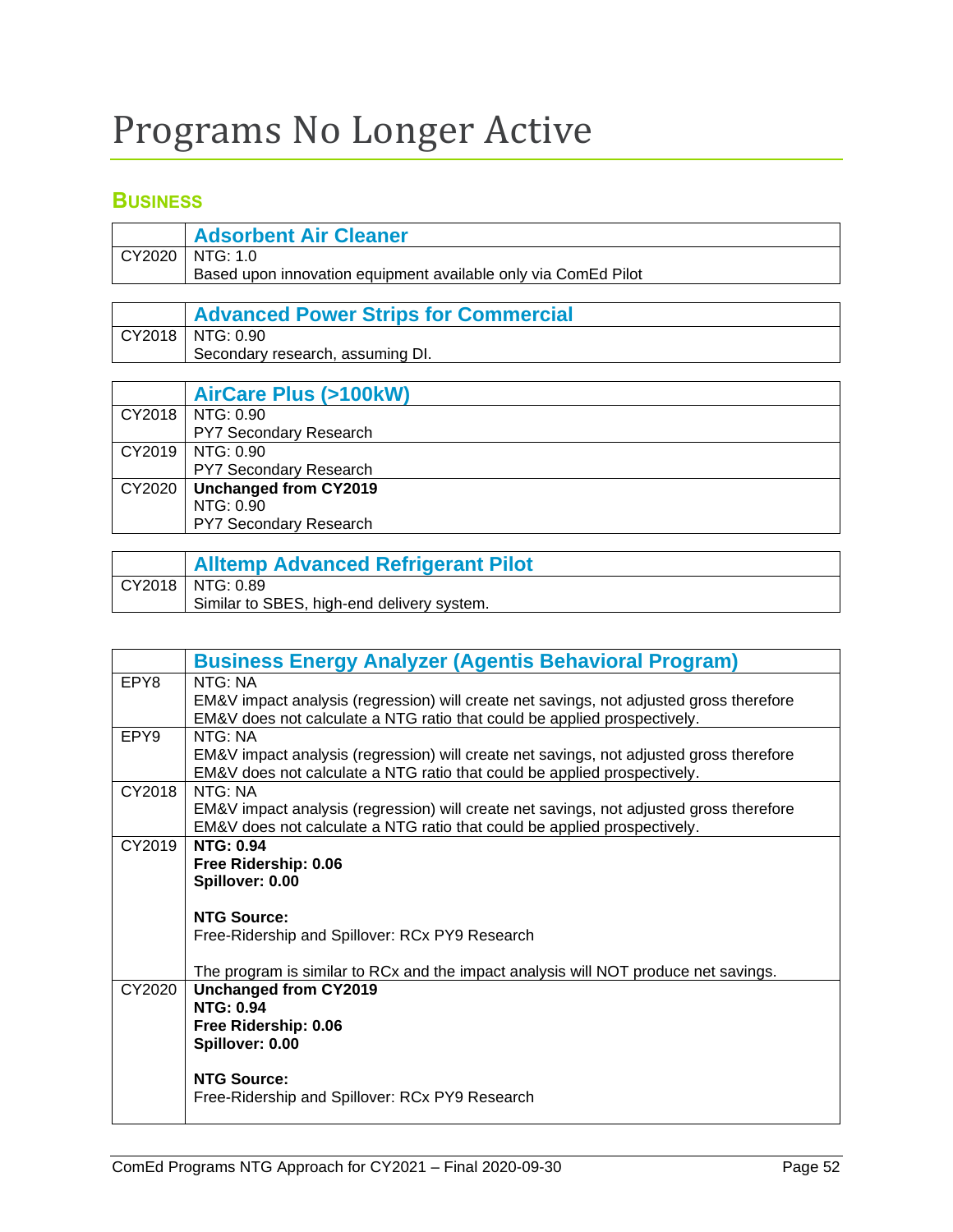| <b>Business Energy Analyzer (Agentis Behavioral Program)</b>                        |
|-------------------------------------------------------------------------------------|
| The program is similar to RCx and the impact analysis will NOT produce net savings. |

<span id="page-54-0"></span>

|        | <b>CHP</b>                                                                                                                                              |
|--------|---------------------------------------------------------------------------------------------------------------------------------------------------------|
|        | Now part of Custom                                                                                                                                      |
| EPY8   | NTG: 0.68                                                                                                                                               |
|        | Based upon PY6 Custom Program                                                                                                                           |
| EPY9   | NTG: Project-specific NTG values to be determined by evaluation early in each project. If<br>that is not possible, the default of 0.8 NTG will be used. |
|        | Background:                                                                                                                                             |
|        | 0.8 is the rounded average of PY7 Custom research NTG and NYSERDA's 0.9 NTG.                                                                            |
| CY2018 | Program not active in PY10.                                                                                                                             |
| CY2019 | Recommending the use of an ex-post value.                                                                                                               |
| CY2020 | Recommending the use of an ex-post value.                                                                                                               |

<span id="page-54-1"></span>

| <b>Commercial Geothermal Advancement (CSA)</b> |
|------------------------------------------------|
| CY2020   NTG: 0.80                             |
| Based upon CY2020 Evaluation Plan              |

<span id="page-54-2"></span>

|        | <b>Data Centers</b>                                                                           |
|--------|-----------------------------------------------------------------------------------------------|
| EPY7   | Data Centers NTG: 0.48                                                                        |
|        | Free-Ridership 0.52                                                                           |
|        | <b>Participants Spillover: Negligible</b>                                                     |
|        | <b>Nonparticipants Spillover: Negligible</b>                                                  |
|        |                                                                                               |
|        | See EPY7 Custom Program                                                                       |
| EPY8   | Recommendation (based upon PY6 research):                                                     |
|        | Data Center NTG kWh: 0.60                                                                     |
|        | Data Center NTG kW: 0.57                                                                      |
|        | Data Center Free Ridership kWh: 0.40                                                          |
|        | Data Center Free Ridership kW:0.43                                                            |
|        | Data Center Spillover: Negligible                                                             |
|        |                                                                                               |
|        | NTGR results were based on self-reported data from surveys of a census of PY6 projects.       |
|        | For PY6, the net program impacts were quantified solely on the estimated level of Free-       |
|        | Ridership. Information regarding participant spillover was also collected, but ultimately did |
|        | not support a finding of any spillover - spillover was very small.                            |
| EPY9   | Data Center NTG: 0.68                                                                         |
|        | Data Center Free Ridership: 0.36                                                              |
|        | Data Center Spillover: Negligible                                                             |
|        |                                                                                               |
|        | <b>NTG Research Source:</b>                                                                   |
|        | Free-Ridership: PY7 Participant and vendor self-report data                                   |
|        | Spillover: PY7 Participant and vendor self-report data                                        |
| CY2018 | Data Center NTG kWh and kW: 0.68                                                              |
|        | Data Center Free Ridership kWh and kW: 0.32                                                   |
|        | Data Center Spillover: Negligible                                                             |
|        |                                                                                               |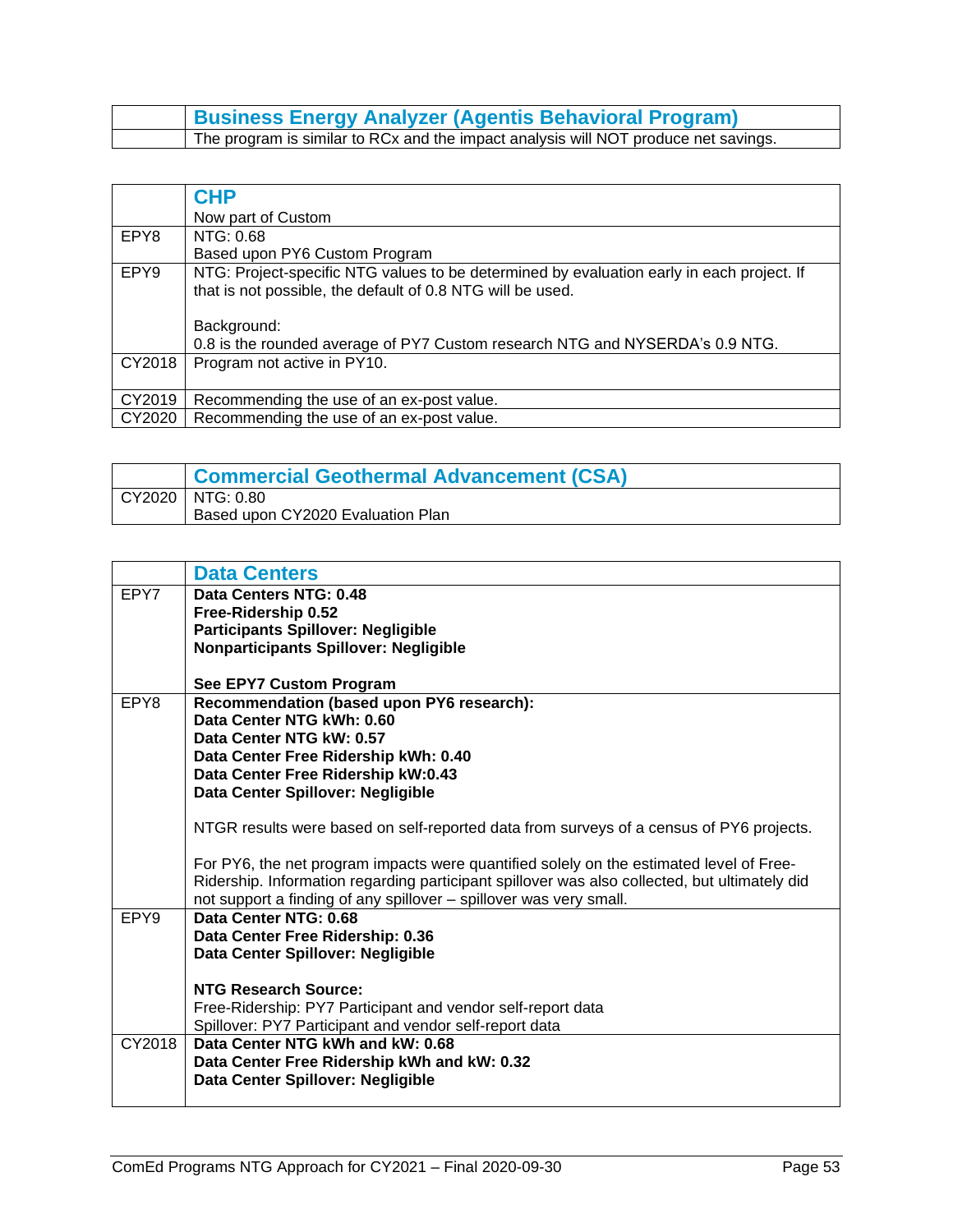|        | <b>Data Centers</b>                                                                                                          |
|--------|------------------------------------------------------------------------------------------------------------------------------|
|        | <b>NTG Research Source:</b>                                                                                                  |
|        | Free-Ridership: PY7 Participant and vendor self-report data                                                                  |
|        | Spillover: PY7 Participant and vendor self-report data                                                                       |
|        | The evaluation team performed telephone surveys in PY8, but the analysis will be performed                                   |
|        | and combined with PY9 findings.                                                                                              |
| CY2019 | Data Center Co-Locations: New Construction NTG kWh and kW: 0.20                                                              |
|        | Data Center Co-Locations: New Construction Free Ridership kWh and kW: 0.80<br>Data Center Co-Locations Spillover: Negligible |
|        | Data Center Co-Locations: Retrofit NTG kWh and kW: 0.72                                                                      |
|        | Data Center Co-Locations: Retrofit Free Ridership kWh and kW: 0.28                                                           |
|        | Data Center Co-Locations Spillover: Negligible                                                                               |
|        | Data Center Non-Co-Locations NTG kWh and kW: 0.71                                                                            |
|        | Data Center Non-Co-Locations Free Ridership kWh and kW: 0.29                                                                 |
|        | Data Center Non-Co-Locations Spillover: Negligible                                                                           |
|        | <b>NTG Research Source:</b>                                                                                                  |
|        | Free-Ridership: PY8 and PY9 Participating customer surveys                                                                   |
|        | Spillover: PY8 and PY9 Participating customer surveys                                                                        |
|        | The evaluation team performed telephone surveys in PY8, but deferred analysis until PY9.                                     |
|        | The recommended values are based on the combined PY8/9 results.                                                              |
| CY2020 | Data Center Co-Locations, New Construction NTG kWh: 0.44                                                                     |
|        | Data Center Co-Locations, New Construction NTG kW: 0.34                                                                      |
|        | Data Center Co-Locations, New Construction Free Ridership kWh: 0.56                                                          |
|        | Data Center Co-Locations, New Construction Free Ridership kW: 0.66                                                           |
|        | Data Center Co-Locations Spillover: Negligible                                                                               |
|        | Data Center Co-Locations, Retrofit NTG kWh: 0.78                                                                             |
|        | Data Center Co-Locations, Retrofit NTG kW: 0.82                                                                              |
|        | Data Center Co-Locations, Retrofit Free Ridership kWh: 0.22                                                                  |
|        | Data Center Co-Locations, Retrofit Free Ridership kw: 0.18                                                                   |
|        | Data Center Co-Locations Spillover: Negligible                                                                               |
|        | Data Center Non-Co-Locations NTG kWh and kW: 0.67                                                                            |
|        | Data Center Non-Co-Locations Free Ridership kWh and kW: 0.33                                                                 |
|        | Data Center Non-Co-Locations Spillover: Negligible                                                                           |
|        | <b>NTG Research Source:</b>                                                                                                  |
|        | Free-Ridership: CY2018 participating customers survey                                                                        |
|        | Spillover: CY2018 participating customers survey                                                                             |
| CY2021 | [program moved into Custom program]                                                                                          |

<span id="page-55-0"></span>

| <b>PlotWatt Quick Serve Restaurant Optimization</b>                                     |
|-----------------------------------------------------------------------------------------|
| CY2018   NTG: NA                                                                        |
| EM&V impact analysis (regression) will create net savings, not adjusted gross therefore |
| EM&V does not calculate a NTG ratio that could be applied prospectively.                |
|                                                                                         |
|                                                                                         |

<span id="page-55-1"></span>

| Q-Coefficient Thermal Mass Energy Efficiency Pilot |
|----------------------------------------------------|
| CY2018   NTG: 0.91                                 |
| Similar to RCx.                                    |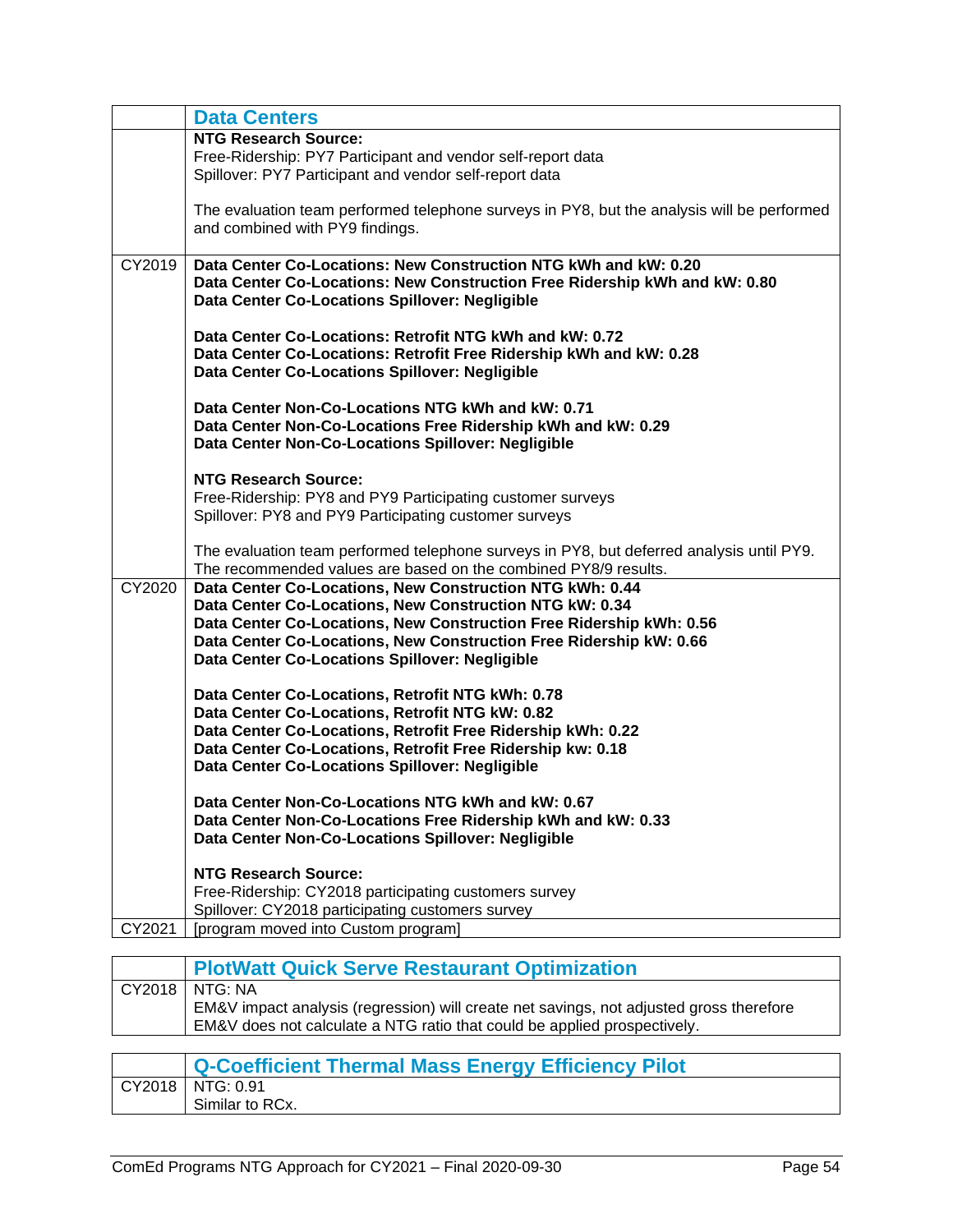<span id="page-56-0"></span>

|        | <b>Q-Sync Motor Pilot</b>                                           |  |  |
|--------|---------------------------------------------------------------------|--|--|
| CY2018 | NTG: 0.89                                                           |  |  |
|        | Similar to SBES, high-end delivery system.                          |  |  |
| CY2019 | <b>NTG: 0.92</b>                                                    |  |  |
|        | Free-Ridership: 0.10                                                |  |  |
|        | Spillover: 0.02                                                     |  |  |
|        | Non-Participant Spillover: 0.00                                     |  |  |
|        |                                                                     |  |  |
|        | Source Free-Ridership and Spillover: SBES, high-end delivery system |  |  |
| CY2020 | No longer active                                                    |  |  |

<span id="page-56-1"></span>

|        | <b>Schnucks VFD</b> |
|--------|---------------------|
| CY2020 | NTG: 0.70           |
|        | No longer active    |

<span id="page-56-2"></span>

|        | <b>Small Business Energy Efficiency Kits Legacy Program</b> |  |
|--------|-------------------------------------------------------------|--|
|        | CY2018   NTG: 0.90                                          |  |
|        | NTG Source: Similar to Ameren SB (0.89), rounded up         |  |
|        | CY2019   NTG: 0.89                                          |  |
|        | NTG Source: Ameren SB                                       |  |
| CY2020 | Unchanged from CY2019                                       |  |
|        | NTG: 0.89                                                   |  |
|        | NTG Source: Ameren SB                                       |  |

<span id="page-56-3"></span>

| <b>Smart Building Operations Pilot</b> |
|----------------------------------------|
| CY2020   No longer active              |

<span id="page-56-4"></span>

|                  | <b>Small Commercial HVAC Tune-Up (AirCare Plus &lt;= 100kW)</b>                    |  |  |  |
|------------------|------------------------------------------------------------------------------------|--|--|--|
| EPY8             | NTG: 0.90                                                                          |  |  |  |
|                  | Based on Multi-Family research. Research was 0.92; conservatively recommended 0.90 |  |  |  |
| EPY <sub>9</sub> | NTG: 0.90                                                                          |  |  |  |
|                  | <b>PY8 SAG Consensus</b>                                                           |  |  |  |
| CY2018           | NTG: 0.90                                                                          |  |  |  |
|                  | <b>PY8 SAG Consensus</b>                                                           |  |  |  |
| CY2019           | NTG: 0.90                                                                          |  |  |  |
|                  | <b>PY8 SAG Consensus</b>                                                           |  |  |  |
| CY2020           | <b>Unchanged from CY2019</b>                                                       |  |  |  |
|                  | NTG: 0.90                                                                          |  |  |  |
|                  | <b>PY8 SAG Consensus</b>                                                           |  |  |  |

<span id="page-56-5"></span>

| <b>Weidt Group New Construction (Third Party)</b> |  |
|---------------------------------------------------|--|
| $CY2018$   NTG: 0.77                              |  |
| Based upon New Construction.                      |  |
| CY2019   NTG: 0.68                                |  |
| Based upon Non-Residential New Construction       |  |
| CY2020   No longer active                         |  |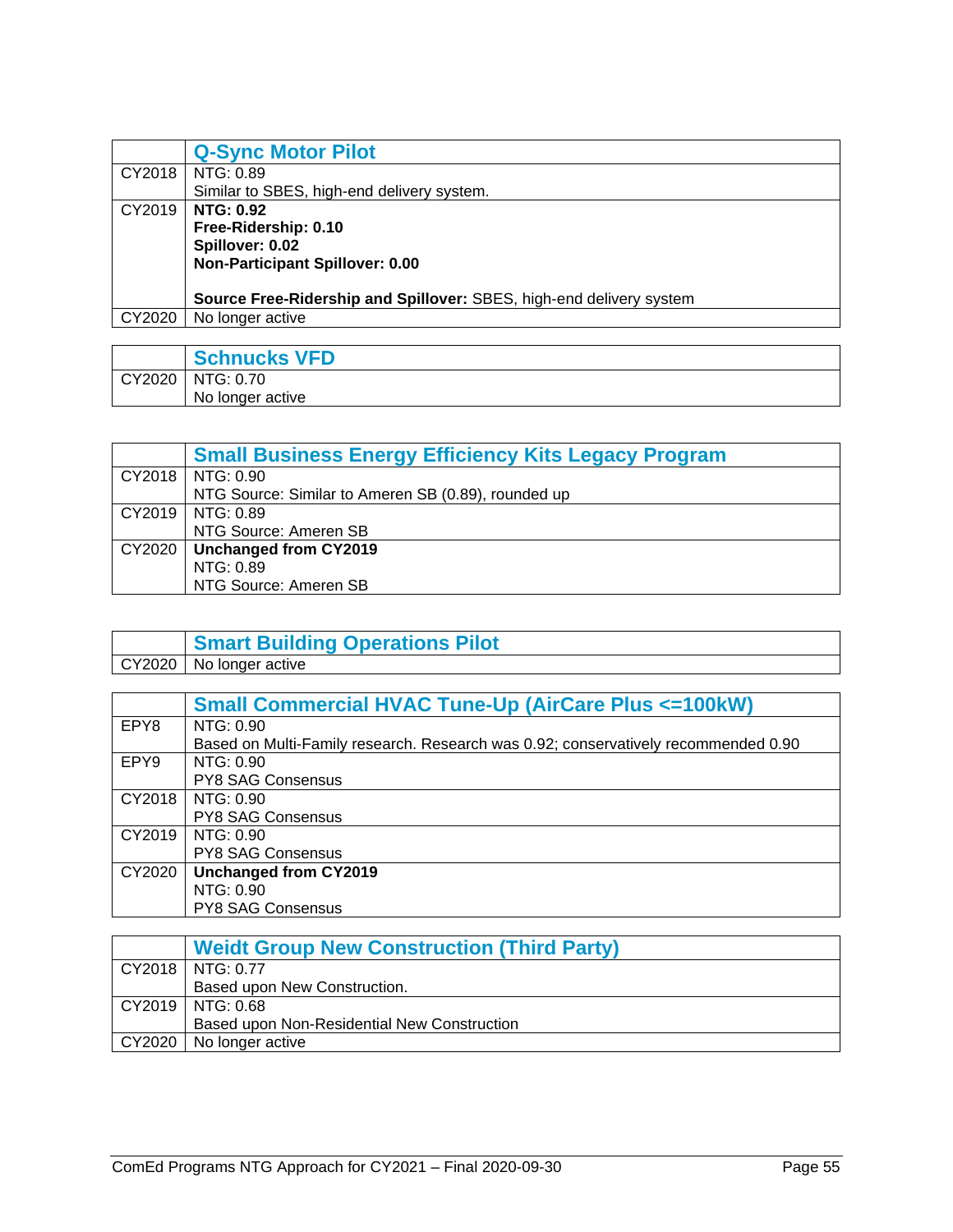### <span id="page-57-0"></span>**RESIDENTIAL**

<span id="page-57-1"></span>

|                  | <b>Complete System Replacement (HEER)</b>                                                                                                                                                                                                                                                                                                                                                          |                                                |                                           |    |
|------------------|----------------------------------------------------------------------------------------------------------------------------------------------------------------------------------------------------------------------------------------------------------------------------------------------------------------------------------------------------------------------------------------------------|------------------------------------------------|-------------------------------------------|----|
| EPY1             | CSR program not offered in EPY1                                                                                                                                                                                                                                                                                                                                                                    |                                                |                                           |    |
| EPY2             | CSR program not offered in EPY1                                                                                                                                                                                                                                                                                                                                                                    |                                                |                                           |    |
| EPY3             | CSR program not offered in EPY1                                                                                                                                                                                                                                                                                                                                                                    |                                                |                                           |    |
| EPY4             | Retroactive application of NTG of 59%                                                                                                                                                                                                                                                                                                                                                              |                                                |                                           |    |
|                  | Free-Ridership: 41%                                                                                                                                                                                                                                                                                                                                                                                |                                                |                                           |    |
|                  | Spillover: 0%<br>Method: Customer self-report.                                                                                                                                                                                                                                                                                                                                                     |                                                |                                           |    |
| EPY <sub>5</sub> | SAG consensus: Retrospective evaluation                                                                                                                                                                                                                                                                                                                                                            |                                                |                                           |    |
| EPY6             | SAG consensus:                                                                                                                                                                                                                                                                                                                                                                                     |                                                |                                           |    |
|                  | $\bullet$ 0.59                                                                                                                                                                                                                                                                                                                                                                                     |                                                |                                           |    |
| EPY7             | <b>NTG: 0.99</b>                                                                                                                                                                                                                                                                                                                                                                                   |                                                |                                           |    |
|                  | Free Ridership: Participant 0.41; Trade ally 0.25; Average = 0.33<br>(EPY4 participant survey and EPY5 participating trade ally surveys)<br>Participant Spillover: 0.12 from participating trade ally survey<br>Nonparticipant Spillover: 0.20 from nonparticipant trade ally survey.<br>Ameren HVAC. Very similar values for spillover. (0.1 and 0.22). Free-Ridership varies from<br>44% to 69%. |                                                |                                           |    |
|                  | The overall program NTG was calculated by averaging the EPY4 participant and the EPY5<br>trade ally Free-Ridership rates, and then adding the EPY4 participant spillover, and EPY5<br>participating trade ally and non-participating trade ally spillover, as follows:                                                                                                                             |                                                |                                           |    |
|                  | $NTG_{Program} = 1 - \frac{(FR_{part.} + FR_{TA})}{2} + SO_{Part.} + SO_{Part.TA} + SO_{Non-Part.TA}$                                                                                                                                                                                                                                                                                              |                                                |                                           |    |
|                  | Where NTGProgram = Program NTG<br>FRPart. = Participant Free-Ridership<br>$FRTA$ = Trade Ally Free-Ridership<br>SO <sub>Part</sub> . = Participant Spillover<br>$SOPartTA = Participating TA Spillover$<br>$SONon-PartTA = Non-Participating TA Spillover$                                                                                                                                         |                                                |                                           |    |
|                  | Finding: The NTG rate found in this evaluation is 99% combining participant free ridership<br>(0.41), trade ally free ridership (0.25), and spillover (0.12 participating trade ally and 0.20<br>nonparticipating trade ally).                                                                                                                                                                     |                                                |                                           |    |
|                  | Participating Trade Ally Free Ridership and Spillover                                                                                                                                                                                                                                                                                                                                              |                                                |                                           |    |
|                  |                                                                                                                                                                                                                                                                                                                                                                                                    | <b>Sales Weighted</b><br><b>Free-Ridership</b> | <b>Sales Weighted</b><br><b>Spillover</b> | N  |
|                  | <b>Highest Volume Trade Allies</b>                                                                                                                                                                                                                                                                                                                                                                 | 0.21                                           | 0.12                                      | 13 |
|                  | <b>Medium Volume Trade Allies</b>                                                                                                                                                                                                                                                                                                                                                                  | 0.34                                           | 0.10                                      | 18 |
|                  | Lowest Volume Trade Allies                                                                                                                                                                                                                                                                                                                                                                         | 0.35                                           | 0.20                                      | 18 |
|                  | <b>All Participating Trade Allies</b>                                                                                                                                                                                                                                                                                                                                                              | 0.25                                           | 0.12                                      | 49 |
|                  | Source: Evaluation Team analysis.                                                                                                                                                                                                                                                                                                                                                                  |                                                |                                           |    |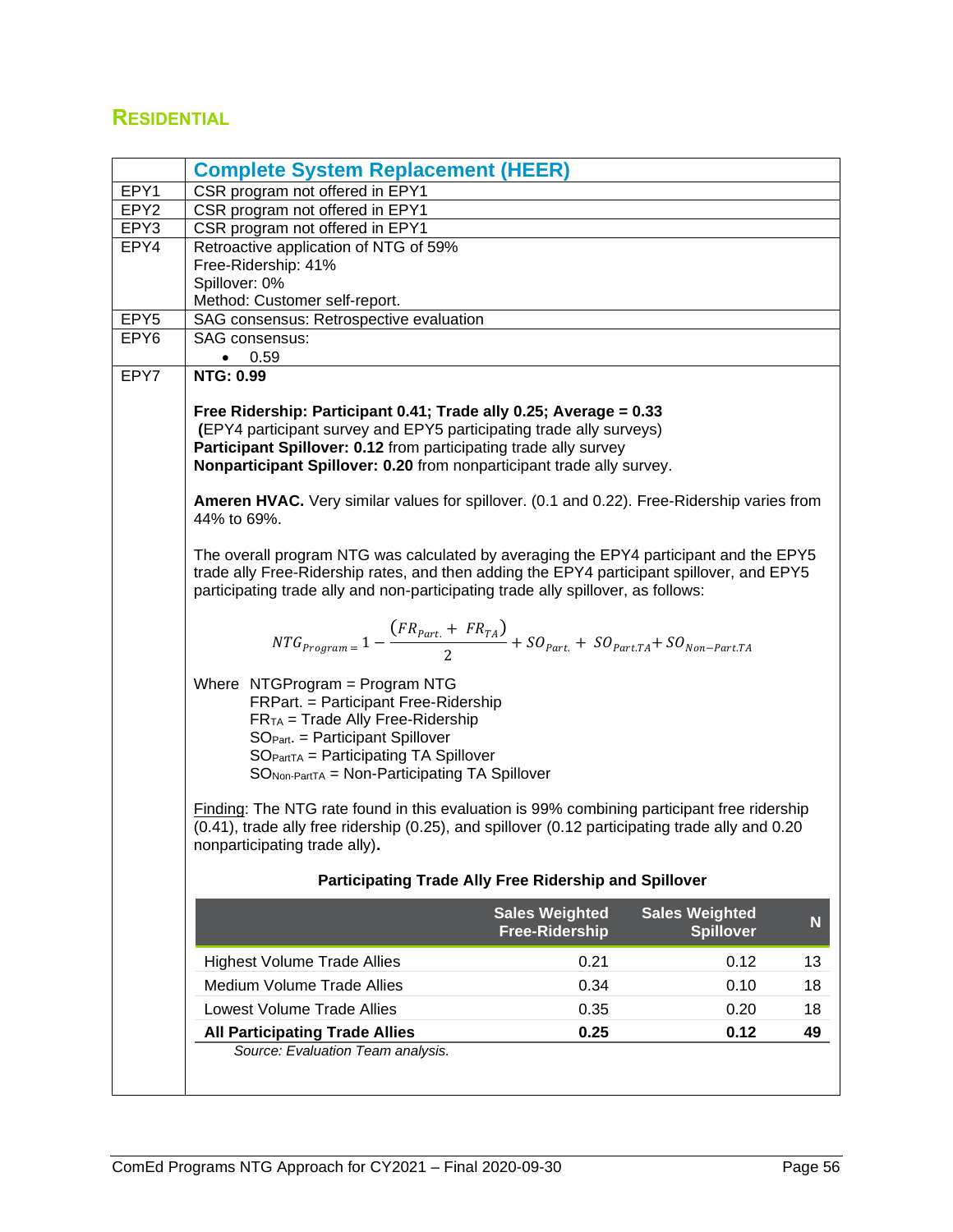|        | <b>Complete System Replacement (HEER)</b>                                                                                                                                                                                         |                        |                               |  |
|--------|-----------------------------------------------------------------------------------------------------------------------------------------------------------------------------------------------------------------------------------|------------------------|-------------------------------|--|
|        | <b>Non-Participant Trade Ally Spillover</b>                                                                                                                                                                                       |                        |                               |  |
|        | <b>Non-Part TA SO</b><br><b>Savings (kWh)</b>                                                                                                                                                                                     | <b>Program Savings</b> | <b>Non-Part TA SO</b><br>Rate |  |
|        | 598,288                                                                                                                                                                                                                           | 3,011,855              | 0.20                          |  |
| EPY8   | Recommendation (based upon PY7 NTG recommended values):<br>NTG: 0.99<br>Free Ridership with Gas Participant: 0.41<br>Free Ridership with Gas TA: 0.25<br>TA Spillover (Participant): 0.12<br>TA Spillover (Non-Participant): 0.20 |                        |                               |  |
|        | There was no additional NTG research conducted for EPY6. The recommended value is the<br>same as the PY7 recommendation.                                                                                                          |                        |                               |  |
| EPY9   | NTG: 0.99<br>Free-Ridership with Gas Participant: 0.41<br>Free-Ridership with Gas TA: 0.25<br>TA Spillover (Participant): 0.12<br>TA Spillover (Non-Participant): 0.20<br>NTG Source:                                             |                        |                               |  |
|        | PY7 SAG consensus value (no new research)                                                                                                                                                                                         |                        |                               |  |
| CY2018 | Program replaced in PY7 with Heating, Cooling, and Weatherization Rebates                                                                                                                                                         |                        |                               |  |

<span id="page-58-0"></span>

|        | <b>Direct to Consumer Kits</b>                                                |  |  |
|--------|-------------------------------------------------------------------------------|--|--|
| EPY8   | $NTG = 0.94$ based upon Ameren MO, Home Energy Kits (May 2014)                |  |  |
| EPY9   | $NTG = 0.94$                                                                  |  |  |
|        | NTG Source:<br>Based upon EPY8 Recommendations due to no new research in PY7. |  |  |
| CY2018 | Program not active in PY10.                                                   |  |  |

<span id="page-58-1"></span>

|        | <b>Holiday Light Exchange</b>     |
|--------|-----------------------------------|
| CY2020 | $\overline{\phantom{a}}$ NTG: 0.8 |
|        | <b>Based Upon TRM Default</b>     |
|        |                                   |
|        | ----- <b>------</b> ---           |

<span id="page-58-2"></span>

|        | <b>HVAC SAVE</b>              |
|--------|-------------------------------|
| CY2020 | NIG: 0.8                      |
|        | <b>Based Upon TRM Default</b> |

### <span id="page-58-3"></span>**PY6 THIRD-PARTY PROGRAMS**

The calculated NTG values from PY6 and evaluator recommendations are as follows:

- Willdan Sustainable Schools (ended in PY6): 0.95, FR: 0.05
- RLD C&I Thermostats (ended in PY6): 1.0
- RSG Computer (ended in PY6): 0.95, FR: 0.05
- One Change (ended in PY6): 0.60, FR: 0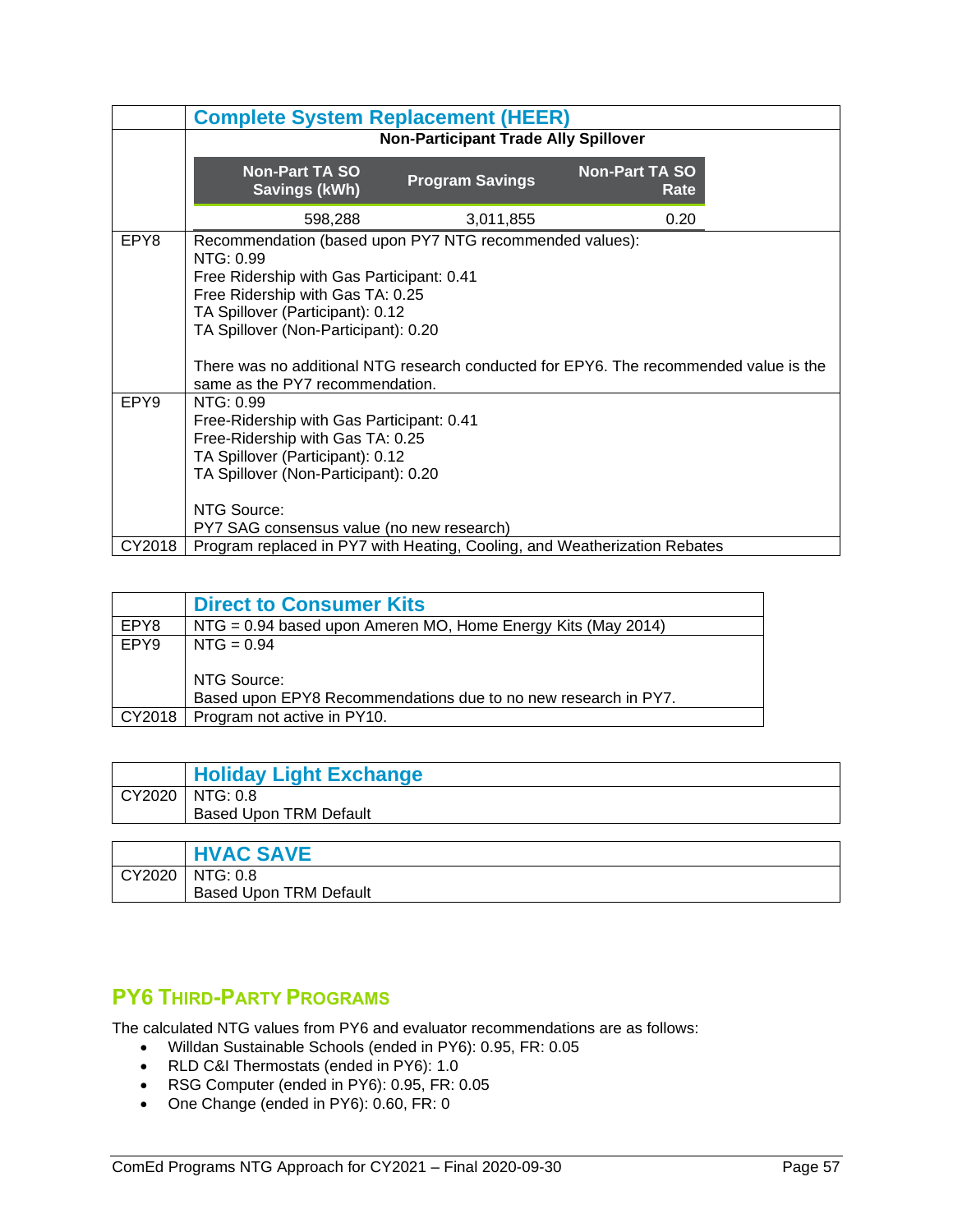### <span id="page-59-0"></span>**IPA PROGRAMS**

#### <span id="page-59-1"></span>**IPA Programs for PY8**

| <b>IPA Program:</b>                              | PY8<br><b>NTG</b>   | Reasoning                                                                                           |
|--------------------------------------------------|---------------------|-----------------------------------------------------------------------------------------------------|
| Home Energy Reports                              | <b>NA</b>           | Regression-based impact                                                                             |
| <b>Small Business Energy Savings</b>             | 0.95                | Based upon past research on this<br>program                                                         |
| <b>Great Energy Stewards</b>                     | <b>NA</b>           | Regression-based impact                                                                             |
| Small Comm. HVAC Tune-Up                         | 0.90                | Secondary research by Navigant last<br>year                                                         |
| <b>CUB Energy Saver</b>                          | <b>NA</b>           | Regression-based impact                                                                             |
| Elevate All-Electric Heat Multifamily            | See<br><b>Below</b> | See values below                                                                                    |
| <b>CLEAResult Schools DI</b>                     | 0.95                | Based upon Willdan                                                                                  |
| Matrix Demand-Based Fan Control                  | 0.89                | Ameren recommendation based upon<br>Ameren SBDI evaluation, covers wide<br>range of building types. |
| <b>LED Street Lighting</b>                       | 1.00                | Participants have no ability to<br>implement without ComEd's<br>assistance                          |
| Matrix K through 12 Private Schools              | 0.95                | Based upon Willdan                                                                                  |
| Sodexo DCV                                       | 0.87                | National Grid, RI Tech. Resource<br>Manual 2014, p. B-7                                             |
| Multi-Family Elevate DI CFL Common Areas         | 0.95                | Evaluation research using secondary<br>sources                                                      |
| Multi-Family Elevate CFL Non-Common Areas        | 0.98                | Evaluation research using secondary<br>sources                                                      |
| Multi-Family Elevate CFL Public Event            | 0.62                | Evaluation research using secondary<br>sources                                                      |
| Multi-Family Elevate Power Strip DI              | 0.95                | Evaluation research using secondary<br>sources                                                      |
| Multi-Family Elevate Programmable Thermostat     | 0.95                | Evaluation research using secondary<br>sources                                                      |
| Multi-Family Elevate Power Strip Public Event    | 0.86                | Evaluation research using secondary<br>sources                                                      |
| Multi-Family Elevate Water Measures              | 0.93                | Evaluation research using secondary<br>sources                                                      |
| Multi-Family Elev. Wall Mounted Occupancy Sensor | 0.95                | Evaluation research using secondary<br>sources                                                      |
| Multi-Family Elevate T12                         | 0.95                | Evaluation research using secondary<br>sources                                                      |
| Multi-Family Elevate Insulation                  | 0.95                | Evaluation research using secondary<br>sources                                                      |
| Multi-Family Elevate Comprehensive Non-CFL       | 0.95                | Evaluation research using secondary<br>sources                                                      |

### <span id="page-59-2"></span>**IPA Programs for PY9**

| <b>IPA Program:</b>          | PY <sub>9</sub><br><b>NTG</b> | Reasoning                                     |
|------------------------------|-------------------------------|-----------------------------------------------|
| <b>CLEAResult Schools DI</b> | 0.95                          | Based upon Willdan Sustainable<br>Schools PY6 |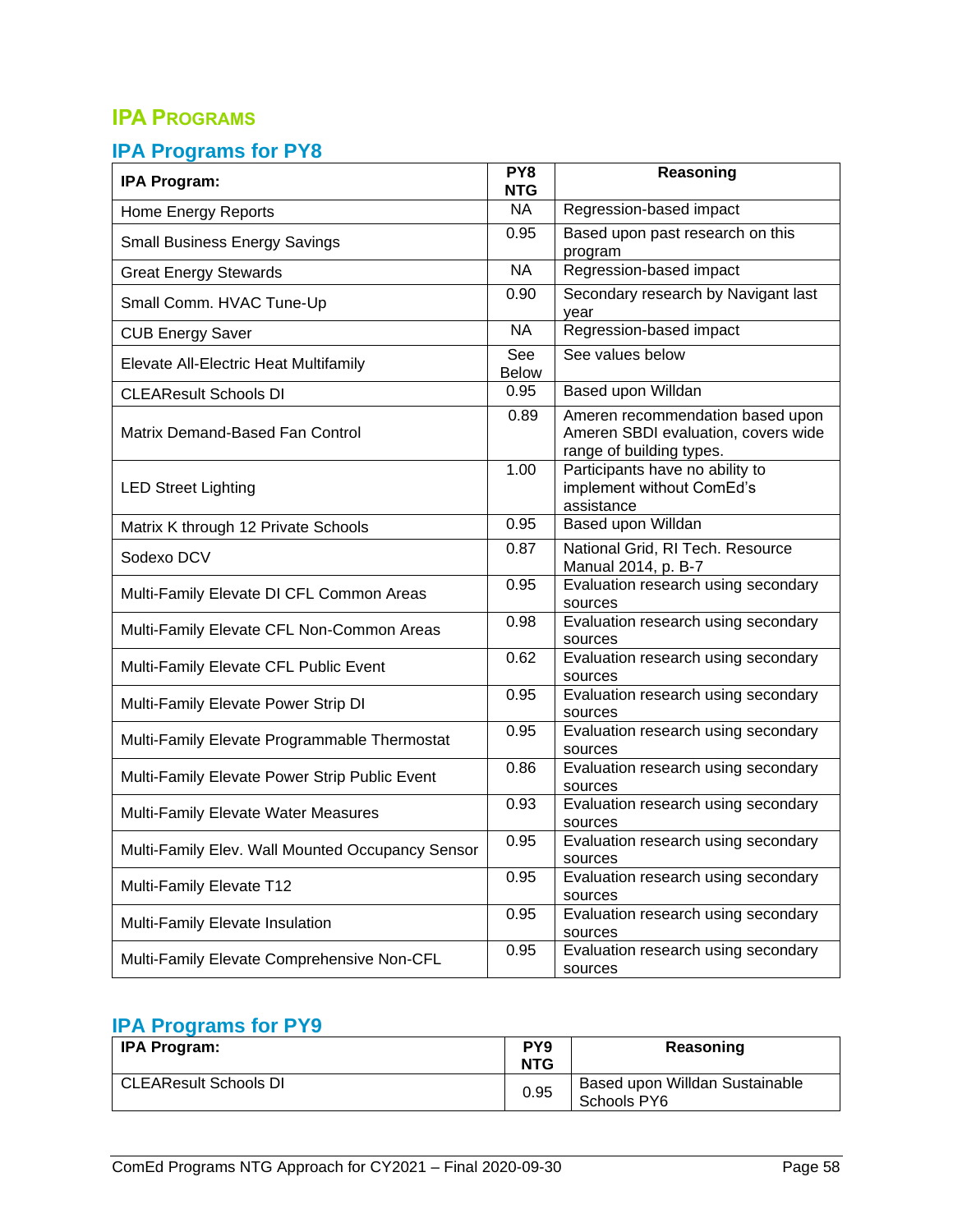| <b>IPA Program:</b>                                | PY <sub>9</sub><br><b>NTG</b> | Reasoning                                                  |
|----------------------------------------------------|-------------------------------|------------------------------------------------------------|
| <b>LED Street Lighting</b>                         | 1.00                          | Evaluation                                                 |
| Matrix Demand-Based Fan Control                    | 0.89                          | Ameren SBDI research                                       |
| Matrix K through 12 Private Schools DI             | 0.95                          | based upon Willdan Sustainable<br>Schools PY6              |
| Sodexo DCV - Demand Control Ventilation            | 0.87                          | National Grid - RI Tech Resource<br>Manual 2014, page B-7  |
| Pulse Energy <100 kW                               | 1.00                          |                                                            |
| Root <sub>3</sub>                                  | 0.95                          | Based upon PY6 RCx                                         |
| <b>Home Energy Reports</b>                         | NA                            | Regression analysis so NTG=NA                              |
| <b>CUB Energy Saver</b>                            | NA                            | Regression analysis so NTG=NA                              |
| <b>Great Energy Stewards</b>                       | <b>NA</b>                     | Regression analysis so NTG=NA                              |
| Multi-Family Elevate DI CFL Common Areas           | 0.95                          | Based on Multi-Family research                             |
| Multi-Family Elevate CFL Public Event              | 0.62                          | Based on Multi-Family research                             |
| Multi-Family Elevate CFL Non-Common Areas          | 0.98                          | Based on Multi-Family research                             |
| Multi-Family Elevate Power Strip DI                | 0.95                          | Based on Multi-Family research                             |
| Multi-Family Elevate Power Strip Public Event      | 0.86                          | Based on Multi-Family research                             |
| Multi-Family Elevate Programmable Thermostat       | 0.95                          | Based on Multi-Family research                             |
| Multi-Family Elevate Water Measures                | 0.93                          | Based on Multi-Family research                             |
| Multi-Family Elevate Wall Mounted Occupancy Sensor | 0.95                          | Based on Multi-Family research                             |
| Multi-Family Elevate T12                           | 0.95                          | Based on Multi-Family research                             |
| Multi-Family Elevate Insulation                    | 0.95                          | Based on Multi-Family research                             |
| Multi-Family Elevate Comprehensive Non-CFL         | 0.95                          | Based on Multi-Family research                             |
| <b>Bidgely</b>                                     | <b>NA</b>                     | Regression-based impact                                    |
| <b>Meter Genius</b>                                | <b>NA</b>                     | Regression-based impact                                    |
| Luminaire Level Lighting Control                   | 0.90                          | Similar to SBES and this is a high-<br>end delivery system |
| <b>Community Based CFL Distribution</b>            | 1.0                           | Low Income delivery, similar to low<br>income kits         |
| Assisted & Sr. Living                              | 0.95                          | Similar to ComEd MF<br>Comprehensive                       |
| Rural Small Biz EE Kits                            | 0.90                          | Similar to Ameren SB (0.89),<br>rounded up                 |
| <b>Agricultural EE Lighting</b>                    | 0.90                          | Similar to Ameren SB (0.89),<br>rounded up                 |
| Agricultural EE Non-Lighting                       | 0.90                          | Similar to Ameren SB (0.89),<br>rounded up                 |
| Lit Signage                                        | 0.90                          | Similar to Ameren SB (0.89),<br>rounded up                 |
| <b>Efficient Products (STEP)</b>                   | 0.96                          | Expansion of DCEO program with<br>0.96 NTG                 |
| SEDEC - Enhanced Building Optimization             | 0.95                          | Based upon ComEd RCx PY7 NTG<br>Research                   |
| Low-Income Kits                                    | 1.0                           | Low income delivery, similar to low<br>income kits         |
| Low-Income MF                                      | 1.0                           | Low income delivery, similar to low<br>income kits         |